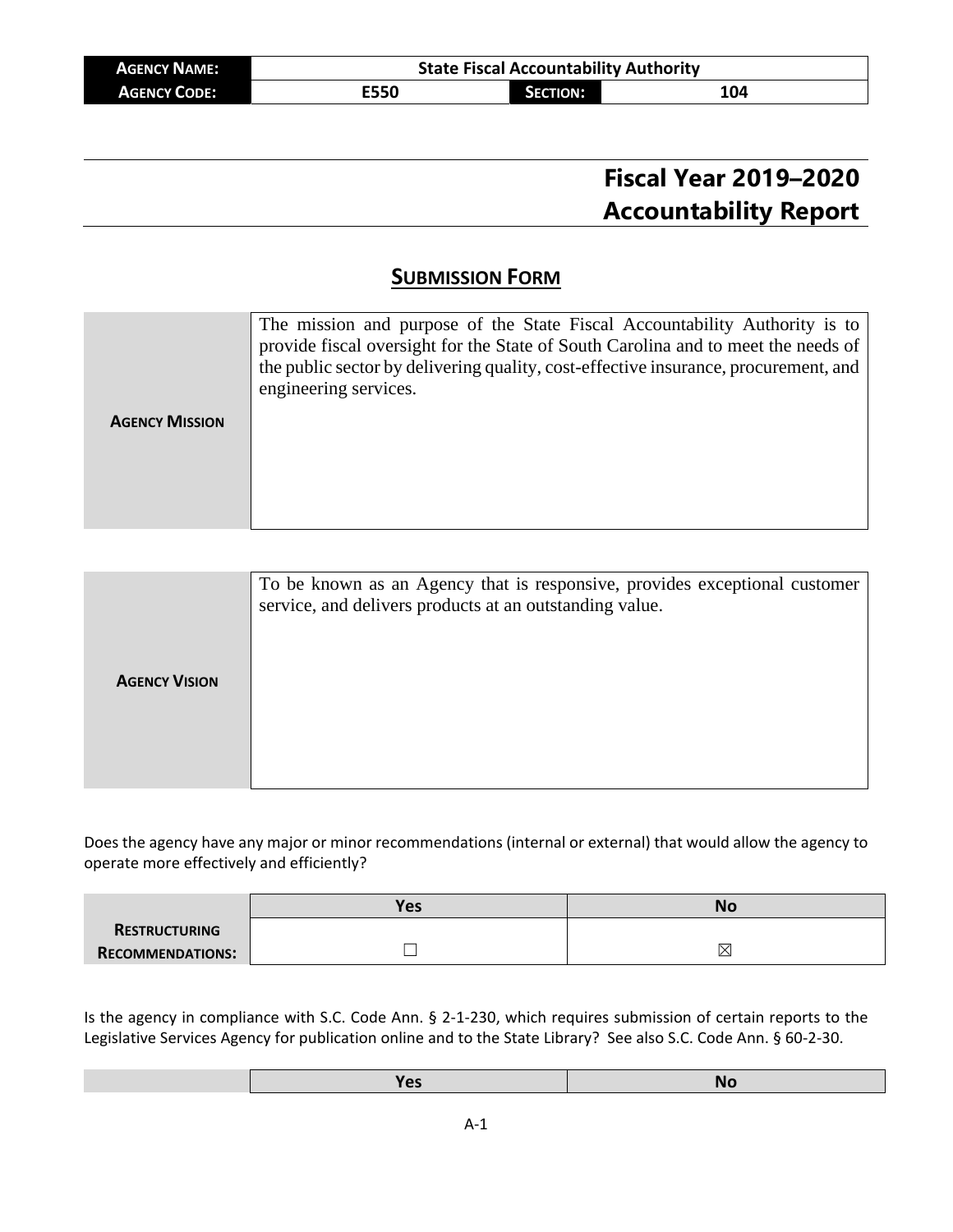| <b>AGENCY NAME:</b> |             | <b>State Fiscal Accountability Authority</b> |     |
|---------------------|-------------|----------------------------------------------|-----|
| <b>AGENCY CODE:</b> | <b>E550</b> | <b>SECTION:</b>                              | 104 |

| <b>REPORT SUBMISSION</b> |               |  |
|--------------------------|---------------|--|
| <b>COMPLIANCE:</b>       | IX.<br>$\sim$ |  |

Is the agency in compliance with various requirements to transfer its records, including electronic ones, to the Department of Archives and History? See the Public Records Act (S.C. Code Ann. § 30‐1‐10 through 30‐1‐180) and the South Carolina Uniform Electronic Transactions Act (S.C. Code Ann. § 26‐6‐10 through 26‐10‐210).

|                    | <b>Yes</b>  | No |
|--------------------|-------------|----|
| <b>RECORDS</b>     |             |    |
| <b>MANAGEMENT</b>  | $\boxtimes$ |    |
| <b>COMPLIANCE:</b> |             |    |

Is the agency in compliance with S.C. Code Ann. § 1-23-120(J), which requires an agency to conduct a formal review of its regulations every five years?

|                   | <b>Yes</b>  | No |
|-------------------|-------------|----|
| <b>REGULATION</b> |             |    |
| <b>REVIEW:</b>    | $\boxtimes$ | __ |

Please identify your agency's preferred contacts for this year's accountability report.

|                           | <b>Name</b>            | Phone        | Email                  |
|---------------------------|------------------------|--------------|------------------------|
| <b>PRIMARY CONTACT:</b>   | <b>Grant Gillespie</b> | 803-734-9414 | ggillespie@sfaa.sc.gov |
| <b>SECONDARY CONTACT:</b> | Alana Williams         | 803-737-1116 | awilliams@sfaa.sc.gov  |

I have reviewed and approved the enclosed FY 2019–2020 Accountability Report, which is complete and accurate to the extent of my knowledge.

| <b>AGENCY DIRECTOR</b><br>(SIGN AND DATE): | 09/22/20               |
|--------------------------------------------|------------------------|
| (TYPE/PRINT NAME):                         | <b>Grant Gillespie</b> |
|                                            |                        |
| <b>BOARD/CMSN CHAIR</b>                    |                        |
| (SIGN AND DATE):                           |                        |
|                                            |                        |
| (TYPE/PRINT NAME):                         |                        |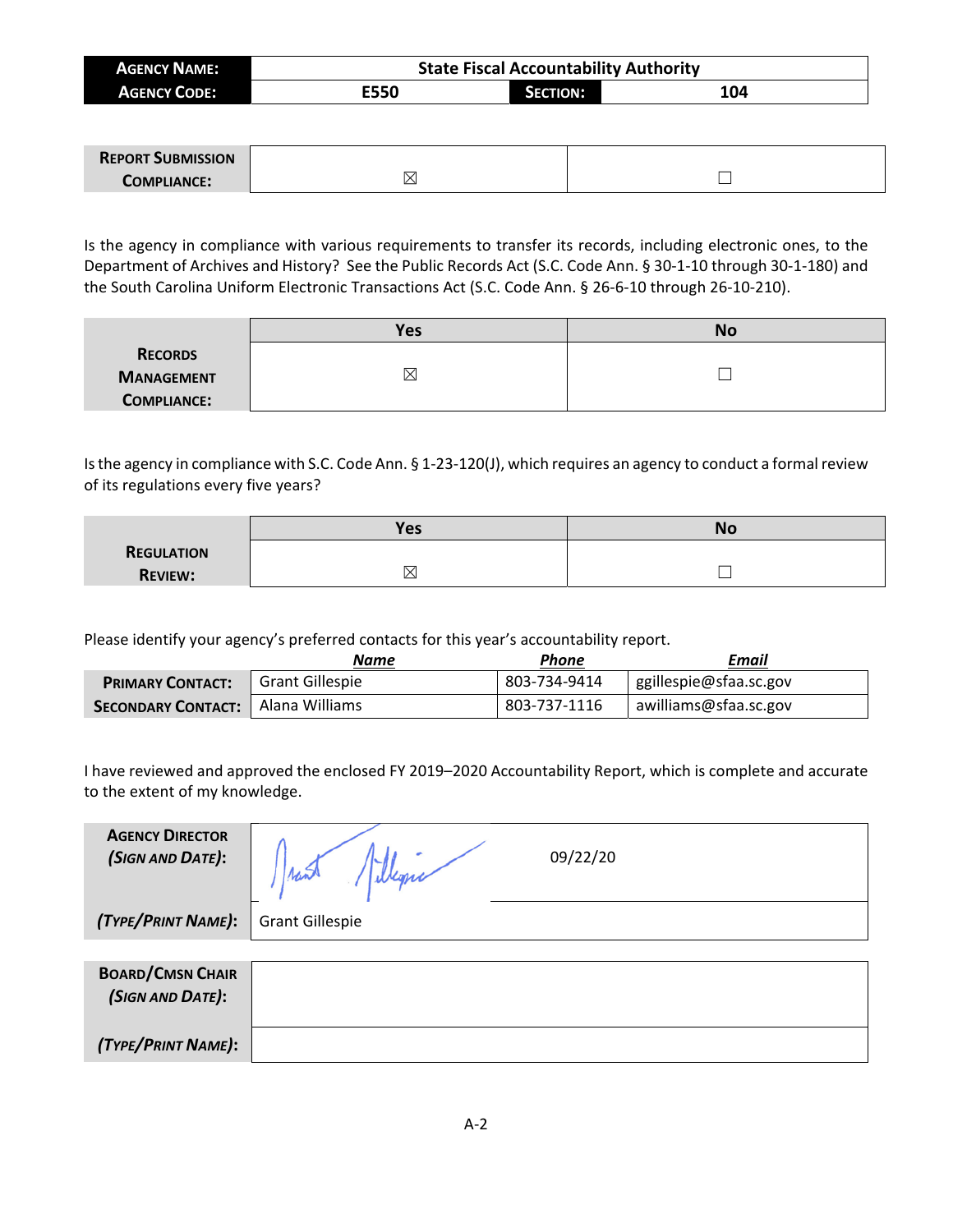| <b>AGENCY NAME:</b> |      | <b>State Fiscal Accountability Authority</b> |     |  |
|---------------------|------|----------------------------------------------|-----|--|
| <b>AGENCY CODE:</b> | E550 | <b>SECTION:</b>                              | 104 |  |

## **AGENCY'S DISCUSSION AND ANALYSIS**

A Core Value of the State Fiscal Accountability Authority ("SFAA" or the "Agency") is *Innovation — Adaptable and Proactive*, and FY2019-2020 provided SFAA with numerous opportunities to demonstrate this value as one of the structural foundations of the Agency's environment. At the start of FY20, SFAA's Procurement Division (DPS) focused efforts on adapting to 2019 Act 41, which changed the SC Procurement Code, by drafting new regulations and procedures while creating resource tools and training opportunities for the statewide procurement community. The Insurance Reserve Fund adapted and adjusted its catastrophic plan (CAT Plan) based on lessons learned from Hurricane Dorian in the fall of 2019.

With the onset of the COVID-19 pandemic, SFAA's management quickly adapted to allow the majority of employees to work remotely to protect their health and safety; and collaborated with other agencies and business partners in statewide efforts to combat the pandemic. SFAA IT upgraded networks to allow more employees to have secure remote connections and SFAA HR revised the *Acceptable Use Policy* to increase the Agency's ability to safeguard and monitor the use of various electronic devices as well as any sensitive data located on such devices.

SFAA's Procurement Division proactively researched, processed and secured more than 2 million N95 masks, surgical gowns and other PPE for the State Emergency Management Division's warehouse; secured PPE for 2,261 voting precincts to allow South Carolina's citizens to safely vote in the June 2020 primary elections; and, collaborated with other state agencies to source and provide PPE and other supplies for the safe re-entry of employees at 76 state agencies. In addition, the Insurance Reserve Fund proactively adapted work processes to maintain all services remotely. Thus, despite the on-going COVID-19 crisis, employees in every area of SFAA adapted and proactively adjusted to seamlessly continue to accomplish the Agency's overall mission, strategy, and goals.

Established by the Restructuring Act of 2014, Act 121, SFAA is comprised of the Insurance Reserve Fund Division and the Division of Procurement Services. The Agency is governed by a five-member Authority consisting of: the Governor, the Treasurer, the Comptroller General, the Chairman of the Senate Finance Committee, and the Chairman of the House Ways and Means Committee, all of whom serve ex-officio. Administrative and operational functions of the Agency are led by Executive Director Grant Gillespie, who was appointed by the Authority on December 15, 2015.

#### **Core Values and Organizational Culture**

The Core Values listed below support the Vision, shape the culture, and reflect the actions of SFAA.

- Ethical—Honesty, Fairness, Integrity, Respect, and Loyalty
- $\triangleright$  Accountability—Leadership, Responsibility, and Transparency
- ▶ Professionalism—Committed and well-trained Workforce
- Quality Customer Service—Exceptional and Responsive
- $\triangleright$  Innovation—Adaptable and Proactive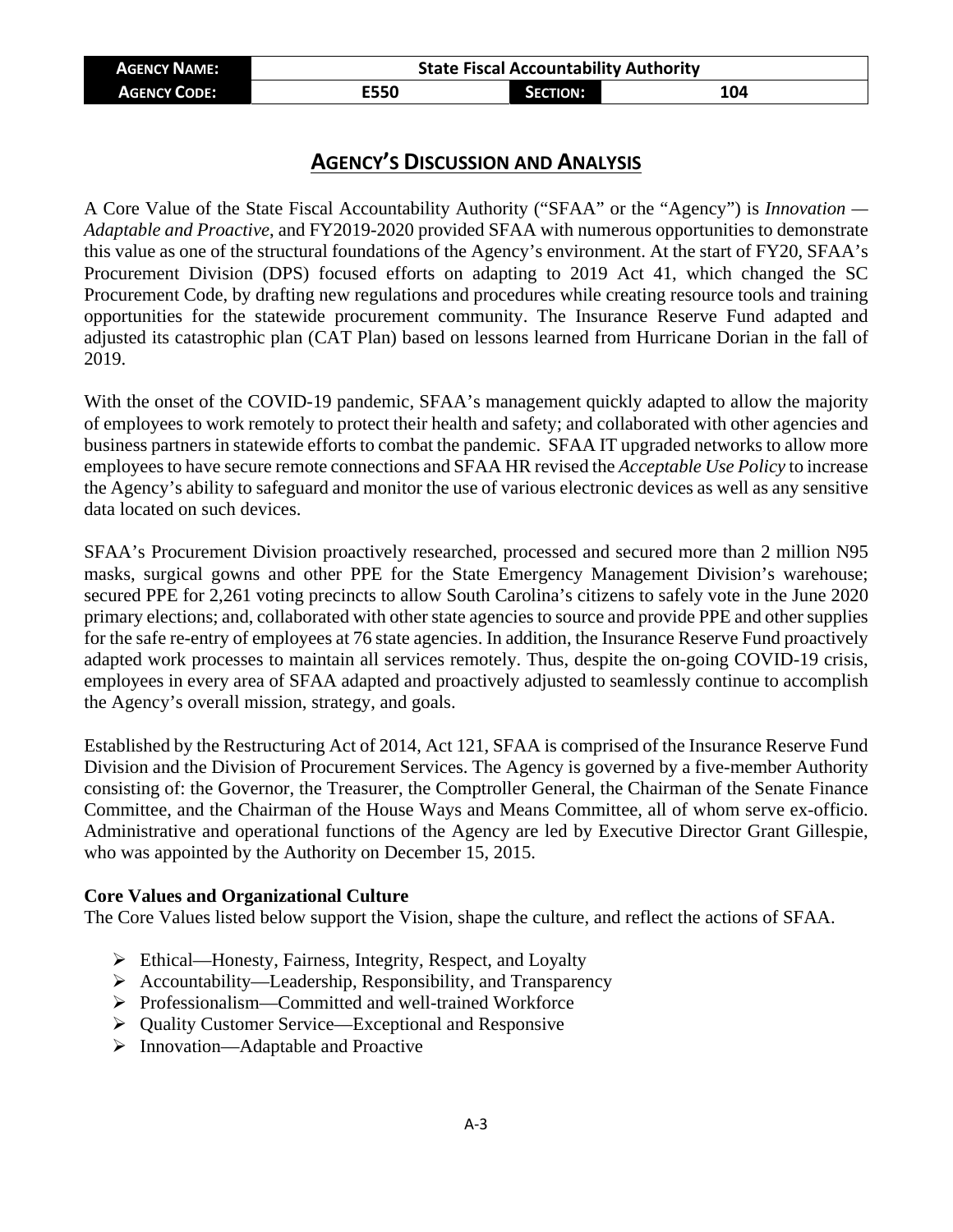| <b>AGENCY NAME:</b> | <b>State Fiscal Accountability Authority</b> |                 |     |  |  |  |  |
|---------------------|----------------------------------------------|-----------------|-----|--|--|--|--|
| <b>AGENCY CODE:</b> | E550                                         | <b>SECTION:</b> | 104 |  |  |  |  |

The Agency continues to foster a positive work environment for its employees, encouraging innovative ideas and productive teamwork. The dedicated staff is responsive and committed to serving the needs of our customers.

#### **Organization Chart**





#### **MAJOR ACHIEVEMENTS DURING FISCAL YEAR 2019-2020**

#### **Division of Procurement Services (DPS)**

The Division of Procurement Services (DPS) includes four operational sections — Office of State Procurement (OSP), Office of the State Engineer (OSE), Audit and Certification, and Business Operations and Strategic Planning. Some accomplishments achieved by these offices in FY 2019-2020 include the following:

#### **1. Office of State Procurement (OSP)**

#### **A. Implemented Changes to the SC Procurement Code**

Following the passage of 2019 Act 41, which changed the SC Procurement Code, the OSP took steps to implement the new Act, including:

- 1) Regulatory related drafting, approval and publication
	- Submitted Interim Regulations to the SFAA Authority Board for review and approval.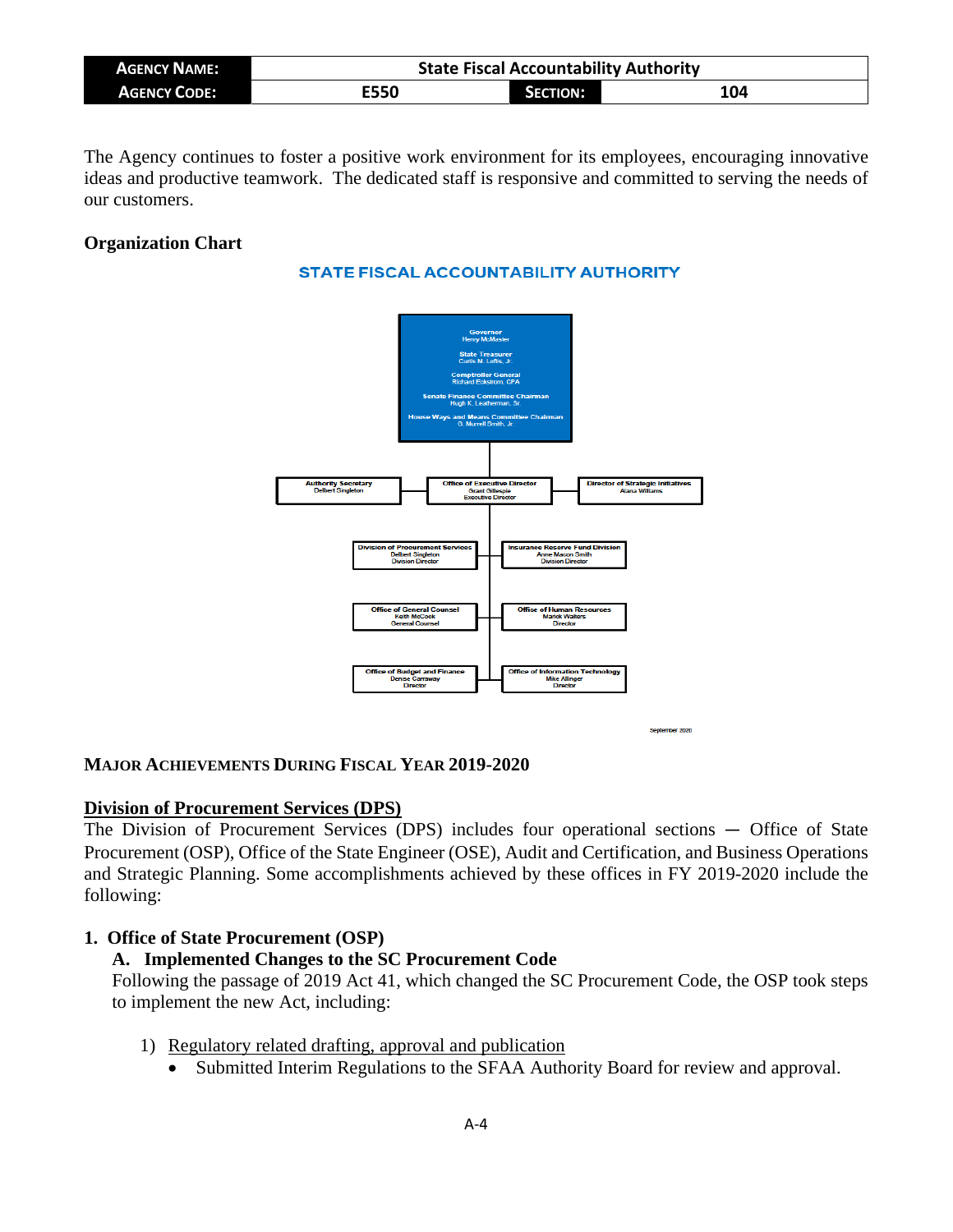| <b>AGENCY NAME:</b> | <b>State Fiscal Accountability Authority</b> |                 |     |  |  |  |  |  |
|---------------------|----------------------------------------------|-----------------|-----|--|--|--|--|--|
| <b>AGENCY CODE:</b> | E550                                         | <b>SECTION:</b> | 104 |  |  |  |  |  |

- Published an updated Procurement Code and Regulations Handbook and published guidance on the changes resulting from the Act on the Division Website.
- Submitted proposed Permanent Regulations to the SFAA Authority Board for publication in the South Carolina State Register.
- Worked with SFAA Office of General Counsel to develop procedures for new source selection method.

#### 2) Professional Training and Public Information

- Prepared and presented five webinars on various aspects of the Act that impact agencies the most. Recordings of these webinars were also made available on the Division's Website.
- Provided training on Procurement Code changes at both the Procurement Directors' Conference and Facility Directors' Conference. Integrated changes into existing training programs offered by DPS.
- Presented changes to the South Carolina Association of Governmental Purchasing Officials (SCAGPO) and to vendors at a vendor outreach meeting.

#### **B. Contract Management and Assistance**

• In FY 2019-20, the contract results provided by OSP are as follows:

| <b>Total Contracts Awarded</b> |               |     | <b>State Term Contracts</b> | <b>Agency Contracts</b> |               |  |
|--------------------------------|---------------|-----|-----------------------------|-------------------------|---------------|--|
| 876                            | \$4.2 Billion | 555 | \$3.1 Billion               | 321                     | \$1.1 Billion |  |

- OSP established new State Term Contracts for DUO Multi-Factor Authentication Software as a Service (SaaS), PC Matic Pro security software, Ruckus Wireless network hardware, Solarwinds IT management/remote monitoring software, Carbon Black security software, Juniper Networks security software, Sandbags for emergency preparedness, and Electrostatic disinfection services.
- The State realized contractual savings due to strategies designed to reduce the budgetary impacts for state agencies and local governments allowing for greater return on investment. The State realized the following savings through cost avoidance strategies and negotiated savings:

| <b>Categories</b>              | Totals         |
|--------------------------------|----------------|
| Cost Avoidance Savings         | \$5.8 million  |
| <b>Negotiated Savings</b>      | \$38.7 million |
| <b>Reverse Auction Savings</b> | \$2 million    |
| <b>Total Savings</b>           | \$46.5 million |

### **C. COVID-19 Emergency Resource Response**

• Supported SCEMD – 3 OSP employees logged 84 days at the SEOC while the remainder of OSP staff supported emergency operations remotely.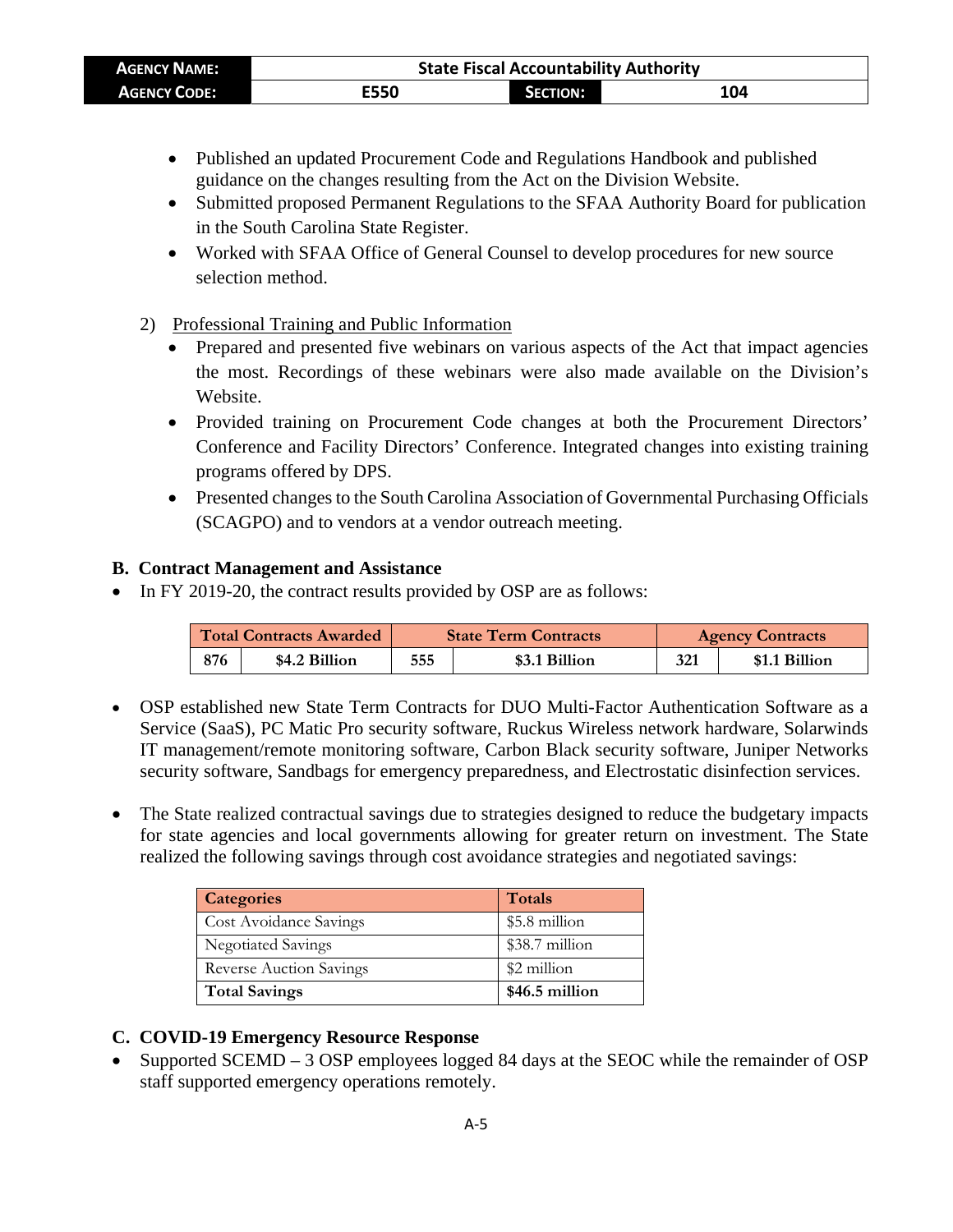| <b>AGENCY NAME:</b> | <b>State Fiscal Accountability Authority</b> |                 |     |  |  |  |  |
|---------------------|----------------------------------------------|-----------------|-----|--|--|--|--|
| <b>AGENCY CODE:</b> | E550                                         | <b>SECTION:</b> | 104 |  |  |  |  |

- OSP purchased PPE for the SCEMD warehouse including:
	- o 2,374,845 N95 masks
	- o 3,542, 975 surgical masks
	- o 812,514 units of eye protection
	- o 9,966,581 surgical gloves, and
	- o 2,588,446 hospital gowns and protective suits
- OSP provided COVID-19 Emergency assistance to the following statewide efforts:
	- o SC Election Commission Support sourced and provided PPE to supply 2,261 voting precincts for Primary Elections held on June 9, 2020.
	- o SC Department of Social Services coordination of delivery of PPE and cleaning supplies to 740 childcare centers across the State to maintain childcare services.
	- o Return to Work Project in coordination with EMD, DOT, and Department of Administration, sourced and provided PPE and other supplies for safe re-entry to 76 state agencies.
- Developed a vendor list for the COVID-19 pandemic response supplying a single source for entities looking for personal protective equipment and other related goods and services.
- Published guidance to agencies for COVID-19 response on Division Website regarding contract information, Executive Order 2020-01 and Emergency Procurements, COVID-19 Emergency Procurement Determination form, US General Service Administration Disaster Relief Program, Purchasing Card (P-Card) Emergency Status procedures and other critical information.

#### **2. Office of State Engineer (OSE)**

OSE's primary role is to assist state agencies in acquiring construction services in the manner best suited to the agency's needs. OSE is responsible to assure that all such acquisitions comply with state law. The State Engineer, as the Building Official and Deputy State Fire Marshal for construction of state buildings and facilities, is responsible for enforcement of all applicable building and fire codes. In addition, OSE serves as the administrator of the State-level Floodplain Management Program for State lands.

| <b>Services Provided</b>                                    | <b>Totals</b>          |
|-------------------------------------------------------------|------------------------|
| Architectural/Engineering Approved Contract<br>Awards       | $261 = $73$ Million    |
| <b>Construction Contracts and Contract Change</b><br>Orders | $104 = $991.4$ Million |
| Permanent Improvement Projects for Agencies                 | $140 = $1.5$ Billion   |
| <b>Building Permits</b>                                     | 119                    |
| Certificates of Occupancy                                   | 116                    |
| Flood Permits                                               | 22                     |

In FY 2019-2020, OSE provided the following services:

 OSE planned and conducted a three-day Facility Directors Conference at Hickory Knob in October. Subjects presented included OSE Manual revisions, the Executive Budget Office, new procurement methods for A/E's and Construction, and Guaranteed Energy Savings Contracts.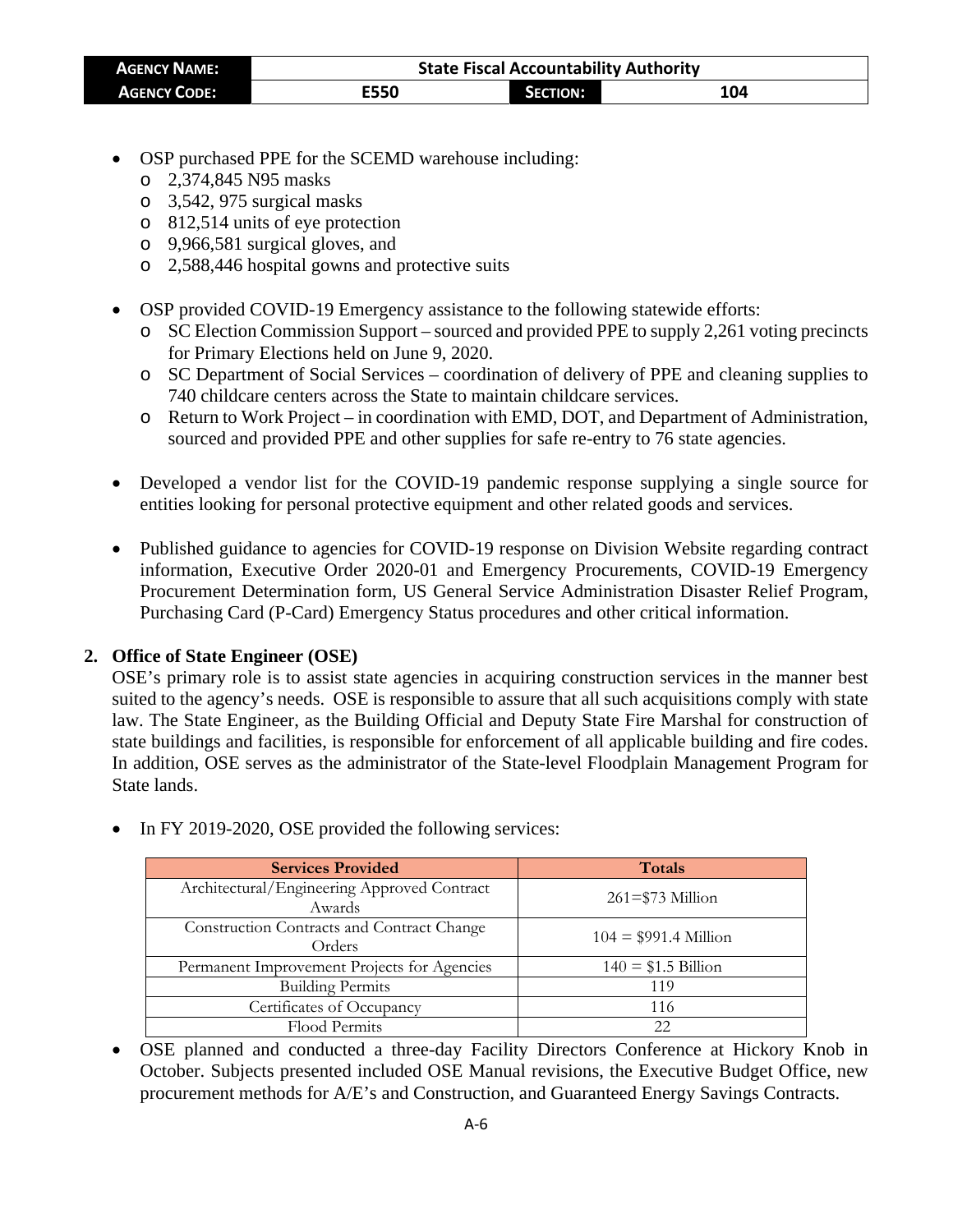| <b>AGENCY NAME:</b> | <b>State Fiscal Accountability Authority</b> |          |     |  |  |  |  |
|---------------------|----------------------------------------------|----------|-----|--|--|--|--|
| <b>AGENCY CODE:</b> | E550                                         | SECTION: | 104 |  |  |  |  |

- OSE finalized and published the 2020 OSE Manual for Planning and Execution of State Permanent Improvements.
- OSE finalized and published the SCOSE version of the 2017 AIA contracts for A/E services and design-bid-build procurement.

#### **3. Audit and Certification**

Audit and Certification is responsible for conducting periodic audits of each agency's procurement operations to determine compliance with the South Carolina Procurement Code and regulations.

- A. Audit status: Conducted audits and published reports of 12 agencies in FY 2019-2020. Ten were of agencies with procurement certification greater than \$50,000 and 2 were of agencies with base procurement authority of \$50,000. Also conducted one follow up audit.
- B. Statutorily required reports:
- Compiled five statewide quarterly reports based upon information received from all state governmental bodies for the following procurement types: Sole Source and Emergency procurements; Trade-in Sales; Unauthorized procurements; Ten Percent Rule; and Applied Preferences.
- Annual reports were prepared of sole source, emergency, and unauthorized procurements and presented to the State Fiscal Accountability Authority.
- C. Coordinated with Office of General Counsel for drafting revised Model School District Procurement Code pursuant to Act 41.

#### **4. Increased training and professional development opportunities.**

 Formed Training and Development Advisory Committee and began standardizing recommendations for the knowledge, skills, and education requirements for state procurement positions.

#### **5. Provided emergency support for Hurricane Dorian.**

- Twelve OSP employees provided approximately 125.75 hours of support to Emergency Operations (ESF-7).
- OSE personnel staffed the Emergency Support Function Public Works & Engineering in the State Emergency Operations Center during and after Hurricane Dorian.

#### **6. Continued development of eProcurement Solution Project**

 Continued process to secure and implement new eProcurement Solution system (formerly eCatalog) that will streamline the purchasing process, gather more precise data, and provide a more efficient process of collecting vendor fees.

#### **Insurance Reserve Fund Division (IRF)**

The Insurance Reserve Fund (IRF) is a self-insurance mechanism operated by the State of South Carolina providing insurance to governmental entities at the lowest possible cost. All State agencies must purchase their insurance through the IRF and participation is optional for local governments. The Mission of the IRF is to provide property and liability insurance products that meet the needs of its governmental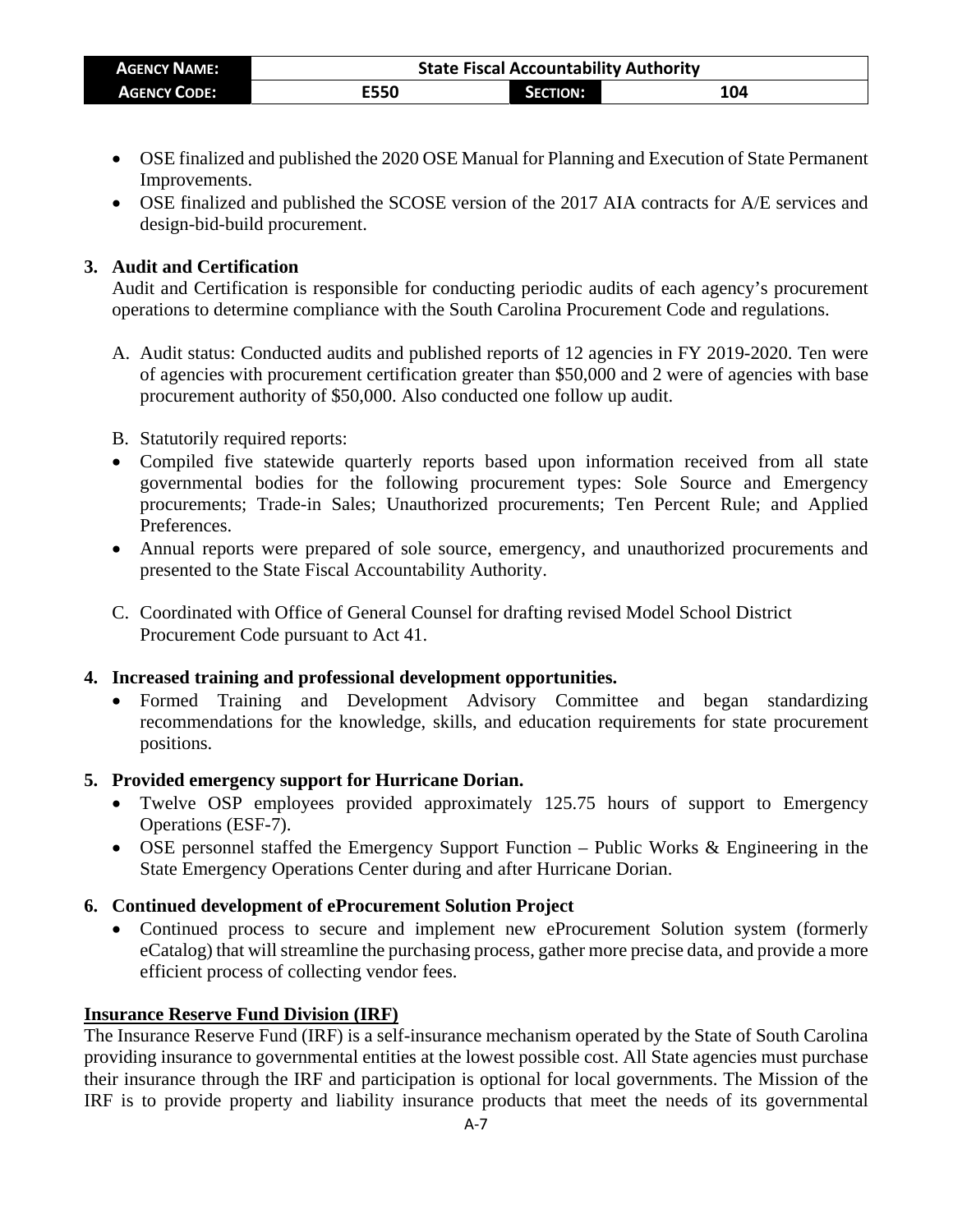| <b>AGENCY NAME:</b> | <b>State Fiscal Accountability Authority</b> |          |     |  |  |  |  |
|---------------------|----------------------------------------------|----------|-----|--|--|--|--|
| <b>AGENCY CODE:</b> | E550                                         | SECTION: | 104 |  |  |  |  |

customers in a financially secure and responsible manner. The Insurance Reserve Fund currently insures more than \$40 billion in property values for State and local government entities. Some accomplishments achieved by the IRF in FY 2019-2020 include the following:

#### **1. Effectively implemented the IRF Catastrophic (CAT) Plan to handle a catastrophic event**

- For the fifth consecutive year, the State experienced a natural catastrophe Hurricane Dorian in September 2019 (estimated incurred loss of \$5.4 Million) involved 55 claims with 528 individually insured segments. Prior planning and successful implementation of the IRF CAT plan supported the proper allocation of resources in handling the claims resulting from Hurricane Dorian.
- In early 2020, the IRF closed the last claims relating to Hurricane Florence (\$10.3 million paid by IRF and \$254,000 recovered through reinsurance) and Hurricane Michael (\$455,000 paid by IRF).

#### **2. Renewed property reinsurance**

 IRF successfully renewed property reinsurance coverage in a challenging marketplace by preserving its existing reinsurance capacity level (100-year storm) and maintaining the existing deductible. This renewal was achieved despite the IRF seeking significant reimbursements from the reinsurance markets in recent years due to multiple hurricanes.

#### **3. Successfully solicited and issued contracts for essential coverage and services**

- Solicited and procured a contract for Building Valuation Services to maintain a strong insurance to value program; strengthen the data used to successfully obtain property reinsurance; and minimize disputes related to value in the event of a property loss.
- Completed a procurement solicitation to award the contract for an Ocean Marine Broker to provide ocean marine insurance to those insureds with oceangoing vessels and cargo.

### **4. Continued efficient management of the Second Injury Fund (SIF)**

 Implemented a new Medical Repricing database for SIF to replace the current platform and update the existing database that was no longer supported.

### **5. Ensured financial stability of the Fund**

- Addressed the need to maintain actuarially adequate rates to provide long term financial stability of the Fund going forward by obtaining approval of statewide rate increases in December of 2019 for the Tort, Professional Liability and Automobile Comprehensive & Collision lines of insurance.
- Completed customer outreach to provide alternative options to customers to minimize the impact of the rate increase on insureds' budgets.

#### **Agency-Wide**

### **1. Management of activity related to the five-member Authority**

- A. Authority Meeting and Agenda Process
	- The Authority held nine meetings during Fiscal Year 2019-2020. Staff held agenda review meetings with internal and external staff and others, as needed, to develop the meeting agenda and address any matters prior to each meeting.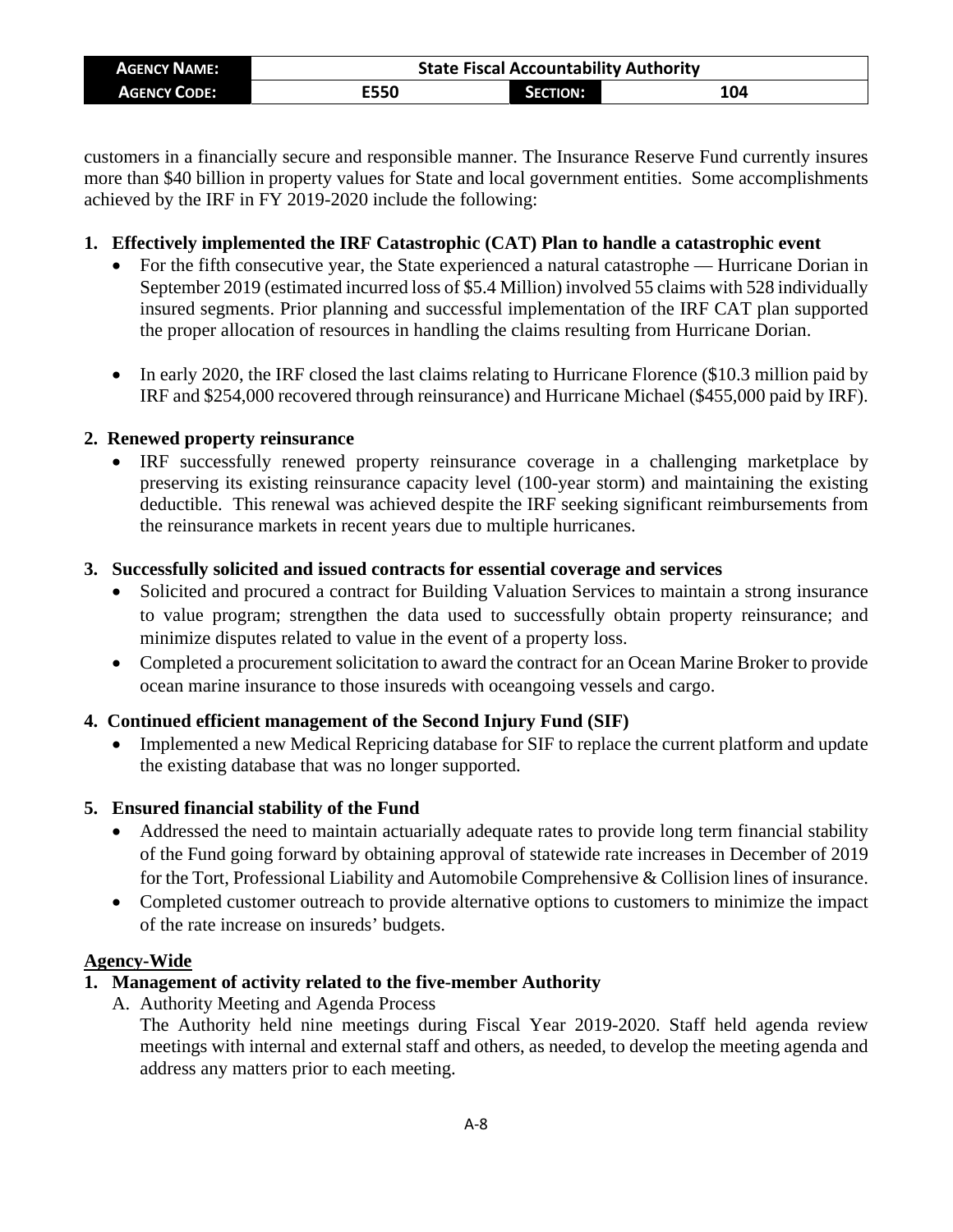| <b>AGENCY NAME:</b> | <b>State Fiscal Accountability Authority</b> |                 |     |  |  |  |  |
|---------------------|----------------------------------------------|-----------------|-----|--|--|--|--|
| <b>AGENCY CODE:</b> | E550                                         | <b>SECTION:</b> | 104 |  |  |  |  |

B. Coordination with Authority Members

The Agency responded promptly to our members' offices about pending and potential agenda items, such as procurement audits, major leases, composite bank accounts, and management and assignment of bond counsel.

C. Authority Records Archiving

Continued initiative to scan and convert historical agendas and meeting documents from the Authority and its predecessor Board to be placed on the SC Department of Archives and History website with search and retrieval capabilities for the public.

### **2. Assistance to Agency Head Salary Commission**

SFAA continued to provide staffing support and administrative functions for the Agency Head Salary Commission which primarily administers the agency head performance process.

- **3. Strengthened operations through process improvements, cost-saving measures, and compliance with applicable laws.** 
	- A. Information Technology improvements and cost-savings realization

SFAA-IT promoted efficiencies by completing a number of projects, including:

- Strategically planning and successfully completing migration of all desktops/ laptops from end of life operating system Windows 7 to Windows 10. Also migrated all end of life servers running Windows 2008 server to Windows 2016 servers.
- Working closely with DTO leadership to determine other mechanisms for assisting staff with work remotely such as introducing Virtual Desktop Infrastructure (VDI) to securely access SFAA network resources. Also enabled the Office365 portal to give staff the ability to use Office365 from their own devices if needed to update Word, Excel or other Office related files.
- B. SFAA workforce opportunities
	- The Human Resources Office implemented "Lunch and Learn" sessions presented by subject matter experts to allow employees the opportunity to gain valuable knowledge on topics such as benefits, retirement, cultural events, etc. while enjoying lunch with co-workers.
	- Initiated an annual Harvest Hope Donation Program that allows employee to work with their co-workers to help address the needs of fellow South Carolinians.

### **4. Implemented Strategic Planning Initiatives**

- A. Conducted regular Management meetings The Senior Management team met regularly to determine progress toward Agency goals and objectives.
- B. Refresh and Update Division Websites Developed working groups to substantially review and update content on division webpages in preparation for webpage redesigns that will create a more user-friendly customer experience.
- C. Captured and documented SFAA business process functions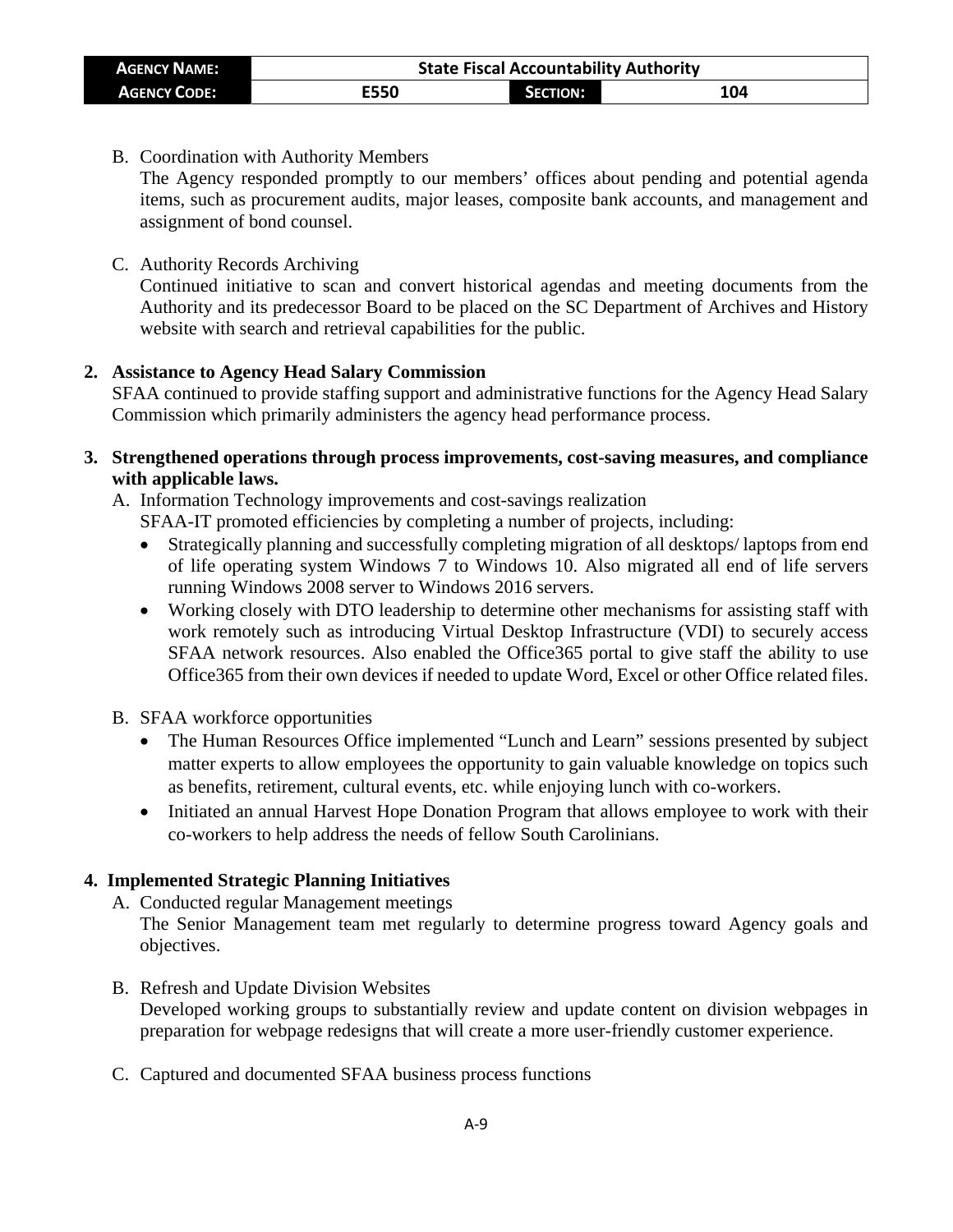| <b>AGENCY NAME:</b> | <b>State Fiscal Accountability Authority</b> |                 |     |  |  |  |  |
|---------------------|----------------------------------------------|-----------------|-----|--|--|--|--|
| <b>AGENCY CODE:</b> | £550                                         | <b>SECTION:</b> | 104 |  |  |  |  |

Continued identifying and mapping division business processes, aligning processes with the Agency mission, good governance, compliance and risks, controls, results and efficiencies.

#### **Risk Assessment and Mitigation Strategies**

- A. Provide cost-effective property and liability insurance (Strategic Plan Goal No. 2)
- Potential Most Negative Impact if this goal is not accomplished: The IRF is challenged in the areas of staffing and continuity of service resulting from retirements and loss of staff due to competitive salary pressure.

There is an ongoing financial threat to the Fund due to catastrophic weather events in five consecutive years, loss of insureds and/or the risk of adverse selection triggered by rate increases, the increasing cost of claims settlements and litigation costs, changes to the reinsurance market that reduces the amount of available insurance and resultant rising property reinsurance costs, and declining investment income. This threat has been mitigated by the recent approval and implementation of rate changes, but also creates an additional challenge in the phasing in of the rates over a multi-year time span, which slows the positive impact of the increased income.

- Outside Help to Mitigate Impact Request assistance from private insurance carriers; however, the cost may be prohibitive.
- B. Provide innovative, cost effective and proactive acquisition services (Strategic Plan Goal No. 5)
	- Potential Most Negative Impact if this goal is not accomplished Without a coordinated program dedicated to lowering costs by leveraging the State's collective buying power, the State should expect to pay more for goods and services. In addition, there would be increased risk of poor performance and contract claims due to lack of statewide training and supported efforts and decreased transparency and accountability across the State's acquisition system.
	- Outside Help to Mitigate Impact Request assistance from procurement trade groups, interstate networks and professional consulting firms.
- C. Options for General Assembly to Help Resolve Prior to Crisis:
	- Continued support for improvements and performance demonstrated by these programs of SFAA.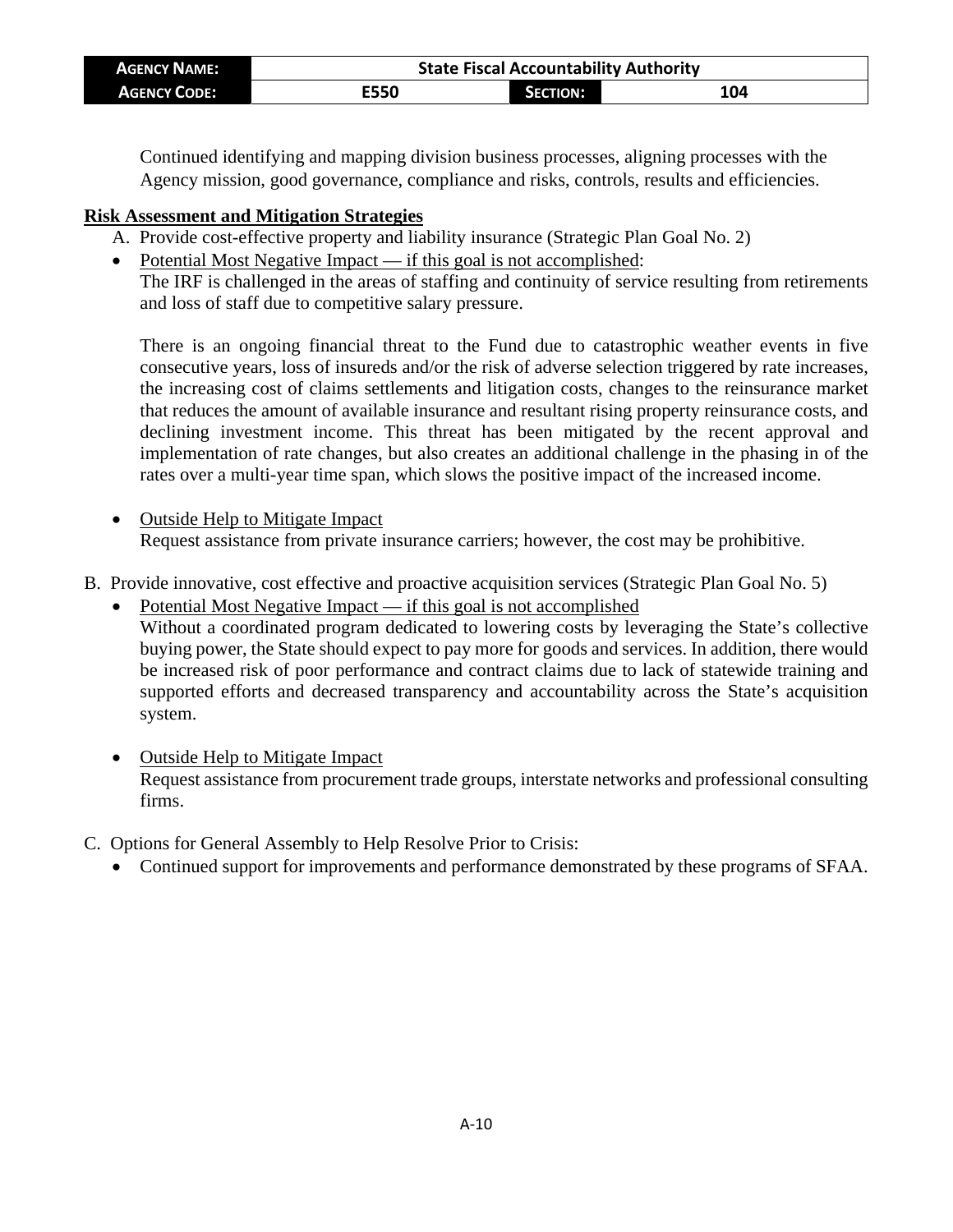| <b>Agency Name:</b>                             | STATE FISCAL ACCOUNTABILITY AUTHORITY |                                              |                                                      |                                                                                                                                                          |         |                          |                    |                          |                                        | <b>Fiscal Year 2019-2020</b>                       |                                                                                                                                                                                                                                            |
|-------------------------------------------------|---------------------------------------|----------------------------------------------|------------------------------------------------------|----------------------------------------------------------------------------------------------------------------------------------------------------------|---------|--------------------------|--------------------|--------------------------|----------------------------------------|----------------------------------------------------|--------------------------------------------------------------------------------------------------------------------------------------------------------------------------------------------------------------------------------------------|
| <b>Agency Code:</b>                             | E550                                  | Section:                                     | 104                                                  |                                                                                                                                                          |         |                          |                    |                          |                                        |                                                    | <b>Accountability Report</b>                                                                                                                                                                                                               |
| <b>Statewide Enterprise Strategic Objective</b> | <b>Type</b>                           | Item#                                        |                                                      | Description                                                                                                                                              |         | 2019-20                  |                    | <b>Time Applicable</b>   | Data Source and<br><b>Availability</b> | <b>Calculation Method</b>                          | <b>Strategic Planning and Performance Measurement Template</b><br><b>Meaningful Use of Measure</b>                                                                                                                                         |
| <b>Government and Citizens</b>                  | Goal<br>G                             | <b>Strategy</b><br>Measure<br>$\overline{1}$ |                                                      | Manage Agency resources to ensure efficient and effective operations                                                                                     | Base    | <b>Target</b>            | Actual             |                          |                                        |                                                    |                                                                                                                                                                                                                                            |
|                                                 | $\mathsf S$                           | 1.1                                          | business processes                                   | Deliver cost-effective and secure support services that improve the                                                                                      |         |                          |                    |                          |                                        |                                                    |                                                                                                                                                                                                                                            |
|                                                 | M                                     | 1.1.1                                        |                                                      | Provide timely information, applicable reports, and recommendations to the<br>five-member Authority and to the Agency to assist in their decision-making |         | Prior to all<br>meetings | 9                  | July 1 - June 30         | <b>Authority Secretary</b>             | Secretary's Records                                | Measures management of<br>Authority processes                                                                                                                                                                                              |
|                                                 | M                                     | 1.1.2                                        |                                                      | Modernize legacy applications for compatibility with current technology                                                                                  | 95%     | 100%                     | 100%               | July 1 - June 30         | DTO Directive                          | SFAA IT Project Plan                               | Pre-requisite to move from<br>Windows 7 workstations to<br>compatible with MS/DTO                                                                                                                                                          |
|                                                 | M                                     | 1.1.3                                        | we can be of assistance to them                      | Maintain the SFAA Website to provide SFAA customers and the citizens of<br>South Carolina the opportunity to better understand our Agency and how        | Ongoing | Timely<br>Updates        | Timely<br>provided | Updates July 1 - June 30 | SFAA IT                                | <b>SFAA IT Tracking</b>                            | Ensure updated information<br>regarding Authority Meeting<br>schedules, agendas, minutes,<br>reporting and information to<br>Agency customers                                                                                              |
|                                                 | M                                     | 1.1.4                                        |                                                      | Migrate all end of life operating systems to current technology                                                                                          | 50%     | 100%                     |                    | 100% July 1 - June 30    | SFAA IT                                | <b>SFAA IT Tracking</b>                            | Migrate all Windows 7<br>workstations to Windows 10 and<br>migrate all Windows servers to<br>latest OS i.e. Windows 2012 / 2016                                                                                                            |
|                                                 | $\mathsf{s}$                          | $1.2$                                        | Manage risk to the organization                      |                                                                                                                                                          |         |                          |                    |                          |                                        |                                                    |                                                                                                                                                                                                                                            |
|                                                 | M                                     | 1.2.1                                        | Identify, assess and mitigate risks to the Agency    |                                                                                                                                                          | 0%      | 85%                      | 85%                | July 1 - June 30         | Risk Assessment; Audit<br>Reports      | Plan; Audit Plan Status Projects completed/planned | Measures progress of the audit<br>plan; whether projects are being<br>completed or should the plan<br>change                                                                                                                               |
|                                                 | M                                     | 1.2.2                                        |                                                      | Complete Information Security and Privacy Implementation                                                                                                 | 95%     | 100%                     | 95%                | July 1 - June 30         | <b>DIS Directive</b>                   | <b>Implementation Status Plan</b>                  | Measures progress of<br>implementation                                                                                                                                                                                                     |
|                                                 | S                                     | 1.3                                          | produces quality results                             | Promote a positive work environment which develops staff and                                                                                             |         |                          |                    |                          |                                        |                                                    |                                                                                                                                                                                                                                            |
|                                                 | M                                     | 1.3.1                                        | Decrease annual turnover                             |                                                                                                                                                          | 17.25%  | Less than<br>5%          |                    | 9.13% July 1 - June 30   | HR System                              | HR calculation of employee<br>turnover             | This measurement is used to<br>monitor staff stability as turnover<br>in key areas could have a major<br>negative impact on the agency's<br>ability to provide excellent<br>customer service                                               |
|                                                 | M                                     | 1.3.2                                        | Continue a professional development training program |                                                                                                                                                          | 120     | 30                       | 60                 | July 1 - June 30         | <b>HR System</b>                       | <b>Training Attendance</b><br>Documentation        | Demonstrates that Agency's staff<br>continues to learn and helps to<br>ensure that development training<br>occurs in all divisions and offices.<br>Additionally, continuous training<br>helps the Agency build a strong<br>core workforce. |
| <b>Government and Citizens</b>                  | G                                     | $\overline{2}$                               | of the Second Injury Fund                            | Provide cost-effective property and liability insurance and administration                                                                               |         |                          |                    |                          |                                        |                                                    |                                                                                                                                                                                                                                            |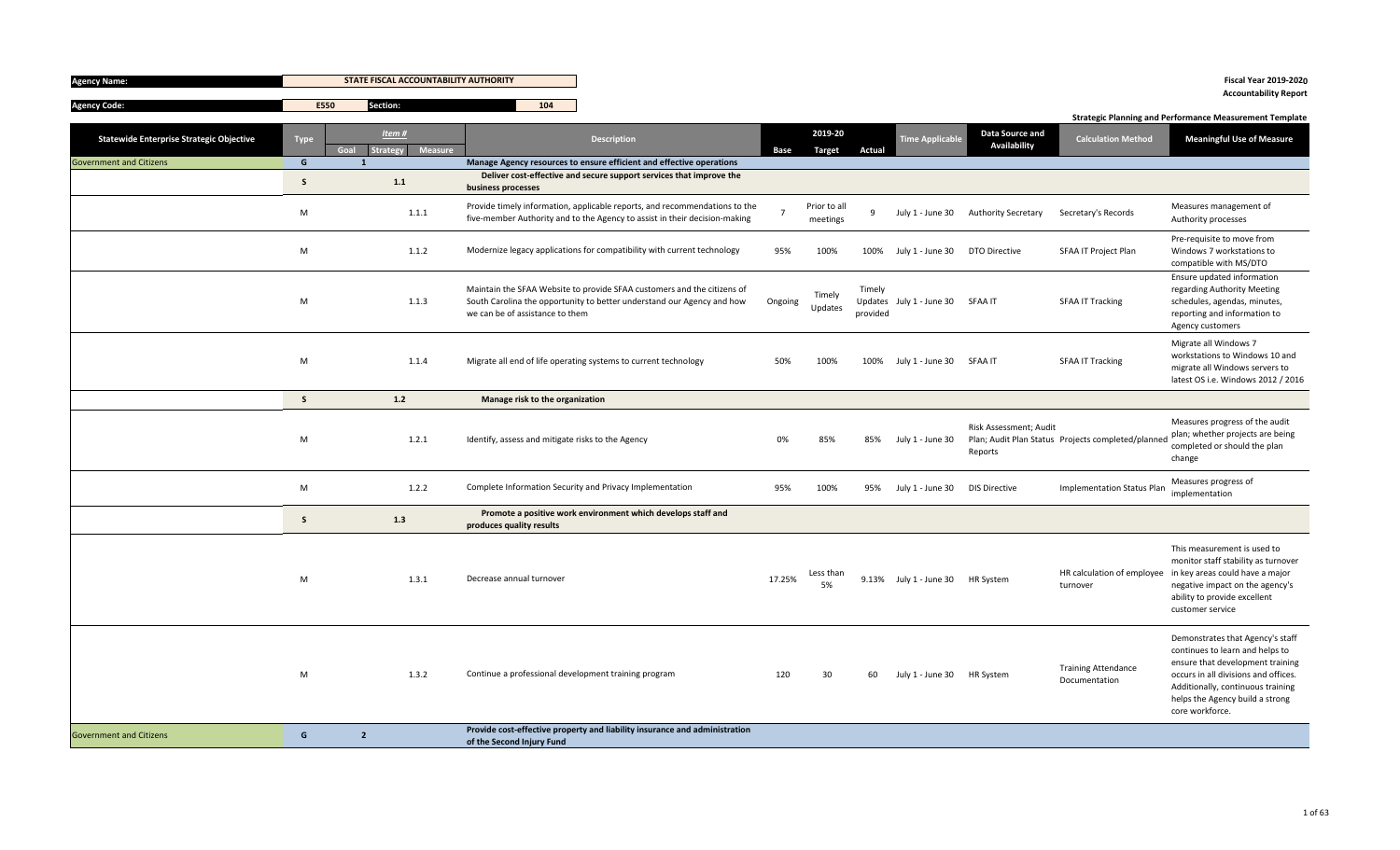| <b>Agency Name:</b>                             | STATE FISCAL ACCOUNTABILITY AUTHORITY |                                                    |                                                                                    |                                                                              |          |                          |            |                           |                                                                            | <b>Fiscal Year 2019-2020</b>                            |                                                                                                                                           |
|-------------------------------------------------|---------------------------------------|----------------------------------------------------|------------------------------------------------------------------------------------|------------------------------------------------------------------------------|----------|--------------------------|------------|---------------------------|----------------------------------------------------------------------------|---------------------------------------------------------|-------------------------------------------------------------------------------------------------------------------------------------------|
| <b>Agency Code:</b>                             | E550                                  | Section:                                           | 104                                                                                |                                                                              |          |                          |            |                           |                                                                            |                                                         | <b>Accountability Report</b>                                                                                                              |
| <b>Statewide Enterprise Strategic Objective</b> | <b>Type</b>                           | Item#<br><b>Strategy</b><br><b>Measure</b><br>Goal |                                                                                    | <b>Description</b>                                                           | Base     | 2019-20<br><b>Target</b> | Actual     | Time Applicable           | Data Source and<br>Availability                                            | <b>Calculation Method</b>                               | <b>Strategic Planning and Performance Measurement Template</b><br><b>Meaningful Use of Measure</b>                                        |
|                                                 | $\mathsf{s}$                          | 2.1                                                | the                                                                                | 1999 SHEVISON OF B                                                           |          |                          |            |                           |                                                                            |                                                         |                                                                                                                                           |
|                                                 | M                                     | 2.1.1                                              | than the industry rate of \$2,105 per vehicle                                      | Provide insurance coverage for vehicles at IRF Auto rate premium lower       |          | \$554.00 Optimized       |            | \$556.00 July 1 - June 30 | <b>Insurance Reserve</b><br>Fund files                                     | Actual rate charged                                     | Provides for comparison of rates<br>offered by the IRF to those of the<br>private insurance industry to<br>demonstrate negotiated savings |
|                                                 | M                                     | 2.1.2                                              | \$318 per \$1000 of value                                                          | Provide property insurance coverage at premium lower than industry rate of   | \$139.00 | Optimized                |            | \$139.00 July 1 - June 30 | <b>Insurance Reserve</b><br>Fund files                                     | Actual rate charged                                     | Provides for comparison of rates<br>offered by the IRF to those of the<br>private insurance industry to<br>demonstrate negotiated savings |
|                                                 | M                                     | 2.1.3                                              | person                                                                             | Tort liability rate premium comparison to industry average rate of \$618 per | \$236.00 | Optimized                |            | \$324.00 July 1 - June 30 | <b>Insurance Reserve</b><br>Fund files                                     | Actual rate charged                                     | Provides for comparison of rates<br>offered by the IRF to those of the<br>private insurance industry to<br>demonstrate negotiated savings |
|                                                 | $\mathsf{s}$                          | 2.2                                                |                                                                                    | Ensure efficient and effective administration of IRF resources               |          |                          |            |                           |                                                                            |                                                         |                                                                                                                                           |
|                                                 | M                                     | 2.2.1                                              |                                                                                    | Maintain IRF expense ratio relative to industry standard of 29% - 34%        | 4.56%    | Optimized                | 4.13%      | July 1 - June 30          | <b>Insurance Reserve</b><br>Fund files                                     | Administrative<br>Expenses/Gross<br>Underwriting Income | Provides a measure of<br>administrative expenses as a<br>percent of income for the IRF                                                    |
|                                                 | M                                     | 2.2.2                                              |                                                                                    | Ensure policy coverages placed and in force within time limits               | 89.40%   | 100%                     | 92%        | July 1 - June 30          | <b>Insurance Reserve</b><br>Fund files                                     | date                                                    | Policies issued prior to term Measures efficiency of policy<br>renewal procedures                                                         |
|                                                 | $\mathsf{s}$                          | 2.3                                                | <b>Section 42-7-320</b>                                                            | Administer operation of the Second Injury Fund (SIF) as directed by          |          |                          |            |                           |                                                                            |                                                         |                                                                                                                                           |
|                                                 | M                                     | 2.3.1                                              | to terms of the Second Injury Fund Closure Plan                                    | Conduct periodic actuarial review of the Second Injury Fund Trust according  | 100%     | 100%                     | 100%       | July 1 - June 30          | Second Injury Fund                                                         | Application developed and<br>in use.                    | The application allows staff to<br>determine the allowable<br>reimbursement and is compatible<br>with modern operating systems            |
| Maintaining Safety, Integrity and Security      | G                                     | $\overline{\mathbf{3}}$                            | Protect the State against catastrophic losses                                      |                                                                              |          |                          |            |                           |                                                                            |                                                         |                                                                                                                                           |
|                                                 | $\mathsf{s}$                          | 3.1                                                |                                                                                    | Obtain reinsurance to offset the financial impact of claims                  |          |                          |            |                           |                                                                            |                                                         |                                                                                                                                           |
|                                                 | M                                     | 3.1.1                                              | markets                                                                            | Current statement of insured property values provided to reinsurance         | 100%     | 100%                     |            | 100% Dec. 31, 2020        | <b>Insurance Reserve</b><br><b>Fund Underwriting</b><br>Office             | Results provided to<br>Underwriters                     | To illustrate property value data is<br>provided to the the reinsurance<br>market                                                         |
|                                                 | M                                     | 3.1.2                                              | to buildings, property, vehicles and boiler and machinery                          | Purchase reinsurance coverage to protect the State from catastrophic losses  | 100%     | 100%                     | 100%       |                           | <b>Insurance Reserve</b><br>April 1 - March 31 Fund Underwriting<br>Office | Contracts awarded                                       | To document the Insurance<br>Reserve Fund is protected against<br>catastrophic loss                                                       |
|                                                 | M                                     | 3.1.3                                              | Provide boiler inspections to minimize loss potential<br>**COVID-19 - Restrictions |                                                                              | 89%      | 100%                     | $80.3% **$ | July 1 - June 30          | <b>Insurance Reserve</b><br>Fund System                                    | inspections                                             | Actual inspections/required To document IRF has proof insured<br>boilers are properly inspected                                           |
|                                                 | <sub>S</sub>                          | 3.2                                                | policyholder protection                                                            | Collection of billed premiums to insure policies are maintained for          |          |                          |            |                           |                                                                            |                                                         |                                                                                                                                           |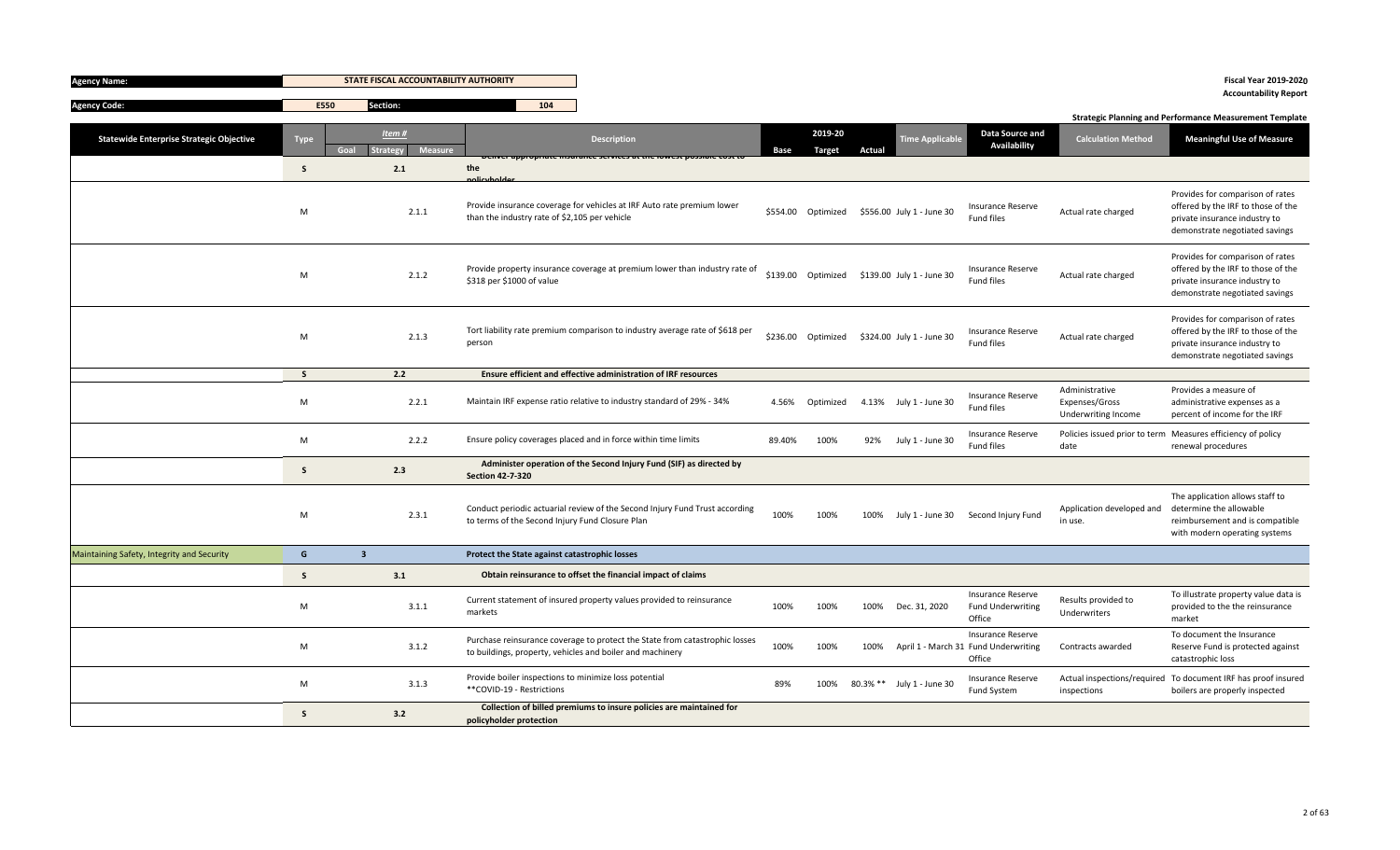| <b>Agency Name:</b>                             |              |                 | STATE FISCAL ACCOUNTABILITY AUTHORITY |                                                               |                                                                                                                                      |       |                          |               |                        |                                                                                             |                                                              | <b>Fiscal Year 2019-2020</b>                                                                                                     |
|-------------------------------------------------|--------------|-----------------|---------------------------------------|---------------------------------------------------------------|--------------------------------------------------------------------------------------------------------------------------------------|-------|--------------------------|---------------|------------------------|---------------------------------------------------------------------------------------------|--------------------------------------------------------------|----------------------------------------------------------------------------------------------------------------------------------|
| <b>Agency Code:</b>                             |              | E550            | Section:                              | 104                                                           |                                                                                                                                      |       |                          |               |                        |                                                                                             |                                                              | <b>Accountability Report</b>                                                                                                     |
| <b>Statewide Enterprise Strategic Objective</b> | <b>Type</b>  | Goal            | Item#<br>Strategy<br><b>Measure</b>   |                                                               | <b>Description</b>                                                                                                                   | Base  | 2019-20<br><b>Target</b> | <b>Actual</b> | <b>Time Applicable</b> | Data Source and<br>Availability                                                             | <b>Calculation Method</b>                                    | <b>Strategic Planning and Performance Measurement Template</b><br><b>Meaningful Use of Measure</b>                               |
|                                                 | M            |                 | 3.2.1                                 |                                                               | Accounts receivable > 60 days outstanding at end of fiscal year                                                                      | 0.90% | 0%                       |               | 1.20% July 1 - June 30 | IRF System/<br>SCEISBusiness<br>Objects-Accounts<br>Receivable Report                       | Premiums outstanding > 60<br>days/Direct Premiums<br>Written | Provides a measure of IRF<br>collections of premiums due.                                                                        |
| Education, Training, and Human Development      | G            |                 | $\overline{a}$                        | education of of policyholders and IRF staff                   | Reduce risk exposure to insureds and loss related expenses through                                                                   |       |                          |               |                        |                                                                                             |                                                              |                                                                                                                                  |
|                                                 | $\mathsf{s}$ |                 | 4.1                                   | exposure and avoid loss events                                | Provide risk management resources to policyholders to lower risk                                                                     |       |                          |               |                        |                                                                                             |                                                              |                                                                                                                                  |
|                                                 | M            |                 | 4.1.1                                 | facilities                                                    | Establish or maintain risk management initiative for IRF insured healthcare                                                          | 100%  | 100%                     |               | 100% July 1 - June 30  | <b>Insurance Reserve</b><br>Fund contracts file and Contract awarded<br>Med Mal Claims unit |                                                              | Defines efforts to minimize liability<br>exposures for IRF policyholders                                                         |
|                                                 | M            |                 | 4.1.2                                 | issues related to risk management<br>** COVID-19 Restrictions | Provide educational seminars to policyholders and other stakeholders on                                                              | 5     | 5                        | $2**$         | July 1 - June 30       | IRF Underwriting and<br><b>Claims Offices</b>                                               | Actual count                                                 | Measures the variety of services<br>and resources made available to<br>policyholders and other<br>stakeholders                   |
| <b>Government and Citizens</b>                  | G            | $5\overline{5}$ |                                       |                                                               | Provide innovative, cost-effective, and proactive acquisition services                                                               |       |                          |               |                        |                                                                                             |                                                              |                                                                                                                                  |
|                                                 | $\mathsf{s}$ |                 | 5.1                                   | Manage and perform acquisitions for the State                 |                                                                                                                                      |       |                          |               |                        |                                                                                             |                                                              |                                                                                                                                  |
|                                                 | M            |                 | 5.1.1                                 | needs, and to conduct needed acquisitions                     | Active engagement with state agencies on expiring contracts and upcoming                                                             | 0%    | 100%                     |               | 100% July 1 - June 30  | Market research,<br>meeting minutes,<br>surveys, SCEIS<br>generated reports                 | of needed acquisitions                                       | Initiation and/or completion Partners with state agencies to<br>meet overall procurement needs                                   |
|                                                 | M            |                 | 5.1.2                                 |                                                               | Active engagement with state agencies on upcoming needs and expiring<br>State Term Contracts, and acquiring new State Term Contracts | 0%    | 100%                     |               | 100% July 1 - June 31  | Market research,<br>meeting minutes,<br>surveys, SCEIS<br>generated reports                 | Initiation and/or<br>Completion of needed<br>acquisitions    | Partners with state agencies to<br>meet overall procurement needs                                                                |
|                                                 | M            |                 | 5.1.3                                 |                                                               | Achieve savings through assertive negotiations and related activities                                                                | 0%    | 4%                       |               | 3.67% July 1 - June 30 | <b>Procurement files</b>                                                                    | Cost Avoidance and<br><b>Negotiated Savings</b>              | Maximize savings for the State<br>utilizing negotiation opportunities<br>and cost reduction strategies                           |
|                                                 | M            |                 | 5.1.4                                 | Completion and implementation of OSE database                 |                                                                                                                                      | 50%   | 85%                      | 75%           | July 1 - June 30       | Procurement files                                                                           | Completion of required<br>functionality                      | Provides effective, timely, accurate,<br>and trackable construction services<br>to stakeholders                                  |
|                                                 | $\mathsf{s}$ |                 | 5.2                                   | system                                                        | Provide leadership and accountability of the State's procurement                                                                     |       |                          |               |                        |                                                                                             |                                                              |                                                                                                                                  |
|                                                 | M            |                 | 5.2.1                                 |                                                               | Office of State Engineer update contracts and revise procedures manual                                                               | 75%   | 100%                     |               | 100% July 1 - June 30  | AIA/DBIA, procedures<br>manuals, policies,<br>statutes, and<br>regulations                  | Approval by Division<br>Director                             | Establishes updated and uniform<br>contracts and procedures pursuant<br>to law and regulations                                   |
|                                                 | M            |                 | 5.2.2                                 | Redevelop State Level I Certification process                 |                                                                                                                                      | 0%    | 100%                     |               | 100% July 1 - June 30  | Training curriculum                                                                         | Approval by Division<br>Director                             | Provides state procurement<br>professionals effective<br>procurement practices to<br>provide greater efficiencies and<br>savings |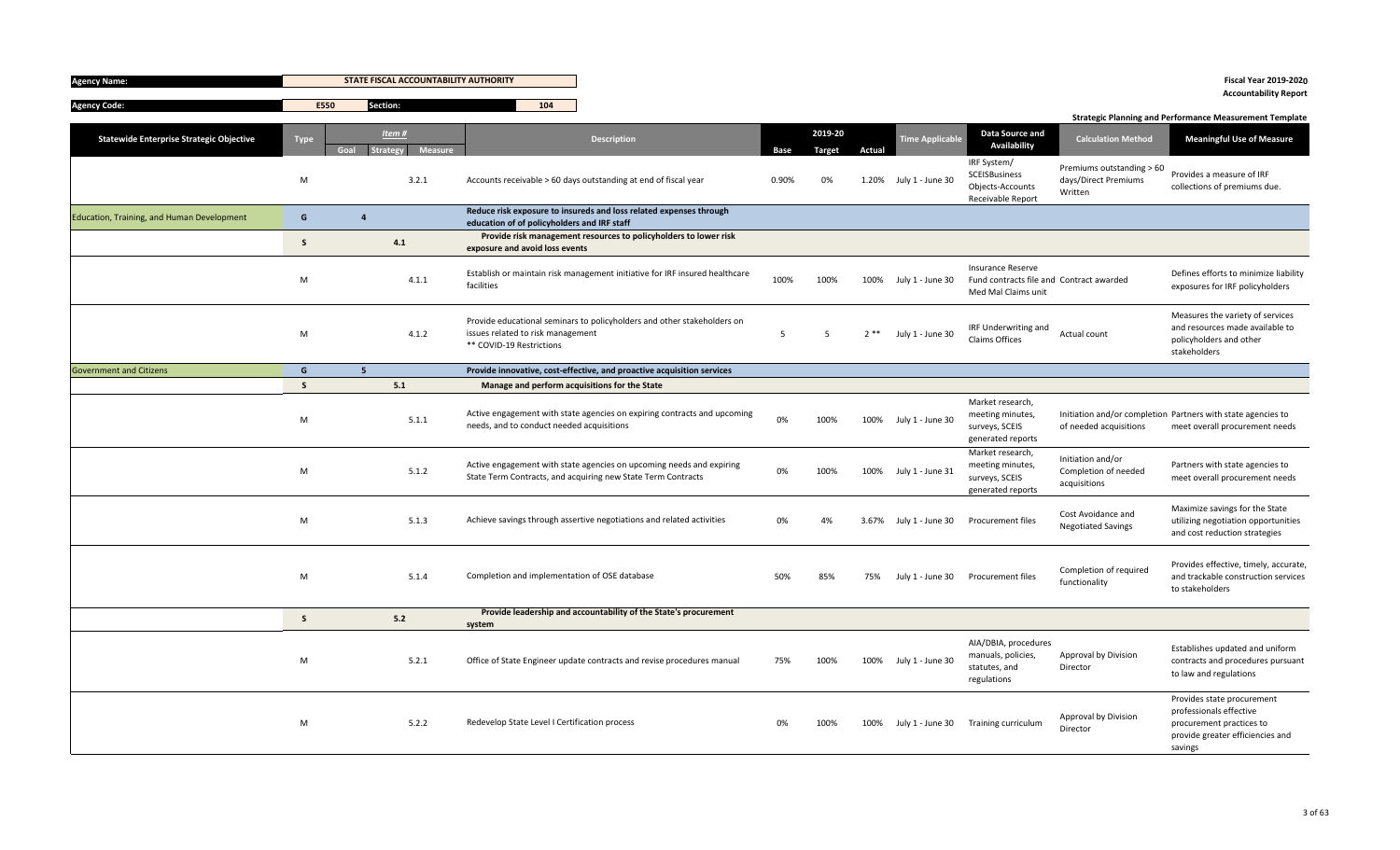| <b>Agency Name:</b>                      |             | STATE FISCAL ACCOUNTABILITY AUTHORITY |                                                   |             |      |                   |        |                        |                                              |                                                  | <b>Fiscal Year 2019-2020</b><br><b>Accountability Report</b>                                         |
|------------------------------------------|-------------|---------------------------------------|---------------------------------------------------|-------------|------|-------------------|--------|------------------------|----------------------------------------------|--------------------------------------------------|------------------------------------------------------------------------------------------------------|
| <b>Agency Code:</b>                      |             | Section:<br>E550                      | 104                                               |             |      |                   |        |                        |                                              |                                                  | <b>Strategic Planning and Performance Measurement Template</b>                                       |
| Statewide Enterprise Strategic Objective | <b>Type</b> | Item#<br><b>Measure</b><br>Goal       |                                                   | Description | Base | 2019-20<br>Target | Actual | <b>Time Applicable</b> | <b>Data Source and</b><br>Availability       | <b>Calculation Method</b>                        | <b>Meaningful Use of Measure</b>                                                                     |
|                                          | M           | 5.2.3                                 | Audit State Agencies with expiring certifications |             | 0%   | 100%              |        | 100% July 1 - June 30  | Procurement files, law,<br>and audit reports | in accordance with an<br>approved audit schedule | Number of Agencies audited Ensures transparency and the<br>integrity of State agency<br>procurements |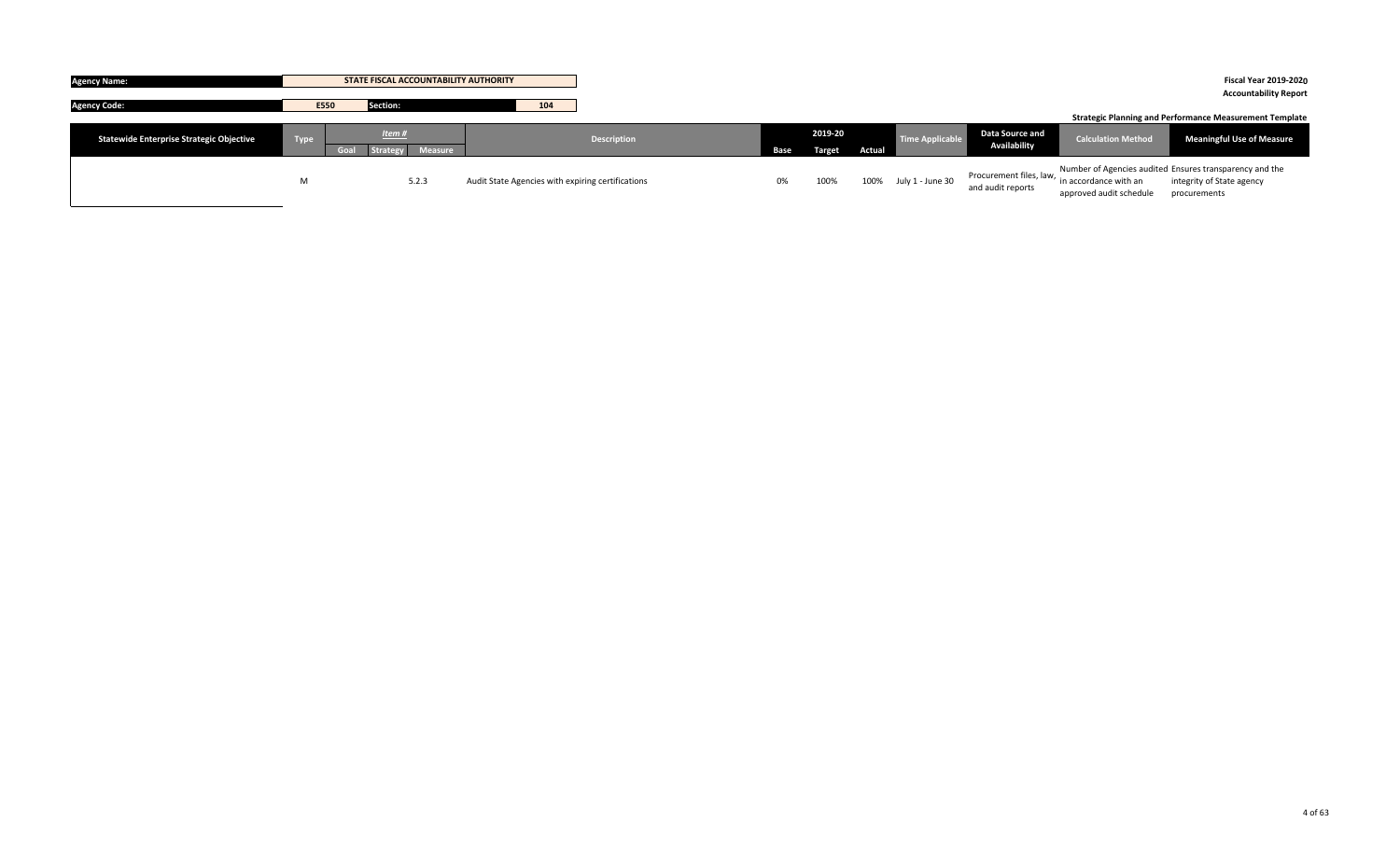| <b>Agency Name:</b>                      |                  | STATE FISCAL ACCOUNTABILITY AUTHORITY |                                                      |                                                                                                                                                     |      |                                |                           |                        |                                                                          |                                          | <b>Fiscal Year 2019-2020</b>                                                                                |
|------------------------------------------|------------------|---------------------------------------|------------------------------------------------------|-----------------------------------------------------------------------------------------------------------------------------------------------------|------|--------------------------------|---------------------------|------------------------|--------------------------------------------------------------------------|------------------------------------------|-------------------------------------------------------------------------------------------------------------|
|                                          |                  |                                       |                                                      |                                                                                                                                                     |      |                                |                           |                        |                                                                          |                                          | <b>Accountability Report</b>                                                                                |
| <b>Agency Code:</b>                      | E550             | Section:                              | 104                                                  |                                                                                                                                                     |      |                                |                           |                        |                                                                          |                                          | <b>Strategic Planning and Performance Measurement Template</b>                                              |
| Statewide Enterprise Strategic Objective | Type<br>Goal     | Item#<br><b>Strategy</b><br>Measure   |                                                      | <b>Description</b>                                                                                                                                  | Base | 2019-20<br><b>Target</b>       | <b>Actual</b>             | <b>Time Applicable</b> | Data Source and<br>Availability                                          | <b>Calculation Method</b>                | <b>Meaningful Use of Measure</b>                                                                            |
|                                          | $\mathsf{s}$     | 5.3                                   | <b>Continue the Strategic Sourcing Initiative</b>    |                                                                                                                                                     |      |                                |                           |                        |                                                                          |                                          |                                                                                                             |
|                                          | ${\sf M}$        | 5.3.1                                 | Contracts                                            | Perform spend analysis and benchmarking when resoliciting State Term                                                                                | 0%   | 100%                           |                           | 100% July 1 - June 30  | SCEIS-SRM, Market<br>research, and surveys                               | Periodic evaluation                      | Maximizes savings for the State by<br>using strategic sourcing practices                                    |
|                                          | M                | 5.3.2                                 |                                                      | Complete procurement for tools for collecting spend data (eCatalog)                                                                                 | 0%   | 100%                           |                           | 40% July 1 - June 30   | Procurement records<br>and SCEIS                                         | Award of contract                        | Acquisition of tools to employ the<br>best practices and strategies to<br>leverage the State's buying power |
|                                          | $\mathsf{s}$     | 5.4                                   | <b>Fulfillment of Legislative Mandates</b>           |                                                                                                                                                     |      |                                |                           |                        |                                                                          |                                          |                                                                                                             |
|                                          | ${\sf M}$        | 5.4.1                                 | state agencies for goods and services                | Report to legislature results of Recovery Audits of payments made by all                                                                            | N/A  | 1-Jan                          | Dec. 30,<br>2019          | 30, 2019               | July 1, 2016 - June Third-party recovery<br>audits                       | Reports submitted                        | Recovery of State funds                                                                                     |
|                                          | M                | 5.4.2                                 | valid reasons for awarding non-competitive contracts | Evaluate and determine whether the written determinations, explanations,<br>and basis for sole source and emergency procurements are legitimate and | 0%   | 100%                           | 100%                      | July 1 - June 30       | Agency audits,<br>Quarterly reports, and Periodic Evaluation<br>Protests |                                          | Compliance with Consolidated<br>Procurement Code and Regulations                                            |
|                                          | M                | 5.4.3                                 |                                                      | Propose Interim Regulations to State Fiscal Accountability SFAA Board                                                                               | N/A  | 2019                           | Aug. 13, Aug. 13,<br>2019 | July 1 - June 30       | <b>SFAA Meeting Minutes</b>                                              | Submission to SFAA Board<br>for approval | Compliance with law                                                                                         |
|                                          | M                | 5.4.4                                 |                                                      | Propose Permanent Regulations to State Fiscal Accountability SFAA Board                                                                             | N/A  | $15-0ct-19$ $^{115}$ $^{2019}$ | Aug. 13,                  |                        | July 1 - June 30 SFAA Meeting Minutes                                    | Submission to SFAA Board<br>for approval | Compliance with law                                                                                         |
|                                          | $\sim$           |                                       |                                                      |                                                                                                                                                     |      |                                |                           |                        |                                                                          |                                          |                                                                                                             |
|                                          | $\sim$<br>$\sim$ |                                       |                                                      |                                                                                                                                                     |      |                                |                           |                        |                                                                          |                                          |                                                                                                             |
|                                          | $\sim$           |                                       |                                                      |                                                                                                                                                     |      |                                |                           |                        |                                                                          |                                          |                                                                                                             |
|                                          | $\sim$           |                                       |                                                      |                                                                                                                                                     |      |                                |                           |                        |                                                                          |                                          |                                                                                                             |
|                                          | $\sim$<br>$\sim$ |                                       |                                                      |                                                                                                                                                     |      |                                |                           |                        |                                                                          |                                          |                                                                                                             |
|                                          | $\sim$           |                                       |                                                      |                                                                                                                                                     |      |                                |                           |                        |                                                                          |                                          |                                                                                                             |
|                                          | $\sim$           |                                       |                                                      |                                                                                                                                                     |      |                                |                           |                        |                                                                          |                                          |                                                                                                             |
|                                          | $\sim$           |                                       |                                                      |                                                                                                                                                     |      |                                |                           |                        |                                                                          |                                          |                                                                                                             |
|                                          | $\sim$<br>$\sim$ |                                       |                                                      |                                                                                                                                                     |      |                                |                           |                        |                                                                          |                                          |                                                                                                             |
|                                          | $\sim$           |                                       |                                                      |                                                                                                                                                     |      |                                |                           |                        |                                                                          |                                          |                                                                                                             |
|                                          | $\sim$           |                                       |                                                      |                                                                                                                                                     |      |                                |                           |                        |                                                                          |                                          |                                                                                                             |
|                                          | $\sim$<br>$\sim$ |                                       |                                                      |                                                                                                                                                     |      |                                |                           |                        |                                                                          |                                          |                                                                                                             |
|                                          | $\sim$           |                                       |                                                      |                                                                                                                                                     |      |                                |                           |                        |                                                                          |                                          |                                                                                                             |
|                                          | $\sim$           |                                       |                                                      |                                                                                                                                                     |      |                                |                           |                        |                                                                          |                                          |                                                                                                             |
|                                          | $\sim$           |                                       |                                                      |                                                                                                                                                     |      |                                |                           |                        |                                                                          |                                          |                                                                                                             |
|                                          | $\sim$<br>$\sim$ |                                       |                                                      |                                                                                                                                                     |      |                                |                           |                        |                                                                          |                                          |                                                                                                             |
|                                          | $\sim$           |                                       |                                                      |                                                                                                                                                     |      |                                |                           |                        |                                                                          |                                          |                                                                                                             |
|                                          | $\sim$           |                                       |                                                      |                                                                                                                                                     |      |                                |                           |                        |                                                                          |                                          |                                                                                                             |
|                                          | $\sim$           |                                       |                                                      |                                                                                                                                                     |      |                                |                           |                        |                                                                          |                                          |                                                                                                             |
|                                          | $\sim$           |                                       |                                                      |                                                                                                                                                     |      |                                |                           |                        |                                                                          |                                          |                                                                                                             |
|                                          | $\sim$           |                                       |                                                      |                                                                                                                                                     |      |                                |                           |                        |                                                                          |                                          |                                                                                                             |
|                                          | $\sim$<br>$\sim$ |                                       |                                                      |                                                                                                                                                     |      |                                |                           |                        |                                                                          |                                          |                                                                                                             |
|                                          | $\sim$           |                                       |                                                      |                                                                                                                                                     |      |                                |                           |                        |                                                                          |                                          |                                                                                                             |
|                                          | $\sim$           |                                       |                                                      |                                                                                                                                                     |      |                                |                           |                        |                                                                          |                                          |                                                                                                             |
|                                          | $\sim$           |                                       |                                                      |                                                                                                                                                     |      |                                |                           |                        |                                                                          |                                          |                                                                                                             |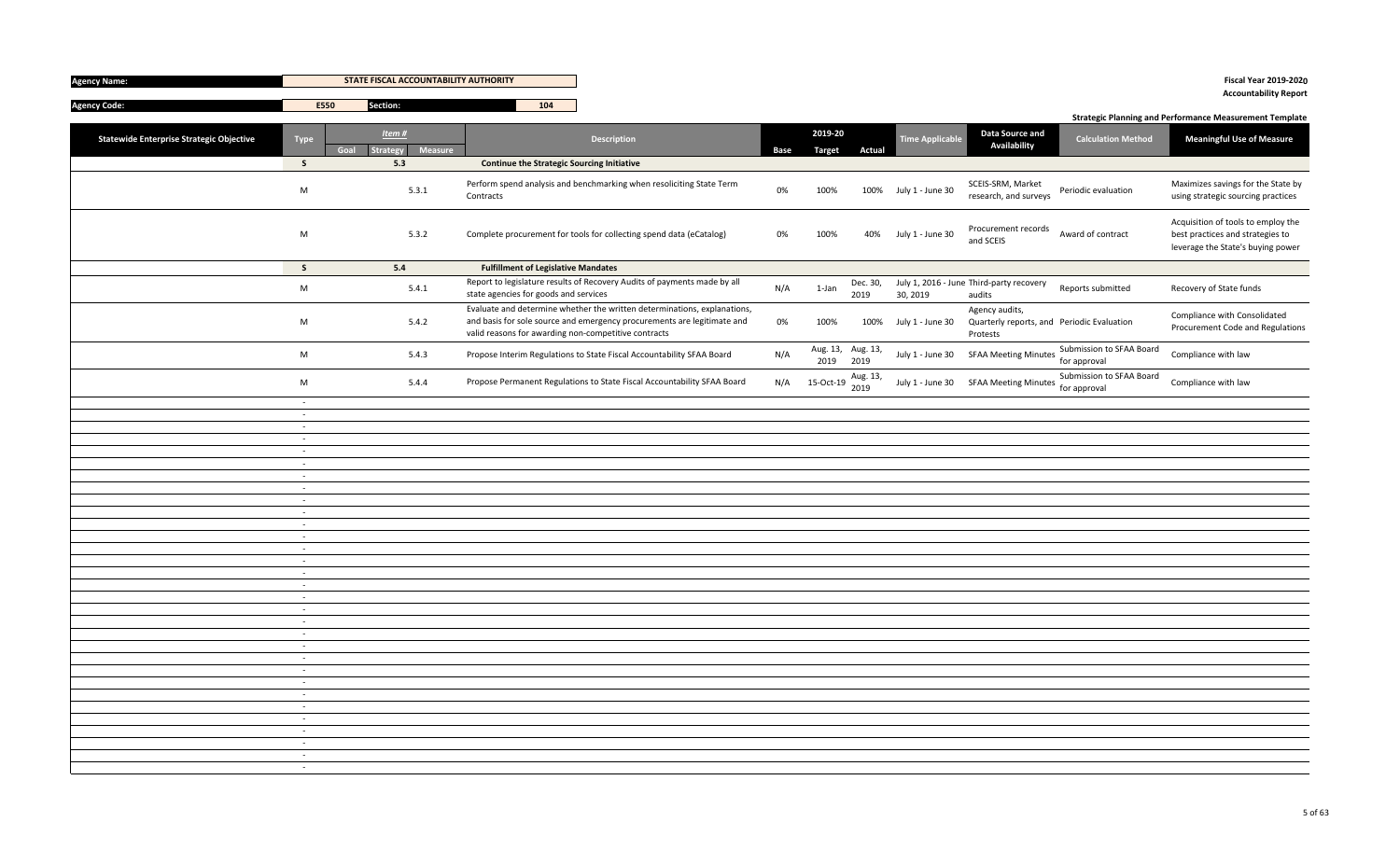| <b>Agency Name:</b>                      |                  | STATE FISCAL ACCOUNTABILITY AUTHORITY |     |             |                                  |                           |                                        |                           | <b>Fiscal Year 2019-2020</b>                                   |
|------------------------------------------|------------------|---------------------------------------|-----|-------------|----------------------------------|---------------------------|----------------------------------------|---------------------------|----------------------------------------------------------------|
|                                          |                  |                                       |     |             |                                  |                           |                                        |                           | <b>Accountability Report</b>                                   |
| <b>Agency Code:</b>                      | E550             | Section:                              | 104 |             |                                  |                           |                                        |                           | <b>Strategic Planning and Performance Measurement Template</b> |
| Statewide Enterprise Strategic Objective | Type<br>Goal     | Item #<br>Strategy Measure            |     | Description | 2019-20<br>Target<br><b>Base</b> | Time Applicable<br>Actual | <b>Data Source and</b><br>Availability | <b>Calculation Method</b> | <b>Meaningful Use of Measure</b>                               |
|                                          | $\sim$           |                                       |     |             |                                  |                           |                                        |                           |                                                                |
|                                          | $\sim$<br>$\sim$ |                                       |     |             |                                  |                           |                                        |                           |                                                                |
|                                          | $\sim$           |                                       |     |             |                                  |                           |                                        |                           |                                                                |
|                                          | $\sim$           |                                       |     |             |                                  |                           |                                        |                           |                                                                |
|                                          | $\sim$           |                                       |     |             |                                  |                           |                                        |                           |                                                                |
|                                          | $\sim$<br>$\sim$ |                                       |     |             |                                  |                           |                                        |                           |                                                                |
|                                          | $\sim$           |                                       |     |             |                                  |                           |                                        |                           |                                                                |
|                                          | $\sim$           |                                       |     |             |                                  |                           |                                        |                           |                                                                |
|                                          | $\sim$<br>$\sim$ |                                       |     |             |                                  |                           |                                        |                           |                                                                |
|                                          | $\sim$           |                                       |     |             |                                  |                           |                                        |                           |                                                                |
|                                          | $\sim$           |                                       |     |             |                                  |                           |                                        |                           |                                                                |
|                                          | $\sim$           |                                       |     |             |                                  |                           |                                        |                           |                                                                |
|                                          | $\sim$<br>$\sim$ |                                       |     |             |                                  |                           |                                        |                           |                                                                |
|                                          | $\sim$           |                                       |     |             |                                  |                           |                                        |                           |                                                                |
|                                          | $\sim$           |                                       |     |             |                                  |                           |                                        |                           |                                                                |
|                                          | $\sim$           |                                       |     |             |                                  |                           |                                        |                           |                                                                |
|                                          | $\sim$<br>$\sim$ |                                       |     |             |                                  |                           |                                        |                           |                                                                |
|                                          | $\sim$           |                                       |     |             |                                  |                           |                                        |                           |                                                                |
|                                          | $\sim$           |                                       |     |             |                                  |                           |                                        |                           |                                                                |
|                                          | $\sim$           |                                       |     |             |                                  |                           |                                        |                           |                                                                |
|                                          | $\sim$<br>$\sim$ |                                       |     |             |                                  |                           |                                        |                           |                                                                |
|                                          | $\sim$           |                                       |     |             |                                  |                           |                                        |                           |                                                                |
|                                          | $\sim$           |                                       |     |             |                                  |                           |                                        |                           |                                                                |
|                                          | $\sim$           |                                       |     |             |                                  |                           |                                        |                           |                                                                |
|                                          | $\sim$<br>$\sim$ |                                       |     |             |                                  |                           |                                        |                           |                                                                |
|                                          | $\sim$           |                                       |     |             |                                  |                           |                                        |                           |                                                                |
|                                          | $\sim$           |                                       |     |             |                                  |                           |                                        |                           |                                                                |
|                                          | $\sim$           |                                       |     |             |                                  |                           |                                        |                           |                                                                |
|                                          | $\sim$<br>$\sim$ |                                       |     |             |                                  |                           |                                        |                           |                                                                |
|                                          | $\sim$           |                                       |     |             |                                  |                           |                                        |                           |                                                                |
|                                          | $\sim$           |                                       |     |             |                                  |                           |                                        |                           |                                                                |
|                                          | $\sim$           |                                       |     |             |                                  |                           |                                        |                           |                                                                |
|                                          | $\sim$<br>$\sim$ |                                       |     |             |                                  |                           |                                        |                           |                                                                |
|                                          | $\sim$           |                                       |     |             |                                  |                           |                                        |                           |                                                                |
|                                          | $\sim$           |                                       |     |             |                                  |                           |                                        |                           |                                                                |
|                                          | $\sim$           |                                       |     |             |                                  |                           |                                        |                           |                                                                |
|                                          | $\sim$<br>$\sim$ |                                       |     |             |                                  |                           |                                        |                           |                                                                |
|                                          | $\sim$           |                                       |     |             |                                  |                           |                                        |                           |                                                                |
|                                          | $\sim$           |                                       |     |             |                                  |                           |                                        |                           |                                                                |
|                                          | $\sim$           |                                       |     |             |                                  |                           |                                        |                           |                                                                |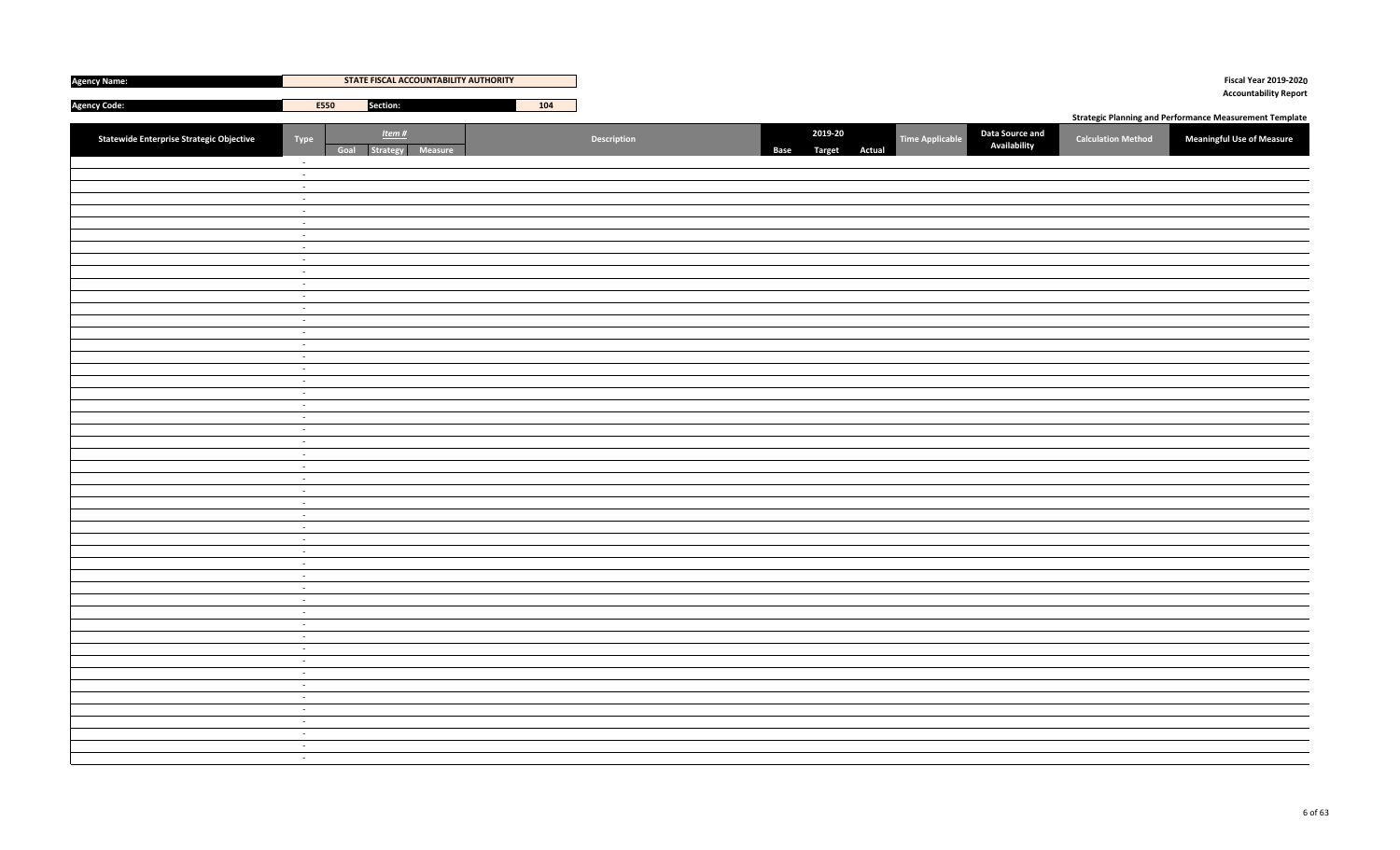| <b>Agency Name:</b>                      |                  | STATE FISCAL ACCOUNTABILITY AUTHORITY |     |             |                                  |                           |                                        |                           | <b>Fiscal Year 2019-2020</b>                                   |
|------------------------------------------|------------------|---------------------------------------|-----|-------------|----------------------------------|---------------------------|----------------------------------------|---------------------------|----------------------------------------------------------------|
|                                          |                  |                                       |     |             |                                  |                           |                                        |                           | <b>Accountability Report</b>                                   |
| <b>Agency Code:</b>                      | E550             | Section:                              | 104 |             |                                  |                           |                                        |                           | <b>Strategic Planning and Performance Measurement Template</b> |
| Statewide Enterprise Strategic Objective | Type<br>Goal     | Item #<br>Strategy Measure            |     | Description | 2019-20<br>Target<br><b>Base</b> | Time Applicable<br>Actual | <b>Data Source and</b><br>Availability | <b>Calculation Method</b> | <b>Meaningful Use of Measure</b>                               |
|                                          | $\sim$           |                                       |     |             |                                  |                           |                                        |                           |                                                                |
|                                          | $\sim$<br>$\sim$ |                                       |     |             |                                  |                           |                                        |                           |                                                                |
|                                          | $\sim$           |                                       |     |             |                                  |                           |                                        |                           |                                                                |
|                                          | $\sim$           |                                       |     |             |                                  |                           |                                        |                           |                                                                |
|                                          | $\sim$           |                                       |     |             |                                  |                           |                                        |                           |                                                                |
|                                          | $\sim$<br>$\sim$ |                                       |     |             |                                  |                           |                                        |                           |                                                                |
|                                          | $\sim$           |                                       |     |             |                                  |                           |                                        |                           |                                                                |
|                                          | $\sim$           |                                       |     |             |                                  |                           |                                        |                           |                                                                |
|                                          | $\sim$<br>$\sim$ |                                       |     |             |                                  |                           |                                        |                           |                                                                |
|                                          | $\sim$           |                                       |     |             |                                  |                           |                                        |                           |                                                                |
|                                          | $\sim$           |                                       |     |             |                                  |                           |                                        |                           |                                                                |
|                                          | $\sim$           |                                       |     |             |                                  |                           |                                        |                           |                                                                |
|                                          | $\sim$<br>$\sim$ |                                       |     |             |                                  |                           |                                        |                           |                                                                |
|                                          | $\sim$           |                                       |     |             |                                  |                           |                                        |                           |                                                                |
|                                          | $\sim$           |                                       |     |             |                                  |                           |                                        |                           |                                                                |
|                                          | $\sim$           |                                       |     |             |                                  |                           |                                        |                           |                                                                |
|                                          | $\sim$<br>$\sim$ |                                       |     |             |                                  |                           |                                        |                           |                                                                |
|                                          | $\sim$           |                                       |     |             |                                  |                           |                                        |                           |                                                                |
|                                          | $\sim$           |                                       |     |             |                                  |                           |                                        |                           |                                                                |
|                                          | $\sim$           |                                       |     |             |                                  |                           |                                        |                           |                                                                |
|                                          | $\sim$<br>$\sim$ |                                       |     |             |                                  |                           |                                        |                           |                                                                |
|                                          | $\sim$           |                                       |     |             |                                  |                           |                                        |                           |                                                                |
|                                          | $\sim$           |                                       |     |             |                                  |                           |                                        |                           |                                                                |
|                                          | $\sim$           |                                       |     |             |                                  |                           |                                        |                           |                                                                |
|                                          | $\sim$<br>$\sim$ |                                       |     |             |                                  |                           |                                        |                           |                                                                |
|                                          | $\sim$           |                                       |     |             |                                  |                           |                                        |                           |                                                                |
|                                          | $\sim$           |                                       |     |             |                                  |                           |                                        |                           |                                                                |
|                                          | $\sim$           |                                       |     |             |                                  |                           |                                        |                           |                                                                |
|                                          | $\sim$<br>$\sim$ |                                       |     |             |                                  |                           |                                        |                           |                                                                |
|                                          | $\sim$           |                                       |     |             |                                  |                           |                                        |                           |                                                                |
|                                          | $\sim$           |                                       |     |             |                                  |                           |                                        |                           |                                                                |
|                                          | $\sim$           |                                       |     |             |                                  |                           |                                        |                           |                                                                |
|                                          | $\sim$<br>$\sim$ |                                       |     |             |                                  |                           |                                        |                           |                                                                |
|                                          | $\sim$           |                                       |     |             |                                  |                           |                                        |                           |                                                                |
|                                          | $\sim$           |                                       |     |             |                                  |                           |                                        |                           |                                                                |
|                                          | $\sim$           |                                       |     |             |                                  |                           |                                        |                           |                                                                |
|                                          | $\sim$<br>$\sim$ |                                       |     |             |                                  |                           |                                        |                           |                                                                |
|                                          | $\sim$           |                                       |     |             |                                  |                           |                                        |                           |                                                                |
|                                          | $\sim$           |                                       |     |             |                                  |                           |                                        |                           |                                                                |
|                                          | $\sim$           |                                       |     |             |                                  |                           |                                        |                           |                                                                |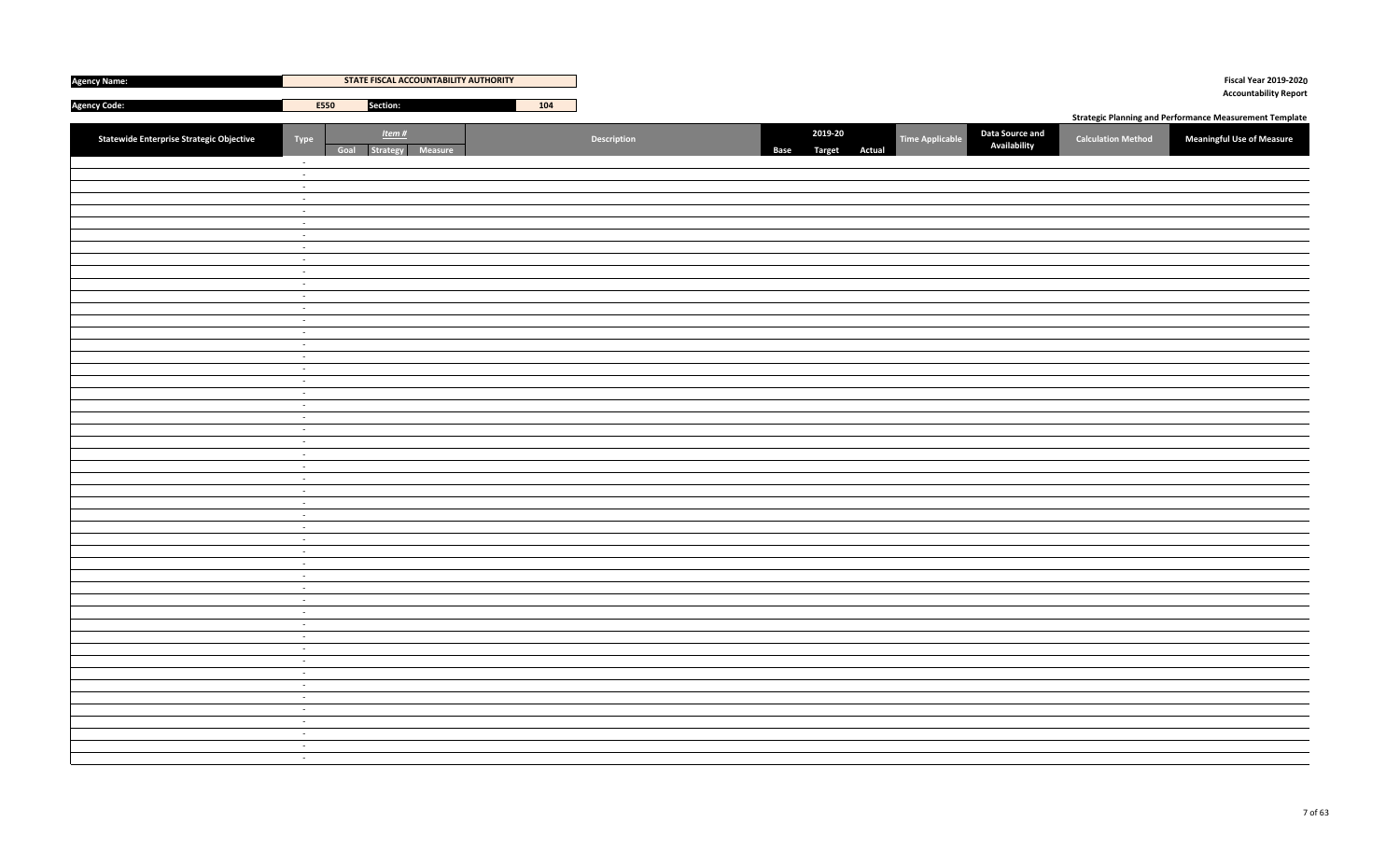| <b>Agency Name:</b>                             |                     | STATE FISCAL ACCOUNTABILITY AUTHORITY |     |             |      |                          |               |                        |                                        |                           | <b>Fiscal Year 2019-2020</b><br><b>Accountability Report</b>   |
|-------------------------------------------------|---------------------|---------------------------------------|-----|-------------|------|--------------------------|---------------|------------------------|----------------------------------------|---------------------------|----------------------------------------------------------------|
| <b>Agency Code:</b>                             | E550                | Section:                              | 104 |             |      |                          |               |                        |                                        |                           | <b>Strategic Planning and Performance Measurement Template</b> |
| <b>Statewide Enterprise Strategic Objective</b> | <b>Type</b><br>Goal | Item#<br>Strategy Measure             |     | Description | Base | 2019-20<br><b>Target</b> | <b>Actual</b> | <b>Time Applicable</b> | <b>Data Source and</b><br>Availability | <b>Calculation Method</b> | <b>Meaningful Use of Measure</b>                               |
|                                                 |                     |                                       |     |             |      |                          |               |                        |                                        |                           |                                                                |
|                                                 |                     |                                       |     |             |      |                          |               |                        |                                        |                           |                                                                |
|                                                 |                     |                                       |     |             |      |                          |               |                        |                                        |                           |                                                                |
|                                                 |                     |                                       |     |             |      |                          |               |                        |                                        |                           |                                                                |
|                                                 |                     |                                       |     |             |      |                          |               |                        |                                        |                           |                                                                |
|                                                 |                     |                                       |     |             |      |                          |               |                        |                                        |                           |                                                                |
|                                                 |                     |                                       |     |             |      |                          |               |                        |                                        |                           |                                                                |
|                                                 |                     |                                       |     |             |      |                          |               |                        |                                        |                           |                                                                |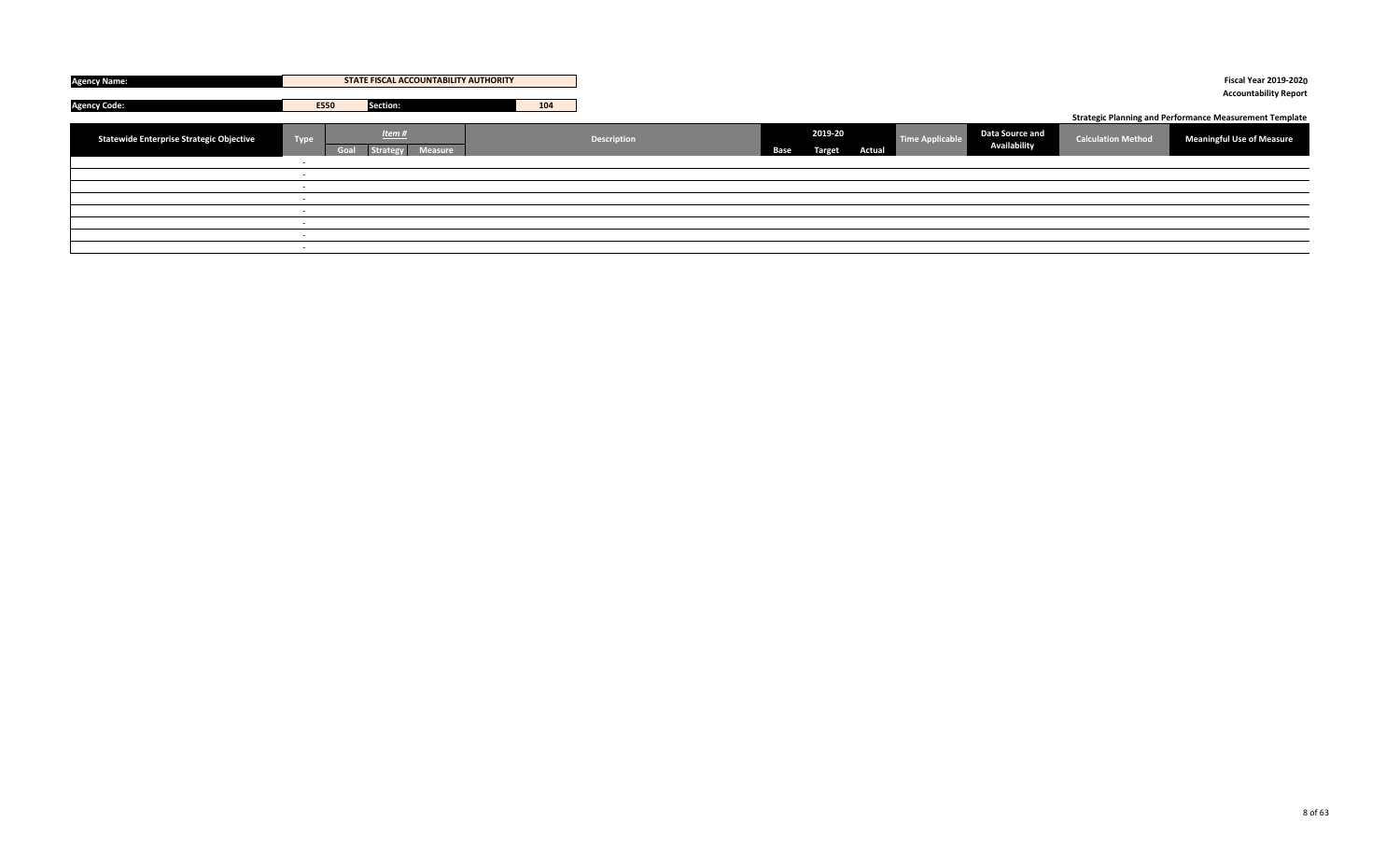| <b>Agency Name:</b>                      |              | STATE FISCAL ACCOUNTABILITY AUTHORITY |                                                                |                                                                                                                                                                                                                          |                                                       |                                    |                            |                                        |                                                                            | <b>Fiscal Year 2019-2020</b><br><b>Accountability Report</b>                                                                                                                                                                                                                                                                           |
|------------------------------------------|--------------|---------------------------------------|----------------------------------------------------------------|--------------------------------------------------------------------------------------------------------------------------------------------------------------------------------------------------------------------------|-------------------------------------------------------|------------------------------------|----------------------------|----------------------------------------|----------------------------------------------------------------------------|----------------------------------------------------------------------------------------------------------------------------------------------------------------------------------------------------------------------------------------------------------------------------------------------------------------------------------------|
| <b>Agency Code:</b>                      | E550         | Section:                              | 104                                                            |                                                                                                                                                                                                                          |                                                       |                                    |                            |                                        |                                                                            | <b>Strategic Planning and Performance Measurement Template</b>                                                                                                                                                                                                                                                                         |
| Statewide Enterprise Strategic Objective | <b>Type</b>  | Item#<br>Goal<br>Strategy<br>Measure  |                                                                | <b>Description</b>                                                                                                                                                                                                       | <b>Base</b>                                           | 2020-21<br>Actual<br><b>Target</b> | Time Applicable            | Data Source and<br><b>Availability</b> | <b>Calculation Method</b>                                                  | <b>Meaningful Use of Measure</b>                                                                                                                                                                                                                                                                                                       |
| <b>Government and Citizens</b>           | G            | $\mathbf{1}$                          |                                                                | Manage Agency resources to ensure efficient and effective operations                                                                                                                                                     |                                                       |                                    |                            |                                        |                                                                            |                                                                                                                                                                                                                                                                                                                                        |
|                                          | $\mathsf{s}$ | 1.1                                   | business processes                                             | Deliver cost-effective and secure support services that improve the                                                                                                                                                      |                                                       |                                    |                            |                                        |                                                                            |                                                                                                                                                                                                                                                                                                                                        |
|                                          | M            | 1.1.1                                 |                                                                | Provide timely information, applicable reports, and recommendations to the<br>five-member Authority and to the Agency to assist in their decision-making                                                                 | 7 days prior<br>to regularly<br>scheduled<br>meetings | 100%                               | July 1 - June 30           | <b>Authority Secretary</b>             | Secretary's Records                                                        | Measures management of Authority<br>processes                                                                                                                                                                                                                                                                                          |
|                                          | M            | 1.1.2                                 | perform their job duties remotely                              | Provide all required SFAA staff with new devices to give them the ability to                                                                                                                                             | 10%                                                   | 100%                               | July 1 - June 30           | <b>SFAA IT</b>                         | <b>SFAA IT Tracking</b>                                                    | Ensures SFAA staff is able to<br>perform in house functions<br>remotely                                                                                                                                                                                                                                                                |
|                                          | M            | 1.1.3                                 |                                                                | Maintain the SFAA Website with up to date information to provide SFAA<br>customers and the citizens of South Carolina the opportunity to better<br>understand our Agency and how the Agency can be of assistance to them | within 2<br>business<br>days                          | 100%                               | July 1 - June 30           | <b>SFAA IT</b>                         | <b>SFAA IT Tracking</b>                                                    | Ensures timely posting of all relevant<br>Agency information including<br>Authority Meeting information,<br>Agency metrics reporting and<br>division updates for customers                                                                                                                                                             |
|                                          | M            | 1.1.4                                 |                                                                | Migrate all mainframe processes from DTO to Blue Hill NY mainframe                                                                                                                                                       | 100%                                                  | 50%                                | July 1 - August 31 SFAA IT |                                        | DTO Project Plan                                                           | Migrate all SIF mainframe processes<br>to Blue Hill by end of project<br>timeline                                                                                                                                                                                                                                                      |
|                                          | $\mathsf{s}$ | 1.2                                   | quality results                                                | Promote a positive work environment which develops staff and produces                                                                                                                                                    |                                                       |                                    |                            |                                        |                                                                            |                                                                                                                                                                                                                                                                                                                                        |
|                                          | M            | 1.2.1                                 | Decrease annual turnover by at least 2% from the previous year |                                                                                                                                                                                                                          | 9%                                                    | 7%                                 | July 1 - June 30           | HR System                              | turnover                                                                   | This measurement is used to<br>monitor staff stability as turnover in<br>HR calculation of employee key areas could have a major<br>negative impact on the agency's<br>ability to provide excellent customer<br>service.                                                                                                               |
|                                          | M            | 1.2.2                                 |                                                                | Promote employee professional development by ensuring that at least 25% of<br>the agency's employees participate in job enhancement training each year                                                                   | 0%                                                    | 25%                                | July 1 - June 31 HR System |                                        | <b>Training Attendance</b><br>Documentation                                | Demonstrates that Agency's staff<br>continues to learn and helps to<br>ensure that development training<br>occurs in all divisions and offices.<br>Additionally, continuous training<br>helps the Agency build a strong core<br>workforce.                                                                                             |
|                                          | M            | 1.2.3                                 | day of work                                                    | Implement processes and procedures to administer a virtual or in person exit<br>interview to at least 90% of employees leaving the agency prior to their last                                                            | 0%                                                    | 90%                                | July 1 - June 31 HR System |                                        | HR documentation of<br>percentage of personal exit<br>interviews completed | Personal exit interviews, rather than<br>written questionnaires, allow exiting<br>employees the opportunity to<br>thoroughly address their positive<br>and negative experiences which will<br>aid the agency in improvig the work<br>environment and fostering a more<br>positive work experience for current<br>and future employees. |
| <b>Government and Citizens</b>           | G            | $\overline{2}$                        | the Second Injury Fund                                         | Provide cost-effective property and liability insurance and administration of                                                                                                                                            |                                                       |                                    |                            |                                        |                                                                            |                                                                                                                                                                                                                                                                                                                                        |
|                                          | $\mathsf{s}$ | 2.1                                   | policyholder                                                   | Deliver appropriate insurance services at the lowest possible cost to the                                                                                                                                                |                                                       |                                    |                            |                                        |                                                                            |                                                                                                                                                                                                                                                                                                                                        |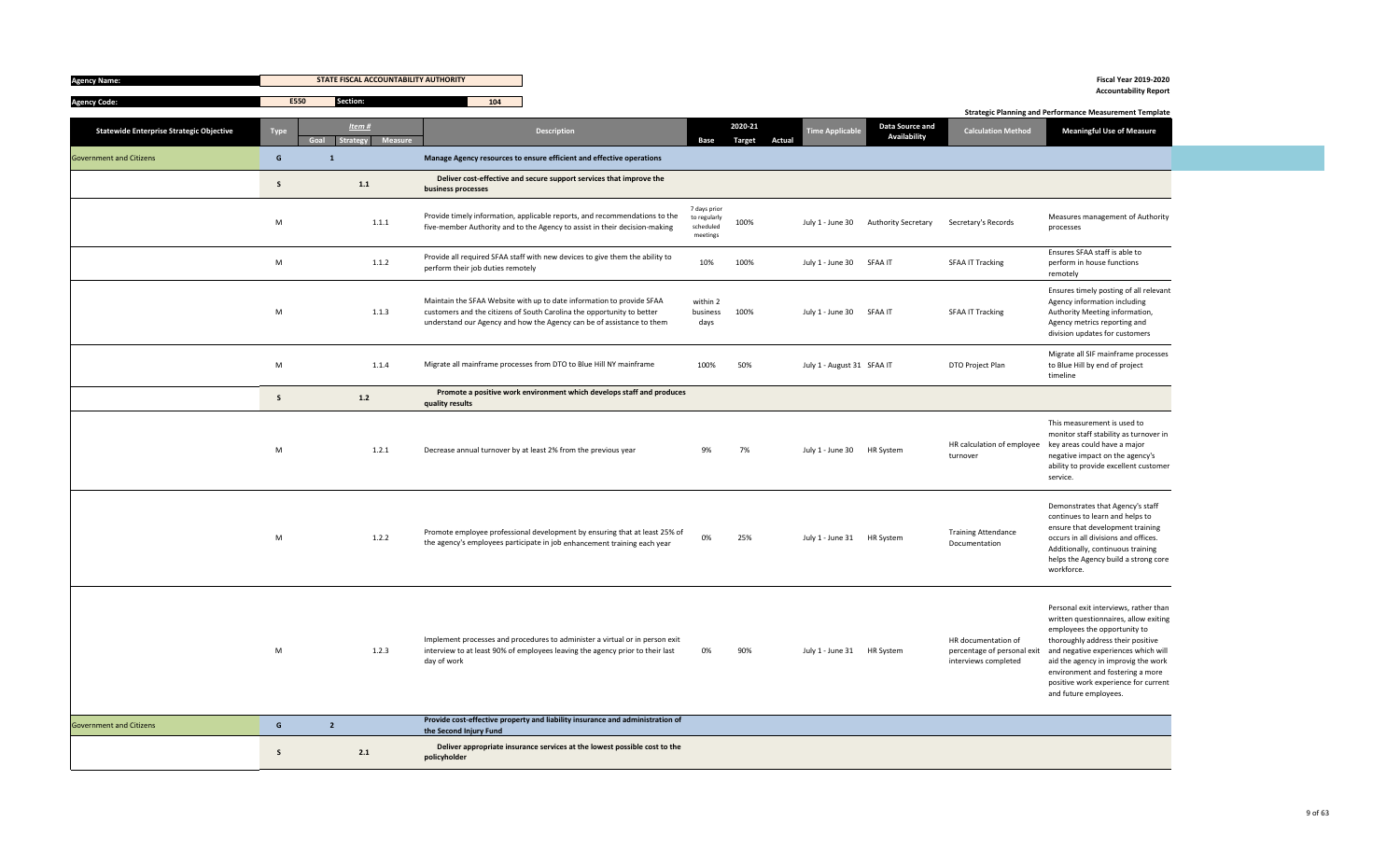| <b>Agency Name:</b>                        |                                                                                                            | STATE FISCAL ACCOUNTABILITY AUTHORITY |                                                        |                                                                                  |       |                                    |                        |                                                                            |                                                               | <b>Fiscal Year 2019-2020</b>                                                                                                               |
|--------------------------------------------|------------------------------------------------------------------------------------------------------------|---------------------------------------|--------------------------------------------------------|----------------------------------------------------------------------------------|-------|------------------------------------|------------------------|----------------------------------------------------------------------------|---------------------------------------------------------------|--------------------------------------------------------------------------------------------------------------------------------------------|
| <b>Agency Code:</b>                        | E550                                                                                                       | Section:                              | 104                                                    |                                                                                  |       |                                    |                        |                                                                            |                                                               | <b>Accountability Report</b>                                                                                                               |
| Statewide Enterprise Strategic Objective   | <b>Type</b>                                                                                                | Item#<br><b>Strateg</b>               |                                                        | <b>Description</b>                                                               | Base  | 2020-21<br>Actual<br><b>Target</b> | <b>Time Applicable</b> | Data Source and<br><b>Availability</b>                                     | <b>Calculation Method</b>                                     | <b>Strategic Planning and Performance Measurement Template</b><br><b>Meaningful Use of Measure</b>                                         |
|                                            | M                                                                                                          | 2.1.1                                 | the industry rate of \$2,357 per vehicle               | Provide insurance coverage for vehicles at IRF Auto rate premium lower than      | \$544 | \$2,357                            | July 1 - June 30       | <b>Insurance Reserve</b><br><b>Fund Files</b>                              | <b>Actual Rate Charged</b>                                    | Provides for comparison of rates<br>offered by the IRF to those of the<br>private insurance industry to<br>demonstrate negotiated savings. |
|                                            | M                                                                                                          | 2.1.2                                 | \$323 per \$1000 of value                              | Provide property insurance coverage at premium lower than industry rate of       | \$139 | \$323                              | July 1 - June 30       | <b>Insurance Reserve</b><br>Fund files                                     | Actual rate charged                                           | Provides for comparison of rates<br>offered by the IRF to those of the<br>private insurance industry to<br>demonstrate negotiated savings  |
|                                            | M                                                                                                          | 2.1.3                                 | person                                                 | Tort liability rate premium comparison to industry average rate of \$720 per     | \$236 | \$720                              | July 1 - June 30       | <b>Insurance Reserve</b><br>Fund files                                     | Actual rate charged                                           | Provides for comparison of rates<br>offered by the IRF to those of the<br>private insurance industry to<br>demonstrate negotiated savings  |
|                                            | $\mathsf{s}$                                                                                               | 2.2                                   |                                                        | Ensure efficient and effective administration of IRF resources                   |       |                                    |                        |                                                                            |                                                               |                                                                                                                                            |
|                                            | M                                                                                                          | 2.2.1                                 |                                                        | Maintain IRF expense ratio relative to industry standard of 29% - 34%            | 4.56% | 29%                                | July 1 - June 30       | Insurance Reserve<br>Fund files                                            | Administrative Expenses /<br><b>Gross Underwriting Income</b> | Provides a measure of<br>administrative expenses as a<br>percent of income for the IRF                                                     |
|                                            |                                                                                                            | 2.2.2                                 |                                                        | Ensure policy coverages placed and in force within time limits                   | 89%   | 100%                               | July 1 - June 30       | <b>Insurance Reserve</b><br><b>Fund files</b>                              | date                                                          | Policies issued prior to term Measures efficiency of policy<br>renewal procedures                                                          |
|                                            | s.                                                                                                         | 2.3                                   | <b>Section 42-7-320</b>                                | Administer operation of the Second Injury Fund (SIF) as directed by              |       |                                    |                        |                                                                            |                                                               |                                                                                                                                            |
|                                            | M                                                                                                          | 2.3.1                                 | terms of the Second Injury Fund Closure Plan           | Conduct periodic actuarial review of the Second Injury Fund Trust according to   | 100%  | 100%                               | July 1 - June 30       | Second Injury Fund                                                         | Application developed and in determine the allowable<br>use.  | The application allows staff to<br>reimbursement and is compatible<br>with modern operating systems                                        |
| Maintaining Safety, Integrity and Security | G                                                                                                          | $\overline{\mathbf{3}}$               | Protect the State against catastrophic losses          |                                                                                  |       |                                    |                        |                                                                            |                                                               |                                                                                                                                            |
|                                            | $\mathsf{s}$                                                                                               | 3.1                                   |                                                        | Obtain reinsurance to offset the financial impact of claims                      |       |                                    |                        |                                                                            |                                                               |                                                                                                                                            |
|                                            | M                                                                                                          | 3.1.1                                 |                                                        | Current statement of insured property values provided to reinsurance markets     | 100%  | 100%                               | Dec. 31, 2020          | <b>Insurance Reserve</b><br><b>Fund Underwriting</b><br>Office             | Results provided to<br>Underwriters                           | To illustrate property value data is<br>provided to the the reinsurance<br>market                                                          |
|                                            | M                                                                                                          | 3.1.2                                 | buildings, property, vehicles and boiler and machinery | Purchase reinsurance coverage to protect the State from catastrophic losses to   | 100%  | 100%                               |                        | <b>Insurance Reserve</b><br>April 1 - March 31 Fund Underwriting<br>Office | Contracts awarded                                             | To document the Insurance Reserve<br>Fund is protected against<br>catastrophic loss                                                        |
|                                            | $\mathsf{M}% _{T}=\mathsf{M}_{T}\!\left( a,b\right) ,\ \mathsf{M}_{T}=\mathsf{M}_{T}\!\left( a,b\right) ,$ | 3.1.3                                 | Provide boiler inspections to minimize loss potential  |                                                                                  | 100%  | 100%                               | July 1 - June 30       | <b>Insurance Reserve</b><br>Fund System                                    | Actual inspections/required<br>inspections                    | To document IRF has proof insured<br>boilers are properly inspected                                                                        |
|                                            | $\mathsf s$                                                                                                | 3.2                                   | protection                                             | Collection of billed premiums to insure policies are maintained for policyholder |       |                                    |                        |                                                                            |                                                               |                                                                                                                                            |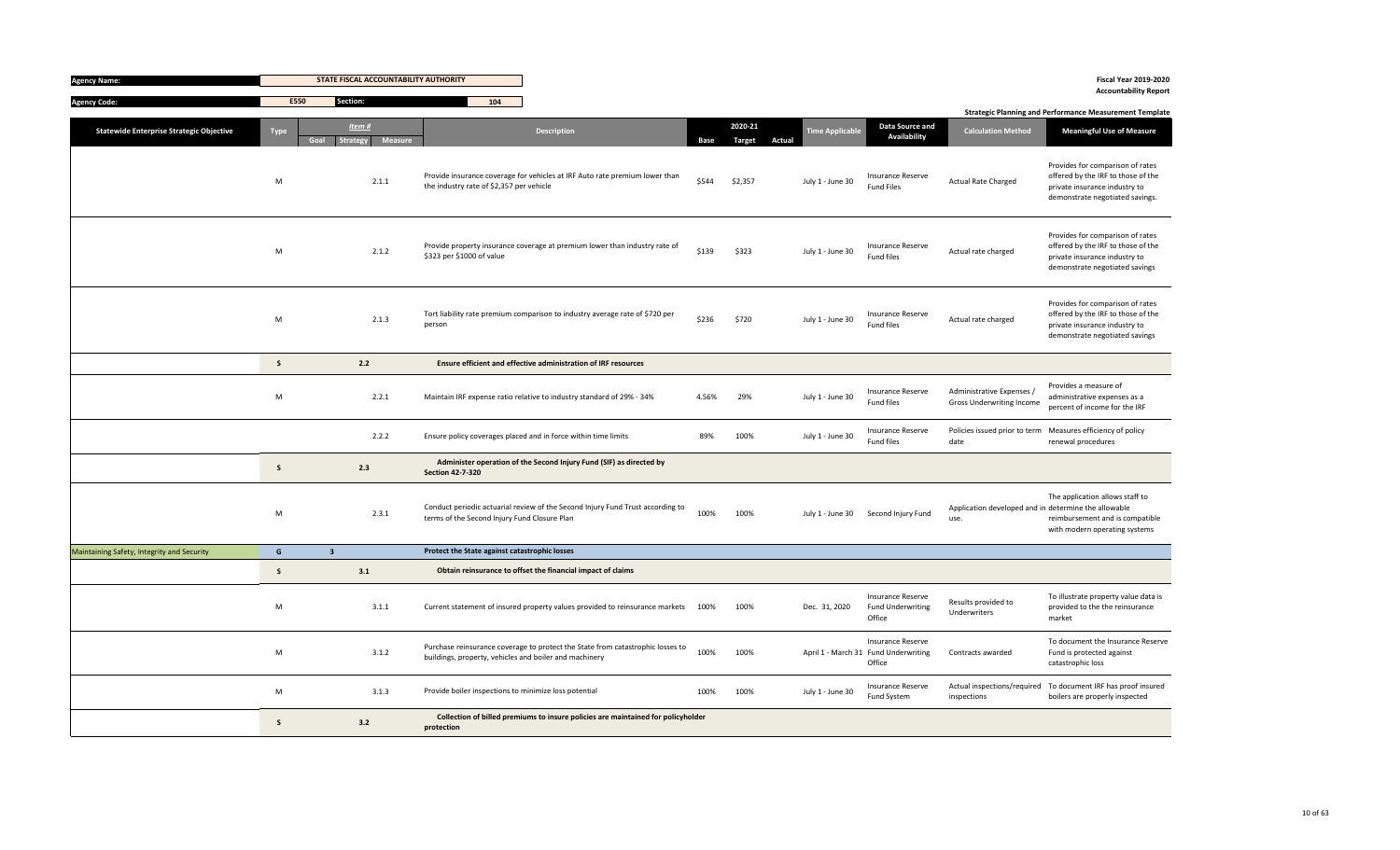| <b>Agency Name:</b>                             |              | STATE FISCAL ACCOUNTABILITY AUTHORITY |                                                        |                                                                             |       |                                    |                        |                                                                                                                      |                                                              | <b>Fiscal Year 2019-2020</b>                                                                                                 |
|-------------------------------------------------|--------------|---------------------------------------|--------------------------------------------------------|-----------------------------------------------------------------------------|-------|------------------------------------|------------------------|----------------------------------------------------------------------------------------------------------------------|--------------------------------------------------------------|------------------------------------------------------------------------------------------------------------------------------|
| <b>Agency Code:</b>                             | E550         | Section:                              | 104                                                    |                                                                             |       |                                    |                        |                                                                                                                      |                                                              | <b>Accountability Report</b>                                                                                                 |
| <b>Statewide Enterprise Strategic Objective</b> | <b>Type</b>  | Item#<br>Strategy<br>Measure          |                                                        | <b>Description</b>                                                          | Base  | 2020-21<br><b>Target</b><br>Actual | <b>Time Applicable</b> | Data Source and<br>Availability                                                                                      | <b>Calculation Method</b>                                    | <b>Strategic Planning and Performance Measurement Template</b><br><b>Meaningful Use of Measure</b>                           |
|                                                 | M            | 3.2.1                                 |                                                        | Accounts receivable > 60 days outstanding at end of fiscal year             | 0.90% | 0%                                 | July 1 - June 30       | IRF System/<br>SCEISBusiness<br>Objects-Accounts<br>Receivable Report                                                | Premiums outstanding > 60<br>days/Direct Premiums<br>Written | Provides a measure of IRF<br>collections of premiums due.                                                                    |
| Education, Training, and Human Development      | G            | $\overline{a}$                        | education of of policyholders and IRF staff            | Reduce risk exposure to insureds and loss related expenses through          |       |                                    |                        |                                                                                                                      |                                                              |                                                                                                                              |
|                                                 | $\mathsf{s}$ | 4.1                                   | exposure and avoid loss events                         | Provide risk management resources to policyholders to lower risk            |       |                                    |                        |                                                                                                                      |                                                              |                                                                                                                              |
|                                                 | M            | 4.1.1                                 | facilities                                             | Establish or maintain risk management initiative for IRF insured healthcare | 100%  | 100%                               | July 1 - June 30       | <b>Insurance Reserve</b><br>Fund contracts file and Contract awarded<br>Med Mal Claims unit                          |                                                              | Defines efforts to minimize liability<br>exposures for IRF policyholders                                                     |
|                                                 | M            | 4.1.2                                 | issues related to risk management                      | Provide educational seminars to policyholders and other stakeholders on     | 5     | 5                                  | July 1 - June 30       | IRF Underwriting and<br><b>Claims Offices</b>                                                                        | Actual count                                                 | Measures the variety of services and<br>resources made available to<br>policyholders and other<br>stakeholders               |
| <b>Government and Citizens</b>                  | $\mathsf{G}$ | 5                                     |                                                        | Provide innovative, cost-effective, and proactive acquisition services      |       |                                    |                        |                                                                                                                      |                                                              |                                                                                                                              |
|                                                 | $\mathsf{s}$ | $5.1\,$                               | Manage and perform acquisitions for the State          |                                                                             |       |                                    |                        |                                                                                                                      |                                                              |                                                                                                                              |
|                                                 | M            | 5.1.1                                 | needs, and to conduct needed acquisitions              | Active engagement with state agencies on expiring contracts and upcoming    | 0%    | 100%                               | July 1 - June 30       | Market research,<br>meeting minutes,<br>surveys, SCEIS<br>generated reports,<br>Office of State Engineer<br>database | of needed acquisitions                                       | Initiation and/or completion Partners with state agencies to meet<br>overall procurement needs                               |
|                                                 | M            | 5.1.2                                 | Term Contracts, and acquiring new State Term Contracts | Active engagement with state agencies on upcoming needs and expiring State  | 0%    | 100%                               | July 1 - June 30       | Market research,<br>meeting minutes,<br>surveys, SCEIS<br>generated reports                                          | of needed acquisitions                                       | Initiation and/or Completion Partners with state agencies to meet<br>overall procurement needs                               |
|                                                 | M            | 5.1.3                                 |                                                        | Achieve savings through assertive negotiations and related activities       | 0%    | 4%                                 | July 1 - June 30       | Procurement files                                                                                                    | Cost Avoidance and<br><b>Negotiated Savings</b>              | Maximize savings for the State<br>utilizing negotiation opportunities<br>and cost reduction strategies                       |
|                                                 | M            | 5.1.4                                 |                                                        | Completion and implementation of Office of State Engine database            | 75%   | 100%                               | July 1 - June 30       | Procurement files                                                                                                    | Completion of required<br>functionality                      | Provides effective, timely, accurate,<br>and trackable construction services<br>to stakeholders                              |
|                                                 | $\mathsf{s}$ | 5.2                                   |                                                        | Provide leadership and accountability of the State's procurement system     |       |                                    |                        |                                                                                                                      |                                                              |                                                                                                                              |
|                                                 | M            | 5.2.1                                 |                                                        | Office of State Engineer updates Construction Management at Risk Contracts  | 0%    | 100%                               | July 1 - June 30       | American Institute of<br>Architects, procedures<br>manuals, policies,<br>statutes, and<br>regulations                |                                                              | Establishes updated and uniform<br>Approval by Division Director contracts and procedures pursuant<br>to law and regulations |
|                                                 | M            | 5.2.2                                 |                                                        | Acquisition, rollout, and implementation of Learning Management System      | 0%    | 50%                                | July 1 - June 30       | Procurement files,<br>training files, training<br>curriculum                                                         | Approval by Division Director                                | Provides state procurement<br>professionals more available training<br>offerings and more effective data<br>tracking         |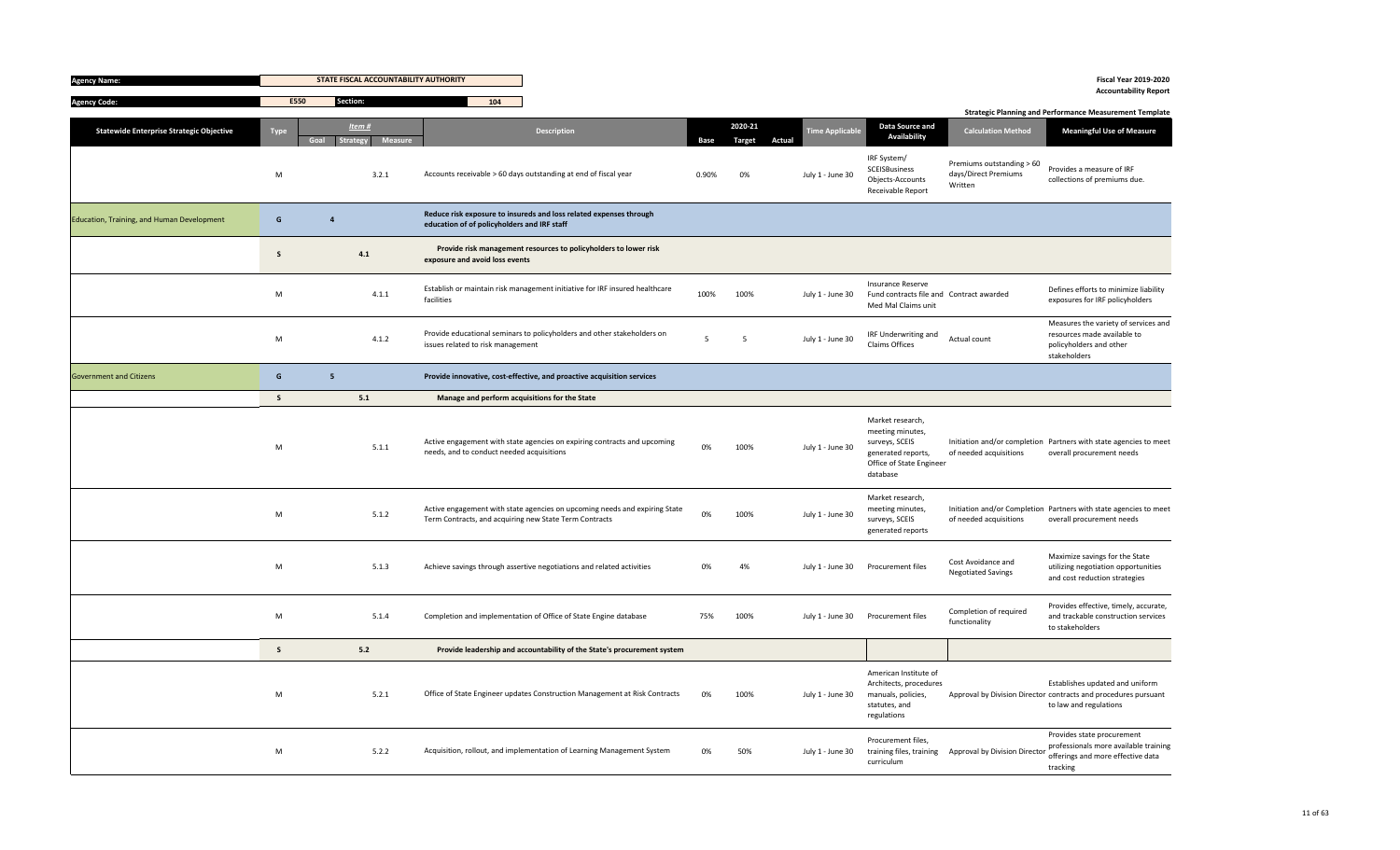| <b>Agency Name:</b>                      |              | STATE FISCAL ACCOUNTABILITY AUTHORITY |                                                      |                                                                                                                                                     |      |                                           |                        |                                                                          |                                                     | <b>Fiscal Year 2019-2020</b>                                                                                |
|------------------------------------------|--------------|---------------------------------------|------------------------------------------------------|-----------------------------------------------------------------------------------------------------------------------------------------------------|------|-------------------------------------------|------------------------|--------------------------------------------------------------------------|-----------------------------------------------------|-------------------------------------------------------------------------------------------------------------|
| <b>Agency Code:</b>                      | E550         | Section:                              | 104                                                  |                                                                                                                                                     |      |                                           |                        |                                                                          |                                                     | <b>Accountability Report</b>                                                                                |
| Statewide Enterprise Strategic Objective | Type         | Item#<br>Measure<br><b>Strategy</b>   |                                                      | Description                                                                                                                                         | Base | 2020-21<br><b>Actual</b><br><b>Target</b> | <b>Time Applicable</b> | Data Source and<br>Availability                                          | <b>Calculation Method</b>                           | <b>Strategic Planning and Performance Measurement Template</b><br><b>Meaningful Use of Measure</b>          |
|                                          | ${\sf M}$    | 5.2.3                                 | Audit State Agencies with expiring certifications    |                                                                                                                                                     | 0%   | 100%                                      | July 1 - June 30       | Procurement files, law,<br>and audit reports                             | in accordance with an<br>approved audit schedule    | Number of Agencies audited Ensures transparency and the<br>integrity of State agency<br>procurements        |
|                                          | $\mathsf{s}$ | 5.3                                   | <b>Continue Strategic Sourcing Initiative</b>        |                                                                                                                                                     |      |                                           |                        |                                                                          |                                                     |                                                                                                             |
|                                          | M            | 5.3.1                                 | Contracts                                            | Perform spend analysis and benchmarking when resoliciting State Term                                                                                | 0%   | 100%                                      | July 1 - June 30       | SCEIS-SRM, Market<br>research, and surveys                               | Periodic evaluation                                 | Maximizes savings for the State by<br>using strategic sourcing practices                                    |
|                                          | M            | 5.3.2                                 |                                                      | Complete procurement for tools for collecting spend data (eProcurement)                                                                             | 40%  | 100%                                      | July 1 - June 30       | Procurement records<br>and SCEIS                                         | Award of contract                                   | Acquisition of tools to employ the<br>best practices and strategies to<br>leverage the State's buying power |
|                                          | $\mathsf{s}$ | 5.4                                   | <b>Fulfillment of Legislative Mandates</b>           |                                                                                                                                                     |      |                                           |                        |                                                                          |                                                     |                                                                                                             |
|                                          | ${\sf M}$    | 5.4.1                                 | valid reasons for awarding non-competitive contracts | Evaluate and determine whether the written determinations, explanations,<br>and basis for sole source and emergency procurements are legitimate and | 0%   | 100%                                      | July 1 - June 30       | Agency audits,<br>Quarterly reports, and Periodic Evaluation<br>Protests |                                                     | Compliance with Consolidated<br>Procurement Code and Regulations                                            |
|                                          | M            | 5.4.2                                 | and infrastructure services (H 5202)                 | Assist Office of Regulatory Staff in the acquisition of mobile hotspots, mapping,                                                                   | 0%   | 100%                                      | July 1 - June 30       | <b>SCEIS and Procurement</b><br>Files                                    | Completion of acquisitions                          | Compliance with Legislative<br>Mandate                                                                      |
|                                          | ${\sf M}$    | 5.4.3                                 | day supply of Personal Protective Equipment          | Work in conjunction with the the South Carolina Emergency Management<br>Division and the Department of Administration to procure and maintain a 28- | 0%   | 100%                                      | July 1 - June 30       |                                                                          | SCEIS and Procurement<br>Completion of acquisitions | Compliance with Legislative<br>Mandate                                                                      |
|                                          |              |                                       |                                                      |                                                                                                                                                     |      |                                           |                        |                                                                          |                                                     |                                                                                                             |
|                                          |              |                                       |                                                      |                                                                                                                                                     |      |                                           |                        |                                                                          |                                                     |                                                                                                             |
|                                          |              |                                       |                                                      |                                                                                                                                                     |      |                                           |                        |                                                                          |                                                     |                                                                                                             |
|                                          |              |                                       |                                                      |                                                                                                                                                     |      |                                           |                        |                                                                          |                                                     |                                                                                                             |
|                                          |              |                                       |                                                      |                                                                                                                                                     |      |                                           |                        |                                                                          |                                                     |                                                                                                             |
|                                          |              |                                       |                                                      |                                                                                                                                                     |      |                                           |                        |                                                                          |                                                     |                                                                                                             |
|                                          |              |                                       |                                                      |                                                                                                                                                     |      |                                           |                        |                                                                          |                                                     |                                                                                                             |
|                                          |              |                                       |                                                      |                                                                                                                                                     |      |                                           |                        |                                                                          |                                                     |                                                                                                             |
|                                          |              |                                       |                                                      |                                                                                                                                                     |      |                                           |                        |                                                                          |                                                     |                                                                                                             |
|                                          |              |                                       |                                                      |                                                                                                                                                     |      |                                           |                        |                                                                          |                                                     |                                                                                                             |
|                                          |              |                                       |                                                      |                                                                                                                                                     |      |                                           |                        |                                                                          |                                                     |                                                                                                             |
|                                          |              |                                       |                                                      |                                                                                                                                                     |      |                                           |                        |                                                                          |                                                     |                                                                                                             |
|                                          |              |                                       |                                                      |                                                                                                                                                     |      |                                           |                        |                                                                          |                                                     |                                                                                                             |
|                                          |              |                                       |                                                      |                                                                                                                                                     |      |                                           |                        |                                                                          |                                                     |                                                                                                             |
|                                          |              |                                       |                                                      |                                                                                                                                                     |      |                                           |                        |                                                                          |                                                     |                                                                                                             |
|                                          |              |                                       |                                                      |                                                                                                                                                     |      |                                           |                        |                                                                          |                                                     |                                                                                                             |
|                                          |              |                                       |                                                      |                                                                                                                                                     |      |                                           |                        |                                                                          |                                                     |                                                                                                             |
|                                          |              |                                       |                                                      |                                                                                                                                                     |      |                                           |                        |                                                                          |                                                     |                                                                                                             |
|                                          |              |                                       |                                                      |                                                                                                                                                     |      |                                           |                        |                                                                          |                                                     |                                                                                                             |
|                                          |              |                                       |                                                      |                                                                                                                                                     |      |                                           |                        |                                                                          |                                                     |                                                                                                             |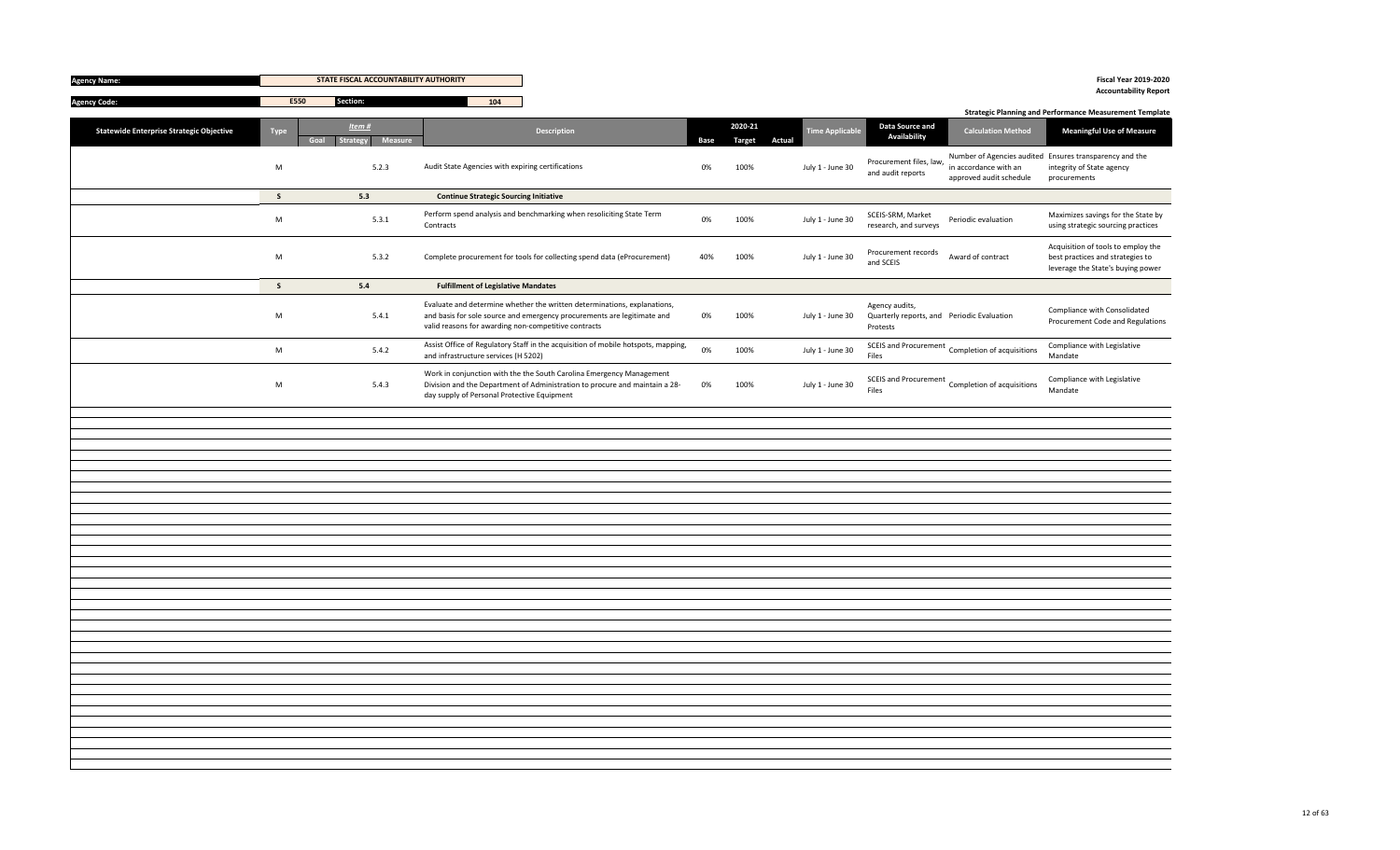| <b>Agency Name:</b>                      | STATE FISCAL ACCOUNTABILITY AUTHORITY |                     |     | <b>Fiscal Year 2019-2020</b>                                                                                                                  |
|------------------------------------------|---------------------------------------|---------------------|-----|-----------------------------------------------------------------------------------------------------------------------------------------------|
| <b>Agency Code:</b>                      | E550                                  | Section:            | 104 | <b>Accountability Report</b>                                                                                                                  |
|                                          |                                       |                     |     | <b>Strategic Planning and Performance Measurement Template</b>                                                                                |
| Statewide Enterprise Strategic Objective | Type                                  | Item#               |     | 2020-21<br>Data Source and<br>Availability<br>Time Applicable<br>Description<br><b>Calculation Method</b><br><b>Meaningful Use of Measure</b> |
|                                          | Goal                                  | Strategy<br>Measure |     | <b>Base Target</b><br><b>Actual</b>                                                                                                           |
|                                          |                                       |                     |     |                                                                                                                                               |
|                                          |                                       |                     |     |                                                                                                                                               |
|                                          |                                       |                     |     |                                                                                                                                               |
|                                          |                                       |                     |     |                                                                                                                                               |
|                                          |                                       |                     |     |                                                                                                                                               |
|                                          |                                       |                     |     |                                                                                                                                               |
|                                          |                                       |                     |     |                                                                                                                                               |
|                                          |                                       |                     |     |                                                                                                                                               |
|                                          |                                       |                     |     |                                                                                                                                               |
|                                          |                                       |                     |     |                                                                                                                                               |
|                                          |                                       |                     |     |                                                                                                                                               |
|                                          |                                       |                     |     |                                                                                                                                               |
|                                          |                                       |                     |     |                                                                                                                                               |
|                                          |                                       |                     |     |                                                                                                                                               |
|                                          |                                       |                     |     |                                                                                                                                               |
|                                          |                                       |                     |     |                                                                                                                                               |
|                                          |                                       |                     |     |                                                                                                                                               |
|                                          |                                       |                     |     |                                                                                                                                               |
|                                          |                                       |                     |     |                                                                                                                                               |
|                                          |                                       |                     |     |                                                                                                                                               |
|                                          |                                       |                     |     |                                                                                                                                               |
|                                          |                                       |                     |     |                                                                                                                                               |
|                                          |                                       |                     |     |                                                                                                                                               |
|                                          |                                       |                     |     |                                                                                                                                               |
|                                          |                                       |                     |     |                                                                                                                                               |
|                                          |                                       |                     |     |                                                                                                                                               |
|                                          |                                       |                     |     |                                                                                                                                               |
|                                          |                                       |                     |     |                                                                                                                                               |
|                                          |                                       |                     |     |                                                                                                                                               |
|                                          |                                       |                     |     |                                                                                                                                               |
|                                          |                                       |                     |     |                                                                                                                                               |
|                                          |                                       |                     |     |                                                                                                                                               |
|                                          |                                       |                     |     |                                                                                                                                               |
|                                          | $\sim$<br>$\sim$                      |                     |     |                                                                                                                                               |
|                                          | $\sim$<br>$\sim$                      |                     |     |                                                                                                                                               |
|                                          | $\sim$                                |                     |     |                                                                                                                                               |
|                                          | $\sim$                                |                     |     |                                                                                                                                               |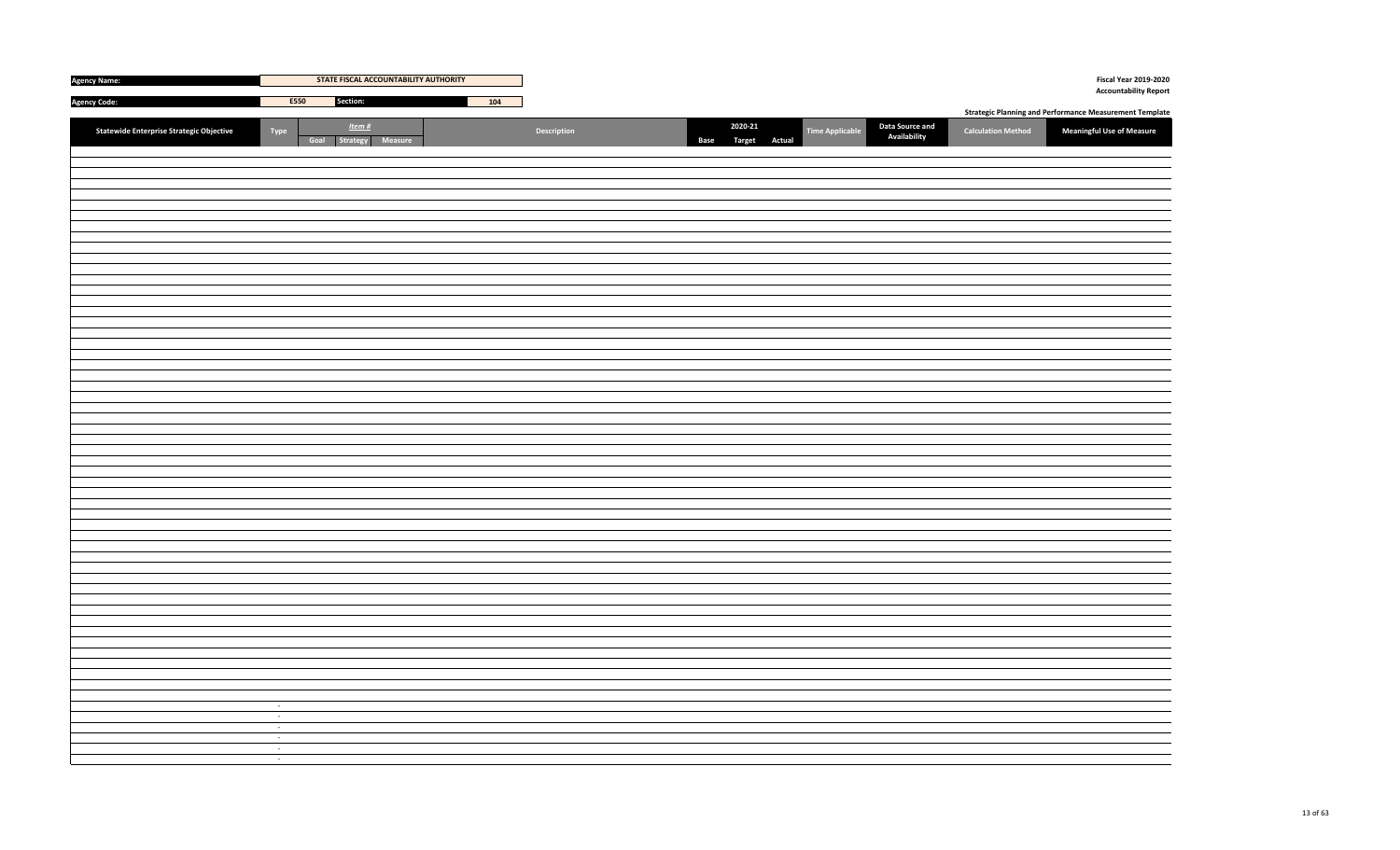| <b>Agency Name:</b>                      | STATE FISCAL ACCOUNTABILITY AUTHORITY |                     |     |             |                              |                                 | <b>Fiscal Year 2019-2020</b> |                                                                |
|------------------------------------------|---------------------------------------|---------------------|-----|-------------|------------------------------|---------------------------------|------------------------------|----------------------------------------------------------------|
|                                          |                                       |                     |     |             |                              |                                 |                              | <b>Accountability Report</b>                                   |
| <b>Agency Code:</b>                      | E550                                  | Section:            | 104 |             |                              |                                 |                              | <b>Strategic Planning and Performance Measurement Template</b> |
|                                          |                                       |                     |     |             |                              | Data Source and                 |                              |                                                                |
| Statewide Enterprise Strategic Objective | Type                                  | $Item #$            |     | Description | 2020-21                      | Time Applicable<br>Availability | <b>Calculation Method</b>    | <b>Meaningful Use of Measure</b>                               |
|                                          | Goal<br>$\sim$                        | Strategy<br>Measure |     |             | <b>Base</b><br>Target Actual |                                 |                              |                                                                |
|                                          | $\sim$                                |                     |     |             |                              |                                 |                              |                                                                |
|                                          | $\sim$                                |                     |     |             |                              |                                 |                              |                                                                |
|                                          | $\sim$                                |                     |     |             |                              |                                 |                              |                                                                |
|                                          | $\sim$                                |                     |     |             |                              |                                 |                              |                                                                |
|                                          | $\sim$                                |                     |     |             |                              |                                 |                              |                                                                |
|                                          | $\sim$<br>$\sim$                      |                     |     |             |                              |                                 |                              |                                                                |
|                                          | $\sim$                                |                     |     |             |                              |                                 |                              |                                                                |
|                                          | $\sim$                                |                     |     |             |                              |                                 |                              |                                                                |
|                                          | $\sim$                                |                     |     |             |                              |                                 |                              |                                                                |
|                                          | $\sim$                                |                     |     |             |                              |                                 |                              |                                                                |
|                                          | $\sim$<br>$\sim$                      |                     |     |             |                              |                                 |                              |                                                                |
|                                          | $\sim$                                |                     |     |             |                              |                                 |                              |                                                                |
|                                          | $\sim$                                |                     |     |             |                              |                                 |                              |                                                                |
|                                          | $\sim$                                |                     |     |             |                              |                                 |                              |                                                                |
|                                          | $\sim$                                |                     |     |             |                              |                                 |                              |                                                                |
|                                          | $\sim$                                |                     |     |             |                              |                                 |                              |                                                                |
|                                          | $\sim$<br>$\sim$                      |                     |     |             |                              |                                 |                              |                                                                |
|                                          | $\sim$                                |                     |     |             |                              |                                 |                              |                                                                |
|                                          | $\sim$                                |                     |     |             |                              |                                 |                              |                                                                |
|                                          | $\sim$                                |                     |     |             |                              |                                 |                              |                                                                |
|                                          | $\sim$                                |                     |     |             |                              |                                 |                              |                                                                |
|                                          | $\sim$<br>$\sim$                      |                     |     |             |                              |                                 |                              |                                                                |
|                                          | $\sim$                                |                     |     |             |                              |                                 |                              |                                                                |
|                                          | $\sim$                                |                     |     |             |                              |                                 |                              |                                                                |
|                                          | $\sim$                                |                     |     |             |                              |                                 |                              |                                                                |
|                                          | $\sim$                                |                     |     |             |                              |                                 |                              |                                                                |
|                                          | $\sim$                                |                     |     |             |                              |                                 |                              |                                                                |
|                                          | $\sim$<br>$\sim$                      |                     |     |             |                              |                                 |                              |                                                                |
|                                          | $\sim$                                |                     |     |             |                              |                                 |                              |                                                                |
|                                          | $\sim$                                |                     |     |             |                              |                                 |                              |                                                                |
|                                          | $\sim$                                |                     |     |             |                              |                                 |                              |                                                                |
|                                          | $\sim$                                |                     |     |             |                              |                                 |                              |                                                                |
|                                          | $\sim$                                |                     |     |             |                              |                                 |                              |                                                                |
|                                          | $\sim$<br>$\sim$                      |                     |     |             |                              |                                 |                              |                                                                |
|                                          | $\sim$                                |                     |     |             |                              |                                 |                              |                                                                |
|                                          | $\sim$                                |                     |     |             |                              |                                 |                              |                                                                |
|                                          | $\sim$                                |                     |     |             |                              |                                 |                              |                                                                |
|                                          | $\sim$                                |                     |     |             |                              |                                 |                              |                                                                |
|                                          | $\sim$                                |                     |     |             |                              |                                 |                              |                                                                |
|                                          | $\sim$<br>$\sim$                      |                     |     |             |                              |                                 |                              |                                                                |
|                                          | $\sim$                                |                     |     |             |                              |                                 |                              |                                                                |
|                                          | $\sim$                                |                     |     |             |                              |                                 |                              |                                                                |
|                                          |                                       |                     |     |             |                              |                                 |                              |                                                                |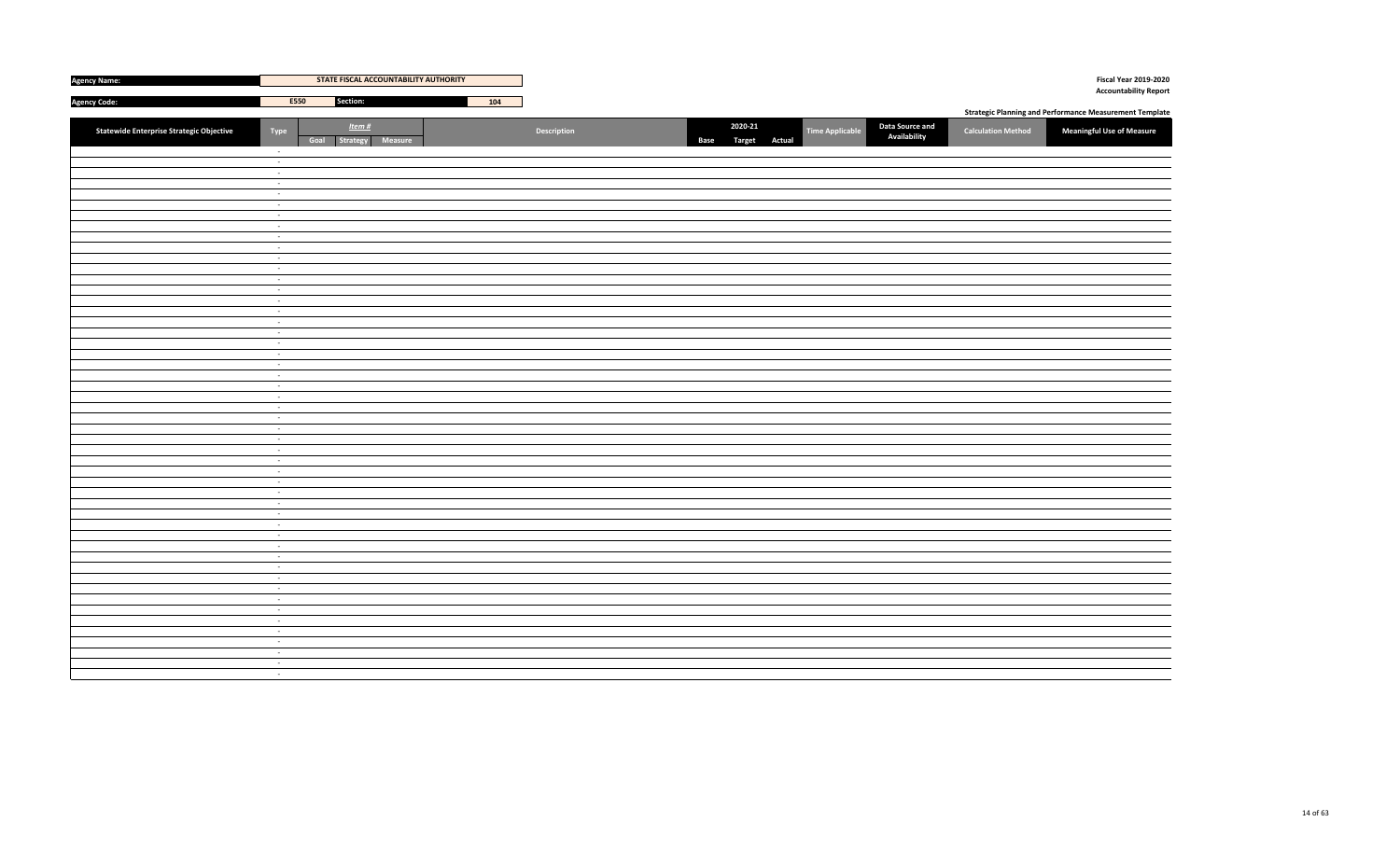| <b>Agency Name:</b>                                                                                                   | STATE FISCAL ACCOUNTABILITY AUTHORITY                                                                                                                                                                                                                                                                       |                   |    |                                  |                |    |                          |  |                | <b>Fiscal Year 2019-2020</b><br><b>Accountability Report</b> |              |                                     |    |                 |                                                                                                    |
|-----------------------------------------------------------------------------------------------------------------------|-------------------------------------------------------------------------------------------------------------------------------------------------------------------------------------------------------------------------------------------------------------------------------------------------------------|-------------------|----|----------------------------------|----------------|----|--------------------------|--|----------------|--------------------------------------------------------------|--------------|-------------------------------------|----|-----------------|----------------------------------------------------------------------------------------------------|
| <b>Agency Code:</b>                                                                                                   | E550                                                                                                                                                                                                                                                                                                        | Section:          |    | 104                              |                |    |                          |  |                |                                                              |              |                                     |    |                 |                                                                                                    |
|                                                                                                                       |                                                                                                                                                                                                                                                                                                             |                   |    | FY 2019-20 Expenditures (Actual) |                |    |                          |  |                |                                                              |              | FY 2020-21 Expenditures (Projected) |    |                 | <b>Program Template</b>                                                                            |
| Program/Title                                                                                                         | Purpose                                                                                                                                                                                                                                                                                                     | General           |    | Other                            | <b>Federal</b> |    | <b>TOTAL</b>             |  | <b>General</b> |                                                              | <b>Other</b> | <b>Federal</b>                      |    | <b>TOTAL</b>    | <b>Associated Measure(s)</b>                                                                       |
| I. Administration                                                                                                     | Administration provides leadership and<br>direction for the agency, including Executive<br>Management, Legal, Internal Audit, Finance,<br>Human Resources, and Information<br>Technology services for effective operations<br>for the programs and administrative support<br>for the Five-Member Authority. |                   | \$ | 2,115,468                        |                |    | 2,115,468                |  |                | \$                                                           | 2,728,911    |                                     | Ś  | 2,728,911       | 1.1.1, 1.1.2, 1.1.3, 1.1.4,<br>1.2.1, 1.2.2, 1.3.1, 1.3.2                                          |
| II. Procurement Services                                                                                              | Provides centralized procurement of goods<br>and services and information technology<br>essential to government agencies;<br>professional oversight/guidance for<br>architects, engineers, land surveyors, and<br>construction projects for state agencies and<br>local governments.                        | 1,126,356 \$<br>Ŝ |    | 3,832,981                        |                |    | $4,959,337$ \$           |  | 1,235,836 \$   |                                                              | 4,278,540    |                                     |    | 5,514,376       | 5.1.1, .51.2, 5.1.3, 5.1.4,<br>5.2.1, 5.2.2, 5.2.3, 5.3.1,<br>5.3.2, 5.4.1, 5.4.2, 5.4.3,<br>5.4.4 |
| III.A. Insurance Reserve Fund                                                                                         | Provides insurance specifically designed to<br>meet the needs of governmental entities.                                                                                                                                                                                                                     |                   | \$ | 3,532,013                        |                | Ŝ. | 3,532,013                |  |                | \$                                                           | 5,417,027    |                                     | Ś. |                 | 2.1.1, 2.1.2, 2.1.3, 2.2.1,<br>5,417,027 2.2.2, 3.1.1, 3.1.2, 3.1.3,<br>3.2.1, 4.1.1, 4.1.2        |
| III.B. Second Injury Fund Sunset                                                                                      | Program charged with paying liabilities<br>remaining after closure of the Second Injury<br>Fund Agency on July 1, 2013. Unit<br>administers assessments for the purpose of<br>funding reimbursements to claimants from<br>the Second Injury Fund and it's operating<br>costs.                               |                   | \$ | 150,037                          |                |    | 150,037                  |  |                | \$                                                           | 247,155      |                                     |    | 247,155 2.3.1   |                                                                                                    |
| IV.C. Employee Benefits                                                                                               | Employer's portion of FICA, State Retirement<br>system premiums, Health and Dental<br>Insurance premiums for subscribers and<br>retirees, State Life Insurance and Long-term \$<br>disability, and premiums for workers<br>compensation and unemployment<br>insurance.                                      | 421,546 \$        |    | 2,725,618                        |                |    | $3,147,164$ \$           |  | 461,455 \$     |                                                              | 2,883,877    |                                     |    |                 | 3,345,332 All Measures                                                                             |
| <b>Transfer to State Treasurers</b><br>Office (STO) the bond payment<br>from the SC Dept. of Mental<br>Health (SCDMH) | SFAA receives the bond payment from<br>SCDMH and transfers the funds to STO<br>regarding the contract related to the SCDMH<br><b>SVP Project</b>                                                                                                                                                            |                   | Ś. | 2,764,369                        |                | Ŝ. | 2,764,369                |  |                | Ŝ.                                                           | 2,764,495    |                                     | Ŝ. | 2,764,495 1.1.1 |                                                                                                    |
|                                                                                                                       |                                                                                                                                                                                                                                                                                                             |                   |    |                                  |                | \$ | $\overline{\phantom{a}}$ |  |                |                                                              |              |                                     | \$ | $\sim$          |                                                                                                    |

 $\mathcal{L}$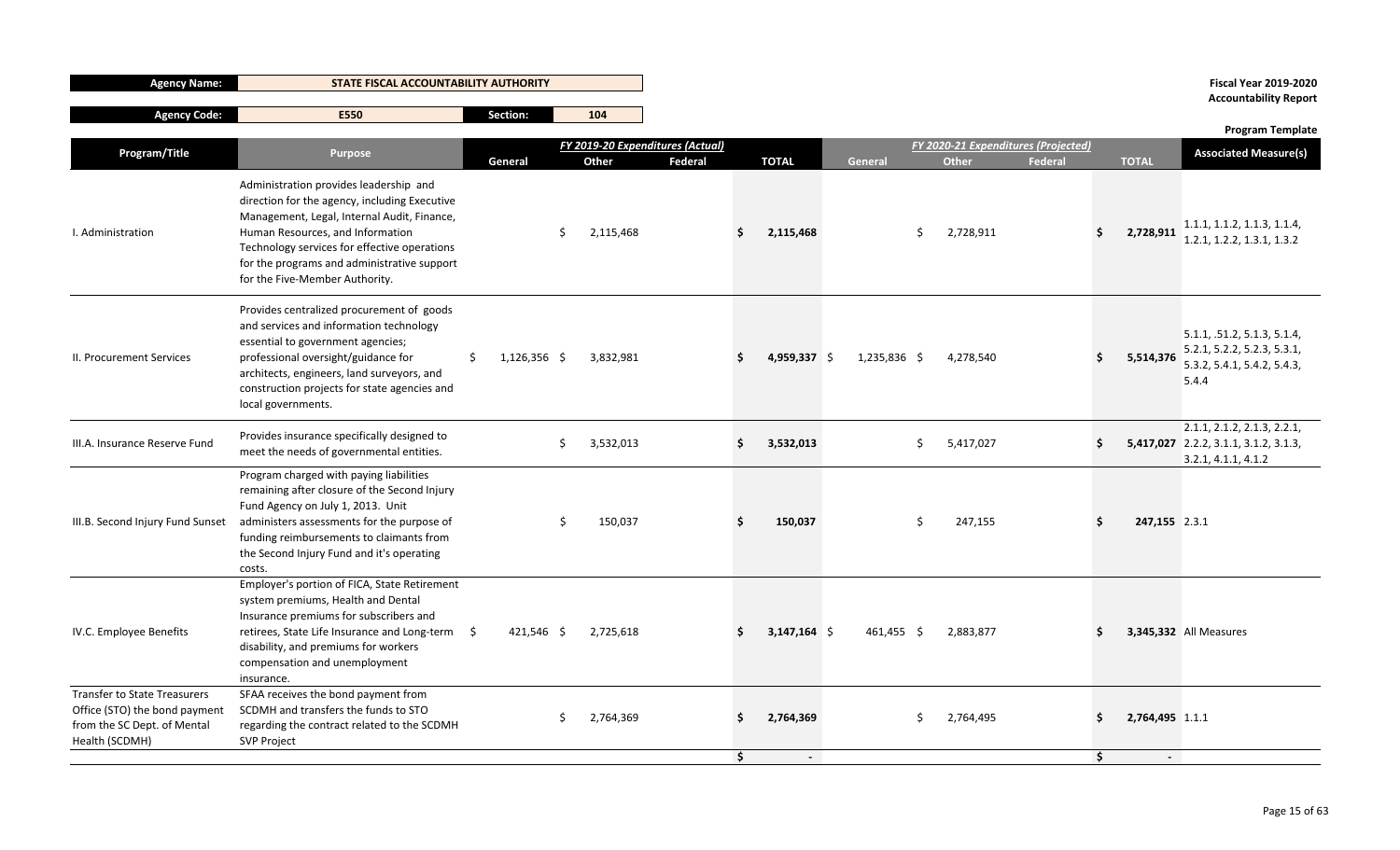| <b>Agency Name:</b> |      | STATE FISCAL ACCOUNTABILITY AUTHORITY |     |
|---------------------|------|---------------------------------------|-----|
|                     |      |                                       |     |
| <b>Agency Code:</b> | E550 | <b>Section:</b>                       | 104 |
|                     |      |                                       |     |

| Program/Title | Purpose | <b>FY 2019-20 Expenditures (Actual)</b> |       |                                 | <b>FY 2020-21 Expenditures (Projected)</b> |                  | <b>Associated Measure(s)</b>    |                     |  |
|---------------|---------|-----------------------------------------|-------|---------------------------------|--------------------------------------------|------------------|---------------------------------|---------------------|--|
|               |         | General                                 | Other | Federal                         | <b>TOTAL</b>                               | Other<br>General | Federal                         | <b>TOTAL</b>        |  |
|               |         |                                         |       | $\frac{1}{2}$                   | $\sim$ $-$                                 |                  |                                 |                     |  |
|               |         |                                         |       | $\overline{\xi}$                | $\sim$                                     |                  | $\boldsymbol{\mathsf{S}}$       | $\sim$ .            |  |
|               |         |                                         |       | $\ddot{\bm{\zeta}}$             | $\sim$                                     |                  | $\overline{\mathbf{S}}$         | $\sim$              |  |
|               |         |                                         |       | $\overline{\mathbf{r}}$         | $\sim$                                     |                  | $\boldsymbol{\mathsf{S}}$       | $\sim$              |  |
|               |         |                                         |       | $\overline{\mathbf{S}}$         | $\sim$                                     |                  | $\overline{\mathbf{S}}$         | $\sim$              |  |
|               |         |                                         |       | $\overline{\boldsymbol{\zeta}}$ | $\mathcal{L}^{\pm}$                        |                  | $\boldsymbol{\mathsf{\dot{S}}}$ | $\sim$              |  |
|               |         |                                         |       | $\ddot{\bm{\zeta}}$             | $\sim$                                     |                  | $\boldsymbol{\mathsf{S}}$       | $\sim$              |  |
|               |         |                                         |       | $\ddot{\bm{\zeta}}$             | $\sim$                                     |                  | $\ddot{\bm{\zeta}}$             | $\sim$              |  |
|               |         |                                         |       | $\ddot{\bm{\zeta}}$             | $\sim$                                     |                  | $\boldsymbol{\mathsf{S}}$       | $\sim$              |  |
|               |         |                                         |       | \$                              | $\sim$                                     |                  | \$                              | $\sim$              |  |
|               |         |                                         |       | $\overline{\mathbf{S}}$         | $\sim$                                     |                  | \$                              | $\sim$              |  |
|               |         |                                         |       | $\overline{\xi}$                | $\sim$                                     |                  | $\overline{\mathbf{S}}$         | $\sim$              |  |
|               |         |                                         |       | $\overline{\boldsymbol{\xi}}$   | $\sim$                                     |                  | $\overline{\mathbf{S}}$         | $\omega_{\rm{eff}}$ |  |
|               |         |                                         |       | $\ddot{\bm{\zeta}}$             | $\sim$                                     |                  | \$                              | $\sim$              |  |
|               |         |                                         |       | $\ddot{\bm{\zeta}}$             | $\sim$                                     |                  | \$                              | $\sim$              |  |
|               |         |                                         |       | $\boldsymbol{\mathsf{S}}$       | $\sim$                                     |                  | $\ddot{\bm{\zeta}}$             | $\sim$              |  |
|               |         |                                         |       | $\overline{\mathbf{S}}$         | $\sim$                                     |                  | $\overline{\mathbf{S}}$         | $\sim$              |  |
|               |         |                                         |       | $\boldsymbol{\mathsf{S}}$       | $\sim$                                     |                  | \$                              | $\sim$              |  |
|               |         |                                         |       | $\overline{\boldsymbol{\zeta}}$ | $\sim$                                     |                  | \$                              | $\sim$              |  |
|               |         |                                         |       | $\overline{\boldsymbol{\zeta}}$ | $\mathbb{Z}^2$                             |                  | $\overline{\boldsymbol{\zeta}}$ | $\sim$              |  |
|               |         |                                         |       | $\ddot{\bm{\zeta}}$             | $\sim$                                     |                  | $\ddot{\bm{\zeta}}$             | $\sim$              |  |
|               |         |                                         |       | $\ddot{\bm{\zeta}}$             | $\sim$                                     |                  | \$                              | $\sim$              |  |
|               |         |                                         |       | $\ddot{\bm{\zeta}}$             | $\sim$                                     |                  | \$                              | $\sim$              |  |
|               |         |                                         |       | $\boldsymbol{\mathsf{S}}$       | $\sim$                                     |                  | \$                              | $\sim$              |  |
|               |         |                                         |       | $\overline{\mathbf{S}}$         | $\sim$                                     |                  | $\overline{\mathbf{S}}$         | $\sim$              |  |
|               |         |                                         |       | $\overline{\xi}$                | $\sim$                                     |                  | \$                              | $\sim$              |  |
|               |         |                                         |       | $\overline{\mathbf{S}}$         | $\sim$                                     |                  | $\overline{\mathbf{S}}$         | $\sim$              |  |
|               |         |                                         |       | $\overline{\xi}$                | $\sim$                                     |                  | $\overline{\xi}$                | $\omega_{\rm{eff}}$ |  |
|               |         |                                         |       | $\ddot{\bm{\zeta}}$             | $\sim$                                     |                  | $\boldsymbol{\mathsf{S}}$       | $\sim$              |  |
|               |         |                                         |       | $\ddot{\bm{\zeta}}$             | $\sim$                                     |                  | \$                              | $\sim$              |  |
|               |         |                                         |       | $\ddot{\bm{\zeta}}$             | $\sim$                                     |                  | $\boldsymbol{\mathsf{S}}$       | $\sim$              |  |
|               |         |                                         |       | $\ddot{\bm{\zeta}}$             | $\sim$                                     |                  | \$                              | $\sim$              |  |
|               |         |                                         |       | $\boldsymbol{\mathsf{S}}$       | $\sim$                                     |                  | \$                              | $\sim$              |  |
|               |         |                                         |       | $\boldsymbol{\mathsf{S}}$       | $\sim$                                     |                  | $\boldsymbol{\mathsf{S}}$       | $\sim$              |  |
|               |         |                                         |       | $\overline{\mathbf{v}}$         | $\mathbb{Z}^{\mathbb{Z}}$                  |                  | $\overline{\mathbf{S}}$         | $\omega_{\rm{eff}}$ |  |
|               |         |                                         |       | $\ddot{\bm{\zeta}}$             | $\sim$                                     |                  | \$                              | $\sim$              |  |
|               |         |                                         |       | \$                              | $\sim$                                     |                  | $\frac{1}{2}$                   | $\sim$              |  |
|               |         |                                         |       | $\ddot{\bm{\zeta}}$             | $\sim$                                     |                  | $\overline{\mathbf{s}}$         | $\sim$              |  |
|               |         |                                         |       |                                 |                                            |                  |                                 |                     |  |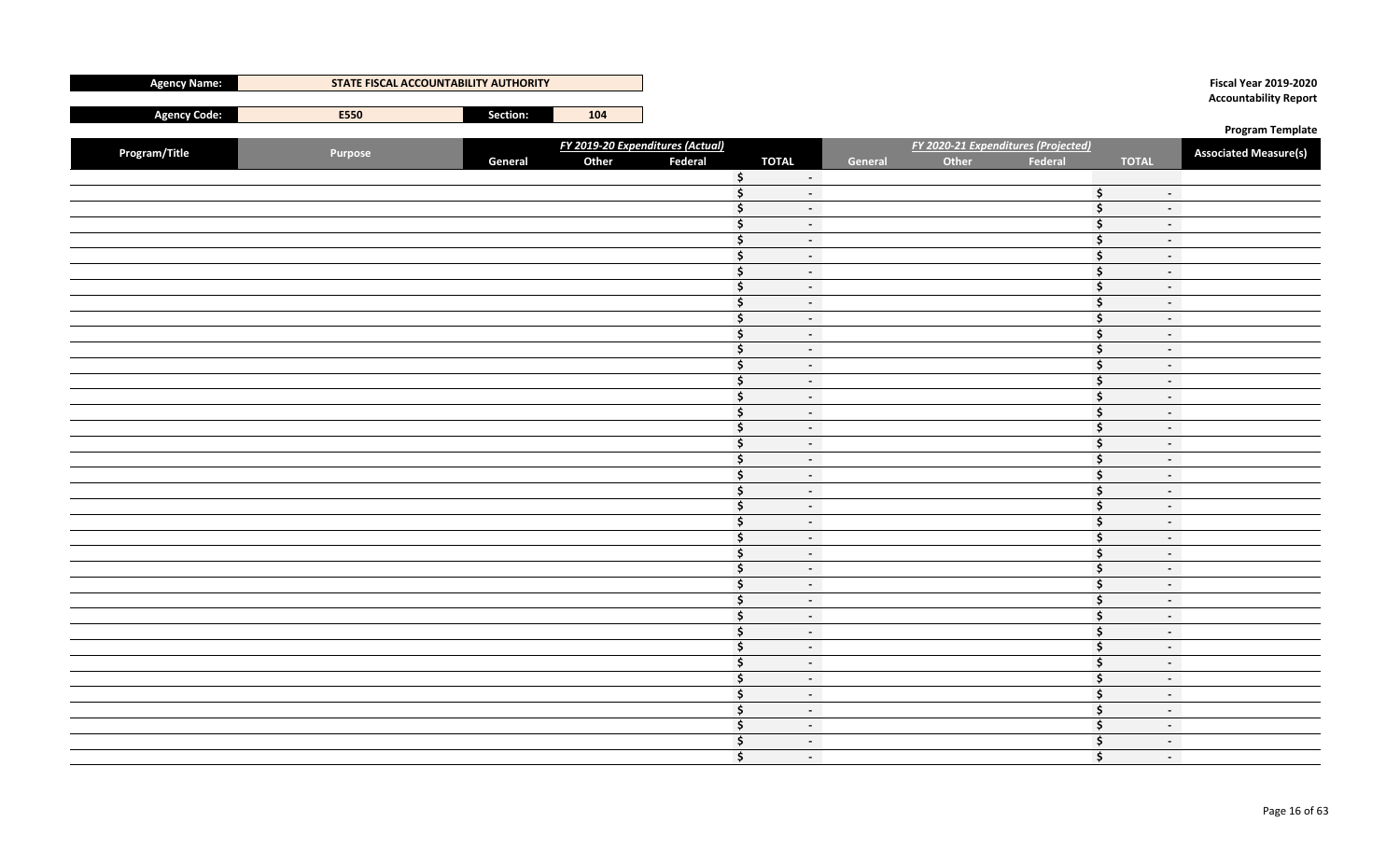| <b>Agency Name:</b> | STATE FISCAL ACCOUNTABILITY AUTHORITY |                 |     |
|---------------------|---------------------------------------|-----------------|-----|
|                     |                                       |                 |     |
| <b>Agency Code:</b> | <b>E550</b>                           | <b>Section:</b> | 104 |
|                     |                                       |                 |     |

|               |         |         | <b>FY 2019-20 Expenditures (Actual)</b> |                                 |              |                  | FY 2020-21 Expenditures (Projected) |              | <b>Associated Measure(s)</b> |
|---------------|---------|---------|-----------------------------------------|---------------------------------|--------------|------------------|-------------------------------------|--------------|------------------------------|
| Program/Title | Purpose | General | Other                                   | Federal                         | <b>TOTAL</b> | General<br>Other | Federal                             | <b>TOTAL</b> |                              |
|               |         |         |                                         | $\overline{\mathbf{S}}$         | $\sim$       |                  | $\boldsymbol{\zeta}$                | $\sim$ .     |                              |
|               |         |         |                                         | $\overline{\boldsymbol{\zeta}}$ | $\sim$       |                  | $\overline{\mathbf{S}}$             | $\sim$       |                              |
|               |         |         |                                         | $\ddot{\bm{\zeta}}$             | $\sim$       |                  | \$                                  | $\sim$       |                              |
|               |         |         |                                         | $\ddot{\bm{\zeta}}$             | $\sim$       |                  | \$                                  | $\sim$       |                              |
|               |         |         |                                         | $\overline{\mathbf{S}}$         | $\sim$       |                  | $\overline{\mathbf{S}}$             | $\sim$       |                              |
|               |         |         |                                         | $\ddot{\bm{\zeta}}$             | $\sim$       |                  | $\boldsymbol{\mathsf{S}}$           | $\sim$       |                              |
|               |         |         |                                         | $\boldsymbol{\mathsf{S}}$       | $\sim$       |                  | $\boldsymbol{\mathsf{S}}$           | $\sim$       |                              |
|               |         |         |                                         | $\ddot{\bm{\zeta}}$             | $\sim$       |                  | $\boldsymbol{\mathsf{S}}$           | $\sim$       |                              |
|               |         |         |                                         | $\boldsymbol{\mathsf{S}}$       | $\sim$       |                  | $\boldsymbol{\mathsf{S}}$           | $\sim$ $-$   |                              |
|               |         |         |                                         | \$                              | $\sim$       |                  | \$                                  | $\sim$       |                              |
|               |         |         |                                         | $\ddot{\bm{s}}$                 | $\sim$       |                  | \$                                  | $\sim$       |                              |
|               |         |         |                                         | $\overline{\mathbf{S}}$         | $\sim$       |                  | $\overline{\mathbf{S}}$             | $\sim$       |                              |
|               |         |         |                                         | $\ddot{\bm{\zeta}}$             | $\sim$       |                  | $\boldsymbol{\mathsf{S}}$           | $\sim$       |                              |
|               |         |         |                                         | $\overline{\mathbf{S}}$         | $\sim$       |                  | $\overline{\mathbf{S}}$             | $\sim$       |                              |
|               |         |         |                                         | $\overline{\mathbf{S}}$         | $\sim$       |                  | $\overline{\mathbf{S}}$             | $\sim$       |                              |
|               |         |         |                                         | $\ddot{\bm{s}}$                 | $\sim$       |                  | $\boldsymbol{\mathsf{S}}$           | $\sim$       |                              |
|               |         |         |                                         | \$                              | $\sim$       |                  | $\boldsymbol{\mathsf{S}}$           | $\sim$       |                              |
|               |         |         |                                         | $\ddot{\bm{s}}$                 | $\sim$       |                  | $\boldsymbol{\mathsf{S}}$           | $\sim$       |                              |
|               |         |         |                                         | $\boldsymbol{\mathsf{S}}$       | $\sim$       |                  | $\overline{\boldsymbol{\zeta}}$     | $\sim$       |                              |
|               |         |         |                                         | $\boldsymbol{\mathsf{S}}$       | $\sim$       |                  | $\boldsymbol{\mathsf{S}}$           | $\sim$       |                              |
|               |         |         |                                         | $\boldsymbol{\mathsf{S}}$       | $\sim$       |                  | $\overline{\boldsymbol{\zeta}}$     | $\sim$       |                              |
|               |         |         |                                         | $\boldsymbol{\mathsf{S}}$       | $\sim$       |                  | $\boldsymbol{\mathsf{S}}$           | $\sim$       |                              |
|               |         |         |                                         | $\ddot{\bm{z}}$                 | $\sim$       |                  | \$                                  | $\sim$       |                              |
|               |         |         |                                         | \$                              | $\sim$       |                  | $\ddot{\bm{\zeta}}$                 | $\sim$       |                              |
|               |         |         |                                         | $\ddot{\bm{s}}$                 | $\sim$       |                  | \$                                  | $\sim$       |                              |
|               |         |         |                                         | $\ddot{\bm{z}}$                 | $\sim$       |                  | \$                                  | $\sim$       |                              |
|               |         |         |                                         | $\overline{\mathbf{S}}$         | $\sim$       |                  | $\overline{\xi}$                    | $\sim$       |                              |
|               |         |         |                                         | $\overline{\boldsymbol{\zeta}}$ | $\sim$       |                  | $\overline{\mathbf{S}}$             | $\sim$       |                              |
|               |         |         |                                         | $\ddot{\bm{z}}$                 | $\sim$       |                  | $\overline{\boldsymbol{\zeta}}$     | $\sim$       |                              |
|               |         |         |                                         | $\ddot{\bm{z}}$                 | $\sim$       |                  | $\boldsymbol{\mathsf{S}}$           | $\sim$       |                              |
|               |         |         |                                         | $\ddot{\mathsf{s}}$             | $\sim$       |                  | $\zeta$                             | $\sim$       |                              |
|               |         |         |                                         | $\boldsymbol{\mathsf{S}}$       | $\sim$       |                  | $\boldsymbol{\mathsf{S}}$           | $\sim$       |                              |
|               |         |         |                                         | $\ddot{\bm{s}}$                 | $\sim$       |                  | $\zeta$                             | $\sim$       |                              |
|               |         |         |                                         | $\boldsymbol{\mathsf{\dot{S}}}$ | $\sim$       |                  | $\zeta$                             | $\sim$       |                              |
|               |         |         |                                         | $\ddot{\bm{z}}$                 | $\sim$       |                  | $\boldsymbol{\mathsf{S}}$           | $\sim$       |                              |
|               |         |         |                                         | $\ddot{\bm{z}}$                 | $\sim$       |                  | $\overline{\mathbf{S}}$             | $\sim$       |                              |
|               |         |         |                                         | $\boldsymbol{\mathsf{S}}$       | $\sim$       |                  | $\boldsymbol{\mathsf{S}}$           | $\sim$       |                              |
|               |         |         |                                         | $\overline{\mathbf{S}}$         | $\sim$       |                  | $\overline{\boldsymbol{\zeta}}$     | $\sim$       |                              |
|               |         |         |                                         |                                 |              |                  |                                     |              |                              |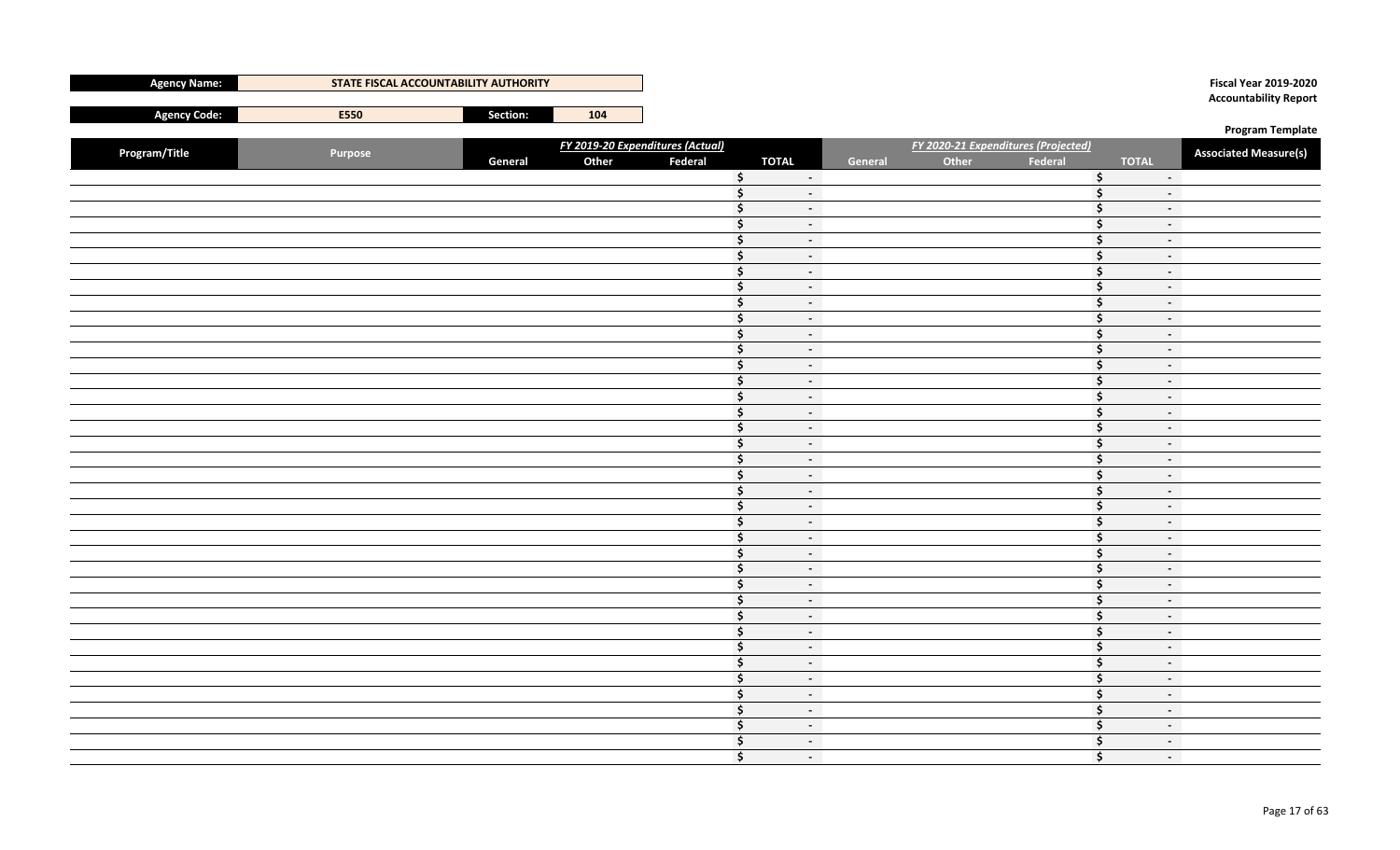| Fiscal Year 2019-2020                        |                                            |                  |                          |                                  |       |          | STATE FISCAL ACCOUNTABILITY AUTHORITY | <b>Agency Name:</b> |  |  |  |  |
|----------------------------------------------|--------------------------------------------|------------------|--------------------------|----------------------------------|-------|----------|---------------------------------------|---------------------|--|--|--|--|
| <b>Accountability Report</b>                 |                                            |                  |                          |                                  |       |          |                                       |                     |  |  |  |  |
|                                              |                                            |                  |                          |                                  | 104   | Section: | E550                                  | <b>Agency Code:</b> |  |  |  |  |
| <b>Program Template</b>                      |                                            |                  |                          |                                  |       |          |                                       |                     |  |  |  |  |
|                                              | <b>FY 2020-21 Expenditures (Projected)</b> |                  |                          | FY 2019-20 Expenditures (Actual) |       |          |                                       |                     |  |  |  |  |
| <b>Associated Measure(s)</b><br><b>TOTAL</b> | Federal                                    | General<br>Other | <b>TOTAL</b>             | Federal                          | Other | General  | Purpose                               | Program/Title       |  |  |  |  |
| $\blacksquare$                               |                                            |                  | $\sim$                   |                                  |       |          |                                       |                     |  |  |  |  |
| $\blacksquare$                               |                                            |                  | $\sim$                   |                                  |       |          |                                       |                     |  |  |  |  |
| $\blacksquare$                               |                                            |                  | $\overline{\phantom{0}}$ |                                  |       |          |                                       |                     |  |  |  |  |
| $\sim$                                       |                                            |                  | $\sim$                   |                                  |       |          |                                       |                     |  |  |  |  |
| $\sim$                                       |                                            |                  | $\sim$                   |                                  |       |          |                                       |                     |  |  |  |  |
| $\sim$                                       |                                            |                  | $\sim$                   |                                  |       |          |                                       |                     |  |  |  |  |
| $\sim$                                       |                                            |                  | $\sim$                   |                                  |       |          |                                       |                     |  |  |  |  |
| $\overline{\phantom{a}}$                     |                                            |                  | $\sim$                   |                                  |       |          |                                       |                     |  |  |  |  |

**\$ ‐ \$ ‐ \$ ‐ \$ ‐ \$ ‐ \$ ‐**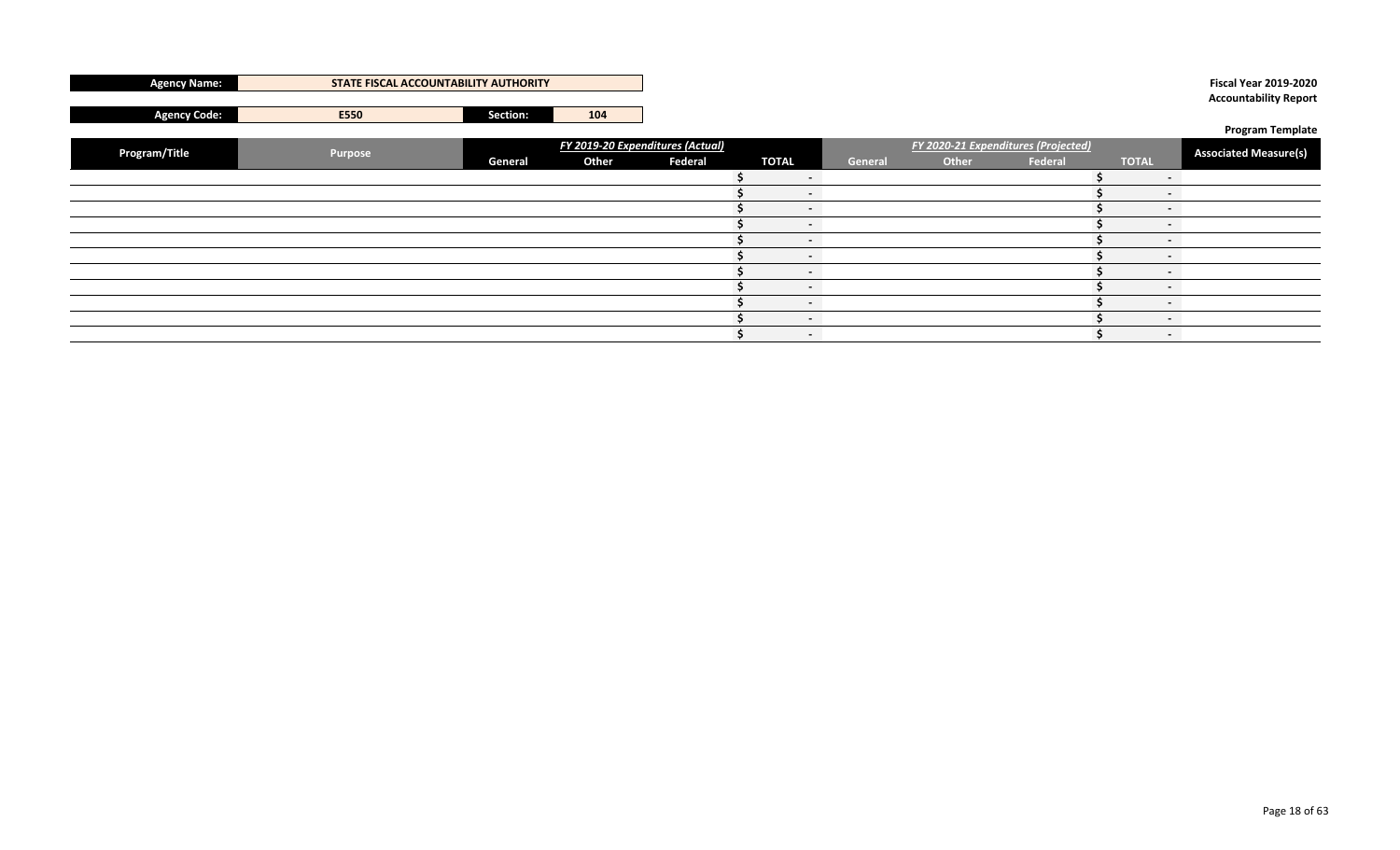| <b>Agency Name:</b> | STATE FISCAL ACCOUNTABILITY AUTHORITY       |              |                       |                                                                                                   |                                                                            |                                                                                     |                                                         | <b>Fiscal Year 2019-2020</b><br><b>Accountability Report</b>            |
|---------------------|---------------------------------------------|--------------|-----------------------|---------------------------------------------------------------------------------------------------|----------------------------------------------------------------------------|-------------------------------------------------------------------------------------|---------------------------------------------------------|-------------------------------------------------------------------------|
| <b>Agency Code:</b> | E550                                        | Section:     | 104                   |                                                                                                   |                                                                            |                                                                                     |                                                         | <b>Legal Standards Template</b>                                         |
| Item#               | <b>Law Number</b>                           | Jurisdiction | Type of Law           | <b>Statutory Requirement and/or Authority Granted</b>                                             | Does this law<br>specify who<br>your agency<br>must or may<br>serve? (Y/N) | Does the law specify a<br>product or service your<br>agency must or may<br>provide? | If yes, what type of service or product?                | If other service or product, please specify<br>what service or product. |
| $\mathbf{1}$        | 1.4. (SDE: EFA - Formula)                   | State        | FY 2016-17<br>Proviso | State Education formulas shall require the approval of the State Board of Education and SFAA      | Yes                                                                        | Yes                                                                                 | Other service or product our agency<br>must/may provide | Approval of formula for State and local<br>education funding            |
| $\overline{2}$      | 1.4. (SDE: EFA - Formula)                   | State        | FY 2017-18<br>Proviso | State Education formulas shall require the approval of the State Board of Education and SFAA      | Yes                                                                        | Yes                                                                                 | Other service or product our agency<br>must/may provide | Approval of formula for State and local<br>education funding            |
| $\overline{3}$      | 1.4. (SDE: EFA - Formula)                   | State        | FY 2018-19<br>Proviso | State Education formulas shall require the approval of the State Board of Education and SFAA      | Yes                                                                        | Yes                                                                                 | Other service or product our agency<br>must/may provide | Approval of formula for State and local<br>education funding            |
| 4                   | 1.4. (SDE: EFA - Formula)                   | State        | FY 2019-20<br>Proviso | State Education formulas shall require the approval of the State Board of Education and SFAA      | Yes                                                                        | Yes                                                                                 | Other service or product our agency<br>must/may provide | Approval of formula for State and local<br>education funding            |
| 5                   | 6.11. (SDB: Sale of Property) State         |              | FY 2016-17<br>Proviso | School for Deaf & Blind property reserve must be expended on approved capital improvements        | Yes                                                                        | Yes                                                                                 | Other service or product our agency<br>must/may provide | Approval of retention of revenues for capital<br>projects               |
| 6                   | 6.11. (SDB: Sale of Property) State         |              | FY 2017-18<br>Proviso | School for Deaf & Blind property reserve must be expended on approved capital improvements        | Yes                                                                        | Yes                                                                                 | Other service or product our agency<br>must/may provide | Approval of retention of revenues for capital<br>projects               |
| $\overline{7}$      | 6.10. (SDB: Sale of Property) State         |              | FY 2018-19<br>Proviso | School for Deaf & Blind property reserve must be expended on approved capital improvements        | Yes                                                                        | Yes                                                                                 | Other service or product our agency<br>must/may provide | Approval of retention of revenues for capital<br>projects               |
| 8                   | 6.10. (SDB: Sale of Property) State         |              | FY 2019-20<br>Proviso | School for Deaf & Blind property reserve must be expended on approved capital improvements        | Yes                                                                        | Yes                                                                                 | Other service or product our agency<br>must/may provide | Approval of retention of revenues for capital<br>projects               |
| 9                   | 33.3. (DHHS: Medical<br>Assistance/Audit)   | State        | FY 2016-17<br>Proviso | Monthly remittance of federal financial participation by Health & Human Services to State Auditor | No                                                                         | No - But relates to<br>sources of funding for<br>one or more agency<br>deliverables |                                                         |                                                                         |
| 10                  | 33.3. (DHHS: Medical<br>Assistance/Audit)   | State        | FY 2017-18<br>Proviso | Monthly remittance of federal financial participation by Health & Human Services to State Auditor | No                                                                         | No - But relates to<br>sources of funding for<br>one or more agency<br>deliverables |                                                         |                                                                         |
| 11                  | 33.3. (DHHS: Medical<br>Assistance/Audit)   | State        | FY 2018-19<br>Proviso | Monthly remittance of federal financial participation by Health & Human Services to State Auditor | No                                                                         | No - But relates to<br>sources of funding for<br>one or more agency<br>deliverables |                                                         |                                                                         |
| 12                  | 33.3. (DHHS: Medical<br>Assistance/Audit)   | State        | FY 2019-20<br>Proviso | Monthly remittance of federal financial participation by Health & Human Services to State Auditor | No                                                                         | No - But relates to<br>sources of funding for<br>one or more agency<br>deliverables |                                                         |                                                                         |
| 13                  | 35.8 (DMH: Lease Payments State<br>to SFAA) |              | FY 2016-17<br>Proviso | Lease payments to SFAA from Department of Mental Health exempt from reduction                     | No                                                                         | No - But relates to<br>sources of funding for<br>one or more agency<br>deliverables |                                                         |                                                                         |
| 14                  | 35.8 (DMH: Lease Payments State<br>to SFAA) |              | FY 2017-18<br>Proviso | Lease payments to SFAA from Department of Mental Health exempt from reduction                     | No                                                                         | No - But relates to<br>sources of funding for<br>one or more agency<br>deliverables |                                                         |                                                                         |
| 15                  | 35.8 (DMH: Lease Payments State<br>to SFAA) |              | FY 2018-19<br>Proviso | Lease payments to SFAA from Department of Mental Health exempt from reduction                     | No                                                                         | No - But relates to<br>sources of funding for<br>one or more agency<br>deliverables |                                                         |                                                                         |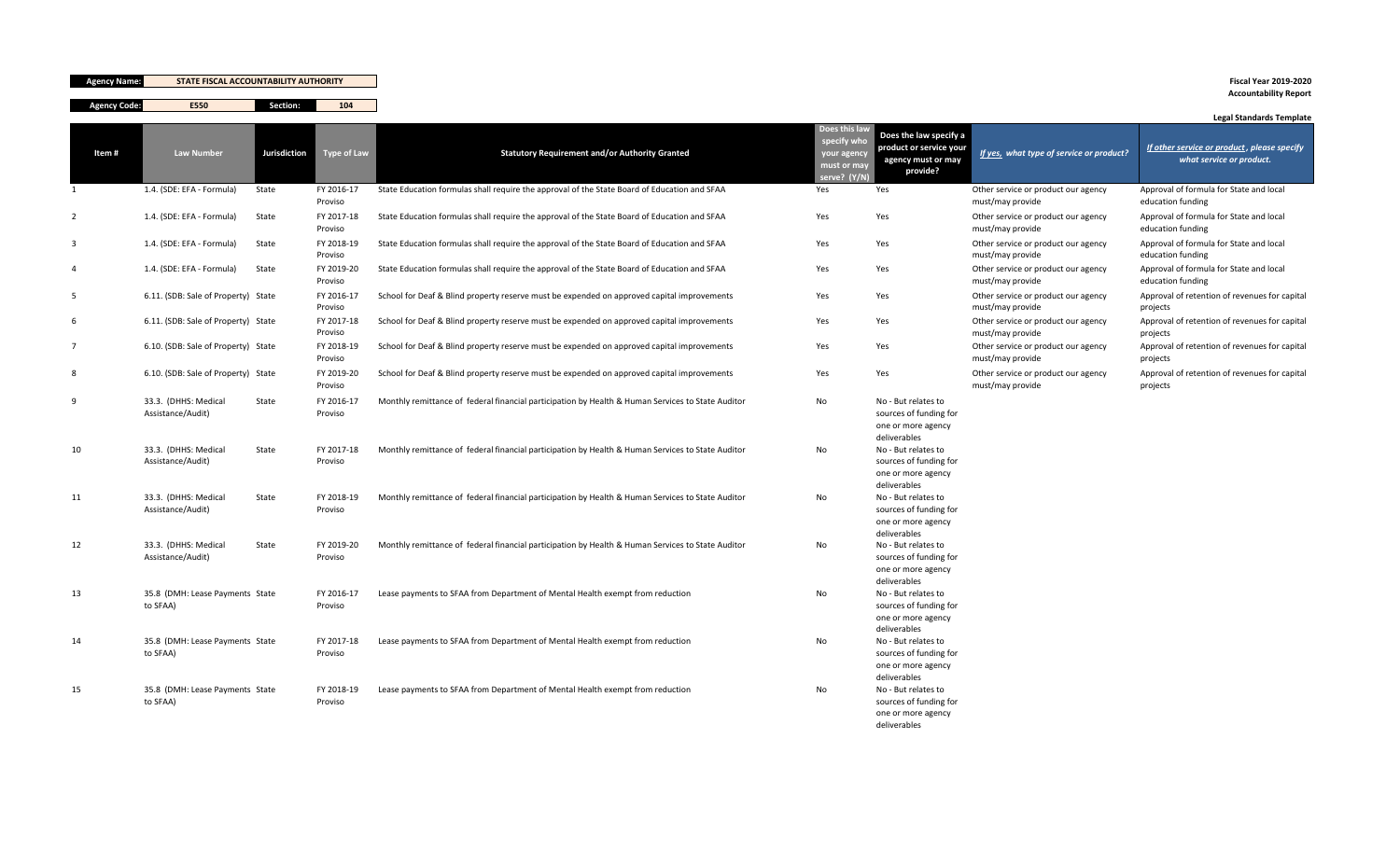| 16 | 35.8 (DMH: Lease Payments State<br>to SFAA)                        |       | FY 2019-20<br>Proviso            | Lease payments to SFAA from Department of Mental Health exempt from reduction | No  | No - But relates to<br>sources of funding for<br>one or more agency                                                       |                                                                             |                                                                                |
|----|--------------------------------------------------------------------|-------|----------------------------------|-------------------------------------------------------------------------------|-----|---------------------------------------------------------------------------------------------------------------------------|-----------------------------------------------------------------------------|--------------------------------------------------------------------------------|
| 17 | 36.2. (DDSN: Sale of Excess State<br>Real Property)                |       | FY 2016-17<br>Proviso            | Sale of Department of Special Needs excess real property                      | Yes | deliverables<br>No - But relates to<br>manner in which one or must/may provide<br>more agency<br>deliverables is provided | Other service or product our agency                                         | Provides policies & procedures for adherence                                   |
| 18 | 36.2. (DDSN: Sale of Excess State<br>Real Property)                |       | FY 2017-18<br>Proviso            | Sale of Department of Special Needs excess real property                      | Yes | No - But relates to<br>manner in which one or must/may provide<br>more agency<br>deliverables is provided                 | Other service or product our agency                                         | Provides policies & procedures for adherence                                   |
| 19 | 36.2. (DDSN: Sale of Excess State<br>Real Property)                |       | FY 2018-19<br>Proviso            | Sale of Department of Special Needs excess real property                      | Yes | No - But relates to<br>manner in which one or must/may provide<br>more agency<br>deliverables is provided                 | Other service or product our agency                                         | Provides policies & procedures for adherence                                   |
| 20 | 36.2. (DDSN: Sale of Excess State<br>Real Property)                |       | FY 2019-20<br>Proviso            | Sale of Department of Special Needs excess real property                      | Yes | No - But relates to<br>manner in which one or must/may provide<br>more agency<br>deliverables is provided                 | Other service or product our agency                                         | Provides policies & procedures for adherence                                   |
| 21 | 36.6. (DDSN: Transfer of                                           | State | FY 2016-17<br>Proviso            | Department of Special Needs transfer of capital                               | Yes | Yes                                                                                                                       | Other service or product our agency                                         | Approval of the transfer of capital                                            |
| 22 | Capital/Property)<br>36.6. (DDSN: Transfer of<br>Capital/Property) | State | FY 2017-18<br>Proviso            | Department of Special Needs transfer of capital                               | Yes | Yes                                                                                                                       | must/may provide<br>Other service or product our agency<br>must/may provide | Approval of the transfer of capital                                            |
| 23 | 36.6. (DDSN: Transfer of<br>Capital/Property)                      | State | FY 2018-19<br>Proviso            | Department of Special Needs transfer of capital                               | Yes | Yes                                                                                                                       | Other service or product our agency<br>must/may provide                     | Approval of the transfer of capital                                            |
| 24 | 36.6. (DDSN: Transfer of<br>Capital/Property)                      | State | FY 2019-20<br>Proviso            | Department of Special Needs transfer of capital                               | Yes | Yes                                                                                                                       | Other service or product our agency<br>must/may provide                     | Approval of the transfer of capital                                            |
| 25 | 44.5. (AGRI: Sale of Property State<br>Revenue)                    |       | FY 2016-17<br>Proviso            | Expend revenue retained by Department of Agriculture with approval            | Yes | Yes                                                                                                                       | Other service or product our agency<br>must/may provide                     | Approval of revenue for certain capital<br>improvements                        |
| 26 | 44.5. (AGRI: Sale of Property State<br>Revenue)                    |       | FY 2017-18<br>Proviso            | Expend revenue retained by Department of Agriculture with approval            | Yes | Yes                                                                                                                       | Other service or product our agency<br>must/may provide                     | Approval of revenue for certain capital<br>improvements                        |
| 27 | 44.5. (AGRI: Sale of Property State<br>Revenue)                    |       | FY 2018-19<br>Proviso            | Expend revenue retained by Department of Agriculture with approval            | Yes | Yes                                                                                                                       | Other service or product our agency<br>must/may provide                     | Approval of revenue for certain capital<br>improvements                        |
| 28 | 44.5. (AGRI: Sale of Property State<br>Revenue)                    |       | FY 2019-20<br>Proviso            | Expend revenue retained by Department of Agriculture with approval            | Yes | Yes                                                                                                                       | Other service or product our agency<br>must/may provide                     | Approval of revenue for certain capital<br>improvements                        |
| 29 | 59.9. (AG: Public Official<br>Attorney Fees)                       | State | FY 2016-17<br>Proviso            | Pay opposing attorneys' costs and fees                                        | Yes | Yes                                                                                                                       | Other service or product our agency<br>must/may provide                     | Payment of up to \$50,000 of court-ordered<br>opposing attorney fees and costs |
| 30 | 59.9. (AG: Public Official<br><b>Attorney Fees)</b>                | State | FY 2017-18<br>Proviso            | Pay opposing attorneys' costs and fees                                        | Yes | Yes                                                                                                                       | Other service or product our agency<br>must/may provide                     | Payment of up to \$50,000 of court-ordered<br>opposing attorney fees and costs |
| 31 | 59.9. (AG: Public Official<br>Attorney Fees)                       | State | FY 2018-19<br>Proviso            | Pay opposing attorneys' costs and fees                                        | Yes | Yes                                                                                                                       | Other service or product our agency<br>must/may provide                     | Payment of up to \$50,000 of court-ordered<br>opposing attorney fees and costs |
| 32 | 59.9. (AG: Public Official<br>Attorney Fees)                       | State | FY 2019-20<br>Proviso            | Pay opposing attorneys' costs and fees                                        | Yes | Yes                                                                                                                       | Other service or product our agency<br>must/may provide                     | Payment of up to \$50,000 of court-ordered<br>opposing attorney fees and costs |
| 33 | 63.4. (DPS: Sale of Real                                           | State | FY 2016-17                       | Authority for Department of Public Safety to sell Laurens Road property       | Yes | Yes                                                                                                                       | Other service or product our agency                                         | Approval of sale of certain property                                           |
| 34 | Property)<br>67.7. (DJJ: Sale of Real<br>Property)                 | State | Proviso<br>FY 2016-17<br>Proviso | Use of revenues by Department of Juvenile Justice after sale of property      | Yes | Yes                                                                                                                       | must/may provide<br>Other service or product our agency<br>must/may provide | Approval of sale of property and subsequent<br>construction                    |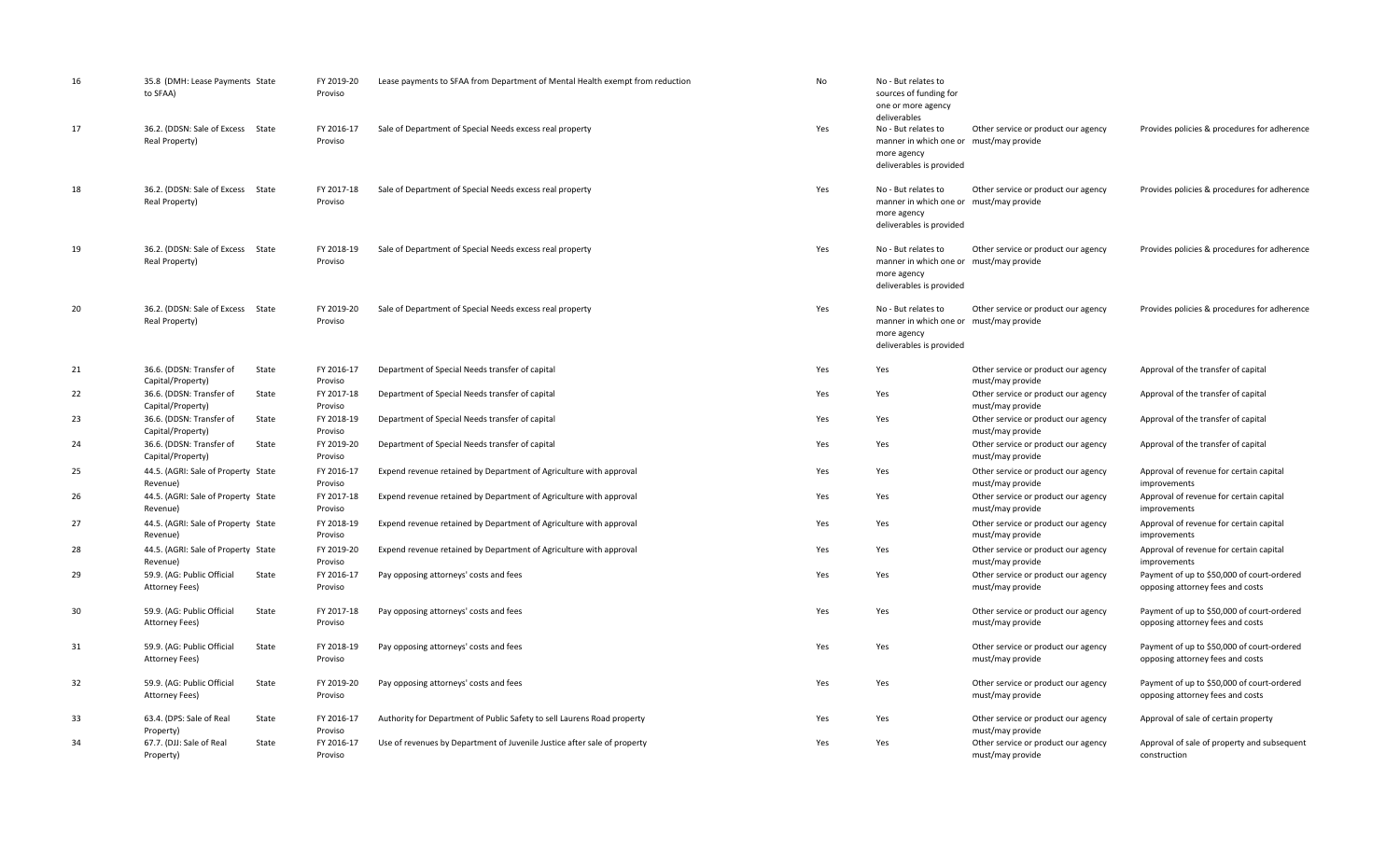| 35 | 67.7. (DJJ: Sale of Real<br>Property)                                      | State | FY 2017-18<br>Proviso            | Use of revenues by Department of Juvenile Justice after sale of property    | Yes | Yes                                                                                      | Other service or product our agency<br>must/may provide | Approval of sale of property and subsequent<br>construction               |
|----|----------------------------------------------------------------------------|-------|----------------------------------|-----------------------------------------------------------------------------|-----|------------------------------------------------------------------------------------------|---------------------------------------------------------|---------------------------------------------------------------------------|
| 36 | 67.7. (DJJ: Sale of Real<br>Property)                                      | State | FY 2018-19<br>Proviso            | Use of revenues by Department of Juvenile Justice after sale of property    | Yes | Yes                                                                                      | Other service or product our agency<br>must/may provide | Approval of sale of property and subsequent<br>construction               |
| 37 | 67.7. (DJJ: Sale of Real<br>Property)                                      | State | FY 2019-20<br>Proviso            | Use of revenues by Department of Juvenile Justice after sale of property    | Yes | Yes                                                                                      | Other service or product our agency<br>must/may provide | Approval of sale of property and subsequent<br>construction               |
| 38 | 104.3. (SFAA: Lawsuit<br>Funding)                                          | State | FY 2016-17<br>Proviso            | IRF to pay defense costs of Abbeville litigation                            | Yes | Yes                                                                                      | Other service or product our agency<br>must/may provide | Payment of certain defense costs of<br>Legislature                        |
| 39 | 104.3. (SFAA: Lawsuit<br>Funding)                                          | State | FY 2017-18<br>Proviso            | IRF to pay defense costs of Abbeville litigation                            | Yes | Yes                                                                                      | Other service or product our agency<br>must/may provide | Payment of certain defense costs of<br>Legislature                        |
| 40 | 104.2. (SFAA: Lawsuit<br>Funding)                                          | State | FY 2018-19<br>Proviso            | IRF to pay defense costs of Abbeville litigation                            | Yes | Yes                                                                                      | Other service or product our agency<br>must/may provide | Payment of certain defense costs of<br>Legislature                        |
| 41 | 104.2. (SFAA: Lawsuit<br>Funding)                                          | State | FY 2019-20<br>Proviso            | IRF to pay defense costs of Abbeville litigation                            | Yes | Yes                                                                                      | Other service or product our agency<br>must/may provide | Payment of certain defense costs of<br>Legislature                        |
| 42 | 104.4. (SFAA: Public<br>Procurement Unit)                                  | State | FY 2016-17<br>Proviso            | Free medical providers can join pharmacy cooperative                        | No  | No - But relates to<br>manner in which one or<br>more agency<br>deliverables is provided |                                                         |                                                                           |
| 43 | 104.4. (SFAA: Public<br>Procurement Unit)                                  | State | FY 2017-18<br>Proviso            | Free medical providers can join pharmacy cooperative                        | No  | No - But relates to<br>manner in which one or<br>more agency<br>deliverables is provided |                                                         |                                                                           |
| 44 | 104.3. (SFAA: Public<br>Procurement Unit)                                  | State | FY 2018-19<br>Proviso            | Free medical providers can join pharmacy cooperative                        | No  | No - But relates to<br>manner in which one or<br>more agency<br>deliverables is provided |                                                         |                                                                           |
| 45 | 104.3. (SFAA: Public<br>Procurement Unit)                                  | State | FY 2019-20<br>Proviso            | Free medical providers can join pharmacy cooperative                        | No  | No - But relates to<br>manner in which one or<br>more agency<br>deliverables is provided |                                                         |                                                                           |
| 46 | 104.5. (SFAA: Insurance<br>Coverage for Aging Entity<br>Authorized)        | State | FY 2016-17<br>Proviso            | Authority to provide insurance coverage to certain entities serving elderly | Yes | Yes                                                                                      | Other service or product our agency<br>must/may provide | Availability of insurance through IRF to<br>certain elderly organizations |
| 47 | 104.5. (SFAA: Insurance<br>Coverage for Aging Entity<br>Authorized)        | State | FY 2017-18<br>Proviso            | Authority to provide insurance coverage to certain entities serving elderly | Yes | Yes                                                                                      | Other service or product our agency<br>must/may provide | Availability of insurance through IRF to<br>certain elderly organizations |
| 48 | 104.4. (SFAA: Insurance<br>Coverage for Aging Entity<br>Authorized)        | State | FY 2018-19<br>Proviso            | Authority to provide insurance coverage to certain entities serving elderly | Yes | Yes                                                                                      | Other service or product our agency<br>must/may provide | Availability of insurance through IRF to<br>certain elderly organizations |
| 49 | 104.4. (SFAA: Insurance<br>Coverage for Aging Entity<br>Authorized)        | State | FY 2019-20<br>Proviso            | Authority to provide insurance coverage to certain entities serving elderly | Yes | Yes                                                                                      | Other service or product our agency<br>must/may provide | Availability of insurance through IRF to<br>certain elderly organizations |
| 50 | 104.6. (SFAA: IRF<br>Accountability)                                       | State | FY 2016-17<br>Proviso            | IRF to report of Utilization of Fund                                        | Yes | Yes                                                                                      | Report our agency must/may provide                      | Provide report to Legislature                                             |
| 51 | 104.6. (SFAA: IRF<br>Accountability)                                       | State | FY 2017-18<br>Proviso            | IRF to report of Utilization of Fund                                        | Yes | Yes                                                                                      | Report our agency must/may provide                      | Provide report to Legislature                                             |
| 52 | 104.5. (SFAA: IRF                                                          | State | FY 2018-19                       | IRF to report of Utilization of Fund                                        | Yes | Yes                                                                                      | Report our agency must/may provide                      | Provide report to Legislature                                             |
| 53 | Accountability)<br>104.5. (SFAA: IRF                                       | State | Proviso<br>FY 2019-20            | IRF to report of Utilization of Fund                                        | Yes | Yes                                                                                      | Report our agency must/may provide                      | Provide report to Legislature                                             |
| 54 | Accountability)<br>104.7. (SFAA: Second Injury State<br>Fund Closure Plan) |       | Proviso<br>FY 2016-17<br>Proviso | SFAA required to implement plan for closure of Second Injury Fund           | Yes | Yes                                                                                      | Other service or product our agency<br>must/may provide | Administer closure of Second Injury Fund                                  |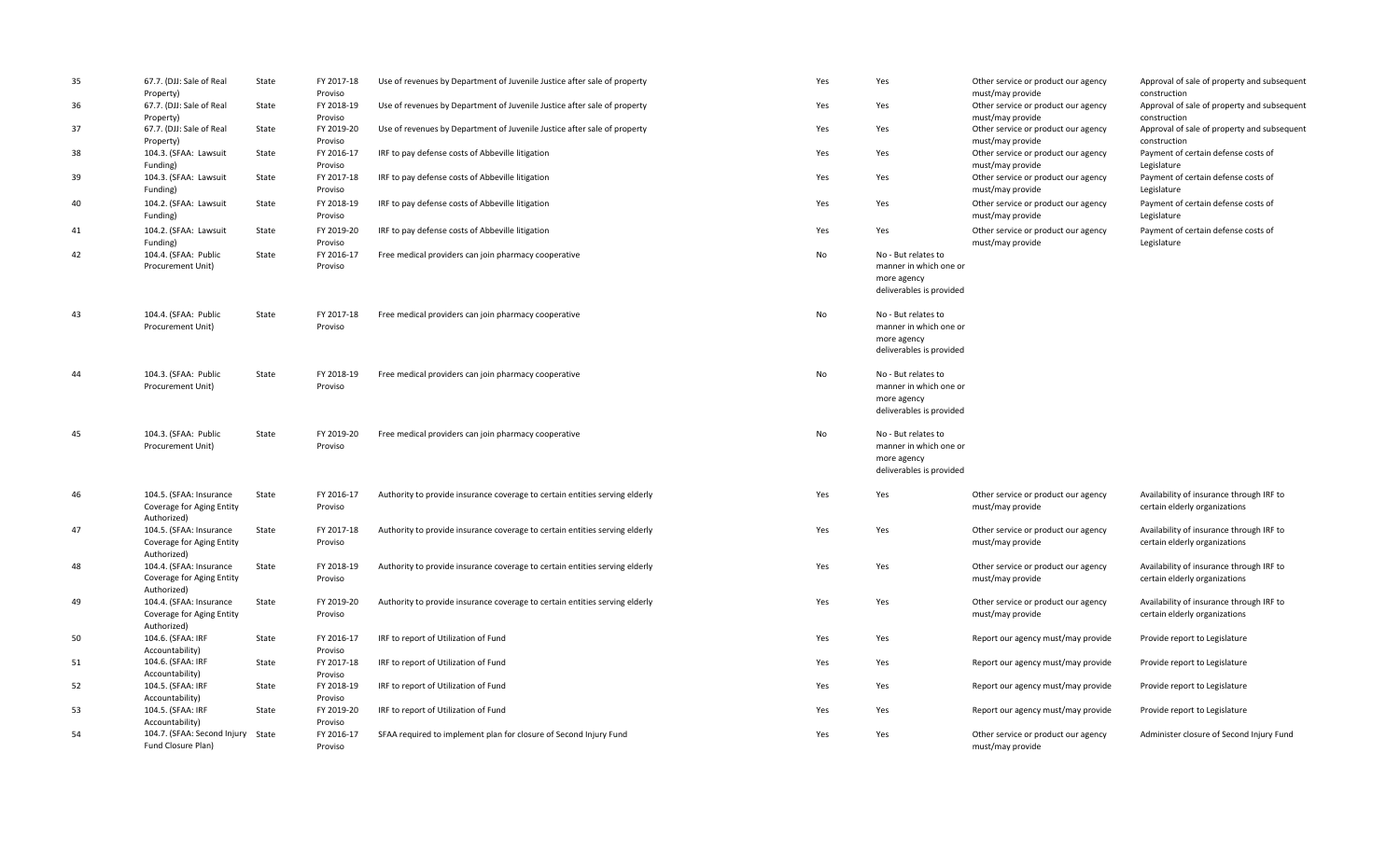| 55 | 104.7. (SFAA: Second Injury State<br>Fund Closure Plan)                   |       | FY 2017-18<br>Proviso | SFAA required to implement plan for closure of Second Injury Fund                         | Yes | Yes                                                                                                       | Other service or product our agency<br>must/may provide | Administer closure of Second Injury Fund |
|----|---------------------------------------------------------------------------|-------|-----------------------|-------------------------------------------------------------------------------------------|-----|-----------------------------------------------------------------------------------------------------------|---------------------------------------------------------|------------------------------------------|
| 56 | 104.6. (SFAA: Second Injury State<br>Fund Closure Plan)                   |       | FY 2018-19<br>Proviso | SFAA required to implement plan for closure of Second Injury Fund                         | Yes | Yes                                                                                                       | Other service or product our agency<br>must/may provide | Administer closure of Second Injury Fund |
| 57 | 104.6. (SFAA: Second Injury<br>Fund Closure Plan)                         | State | FY 2019-20<br>Proviso | SFAA required to implement plan for closure of Second Injury Fund                         | Yes | Yes                                                                                                       | Other service or product our agency<br>must/may provide | Administer closure of Second Injury Fund |
| 58 | 104.8. (SFAA: IT Planning<br>Transfer)                                    | State | FY 2016-17<br>Proviso | SFAA to transfer \$400,000 to Department of Administration for IT planning                | Yes | Yes                                                                                                       | Distribute funding to another entity                    |                                          |
| 59 | 104.8. (SFAA: IT Planning<br>Transfer)                                    | State | FY 2017-18<br>Proviso | SFAA to transfer \$400,000 to Department of Administration for IT planning                | Yes | Yes                                                                                                       | Distribute funding to another entity                    |                                          |
| 60 | 104.7. (SFAA: IT Planning<br>Transfer)                                    | State | FY 2018-19<br>Proviso | SFAA to transfer \$400,000 to Department of Administration for IT planning                | Yes | Yes                                                                                                       | Distribute funding to another entity                    |                                          |
| 61 | 104.7. (SFAA: IT Planning<br>Transfer)                                    | State | FY 2019-20<br>Proviso | SFAA to transfer \$400,000 to Department of Administration for IT planning                | Yes | Yes                                                                                                       | Distribute funding to another entity                    |                                          |
| 62 | 104.9. (SFAA: Attorneys)                                                  | State | FY 2016-17<br>Proviso | IRF to approve attorneys retained                                                         | Yes | No - But relates to<br>manner in which one or must/may provide<br>more agency<br>deliverables is provided | Other service or product our agency                     | Employment of defense counsel            |
| 63 | 104.9. (SFAA: Attorneys)                                                  | State | FY 2017-18<br>Proviso | IRF to approve attorneys retained                                                         | Yes | No - But relates to<br>manner in which one or must/may provide<br>more agency<br>deliverables is provided | Other service or product our agency                     | Employment of defense counsel            |
| 64 | 104.8. (SFAA: Attorneys)                                                  | State | FY 2018-19<br>Proviso | IRF to approve attorneys retained                                                         | Yes | No - But relates to<br>manner in which one or must/may provide<br>more agency<br>deliverables is provided | Other service or product our agency                     | Employment of defense counsel            |
| 65 | 104.8. (SFAA: Attorneys)                                                  | State | FY 2019-20<br>Proviso | IRF to approve attorneys retained                                                         | Yes | No - But relates to<br>manner in which one or must/may provide<br>more agency<br>deliverables is provided | Other service or product our agency                     | Employment of defense counsel            |
| 66 | 104.10. (SFAA:<br>Compensation - Agency<br>Head Salary)                   | State | FY 2016-17<br>Proviso | Staff Agency Head Salary Commission contract for study of certain state employee salaries | Yes | Yes                                                                                                       | Report our agency must/may provide                      | Issue contract for compensation study    |
| 67 | 104.10. (SFAA:<br>Compensation - Agency                                   | State | FY 2017-18<br>Proviso | Staff Agency Head Salary Commission contract for study of certain state employee salaries | Yes | Yes                                                                                                       | Report our agency must/may provide                      | Issue contract for compensation study    |
| 68 | Head Salary)<br>104.9. (SFAA: Compensation - State<br>Agency Head Salary) |       | FY 2018-19<br>Proviso | Staff Agency Head Salary Commission contract for study of certain state employee salaries | Yes | Yes                                                                                                       | Report our agency must/may provide                      | Issue contract for compensation study    |
| 69 | 104.9. (SFAA: Compensation - State<br>Agency Head Salary)                 |       | FY 2019-20<br>Proviso | Staff Agency Head Salary Commission contract for study of certain state employee salaries | Yes | Yes                                                                                                       | Report our agency must/may provide                      | Issue contract for compensation study    |
| 70 | 104.11 (SFAA: Continuation State<br>of Authority                          |       | FY 2017-18<br>Proviso | Provide goods and services and receive costs for the same                                 | Yes | Yes                                                                                                       | Other service or product our agency<br>must/may provide | Authority to provide goods & services    |
| 71 | 104.10 (SFAA: Continuation State<br>of Authority                          |       | FY 2018-19<br>Proviso | Provide goods and services and receive costs for the same                                 | Yes | Yes                                                                                                       | Other service or product our agency<br>must/may provide | Authority to provide goods & services    |
| 72 | 104.10 (SFAA: Continuation State<br>of Authority                          |       | FY 2019-20<br>Proviso | Provide goods and services and receive costs for the same                                 | Yes | Yes                                                                                                       | Other service or product our agency<br>must/may provide | Authority to provide goods & services    |
| 73 | 117.8. (GP: State Institutions - State<br>Revenues & Income)              |       | FY 2016-17<br>Proviso | Authority for the use of Higher Education revenue for permanent improvement projects      | Yes | Yes                                                                                                       | Other service or product our agency<br>must/may provide | Approval for use of certain funding      |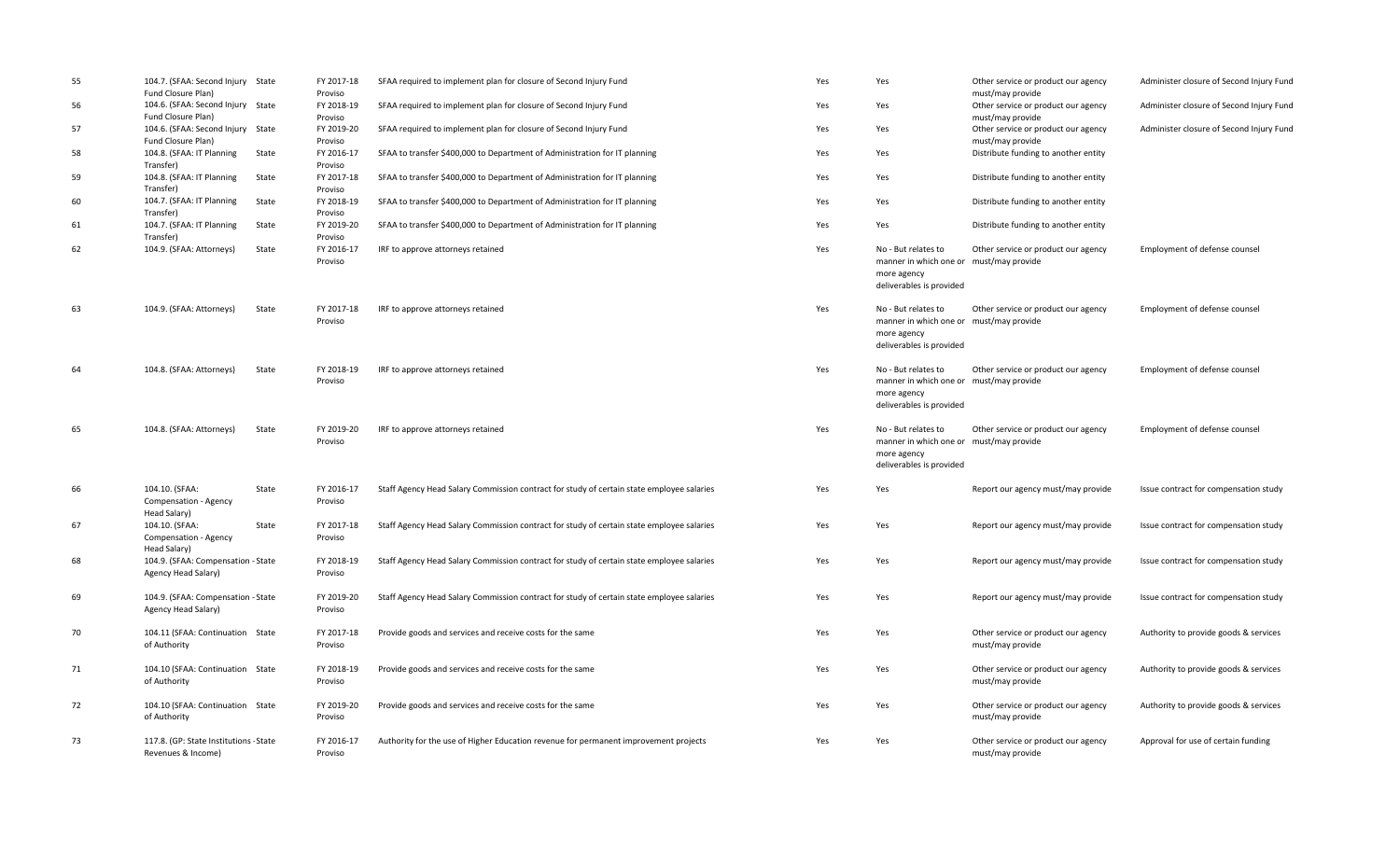| 74 | 117.8. (GP: State Institutions - State<br>Revenues & Income)                              |       | FY 2017-18<br>Proviso | Authority for the use of Higher Education revenue for permanent improvement projects | Yes | Yes | Other service or product our agency<br>must/may provide | Approval for use of certain funding                                         |
|----|-------------------------------------------------------------------------------------------|-------|-----------------------|--------------------------------------------------------------------------------------|-----|-----|---------------------------------------------------------|-----------------------------------------------------------------------------|
| 75 | 117.8. (GP: State Institutions - State<br>Revenues & Income)                              |       | FY 2018-19<br>Proviso | Authority for the use of Higher Education revenue for permanent improvement projects | Yes | Yes | Other service or product our agency<br>must/may provide | Approval for use of certain funding                                         |
| 76 | 117.8. (GP: State Institutions - State<br>Revenues & Income)                              |       | FY 2019-20<br>Proviso | Authority for the use of Higher Education revenue for permanent improvement projects | Yes | Yes | Other service or product our agency<br>must/may provide | Approval for use of certain funding                                         |
| 77 | 117.9. (GP: Transfers of<br>Appropriations)                                               | State | FY 2016-17<br>Proviso | Set standard level for fund transfers between account types                          | Yes | Yes | Other service or product our agency<br>must/may provide | Approval for deviation from established<br>standard                         |
| 78 | 117.9. (GP: Transfers of<br>Appropriations)                                               | State | FY 2017-18<br>Proviso | Set standard level for fund transfers between account types                          | Yes | Yes | Other service or product our agency<br>must/may provide | Approval for deviation from established<br>standard                         |
| 79 | 117.9. (GP: Transfers of<br>Appropriations)                                               | State | FY 2018-19<br>Proviso | Set standard level for fund transfers between account types                          | Yes | Yes | Other service or product our agency<br>must/may provide | Approval for deviation from established<br>standard                         |
| 80 | 117.9. (GP: Transfers of<br>Appropriations)                                               | State | FY 2019-20<br>Proviso | Set standard level for fund transfers between account types                          | Yes | Yes | Other service or product our agency<br>must/may provide | Approval for deviation from established<br>standard                         |
| 81 | 117.13 (Discrimination<br>Policy)                                                         | State | FY 2016-17<br>Proviso | Preparation of report of filled vacancies and employment by race and sex             | Yes | Yes | Report our agency must/may provide                      | Preparation of report of filled vacancies and<br>employment by race and sex |
| 82 | 117.13 (Discrimination<br>Policy)                                                         | State | FY 2017-18<br>Proviso | Preparation of report of filled vacancies and employment by race and sex             | Yes | Yes | Report our agency must/may provide                      | Preparation of report of filled vacancies and<br>employment by race and sex |
| 83 | 117.13 (Discrimination<br>Policy)                                                         | State | FY 2018-19<br>Proviso | Preparation of report of filled vacancies and employment by race and sex             | Yes | Yes | Report our agency must/may provide                      | Preparation of report of filled vacancies and<br>employment by race and sex |
| 84 | 117.13 (Discrimination<br>Policy)                                                         | State | FY 2019-20<br>Proviso | Preparation of report of filled vacancies and employment by race and sex             | Yes | Yes | Report our agency must/may provide                      | Preparation of report of filled vacancies and<br>employment by race and sex |
| 85 | 117.14 (FTE Management)                                                                   | State | FY 2016-17<br>Proviso | Approval of employment of additional employees in excess of FTE                      | Yes | Yes | Other service or product our agency<br>must/may provide | Approval of employment of additional<br>employees in excess of FTE          |
| 86 | 117.14 (FTE Management)                                                                   | State | FY 2017-18<br>Proviso | Approval of employment of additional employees in excess of FTE                      | Yes | Yes | Other service or product our agency<br>must/may provide | Approval of employment of additional<br>employees in excess of FTE          |
| 87 | 117.14 (FTE Management)                                                                   | State | FY 2018-19<br>Proviso | Approval of employment of additional employees in excess of FTE                      | Yes | Yes | Other service or product our agency<br>must/may provide | Approval of employment of additional<br>employees in excess of FTE          |
| 88 | 117.14 (FTE Management)                                                                   | State | FY 2019-20<br>Proviso | Approval of employment of additional employees in excess of FTE                      | Yes | Yes | Other service or product our agency<br>must/may provide | Approval of employment of additional<br>employees in excess of FTE          |
| 89 | 117.15. (GP: Allowance for<br>Residences & Compensation<br>Restrictions)                  | State | FY 2016-17<br>Proviso | Authority for Higher Education housing allowance and some salaries                   | Yes | Yes | Other service or product our agency<br>must/may provide | Approval or review of certain levels of<br>compensation                     |
| 90 | 117.15. (GP: Allowance for State<br>Residences & Compensation<br>Restrictions)            |       | FY 2017-18<br>Proviso | Authority for Higher Education housing allowance and some salaries                   | Yes | Yes | Other service or product our agency<br>must/may provide | Approval or review of certain levels of<br>compensation                     |
| 91 | 117.15. (GP: Allowance for State<br>Residences & Compensation<br>Restrictions)            |       | FY 2018-19<br>Proviso | Authority for Higher Education housing allowance and some salaries                   | Yes | Yes | Other service or product our agency<br>must/may provide | Approval or review of certain levels of<br>compensation                     |
| 92 | 117.15. (GP: Allowance for<br>Residences & Compensation<br>Restrictions)                  | State | FY 2019-20<br>Proviso | Authority for Higher Education housing allowance and some salaries                   | Yes | Yes | Other service or product our agency<br>must/may provide | Approval or review of certain levels of<br>compensation                     |
| 93 | 117.21. (GP: Organizations<br><b>Receiving State</b><br>Appropriations<br>Accountability) | State | FY 2016-17<br>Proviso | SFAA may request audit and review of appropriated contributions                      | Yes | Yes | Other service or product our agency<br>must/may provide | State Auditor provides audit and review upor<br>request                     |
| 94 | 117.21. (GP: Organizations<br><b>Receiving State</b><br>Appropriations<br>Accountability) | State | FY 2017-18<br>Proviso | SFAA may request audit of appropriated contributions                                 | Yes | Yes | Other service or product our agency<br>must/may provide | State Auditor provides audit upon request                                   |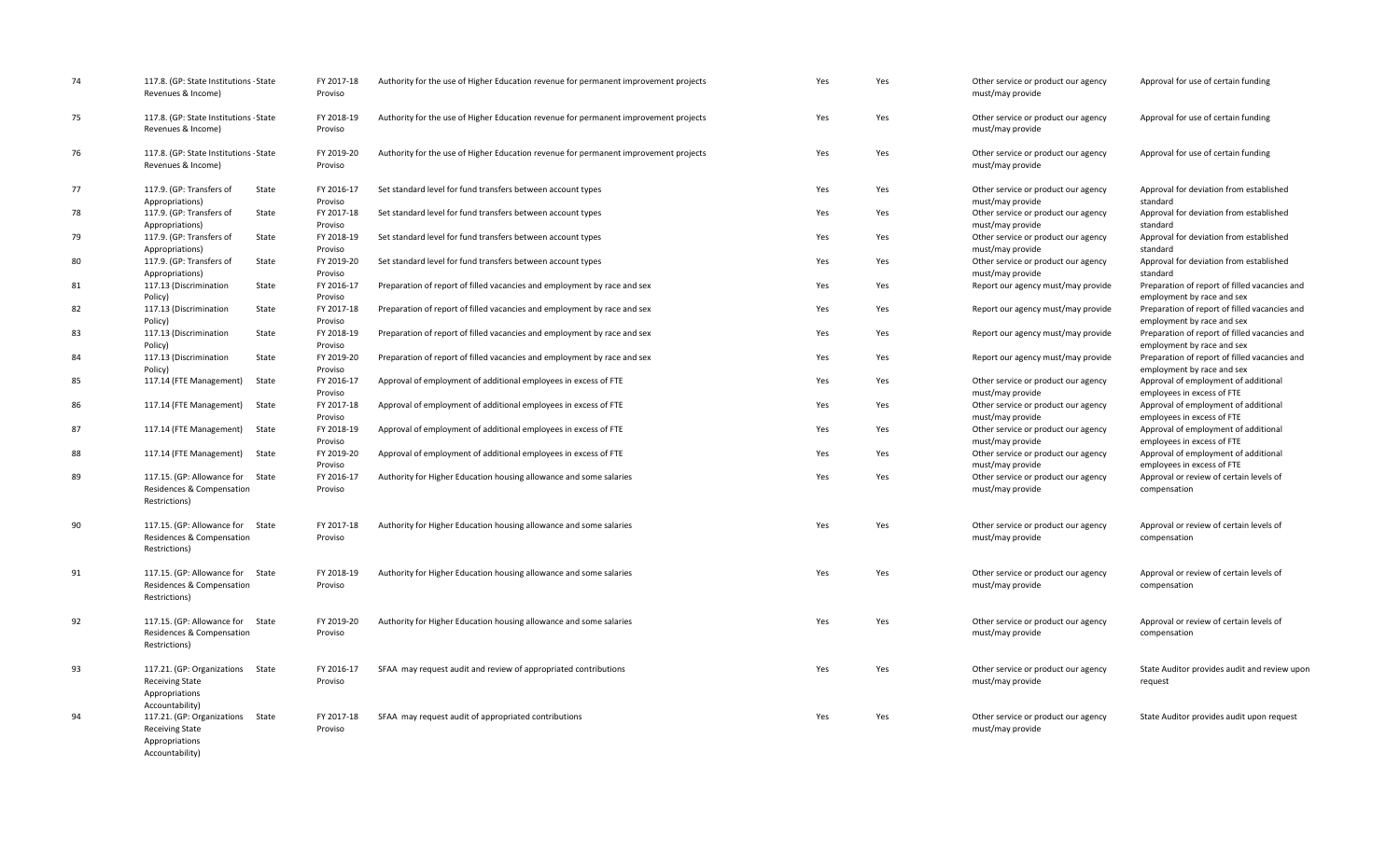| 95  | 117.21. (GP: Organizations State<br><b>Receiving State</b><br>Appropriations<br>Accountability) |       | FY 2018-19<br>Proviso            | SFAA may request audit of appropriated contributions                                                 | Yes | Yes | Other service or product our agency<br>must/may provide | State Auditor provides audit upon request     |
|-----|-------------------------------------------------------------------------------------------------|-------|----------------------------------|------------------------------------------------------------------------------------------------------|-----|-----|---------------------------------------------------------|-----------------------------------------------|
| 96  | 117.21. (GP: Organizations State<br><b>Receiving State</b><br>Appropriations<br>Accountability) |       | FY 2019-20<br>Proviso            | SFAA may request audit of appropriated contributions                                                 | Yes | Yes | Other service or product our agency<br>must/may provide | State Auditor provides audit upon request     |
| 97  | 117.29 (Base Budget Analysis State<br>Accountability Report)                                    |       | FY 2016-17<br>Proviso            | Preparation of Annual Accountability Report                                                          | Yes | Yes | Report our agency must/may provide                      | Preparation of Annual Accountability Report   |
| 98  | 117.29 (Base Budget Analysis State<br>Accountability Report)                                    |       | FY 2017-18<br>Proviso            | Preparation of Annual Accountability Report                                                          | Yes | Yes | Report our agency must/may provide                      | Preparation of Annual Accountability Report   |
| 99  | 117.29 (Base Budget Analysis State<br>Accountability Report)                                    |       | FY 2018-19<br>Proviso            | Preparation of Annual Accountability Report                                                          | Yes | Yes | Report our agency must/may provide                      | Preparation of Annual Accountability Report   |
| 100 | 117.29 (Base Budget Analysis State<br>Accountability Report)                                    |       | FY 2019-20<br>Proviso            | Preparation of Annual Accountability Report                                                          | Yes | Yes | Report our agency must/may provide                      | Preparation of Annual Accountability Report   |
| 101 | 117.32 (Voluntary<br>Separation of Incentive<br>Programs)                                       | State | FY 2016-17<br>Proviso            | Voluntary Incentive Separation Program                                                               | Yes | Yes | Report our agency must/may provide                      | Report of use of program                      |
| 102 | 117.32 (Voluntary<br>Separation of Incentive<br>Programs)                                       | State | FY 2017-18<br>Proviso            | Voluntary Incentive Separation Program                                                               | Yes | Yes | Report our agency must/may provide                      | Report of use of program                      |
| 103 | 117.32 (Voluntary<br>Separation of Incentive<br>Programs)                                       | State | FY 2018-19<br>Proviso            | Voluntary Incentive Separation Program                                                               | Yes | Yes | Report our agency must/may provide                      | Report of use of program                      |
| 104 | 117.32 (Voluntary<br>Separation of Incentive<br>Programs)                                       | State | FY 2019-20<br>Proviso            | Voluntary Incentive Separation Program                                                               | Yes | Yes | Report our agency must/may provide                      | Report of use of program                      |
| 105 | 117.34 (Debt Collector                                                                          | State | FY 2016-17                       | Report of debt collection efforts and results                                                        | Yes | Yes | Report our agency must/may provide                      | Report of debt collection efforts and results |
| 106 | Report)<br>117.34 (Debt Collector<br>Report)                                                    | State | Proviso<br>FY 2017-18<br>Proviso | Report of debt collection efforts and results                                                        | Yes | Yes | Report our agency must/may provide                      | Report of debt collection efforts and results |
| 107 | 117.34 (Debt Collector<br>Report)                                                               | State | FY 2018-19<br>Proviso            | Report of debt collection efforts and results                                                        | Yes | Yes | Report our agency must/may provide                      | Report of debt collection efforts and results |
| 108 | 117.33 (Debt Collector                                                                          | State | FY 2019-20                       | Report of debt collection efforts and results                                                        | Yes | Yes | Report our agency must/may provide                      | Report of debt collection efforts and results |
| 109 | Report)<br>117.43. (GP: Sole Source<br>Procurements)                                            | State | Proviso<br>FY 2016-17<br>Proviso | SFAA (Materials Management Office) must review sole source and emergency procurements for legitimacy | Yes | Yes | Report our agency must/may provide                      |                                               |
| 110 | 117.43. (GP: Sole Source<br>Procurements)                                                       | State | FY 2017-18<br>Proviso            | SFAA (Materials Management Office) must review sole source and emergency procurements for legitimacy | Yes | Yes | Report our agency must/may provide                      |                                               |
| 111 | 117.43. (GP: Sole Source                                                                        | State | FY 2018-19                       | SFAA (Materials Management Office) must review sole source and emergency procurements for legitimacy | Yes | Yes | Report our agency must/may provide                      |                                               |
| 112 | Procurements)<br>117.42. (GP: Sole Source                                                       | State | Proviso<br>FY 2019-20            | SFAA (Materials Management Office) must review sole source and emergency procurements for legitimacy | Yes | Yes | Report our agency must/may provide                      |                                               |
| 113 | Procurements)<br>117.48 (Organizational                                                         | State | Proviso<br>FY 2016-17            | Preparation of Organizational Chart                                                                  | Yes | Yes | Report our agency must/may provide                      | Preparation of Organizational Chart           |
| 114 | Charts)<br>117.48 (Organizational                                                               | State | Proviso<br>FY 2017-18            | Preparation of Organizational Chart                                                                  | Yes | Yes | Report our agency must/may provide                      | Preparation of Organizational Chart           |
| 115 | Charts)<br>117.48 (Organizational                                                               | State | Proviso<br>FY 2018-19            | Preparation of Organizational Chart                                                                  | Yes | Yes | Report our agency must/may provide                      | Preparation of Organizational Chart           |
| 116 | Charts)<br>117.47 (Organizational                                                               | State | Proviso<br>FY 2019-20            | Preparation of Organizational Chart                                                                  | Yes | Yes | Report our agency must/may provide                      | Preparation of Organizational Chart           |
|     | Charts)                                                                                         |       | Proviso                          |                                                                                                      |     |     |                                                         |                                               |
| 117 | 117.56. (GP: FEMA<br>Flexibility)                                                               | State | FY 2016-17<br>Proviso            | Authority for SFAA to borrow from certain accounts to maximize federal matching funds for disaster   | Yes | Yes | Other service or product our agency<br>must/may provide | Authority to borrow funds for emergency       |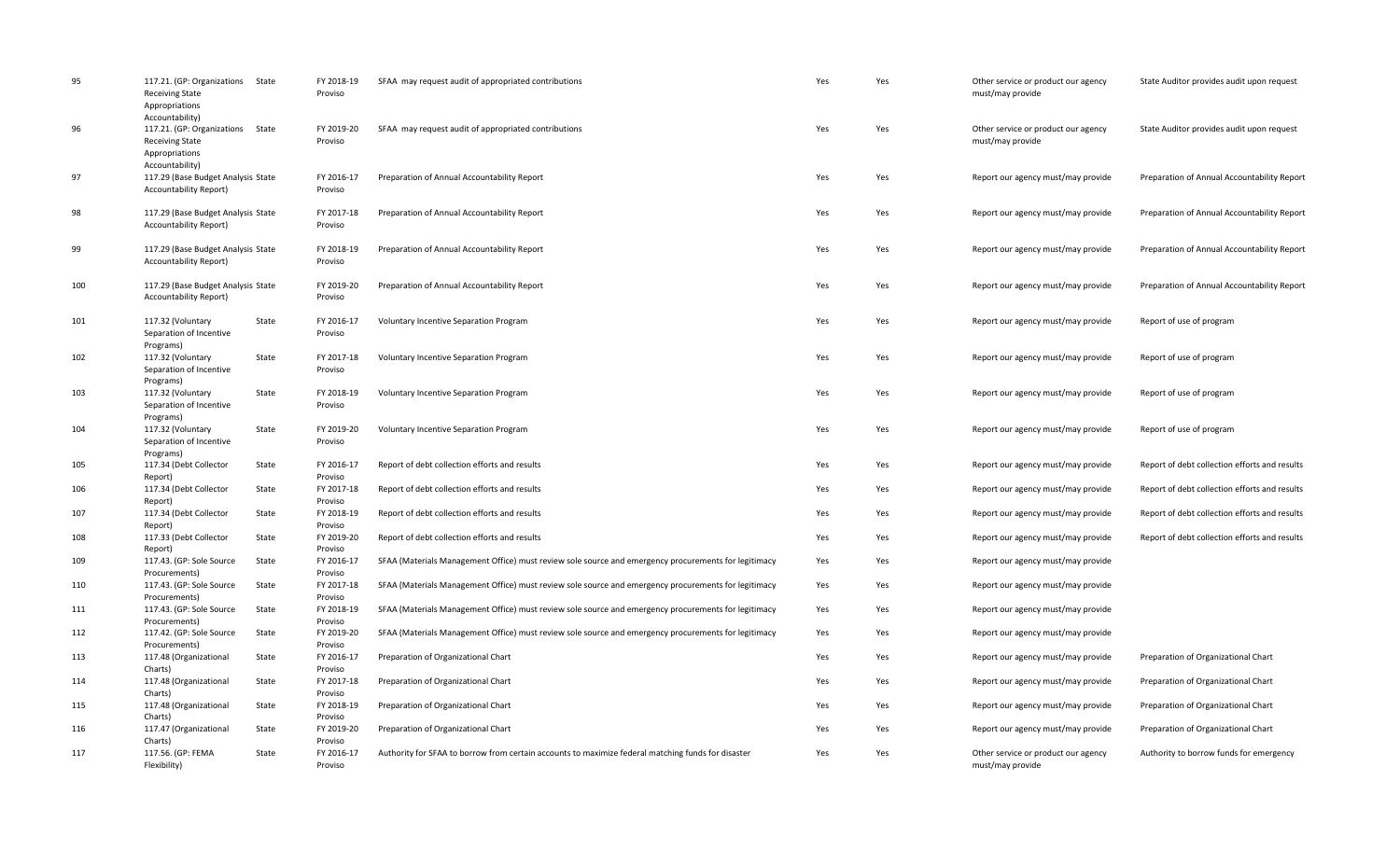| 118 | 117.56. (GP: FEMA<br>Flexibility)    | State | FY 2017-18<br>Proviso | Authority for SFAA to borrow from certain accounts to maximize federal matching funds for disaster     | Yes | Yes | Other service or product our agency<br>must/may provide | Authority to borrow funds for emergency     |
|-----|--------------------------------------|-------|-----------------------|--------------------------------------------------------------------------------------------------------|-----|-----|---------------------------------------------------------|---------------------------------------------|
| 119 | 117.56. (GP: FEMA<br>Flexibility)    | State | FY 2018-19<br>Proviso | Authority for SFAA to borrow from certain accounts to maximize federal matching funds for disaster     | Yes | Yes | Other service or product our agency<br>must/may provide | Authority to borrow funds for emergency     |
| 120 | 117.55. (GP: FEMA<br>Flexibility)    | State | FY 2019-20<br>Proviso | Authority for SFAA to borrow from certain accounts to maximize federal matching funds for disaster     | Yes | Yes | Other service or product our agency<br>must/may provide | Authority to borrow funds for emergency     |
| 121 | 117.58. (GP: Year-End                | State | FY 2016-17            | Report of non-complying entities to SFAA by Comptroller General                                        | Yes | Yes | Other service or product our agency                     | Accept report from Comptroller General      |
|     | Financial Statements -<br>Penalties) |       | Proviso               |                                                                                                        |     |     | must/may provide                                        |                                             |
| 122 | 117.58. (GP: Year-End                | State | FY 2017-18            | Report of non-complying entities to SFAA by Comptroller General                                        | Yes | Yes | Other service or product our agency                     | Accept report from Comptroller General      |
|     | Financial Statements -               |       | Proviso               |                                                                                                        |     |     | must/may provide                                        |                                             |
|     | Penalties)                           |       |                       |                                                                                                        |     |     |                                                         |                                             |
| 123 | 117.58. (GP: Year-End                | State | FY 2018-19            | Report of non-complying entities to SFAA by Comptroller General                                        | Yes | Yes | Other service or product our agency                     | Accept report from Comptroller General      |
|     | Financial Statements -               |       | Proviso               |                                                                                                        |     |     | must/may provide                                        |                                             |
|     | Penalties)                           |       |                       |                                                                                                        |     |     |                                                         |                                             |
| 124 | 117.57. (GP: Year-End                | State | FY 2019-20            | Report of non-complying entities to SFAA by Comptroller General                                        | Yes | Yes | Other service or product our agency                     | Accept report from Comptroller General      |
|     | Financial Statements -               |       | Proviso               |                                                                                                        |     |     | must/may provide                                        |                                             |
|     | Penalties)                           |       |                       |                                                                                                        |     |     |                                                         |                                             |
| 125 | 117.74 (Fines and Fees               | State | FY 2016-17            | Fees and Fines                                                                                         | Yes | Yes | Report our agency must/may provide                      | Report on Fees and Fines                    |
|     | Report)                              |       | Proviso               |                                                                                                        |     |     |                                                         |                                             |
| 126 | 117.74 (Fines and Fees               | State | FY 2017-18            | Fees and Fines                                                                                         | Yes | Yes | Report our agency must/may provide                      | Report on Fees and Fines                    |
|     | Report)                              |       | Proviso               |                                                                                                        |     |     |                                                         |                                             |
| 127 | 117.74 (Fines and Fees               | State | FY 2018-19            | Fees and Fines                                                                                         | Yes | Yes | Report our agency must/may provide                      | Report on Fees and Fines                    |
|     | Report)                              |       | Proviso               |                                                                                                        |     |     |                                                         |                                             |
| 128 | 117.73 (Fines and Fees               | State | FY 2019-20            | Fees and Fines                                                                                         | Yes | Yes | Report our agency must/may provide                      | Report on Fees and Fines                    |
|     | Report)                              |       | Proviso               |                                                                                                        |     |     |                                                         |                                             |
| 129 | 117.83. (GP: Bank Account            | State | FY 2016-17            | Report of composite reservoir bank account information to SFAA; grant exemption                        | Yes | Yes | Other service or product our agency                     | Prescribe format and accept banking reports |
|     | Transparency and                     |       | Proviso               |                                                                                                        |     |     | must/may provide                                        | from state agencies                         |
|     | Accountability)                      |       |                       |                                                                                                        |     |     |                                                         |                                             |
| 130 | 117.83. (GP: Bank Account State      |       | FY 2017-18            | Report of composite reservoir bank account information to SFAA; grant exemption                        | Yes | Yes | Other service or product our agency                     | Prescribe format and accept banking reports |
|     | Transparency and                     |       | Proviso               |                                                                                                        |     |     | must/may provide                                        | from state agencies                         |
|     | Accountability)                      |       |                       |                                                                                                        |     |     |                                                         |                                             |
| 131 | 117.83. (GP: Bank Account State      |       | FY 2018-19            | Report of composite reservoir bank account information to SFAA; grant exemption                        | Yes | Yes | Other service or product our agency                     | Prescribe format and accept banking reports |
|     | Transparency and                     |       | Proviso               |                                                                                                        |     |     | must/may provide                                        | from state agencies                         |
|     | Accountability)                      |       |                       |                                                                                                        |     |     |                                                         |                                             |
| 132 | 117.82. (GP: Bank Account            | State | FY 2019-20            | Report of composite reservoir bank account information to SFAA; grant exemption                        | Yes | Yes | Other service or product our agency                     | Prescribe format and accept banking reports |
|     | Transparency and                     |       | Proviso               |                                                                                                        |     |     | must/may provide                                        | from state agencies                         |
|     | Accountability)                      |       |                       |                                                                                                        |     |     |                                                         |                                             |
| 133 | 117.88. (GP: Recovery                | State | FY 2016-17            | Recovery audits of vendors for goods and services; submit reports of same                              | Yes | Yes | Other service or product our agency                     | Contract for recovery audits                |
|     | Audits)                              |       | Proviso               |                                                                                                        |     |     | must/may provide                                        |                                             |
| 134 | 117.88. (GP: Recovery                | State | FY 2017-18            | Recovery audits of vendors for goods and services; submit reports of same                              | Yes | Yes | Other service or product our agency                     | Contract for recovery audits                |
|     | Audits)                              |       | Proviso               |                                                                                                        |     |     | must/may provide                                        |                                             |
| 135 | 117.88. (GP: Recovery                | State | FY 2018-19            | Recovery audits of vendors for goods and services; submit reports of same                              | Yes | Yes | Other service or product our agency                     | Contract for recovery audits                |
|     | Audits)                              |       | Proviso               |                                                                                                        |     |     | must/may provide                                        |                                             |
| 136 | 117.87. (GP: Recovery                | State | FY 2019-20            | Recovery audits of vendors for goods and services; submit reports of same                              | Yes | Yes | Other service or product our agency                     | Contract for recovery audits                |
|     | Audits)                              |       | Proviso               |                                                                                                        |     |     | must/may provide                                        |                                             |
| 137 | 117.114 (IT & INFOSEC Plans) State   |       | FY 2016-17            | Preparation and submittal of information technology and security plan                                  | Yes | Yes | Other service or product our agency                     | Formulate IT Plan                           |
|     |                                      |       | Proviso               |                                                                                                        |     |     | must/may provide                                        |                                             |
| 138 | 117.113 (IT & INFOSEC Plans) State   |       | FY 2017-18            | Preparation and submittal of information technology and security plan                                  | Yes | Yes | Other service or product our agency                     | Formulate IT Plan                           |
|     | Proviso                              |       |                       |                                                                                                        |     |     | must/may provide                                        |                                             |
| 139 | 117.112 (IT & INFOSEC Plans) State   |       | FY 2018-19            | Preparation and submittal of information technology and security plan                                  | Yes | Yes | Other service or product our agency                     | Formulate IT Plan                           |
|     | Proviso                              |       |                       |                                                                                                        |     |     | must/may provide                                        |                                             |
| 140 | 117.110 (IT & INFOSEC Plans) State   |       | FY 2019-20            | Preparation and submittal of information technology and security plan                                  | Yes | Yes | Other service or product our agency                     | Formulate IT Plan                           |
|     |                                      |       | Proviso               |                                                                                                        |     |     | must/may provide                                        |                                             |
| 141 | 117.118 (GR: Employee                | State | FY 2016-17            | Executive Director of SFAA may use excess appropriations for employer contributions for other purposes | Yes | Yes | Distribute funding to another entity                    |                                             |
|     | Compensation)                        |       | Proviso               |                                                                                                        |     |     |                                                         |                                             |
| 142 | 117.116 (GR: Employee                | State | FY 2017-18            | Executive Director of SFAA may use excess appropriations for employer contributions for other purposes | Yes | Yes | Distribute funding to another entity                    |                                             |
|     | Compensation)                        |       | Proviso               |                                                                                                        |     |     |                                                         |                                             |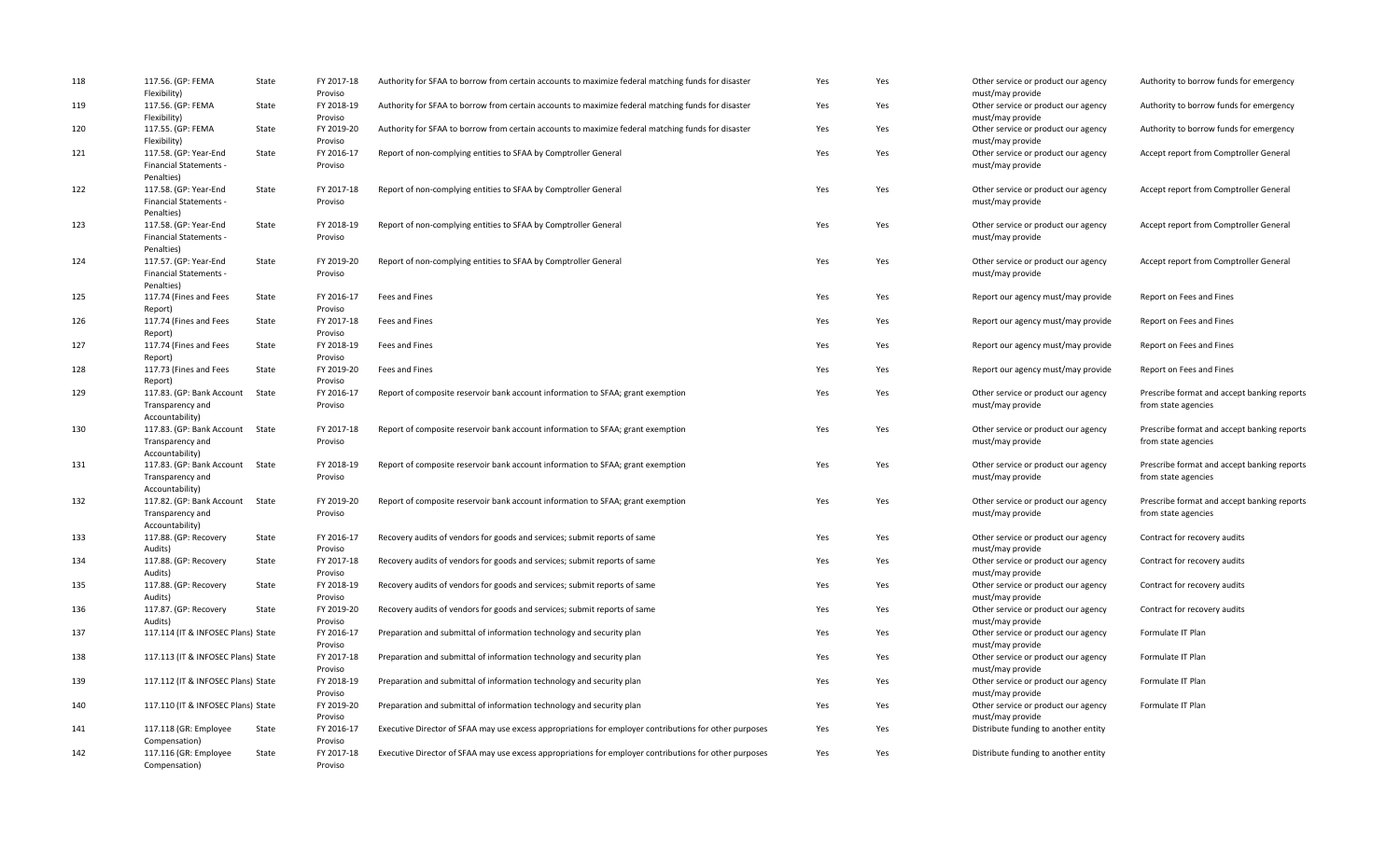| 143 | 117.114 (GR: Employee<br>Compensation)                            | State | FY 2018-19<br>Proviso | Executive Director of SFAA may use excess appropriations for employer contributions for other purposes | Yes | Yes                                                                                      | Distribute funding to another entity                    |                                             |
|-----|-------------------------------------------------------------------|-------|-----------------------|--------------------------------------------------------------------------------------------------------|-----|------------------------------------------------------------------------------------------|---------------------------------------------------------|---------------------------------------------|
| 144 | 117.112 (GR: Employee<br>Compensation)                            | State | FY 2019-20<br>Proviso | Executive Director of SFAA may use excess appropriations for employer contributions for other purposes | Yes | Yes                                                                                      | Distribute funding to another entity                    |                                             |
| 145 | 117.118(7) (Employee<br>Compensation)                             | State | FY 2016-17<br>Proviso | Executive Director may direct excess appropriations to statewide purposes                              | Yes | Yes                                                                                      | Other service or product our agency<br>must/may provide | May authorize disbursement of excess funds  |
| 146 | 117.118(7) (Employee<br>Compensation)                             | State | FY 2017-18<br>Proviso | Executive Director may direct excess appropriations to statewide purposes                              | Yes | Yes                                                                                      | Other service or product our agency<br>must/may provide | May authorize disbursement of excess funds  |
| 147 | 117.118(7) (Employee<br>Compensation)                             | State | FY 2018-19<br>Proviso | Executive Director may direct excess appropriations to statewide purposes                              | Yes | Yes                                                                                      | Other service or product our agency<br>must/may provide | May authorize disbursement of excess funds  |
| 148 | 117.126 (GP: State Engineer) State                                |       | FY 2017-18<br>Proviso | State Engineer is an Office in the SFAA                                                                | No  | No - But relates to<br>manner in which one or<br>more agency<br>deliverables is provided |                                                         |                                             |
| 149 | 117.123 (GP: State Engineer) State                                |       | FY 2018-19<br>Proviso | State Engineer is an Office in the SFAA                                                                | No  | No - But relates to<br>manner in which one or<br>more agency<br>deliverables is provided |                                                         |                                             |
| 150 | 117.120 (GP: State Engineer) State                                |       | FY 2019-20<br>Proviso | State Engineer is an Office in the SFAA                                                                | No  | No - But relates to<br>manner in which one or<br>more agency<br>deliverables is provided |                                                         |                                             |
| 151 | 117.133 (Statewide Strategic State<br>IT Plan and Implementation) |       | FY 2016-17<br>Proviso | Implementation of initiatives to implement statewide IT Plan                                           | Yes | Yes                                                                                      | Other service or product our agency<br>must/may provide | Implementation Plan                         |
| 152 | 117.121 (Statewide Strategic State<br>IT Plan and Implementation) |       | FY 2017-18<br>Proviso | Implementation of initiatives to implement statewide IT Plan                                           | Yes | Yes                                                                                      | Other service or product our agency<br>must/may provide | Implementation Plan                         |
| 153 | 117.119 (Statewide Strategic State<br>IT Plan and Implementation) |       | FY 2018-19<br>Proviso | Implementation of initiatives to implement statewide IT Plan                                           | Yes | Yes                                                                                      | Other service or product our agency<br>must/may provide | Implementation Plan                         |
| 154 | 117.117 (Statewide Strategic State<br>IT Plan and Implementation) |       | FY 2019-20<br>Proviso | Implementation of initiatives to implement statewide IT Plan                                           | Yes | Yes                                                                                      | Other service or product our agency<br>must/may provide | Implementation Plan                         |
| 155 | 117.148 (GP: Mobile Device State<br>Protection Plan)              |       | FY 2017-18<br>Proviso | Establish statewide contract for protecting mobile devices                                             | Yes | Yes                                                                                      | Other service or product our agency<br>must/may provide | Statewide contract                          |
| 156 | 117.137 (GP: Mobile Device State<br>Protection Plan)              |       | FY 2019-20<br>Proviso | Establish statewide contract for protecting mobile devices                                             | Yes | Yes                                                                                      | Other service or product our agency<br>must/may provide | Statewide contract                          |
| 157 | 118.1. (SR: Year End Cutoff) State                                |       | FY 2016-17<br>Proviso | Appropriations for permanent improvement projects lapse after 2 years without further approval         | Yes | Yes                                                                                      | Other service or product our agency<br>must/may provide | Extend period of authorized expenditures    |
| 158 | 118.1. (SR: Year End Cutoff) State                                |       | FY 2017-18<br>Proviso | Appropriations for permanent improvement projects lapse after 2 years without further approval         | Yes | Yes                                                                                      | Other service or product our agency<br>must/may provide | Extend period of authorized expenditures    |
| 159 | 118.1. (SR: Year End Cutoff) State                                |       | FY 2018-19<br>Proviso | Appropriations for permanent improvement projects lapse after 2 years without further approval         | Yes | Yes                                                                                      | Other service or product our agency<br>must/may provide | Extend period of authorized expenditures    |
| 160 | 118.1. (SR: Year End Cutoff) State                                |       | FY 2019-20<br>Proviso | Appropriations for permanent improvement projects lapse after 2 years without further approval         | Yes | Yes                                                                                      | Other service or product our agency<br>must/may provide | Extend period of authorized expenditures    |
| 161 | $§1 - 1 - 810$                                                    | State | Statute               | Preparation of annual accountability report                                                            | Yes | Yes                                                                                      | Report our agency must/may provide                      | Preparation of Annual Accountability Report |
| 162 | $$1-1-820$                                                        | State | Statute               | Content of annual accountability report                                                                | Yes | Yes                                                                                      | Other service or product our agency<br>must/may provide | Prescribes content of report                |
| 163 | $§1 - 1 - 1025$                                                   | State | Statute               | IRF responsibility for data/telecommunications insurance                                               | Yes | Yes                                                                                      | Other service or product our agency<br>must/may provide | Provision of insurance coverage             |
| 164 | $$1-6-20$                                                         | State | Statute               | Approval of Inspector General Compensation                                                             | Yes | Yes                                                                                      | Other service or product our agency<br>must/may provide | Approval of compensation                    |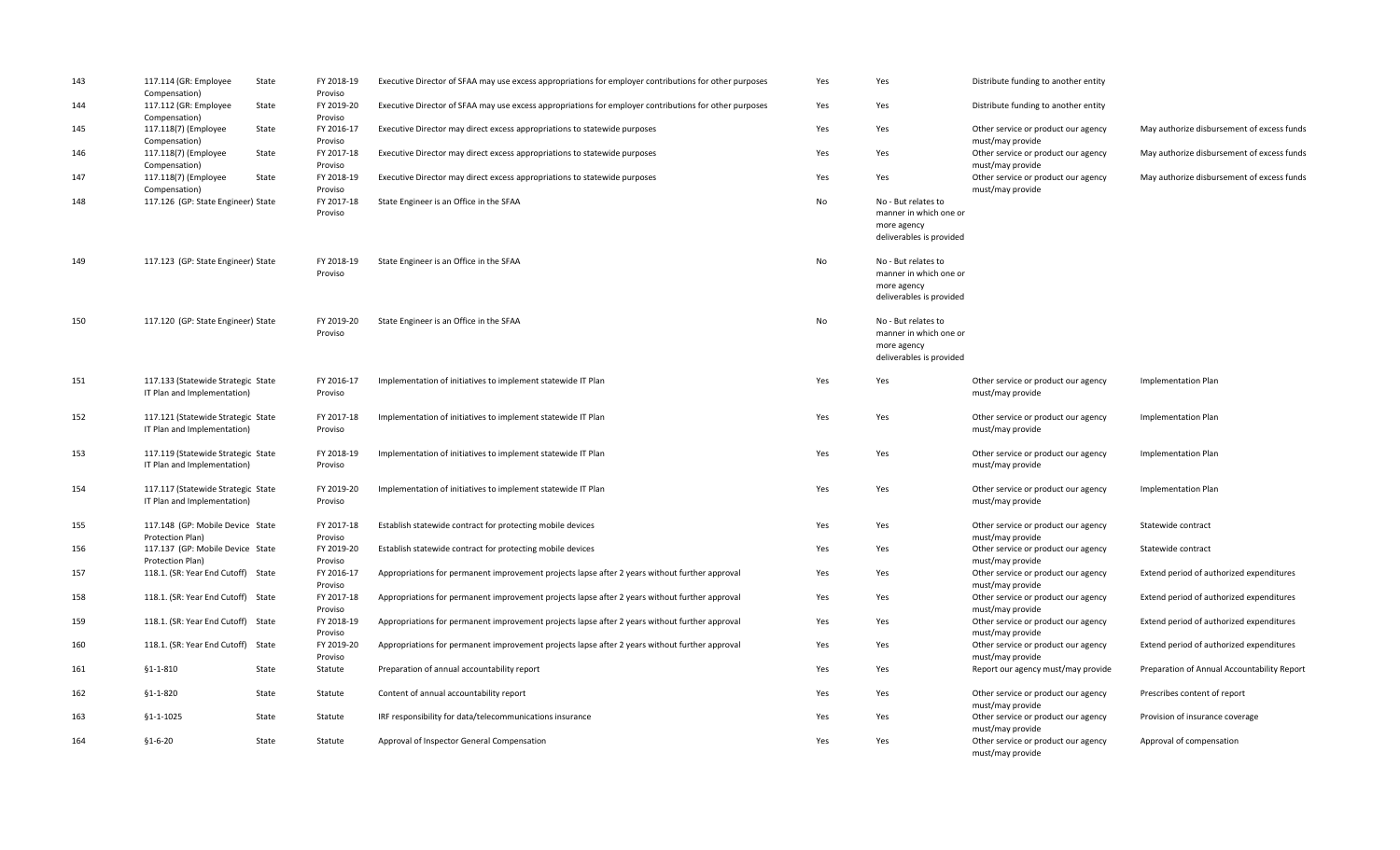| 165 | $$1 - 7 - 85$   | State | Statute | Authority for reimbursement for litigation expenses by Attorney General                       | Yes | Yes | Other service or product our agency<br>must/may provide | Reimbursement for costs of litigation        |
|-----|-----------------|-------|---------|-----------------------------------------------------------------------------------------------|-----|-----|---------------------------------------------------------|----------------------------------------------|
| 166 | $$1 - 7 - 160$  | State | Statute | Attorney employment and fee approval                                                          | Yes | Yes | Other service or product our agency                     | Approval of some attorney employment         |
| 167 | $§1 - 7 - 170$  | State | Statute | Attorney - approve engagement and fee                                                         | Yes | Yes | must/may provide<br>Other service or product our agency | Approval of exceptions for attorney          |
|     |                 |       |         |                                                                                               |     |     | must/may provide                                        | employment                                   |
| 168 | \$1-11-20       | State | Statute | Transfer of certain offices in government                                                     | Yes | Yes | Other service or product our agency                     | Provide procurement services                 |
|     |                 |       |         |                                                                                               |     |     | must/may provide                                        |                                              |
| 169 | $§1 - 11 - 56$  | State | Statute | Major lease approval                                                                          | Yes | Yes | Other service or product our agency<br>must/may provide | Approval of certain leases                   |
| 170 | $§1 - 11 - 58$  | State | Statute | Major surplus real property disposal                                                          | Yes | Yes | Other service or product our agency<br>must/may provide | Major surplus property disposal              |
| 171 | $§1 - 11 - 65$  | State | Statute | Major surplus real property disposal                                                          | Yes | Yes | Other service or product our agency                     | Major property transactions                  |
|     |                 |       |         |                                                                                               |     |     | must/may provide                                        |                                              |
| 172 | §1-11-80        | State | Statute | Easement approval - utilities                                                                 | Yes | Yes | Other service or product our agency                     | Utility easement approval                    |
|     |                 |       |         |                                                                                               |     |     | must/may provide                                        |                                              |
| 173 | §1-11-90        | State | Statute | Marshlands and vacant land right-of-way approval - State agencies and political subdivisions  | Yes | Yes | Other service or product our agency                     | Marshland and vacant land easement           |
|     |                 |       |         |                                                                                               |     |     | must/may provide                                        | approval                                     |
| 174 | $§1 - 11 - 100$ | State | Statute | Marshlands and vacant land right-of-way and easement approval-deeds                           | Yes | Yes | Other service or product our agency                     | Marshland and vacant land easement           |
|     |                 |       |         |                                                                                               |     |     | must/may provide                                        | approval                                     |
| 175 | §1-11-130       | State | Statute | Assist political subdivisions with financial obligations                                      | Yes | Yes | Other service or product our agency                     | Assist, negotiate and provide financial      |
|     |                 |       |         |                                                                                               |     |     | must/may provide                                        | assistance to political subdivisions         |
| 176 | \$1-11-135      | State | Statute | Bond fees                                                                                     | Yes | Yes | Other service or product our agency                     | Collection of bond fees                      |
|     |                 |       |         |                                                                                               |     |     | must/may provide                                        |                                              |
| 177 | §1-11-140       | State | Statute | IRF operations and coverage - tort                                                            | Yes | Yes | Other service or product our agency                     | Provide tort and auto insurance coverage     |
|     |                 |       |         |                                                                                               |     |     | must/may provide                                        |                                              |
| 178 | \$1-11-141      | State | Statute | State-owned vehicle coverage                                                                  | Yes | Yes | Other service or product our agency                     | Criteria regarding use and repairs           |
|     |                 |       |         |                                                                                               |     |     | must/may provide                                        |                                              |
| 179 | \$1-11-145      | State | Statute | Use of special agents by Fund                                                                 | Yes | Yes | Other service or product our agency                     | Employment of special agents                 |
|     |                 |       |         |                                                                                               |     |     | must/may provide                                        |                                              |
| 180 | §1-11-147       | State | Statute | Self-insurance and re-insurance                                                               | Yes | Yes | Other service or product our agency                     | Authorization to use alternatives regarding  |
|     |                 |       |         |                                                                                               |     |     | must/may provide                                        | coverage                                     |
| 181 | \$1-11-175      | State | Statute | Finance construction of correction facilities                                                 | Yes | Yes | Other service or product our agency                     | Authorization to finance DOC construction    |
|     |                 |       |         |                                                                                               |     |     | must/may provide                                        |                                              |
| 182 | \$1-11-185      | State | Statute | Large Permanent Improvement Project approval                                                  | Yes | Yes | Other service or product our agency                     | Approval of large permanent improvement      |
|     |                 |       |         |                                                                                               |     |     | must/may provide                                        | projects                                     |
| 183 | \$1-11-370      | State | Statute | Regulate private activity bond debt                                                           | Yes | Yes | Other service or product our agency                     | Designation of certain bond debt and         |
|     |                 |       |         |                                                                                               |     |     | must/may provide                                        | limitations                                  |
| 184 | \$1-11-395      | State | Statute | Approve debt collection contract for health care and social services                          | Yes | Yes | Other service or product our agency                     | Approval of debt collection contracts        |
|     |                 |       |         |                                                                                               |     |     | must/may provide                                        |                                              |
| 185 | §1-11-400       | State | Statute | Debt - authority for lease purchase of Central Correctional Institution replacement           | Yes | Yes | Other service or product our agency                     | Approval of lease purchase for DOC           |
|     |                 |       |         |                                                                                               |     |     | must/may provide                                        |                                              |
| 186 | §1-11-405       | State | Statute | Aircraft lease or purchase approval                                                           | Yes | Yes | Other service or product our agency                     | Lease or purchase approval of aircraft       |
|     |                 |       |         |                                                                                               |     |     | must/may provide                                        |                                              |
| 187 | \$1-11-420      | State | Statute | Regulation and Report of printing                                                             | Yes | Yes | Other service or product our agency                     | Regulation of state printing                 |
|     |                 |       |         |                                                                                               |     |     | must/may provide                                        |                                              |
| 188 | \$1-11-430      | State | Statute | Approval of telecommunication service contracts                                               | Yes | Yes | Other service or product our agency                     | Telecommunication contract approval          |
|     |                 |       |         |                                                                                               |     |     | must/may provide                                        |                                              |
| 189 | §1-11-440       | State | Statute | Defense and indemnity of SFAA members and management                                          | Yes | Yes | Other service or product our agency                     | Litigation defense and indemnity             |
|     |                 |       |         |                                                                                               |     |     | must/may provide                                        |                                              |
| 190 | §1-11-460       | State | Statute | IRF - authority to pay judgments for Section 1983 claims; recovery of payments by assessments | Yes | Yes | Other service or product our agency                     | IRF - authority to pay certain judgments for |
|     |                 |       |         |                                                                                               |     |     | must/may provide                                        | Section 1983 claims; recovery of payments by |
|     |                 |       |         |                                                                                               |     |     |                                                         | assessments                                  |
| 191 | §1-11-470       | State | Statute | Public relations advertising by constitutional officers                                       | Yes | Yes | Other service or product our agency                     | Approval for certain public relations        |
|     |                 |       |         |                                                                                               |     |     | must/may provide                                        | advertising by constitutional officers       |
| 192 | §1-11-500       | State | Statute | Allocate state ceiling for private activity bonds                                             | Yes | Yes | Other service or product our agency                     | Allocate state ceiling for private activity  |
|     |                 |       |         |                                                                                               |     |     | must/may provide                                        | bonds                                        |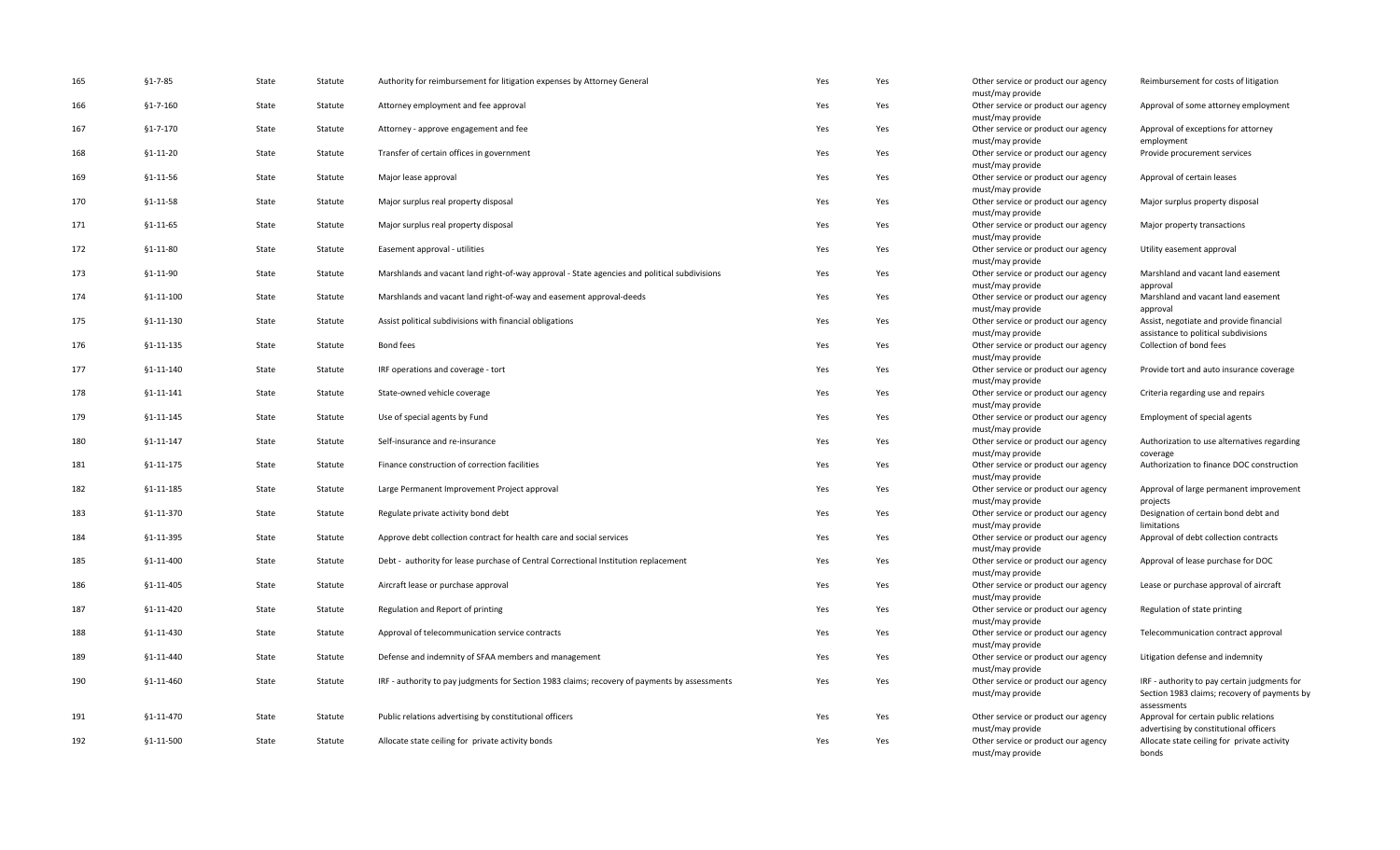| 193 | \$1-11-510      | State | Statute | Allocation of bond limits                                                                   | Yes | Yes                                    | Other service or product our agency<br>must/may provide | Allocation of bond limits                                        |
|-----|-----------------|-------|---------|---------------------------------------------------------------------------------------------|-----|----------------------------------------|---------------------------------------------------------|------------------------------------------------------------------|
| 194 |                 | State | Statute |                                                                                             |     |                                        | Other service or product our agency                     | Authority to move funds between pools of                         |
|     | \$1-11-520      |       |         | State government and local pools                                                            | Yes | Yes                                    | must/may provide                                        | funds                                                            |
| 195 | \$1-11-530      | State | Statute | Contents of request for allocations                                                         | Yes | Yes                                    | Other service or product our agency<br>must/may provide | Review requests for allocations                                  |
| 196 | §1-11-540       | State | Statute | Limitations upon allocation requests                                                        | Yes | Yes                                    | Other service or product our agency                     | Approval to exceed limitations                                   |
| 197 |                 | State | Statute |                                                                                             |     |                                        | must/may provide<br>Other service or product our agency |                                                                  |
|     | §1-11-550       |       |         | Certification of bond requirements                                                          | Yes | Yes                                    | must/may provide                                        | Certification of bonds                                           |
| 198 | §1-11-560       | State | Statute | Time limits on awarded allocations                                                          | Yes | Yes                                    | Other service or product our agency<br>must/may provide | Allocation of I248time limits                                    |
| 199 | $§1 - 11 - 570$ | State | Statute | Authority to adopt policies and procedures                                                  | Yes | Yes                                    | Other service or product our agency                     | Authority to adopt policies and procedures                       |
| 200 | \$1-11-580      | State | Statute | Payments for annual insurance contracts                                                     | Yes | Yes                                    | must/may provide<br>Other service or product our agency | regarding allocations<br>Payments for annual insurance contracts |
|     |                 |       |         |                                                                                             |     |                                        | must/may provide                                        |                                                                  |
| 201 | $§2 - 47 - 10$  | State | Statute | Legislative findings regarding Joint Bond Review Committee                                  | Yes | Yes                                    | Other service or product our agency                     | Review and approve                                               |
| 202 | §2-47-20        | State | Statute | Membership of Joint Bond Review Committee                                                   | Yes | Yes                                    | must/may provide<br>Other service or product our agency | Review and approve                                               |
|     |                 |       |         |                                                                                             |     |                                        | must/may provide                                        |                                                                  |
| 203 | \$2-47-25       | State | Statute | Appointment of additional members                                                           | Yes | Yes                                    | Other service or product our agency<br>must/may provide | Review and approve                                               |
| 204 | $§2 - 47 - 30$  | State | Statute | Responsibilities of the Joint Bond Review Committee                                         | Yes | Yes                                    | Other service or product our agency                     | Review and approve                                               |
|     |                 |       |         |                                                                                             |     |                                        | must/may provide                                        |                                                                  |
| 205 | \$2-47-35       | State | Statute | Prioritization of capital improvement bond funding                                          | Yes | Yes                                    | Other service or product our agency<br>must/may provide | Review and approve                                               |
| 206 | \$2-47-40       | State | Statute | Information required for permanent improvement projects                                     | Yes | Yes                                    | Other service or product our agency                     | Review and approve                                               |
| 207 | §2-47-50        | State | Statute | Authority to establish permanent improvement projects                                       | Yes | Yes                                    | must/may provide<br>Other service or product our agency | Review and approve                                               |
|     |                 |       |         |                                                                                             |     |                                        | must/may provide                                        |                                                                  |
| 208 | $§2 - 47 - 55$  | State | Statute | Requirement of permanent improvement plan                                                   | Yes | Yes                                    | Other service or product our agency                     | Review and approve                                               |
| 209 | \$2-47-56       | State | Statute | Acceptance of gifts for architectural and engineering services                              | Yes | Yes                                    | must/may provide<br>Other service or product our agency | Review and approve                                               |
|     |                 |       |         |                                                                                             |     |                                        | must/may provide                                        |                                                                  |
| 210 | \$2-47-60       | State | Statute | Establishes starting date of projects                                                       | Yes | Yes                                    | Other service or product our agency<br>must/may provide | Review and approve                                               |
| 211 | §2-65-130       | State | Statute | Final authority for authorization of expenditures for Federal and other funds Oversight Act | Yes | Yes                                    | Other service or product our agency                     | Approval of expenditures                                         |
| 212 | $§2 - 75 - 10$  | State | Statute | Reports from Research Centers of Excellence                                                 | Yes | Yes                                    | must/may provide<br>Other service or product our agency | Reports from Research Centers of Excellence                      |
|     |                 |       |         |                                                                                             |     |                                        | must/may provide                                        |                                                                  |
| 213 | §3-1-150        | State | Statute | Relinquishment of United States jurisdiction and acceptance                                 | Yes | Yes                                    | Other service or product our agency                     | Acceptance of jurisdiction from United States                    |
| 214 | \$4-29-10       | State | Statute | Industrial Development Projects and Bonds                                                   | Yes | Yes                                    | must/may provide<br>Other service or product our agency | Supervision and approval of bond issuance                        |
|     |                 |       |         |                                                                                             |     |                                        | must/may provide                                        |                                                                  |
| 215 | \$4-29-20       | State | Statute | Approval for counties and municipalities to engage in projects and issue bonds              | Yes | Yes                                    | Other service or product our agency<br>must/may provide | Approval for projects                                            |
| 216 | §4-29-30        | State | Statute | Limitations upon bonds issued                                                               | No  | No - Does not relate                   |                                                         | Limitations on issued bonds                                      |
|     |                 |       |         |                                                                                             |     | directly to any agency<br>deliverables |                                                         |                                                                  |
| 217 | \$4-29-40       | State | Statute | Security for issuance of bonds                                                              | No  | No - Does not relate                   |                                                         | Bond security requirements                                       |
|     |                 |       |         |                                                                                             |     | directly to any agency<br>deliverables |                                                         |                                                                  |
| 218 | \$4-29-50       | State | Statute | Authority of governing board regarding terms of contract and bids                           | No  | No - Does not relate                   |                                                         | Authority of governing boards to issue                           |
|     |                 |       |         |                                                                                             |     | directly to any agency                 |                                                         | contracts                                                        |
| 219 | \$4-29-60       | State | Statute | Required findings of gathering boards                                                       | No  | deliverables<br>No - Does not relate   |                                                         | Required findings                                                |
|     |                 |       |         |                                                                                             |     | directly to any agency                 |                                                         |                                                                  |
|     |                 |       |         |                                                                                             |     | deliverables                           |                                                         |                                                                  |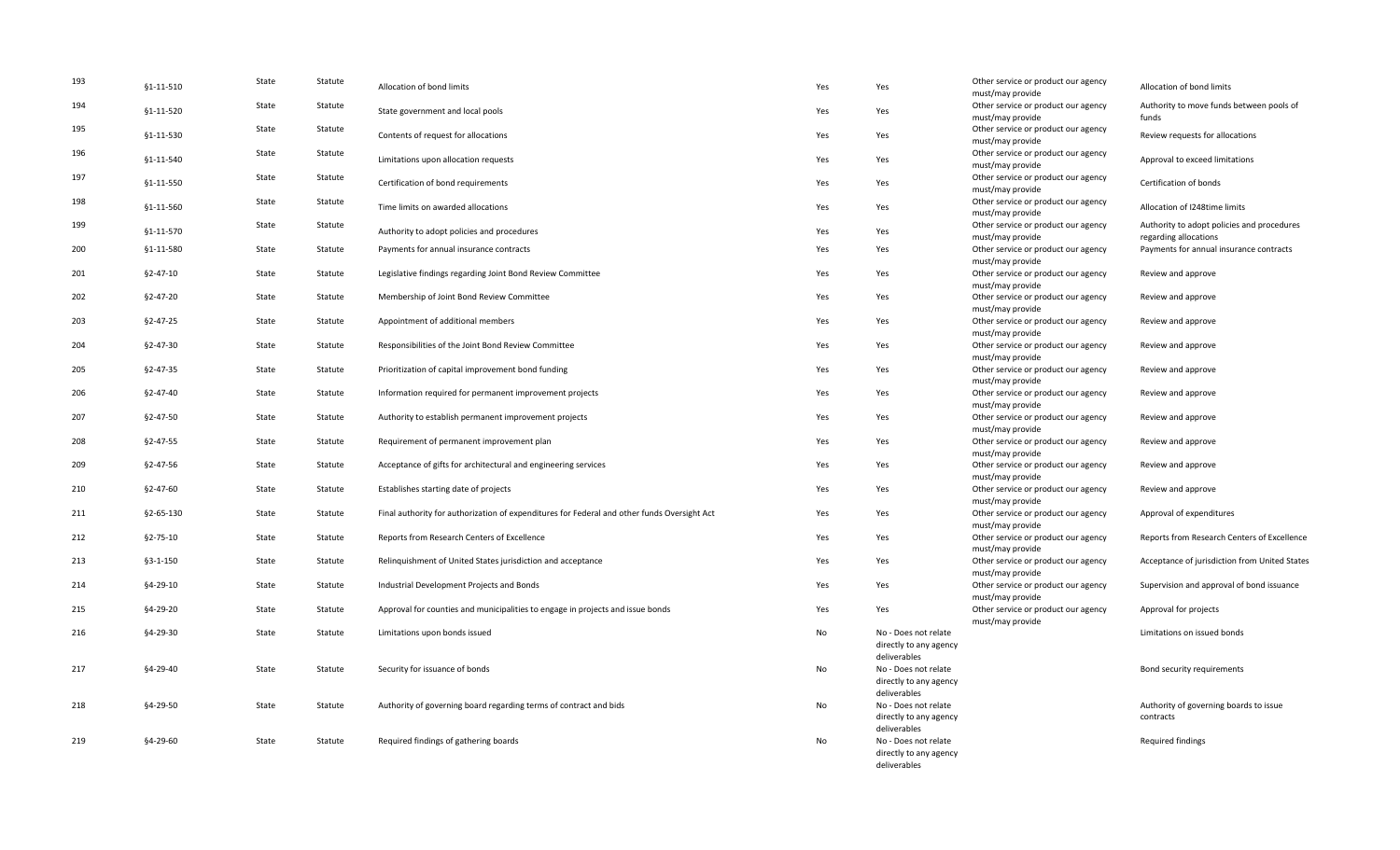| 220 | \$4-29-65      | State | Statute | Preparation of feasibility report                                     | No  | No - Does not relate<br>directly to any agency                                           |                                                                                                                                                          | Required feasibility report                                    |
|-----|----------------|-------|---------|-----------------------------------------------------------------------|-----|------------------------------------------------------------------------------------------|----------------------------------------------------------------------------------------------------------------------------------------------------------|----------------------------------------------------------------|
| 221 | §4-29-67       | State | Statute | Requirements for fee in lieu of taxes                                 | No  | deliverables<br>No - Does not relate<br>directly to any agency                           |                                                                                                                                                          | Agreements for fee in lieu of taxes                            |
| 222 | \$4-29-69      | State | Statute | Agreement terms for fees in lieu of taxes                             | No  | deliverables<br>No - Does not relate<br>directly to any agency                           |                                                                                                                                                          | Mandatory agreement terms                                      |
| 223 | §4-29-70       | State | Statute | Permissible options for agreements                                    | No  | deliverables<br>No - Does not relate<br>directly to any agency                           |                                                                                                                                                          | Available agreement options                                    |
| 224 | §4-29-80       | State | Statute | Additional powers of governing boards                                 | No  | deliverables<br>No - Does not relate<br>directly to any agency                           |                                                                                                                                                          | Additional powers of governing boards                          |
| 225 | §4-29-90       | State | Statute | Application of proceeds from bond sale                                | No  | deliverables<br>No - Does not relate<br>directly to any agency                           |                                                                                                                                                          | Bond proceed application                                       |
| 226 | §4-29-100      | State | Statute | Prohibition of use of general funds                                   | No  | deliverables<br>No - Does not relate<br>directly to any agency                           |                                                                                                                                                          | Prohibition of general fund use                                |
| 227 | §4-29-110      | State | Statute | Approval for refunding of bonds                                       | Yes | deliverables<br>Yes                                                                      | Other service or product our agency<br>must/may provide                                                                                                  | Bond refunding approval                                        |
| 228 | §4-29-120      | State | Statute | Bonds constitute legal investments                                    | No  | No - Does not relate<br>directly to any agency<br>deliverables                           |                                                                                                                                                          | Legal investments                                              |
| 229 | §4-29-130      | State | Statute | Bond related tax exemption                                            | No  | No - Does not relate<br>directly to any agency                                           |                                                                                                                                                          | Bond tax exemption                                             |
| 230 | §4-29-140      | State | Statute | Bond approval requirements and petition                               | Yes | deliverables<br>Yes                                                                      | Other service or product our agency<br>must/may provide                                                                                                  | Approval of bond issue                                         |
| 231 | §4-29-150      | State | Statute | Limitation of applicable laws                                         | No  | No - Does not relate<br>directly to any agency<br>deliverables                           |                                                                                                                                                          | Limitation of laws                                             |
| 232 | $§5 - 3 - 115$ | State | Statute | Municipal annexation for multicounty park                             | Yes | Yes                                                                                      | Other service or product our agency<br>must/may provide                                                                                                  | Approval of municipal annexation for<br>multicounty park       |
| 233 | §5-3-140       | State | Statute | Municipal annexation of federal or state land                         | Yes | Yes                                                                                      | Other service or product our agency<br>must/may provide                                                                                                  | Approval of municipal annexation of federal<br>or state land   |
| 234 | $§6 - 1 - 85$  | State | Statute | Report from Office of Research and Statistics on tax burden           | Yes | Yes                                                                                      | Other service or product our agency<br>must/may provide                                                                                                  | Report from Office of Research and Statistics<br>on tax burden |
| 235 | §6-9-63(A)(10) | State | Statute | South Carolina Building Codes Council - Designation by State Engineer | Yes | Yes                                                                                      | Board, commission, or committee on which South Carolina Building Codes Council -<br>someone from our agency must/may serve Designation by State Engineer |                                                                |
| 236 | $$6-9-110(B)$  | State | Statute | State Engineer staff certified as fire marshals                       | Yes | Yes                                                                                      | Other service or product our agency<br>must/may provide                                                                                                  | State Engineer staff certified as fire marshals                |
| 237 | \$6-27-20      | State | Statute | Local Government Fund mid-year cuts                                   | Yes | Yes                                                                                      | Other service or product our agency<br>must/may provide                                                                                                  | Approval for local Government Fund mid-year<br>cuts            |
| 238 | §8-1-190       | State | Statute | Innovation Pilot Programs authorized                                  | Yes | Yes                                                                                      | Other service or product our agency<br>must/may provide                                                                                                  | Innovation Pilot Programs authorized                           |
| 239 | §8-11-195      | State | Statute | State Employee Furloughs                                              | Yes | Yes                                                                                      | Other service or product our agency<br>must/may provide                                                                                                  | Authorize State Employee Furloughs                             |
| 240 | §8-13-770      | State | Statute | Permits legislators to serve on SFAA                                  | No  | No - But relates to<br>manner in which one or<br>more agency<br>deliverables is provided |                                                                                                                                                          |                                                                |
| 241 | §8-13-1373     | State | Statute | Defense of Ethics Act upon Attorney General refusal                   | Yes | Yes                                                                                      | Other service or product our agency<br>must/may provide                                                                                                  | Defense of Ethics Act                                          |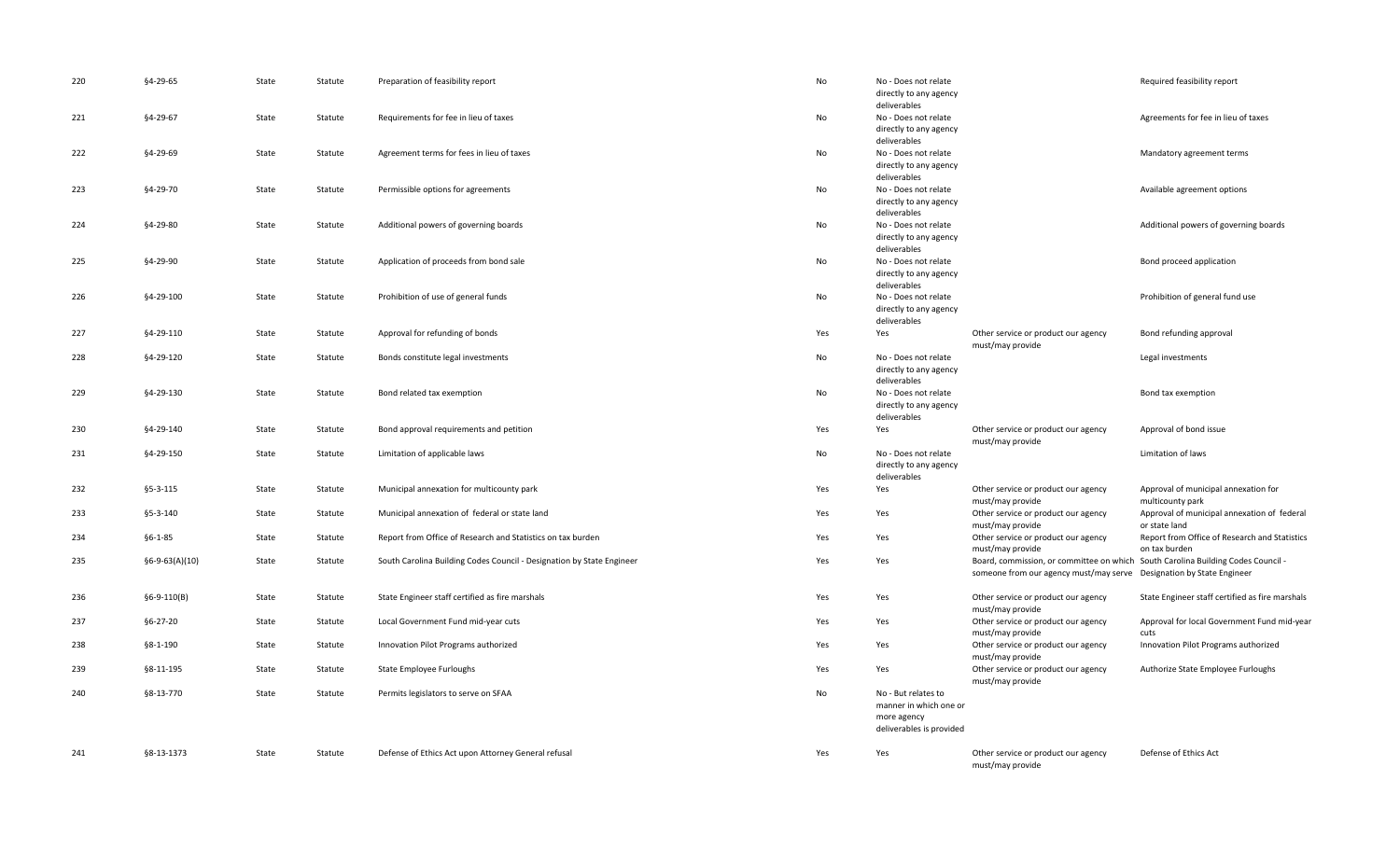| 242 | §8-17-370      | State | Statute | Exemption of Executive Director from grievance rights                                              | Yes | Yes | Other service or product our agency<br>must/may provide                     | <b>Exemption of Director</b>                                                                             |
|-----|----------------|-------|---------|----------------------------------------------------------------------------------------------------|-----|-----|-----------------------------------------------------------------------------|----------------------------------------------------------------------------------------------------------|
| 243 | §9-1-240       | State | Statute | Approval of Retirement System Actuary                                                              | Yes | Yes | Other service or product our agency                                         | Approval of actuary and access to valuations                                                             |
| 244 | \$9-16-55      | State | Statute | Indemnity for loss as a result of certain investment acts or omissions                             | Yes | Yes | must/may provide<br>Other service or product our agency                     | and reports<br>Indemnity                                                                                 |
| 245 | §9-16-90       | State | Statute | Investment Reports by Investment Commission                                                        | Yes | Yes | must/may provide<br>Other service or product our agency                     | Review Investment Reports by Investment                                                                  |
|     |                |       |         |                                                                                                    |     |     | must/may provide                                                            | Commission                                                                                               |
| 246 | §10-1-130      | State | Statute | Authority for the granting of certain easements and rights of way                                  | Yes | Yes | Other service or product our agency<br>must/may provide                     | Approval of the granting of certain easements<br>and rights of way                                       |
| 247 | §10-1-135      | State | Statute | Authority for the granting of easements over state lands of natural significance                   | Yes | Yes | Other service or product our agency                                         | Approval of the granting of easements over<br>state lands of natural significance                        |
| 248 | §10-1-180      | State | Statute | Permanent improvement projects - approval by SFAA; State Engineer as state's building code officer | Yes | Yes | must/may provide<br>Other service or product our agency<br>must/may provide | Permanent improvement projects - approval<br>by SFAA; State Engineer as state's building<br>code officer |
| 249 | $$10-5-230(3)$ | State | Statute | Building Codes Council - Accessibility Committee - State Engineer                                  | Yes | Yes | Other service or product our agency<br>must/may provide                     | Planning of requirements                                                                                 |
| 250 | §10-5-270      | State | Statute | Disabled access standards for public buildings; review by State Engineer                           | Yes | Yes | Other service or product our agency                                         | Disabled access standards for public                                                                     |
|     |                |       |         |                                                                                                    |     |     | must/may provide                                                            | buildings; review of plans by State Engineer                                                             |
| 251 | $$10-7-10$     | State | Statute | IRF - Public Buildings and Property - Casualty                                                     | Yes | Yes | Other service or product our agency                                         | Provide property and casualty insurance                                                                  |
| 252 | $$10-7-20$     | State | Statute | Authorization to insure public buildings                                                           | Yes | Yes | must/may provide<br>Other service or product our agency                     | coverage<br>Authorization to insure                                                                      |
|     |                |       |         |                                                                                                    |     |     | must/may provide                                                            |                                                                                                          |
| 253 | §10-7-30       | State | Statute | Requirement to insure county buildings                                                             | Yes | Yes | Other service or product our agency<br>must/may provide                     | Requirement to insure                                                                                    |
| 254 | §10-7-40       | State | Statute | Requirement to insure school buildings                                                             | Yes | Yes | Other service or product our agency                                         | Requirement to insure                                                                                    |
| 255 | §10-7-50       | State | Statute | Authority to cancel coverage                                                                       | Yes | Yes | must/may provide<br>Other service or product our agency                     | Authority to cancel coverage                                                                             |
|     |                |       |         |                                                                                                    |     |     | must/may provide                                                            |                                                                                                          |
| 256 | §10-7-80       | State | Statute | Requirement to furnish information                                                                 | Yes | Yes |                                                                             | Superintendents and counties to furnish<br>information regarding school buildings                        |
| 257 | §10-7-90       | State | Statute | Rate making authority                                                                              | Yes | Yes | Other service or product our agency<br>must/may provide                     | Promulgate insurance rates                                                                               |
| 258 | §10-7-100      | State | Statute | Requirement to pay premiums                                                                        | Yes | Yes | Other service or product our agency<br>must/may provide                     | Insurance premium payments                                                                               |
| 259 | §10-7-120      | State | Statute | Authority to reinsure coverage                                                                     | Yes | Yes | Other service or product our agency                                         | Reinsurance authority                                                                                    |
| 260 | §10-7-130      | State | Statute | Application of premium funds                                                                       | Yes | Yes | must/may provide<br>Other service or product our agency                     | Payment application                                                                                      |
|     |                |       |         |                                                                                                    |     |     | must/may provide                                                            |                                                                                                          |
| 261 | §10-7-140      | State | Statute | Requirement for reduction of premium                                                               | Yes | Yes | Other service or product our agency<br>must/may provide                     | Premium reduction                                                                                        |
| 262 | §10-7-150      | State | Statute | Renewal and payment of coverage                                                                    | Yes | Yes | Other service or product our agency                                         | Renewal and payment                                                                                      |
| 263 | §10-7-160      | State | Statute |                                                                                                    | Yes | Yes | must/may provide                                                            |                                                                                                          |
|     |                |       |         | Value and appraisal of buildings                                                                   |     |     | Other service or product our agency<br>must/may provide                     | Property valuation                                                                                       |
| 264 | §10-7-170      | State | Statute | Value and insurance coverage                                                                       | Yes | Yes | Other service or product our agency                                         | Available insurance coverage                                                                             |
| 265 | §10-7-180      | State | Statute | Use of damage appraisals                                                                           | Yes | Yes | must/may provide<br>Other service or product our agency                     | Use of appraisers                                                                                        |
|     |                |       |         |                                                                                                    |     |     | must/may provide                                                            |                                                                                                          |
| 266 | §10-7-190      | State | Statute | Payment of appraisal amount                                                                        | Yes | Yes | Other service or product our agency                                         | Use of payment funds                                                                                     |
| 267 | §10-7-200      | State | Statute | Authority to make hazard system contracts                                                          | Yes | Yes | must/may provide<br>Other service or product our agency                     | Authority to contract                                                                                    |
|     |                |       |         |                                                                                                    |     |     | must/may provide                                                            |                                                                                                          |
| 268 | §10-7-210      | State | Statute | Payment of certain hazard losses                                                                   | Yes | Yes | Other service or product our agency<br>must/may provide                     | Payment of insurance claim and related loans                                                             |
| 269 | \$10-7-220     | State | Statute | Authority to employ inspectors                                                                     | Yes | Yes | Other service or product our agency<br>must/may provide                     | Employment authority                                                                                     |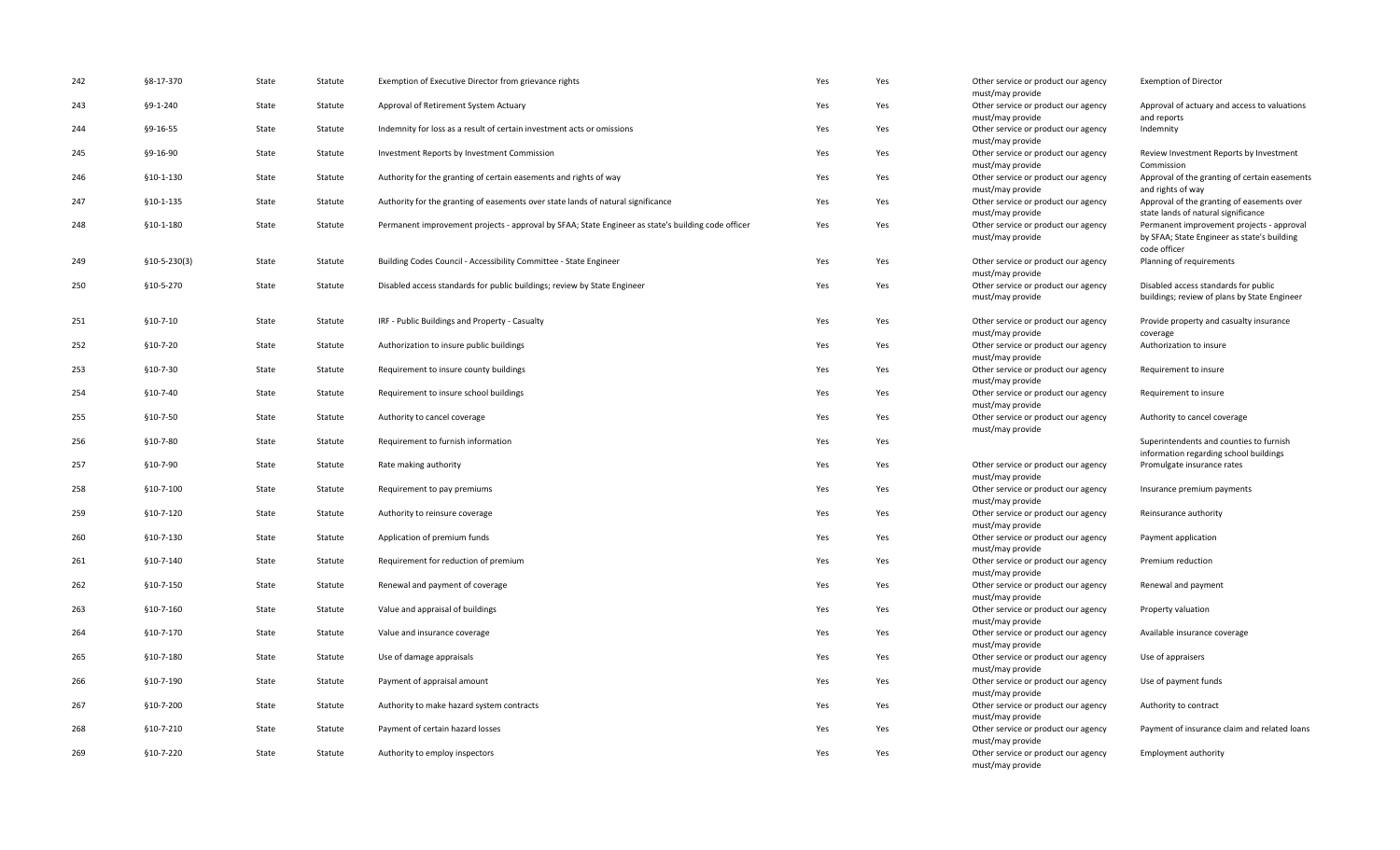| 270 | §10-7-230       | State | Statute | Penalties for violations                                                                 | No  | No - Does not relate<br>directly to any agency<br>deliverables |                                                                             | Penalties for violations of chapter                                                                              |
|-----|-----------------|-------|---------|------------------------------------------------------------------------------------------|-----|----------------------------------------------------------------|-----------------------------------------------------------------------------|------------------------------------------------------------------------------------------------------------------|
| 271 | $$11 - 1 - 45$  | State | Statute | Approval of legal settlements exceeding \$100,000                                        | Yes | Yes                                                            | Other service or product our agency<br>must/may provide                     | Approval of legal settlements exceeding<br>\$100,000                                                             |
| 272 | $§11 - 1 - 100$ | State | Statute | Start date of permanent improvement projects funded with capital improvement bonds       | Yes | Yes                                                            | Other service or product our agency<br>must/may provide                     | Regulate start date of permanent<br>improvement projects funded with capital<br>improvement bonds                |
| 273 | §11-1-110       | State | Statute | Issuance and sale of lease revenue bonds                                                 | Yes | Yes                                                            | Other service or product our agency<br>must/may provide                     | Issuance and sale of lease revenue bonds                                                                         |
| 274 | \$11-5-230      | State | Statute | Augment the Disaster Trust Fund                                                          | Yes | Yes                                                            | Other service or product our agency<br>must/may provide                     | Augment the Disaster Trust Fund                                                                                  |
| 275 | $$11 - 7 - 10$  | State | Statute | Selection of State Auditor                                                               | Yes | Yes                                                            | Other service or product our agency<br>must/may provide                     | Select State Auditor                                                                                             |
| 276 | §11-7-30        | State | Statute | Receipt of audit findings from State Auditor                                             | Yes | Yes                                                            | Other service or product our agency<br>must/may provide                     | Receipt and review of State Auditor findings                                                                     |
| 277 | §11-9-30        | State | Statute | Transfer personnel funding with personnel transferred                                    | Yes | Yes                                                            | Other service or product our agency                                         | Authorize transfer of funds                                                                                      |
| 278 | \$11-9-95       | State | Statute | Authority to transfer agency funds to pay debts to SFAA and Department of Administration | Yes | Yes                                                            | must/may provide<br>Other service or product our agency                     | Authority to transfer agency funds to pay                                                                        |
| 279 | §11-9-140       | State | Statute | Transfers to Bond Contingency Revolving Fund                                             | Yes | Yes                                                            | must/may provide<br>Other service or product our agency                     | debts to SFAA after meeting<br>Transfer certain project balances to Bond                                         |
| 280 | §11-9-280       | State | Statute | Authority for borrowing for operating and other expenses and related activities          | Yes | Yes                                                            | must/may provide<br>Other service or product our agency<br>must/may provide | Contingency Revolving Fund<br>Authority for borrowing for operating and<br>other expenses and related activities |
| 281 | §11-9-290       | State | Statute | Authority to borrow                                                                      | Yes | Yes                                                            | Other service or product our agency                                         | General Deposit Account borrowing                                                                                |
| 282 | \$11-9-300      | State | Statute | Authority to borrow                                                                      | Yes | Yes                                                            | must/may provide<br>Other service or product our agency                     | Maintenance of General Deposit Account                                                                           |
| 283 | \$11-9-310      | State | Statute | Authority to issue bonds                                                                 | Yes | Yes                                                            | must/may provide<br>Other service or product our agency                     | Authority to borrow general funds                                                                                |
| 284 | \$11-9-320      | State | Statute | Discretion in borrowing                                                                  | Yes | Yes                                                            | must/may provide<br>Other service or product our agency                     | Authority to determine type of borrowing                                                                         |
| 285 | \$11-9-330      | State | Statute | Expenses of borrowing                                                                    | Yes | Yes                                                            | must/may provide<br>Other service or product our agency                     | Expenses available from principal                                                                                |
| 286 | \$11-9-610      | State | Statute | Management of Sinking Fund                                                               | Yes | Yes                                                            | must/may provide<br>Other service or product our agency                     | Management of Sinking Fund                                                                                       |
| 287 | \$11-9-620      | State | Statute | Funds from redemption to Sinking Fund                                                    | Yes | Yes                                                            | must/may provide<br>Other service or product our agency<br>must/may provide | Directs deposit of certain funds                                                                                 |
| 288 | §11-9-630       | State | Statute | Sale of unused real property not in trust                                                | Yes | Yes                                                            | Other service or product our agency                                         | Sale of unused real property not in trust                                                                        |
| 289 | \$11-9-665      | State | Statute | Management of Sinking Fund investments                                                   | Yes | Yes                                                            | must/may provide<br>Other service or product our agency<br>must/may provide | Management of Sinking Fund investments                                                                           |
| 290 | \$11-9-670      | State | Statute | Control of Sinking Fund Securities                                                       | Yes | Yes                                                            | Other service or product our agency<br>must/may provide                     | Limitations and power to control fund                                                                            |
| 291 | §11-9-680       | State | Statute | Annual Sinking Fund report                                                               | Yes | Yes<br>Yes                                                     | Report our agency must/may provide                                          | Sinking Fund report and condition                                                                                |
| 292 | \$11-9-810      | State | Statute | Legislative findings regarding information of revenues and expenditures                  | Yes |                                                                | Other service or product our agency<br>must/may provide                     | Receipt of information                                                                                           |
| 293 | \$11-9-985      | State | Statute | Ensure orderly transfer of funds in accordance with appropriations                       | Yes | Yes                                                            | Other service or product our agency<br>must/may provide                     | Ensure orderly transfer of appropriations                                                                        |
| 294 | \$11-11-160     | State | Statute | Approval of transfer of appropriations                                                   | Yes | Yes                                                            | Other service or product our agency<br>must/may provide                     | Approval of transfer of appropriations                                                                           |
| 295 | \$11-11-180     | State | Statute | Declaring operating deficit; borrowing from agencies to address                          | Yes | Yes                                                            | Other service or product our agency<br>must/may provide                     | Declaring operating deficit; borrowing from<br>agencies to address                                               |
| 296 | \$11-11-310     | State | Statute | Establishment of General Reserve Fund                                                    | Yes | Yes                                                            | Other service or product our agency<br>must/may provide                     | Establish General Reserve Fund                                                                                   |
| 297 | \$11-11-350     | State | Statute | Report of estimated general fund expenditures                                            | Yes | Yes                                                            | Other service or product our agency<br>must/may provide                     | Report of estimated general fund<br>expenditures                                                                 |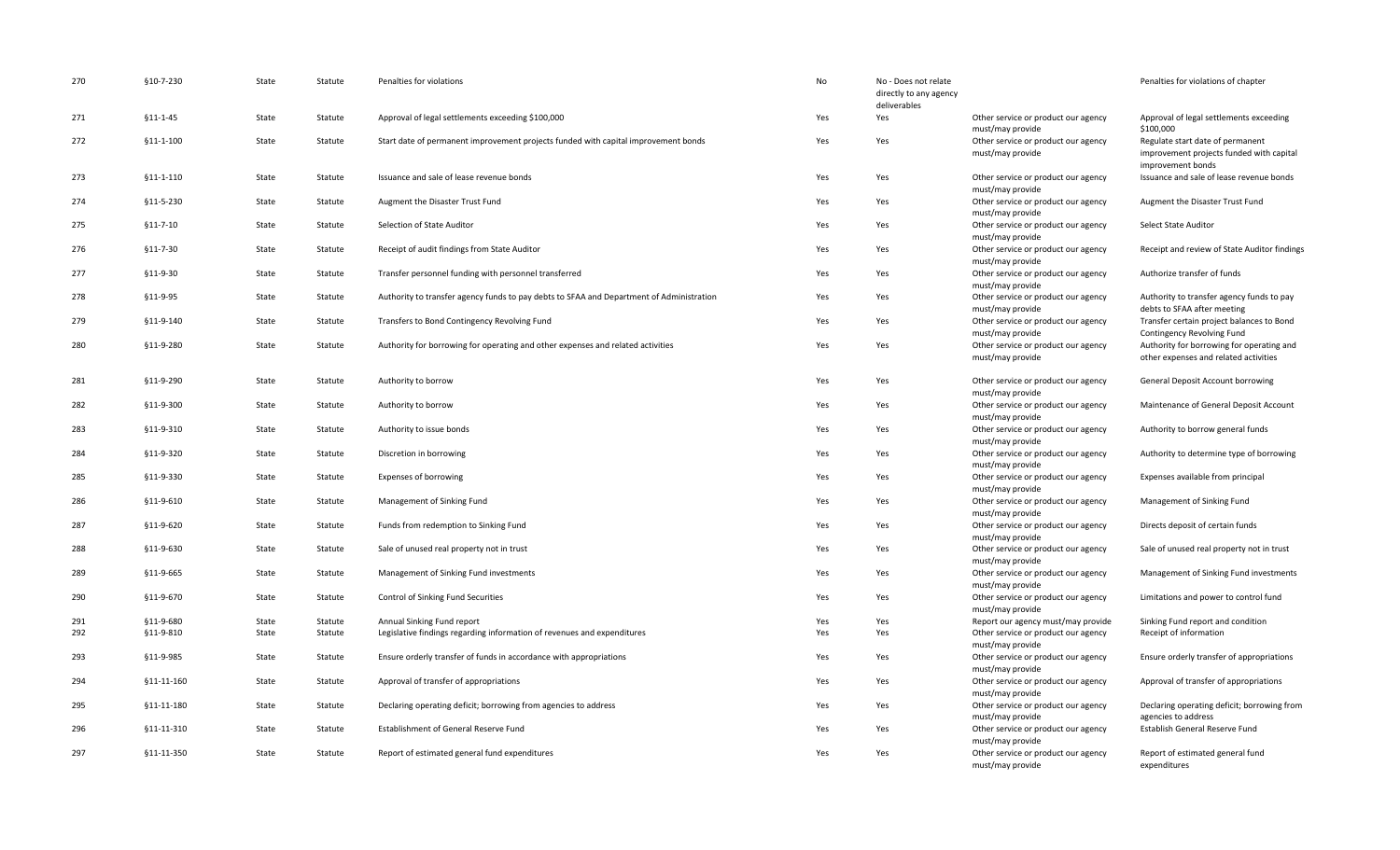| 298 | $$11-13-10$ | State | Statute | Designation of bank or trust company for safe                         | Yes | Yes                                            | Other service or product our agency<br>must/may provide | Designation of bank or trust company                      |
|-----|-------------|-------|---------|-----------------------------------------------------------------------|-----|------------------------------------------------|---------------------------------------------------------|-----------------------------------------------------------|
| 299 | $$11-13-20$ | State | Statute | Designation of banks or trust company's for deposit of state monies   | Yes | Yes                                            | Other service or product our agency<br>must/may provide | Designation of banks or trust company's                   |
| 300 | §11-13-40   | State | Statute | Consolidation of monies in general deposit account                    | Yes | Yes                                            | Other service or product our agency                     | Provide advice and approval to State<br>Treasurer         |
| 301 | §11-13-45   | State | Statute | Provide written approval for certain expenditures of federal funds    | Yes | Yes                                            | must/may provide<br>Other service or product our agency | Provide necessary approval for certain                    |
| 302 | \$11-13-125 | State | Statute | Authorization for departmental or institutional bank accounts         | Yes | Yes                                            | must/may provide<br>Other service or product our agency | expenditures<br>Authority for certain bank accounts       |
| 303 | §11-14-110  | State | Statute | Act to decease outstanding public obligations with special trust fund | Yes | Yes                                            | must/may provide<br>Other service or product our agency | Create special trust fund for government                  |
| 304 | $$11-18-5$  | State | Statute | South Carolina Volume Cap Allocation Act (ARRA Bonds)                 | Yes | Yes                                            | must/may provide<br>Other service or product our agency | entities<br>South Carolina Volume Cap Allocation Act      |
| 305 | $$11-18-10$ | State | Statute | Findings of General Assembly regarding AARA                           | No  | No - Does not relate                           | must/may provide                                        | (ARRA Bonds) and allocation<br>Description of AARA bonds  |
|     |             |       |         |                                                                       |     | directly to any agency<br>deliverables         |                                                         |                                                           |
| 306 | §11-18-20   | State | Statute | Definitions of certain bond types                                     | No  | No - Does not relate<br>directly to any agency |                                                         | Definition of statutory language                          |
| 307 | §11-18-30   | State | Statute | Authority to suballocate volume caps                                  | Yes | deliverables<br>Yes                            | Other service or product our agency                     | Suballocation authority                                   |
|     |             |       |         |                                                                       |     |                                                | must/may provide                                        |                                                           |
| 308 | \$11-18-40  | State | Statute | Waiver of allocation by local government                              | Yes | Yes                                            | Other service or product our agency<br>must/may provide | Waiver of allocation                                      |
| 309 | \$11-18-50  | State | Statute | Application form development                                          | Yes | Yes                                            | Other service or product our agency<br>must/may provide | Development form for reallocation after<br>waiver         |
| 310 | \$11-18-60  | State | Statute | Suballocation of volume cap                                           | No  | No - Does not relate                           |                                                         | Suballocation by local government                         |
|     |             |       |         |                                                                       |     | directly to any agency                         |                                                         |                                                           |
| 311 | §11-18-70   | State | Statute | Direction to and authority of Authority                               | Yes | deliverables<br>Yes                            | Other service or product our agency                     | Authority and direction of management of                  |
|     |             |       |         |                                                                       |     |                                                | must/may provide                                        | program                                                   |
| 312 | §11-18-80   | State | Statute | Beneficiary of AARA bonds                                             | Yes | Yes                                            | Other service or product our agency                     | Identification of intended beneficiaries of               |
|     |             |       |         |                                                                       |     |                                                | must/may provide                                        | program                                                   |
| 313 | $$11-27-10$ | State | Statute | Power to incur general obligation indebtedness for State              | Yes | Yes                                            | Other service or product our agency<br>must/may provide | Powers of SFAA regarding State general<br>obligation debt |
| 314 | §11-27-20   | State | Statute | Power to issue bonds                                                  | Yes | Yes                                            | Other service or product our agency                     | Power to issue bonds after constitutional                 |
| 315 | \$11-27-30  | State | Statute | Continuation and limitation upon bond issuance                        | Yes | Yes                                            | must/may provide<br>Other service or product our agency | amendment<br><b>Bond limitations</b>                      |
|     |             |       |         |                                                                       |     |                                                | must/may provide                                        |                                                           |
| 316 | \$11-27-40  | State | Statute | Political subdivision general obligation debt                         | Yes | Yes                                            | Other service or product our agency<br>must/may provide | <b>Bond limitations</b>                                   |
| 317 | §11-27-50   | State | Statute | School district debt                                                  | Yes | Yes                                            | Other service or product our agency<br>must/may provide | School district general obligation debt                   |
| 318 | \$11-27-60  | State | Statute | Ex post facto affect of constitutional amendment                      | Yes | Yes                                            | Other service or product our agency                     | Effect of amendment on prior contracts                    |
| 319 | \$11-27-70  | State | Statute | Sources of revenue to be established                                  | Yes | Yes                                            | must/may provide<br>Other service or product our agency | Sources of revenue described                              |
| 320 | \$11-27-80  | State | Statute | Legality of outstanding debt                                          | Yes | Yes                                            | must/may provide<br>Other service or product our agency | Outstanding debt statute                                  |
|     | \$11-27-90  |       | Statute | Method of bond sale                                                   | Yes | Yes                                            | must/may provide                                        | Bond sales generally                                      |
| 321 |             | State |         |                                                                       |     |                                                | Other service or product our agency<br>must/may provide |                                                           |
| 322 | §11-27-100  | State | Statute | State Treasurer regulatory authority                                  | No  | No - Does not relate<br>directly to any agency |                                                         | Regulatory authority of the State Treasurer               |
| 323 | §11-27-110  | State | Statute | Debt limitations and lease purchases                                  | Yes | deliverables<br>Yes                            | Other service or product our agency                     | Lease purchase debt limit applications                    |
|     |             |       |         |                                                                       |     |                                                | must/may provide                                        |                                                           |
| 324 | $§11-31-5$  | State | Statute | Exchange of coupon bonds for registered bonds                         | Yes | Yes                                            | Other service or product our agency<br>must/may provide | Regulation and approval of bond exchange                  |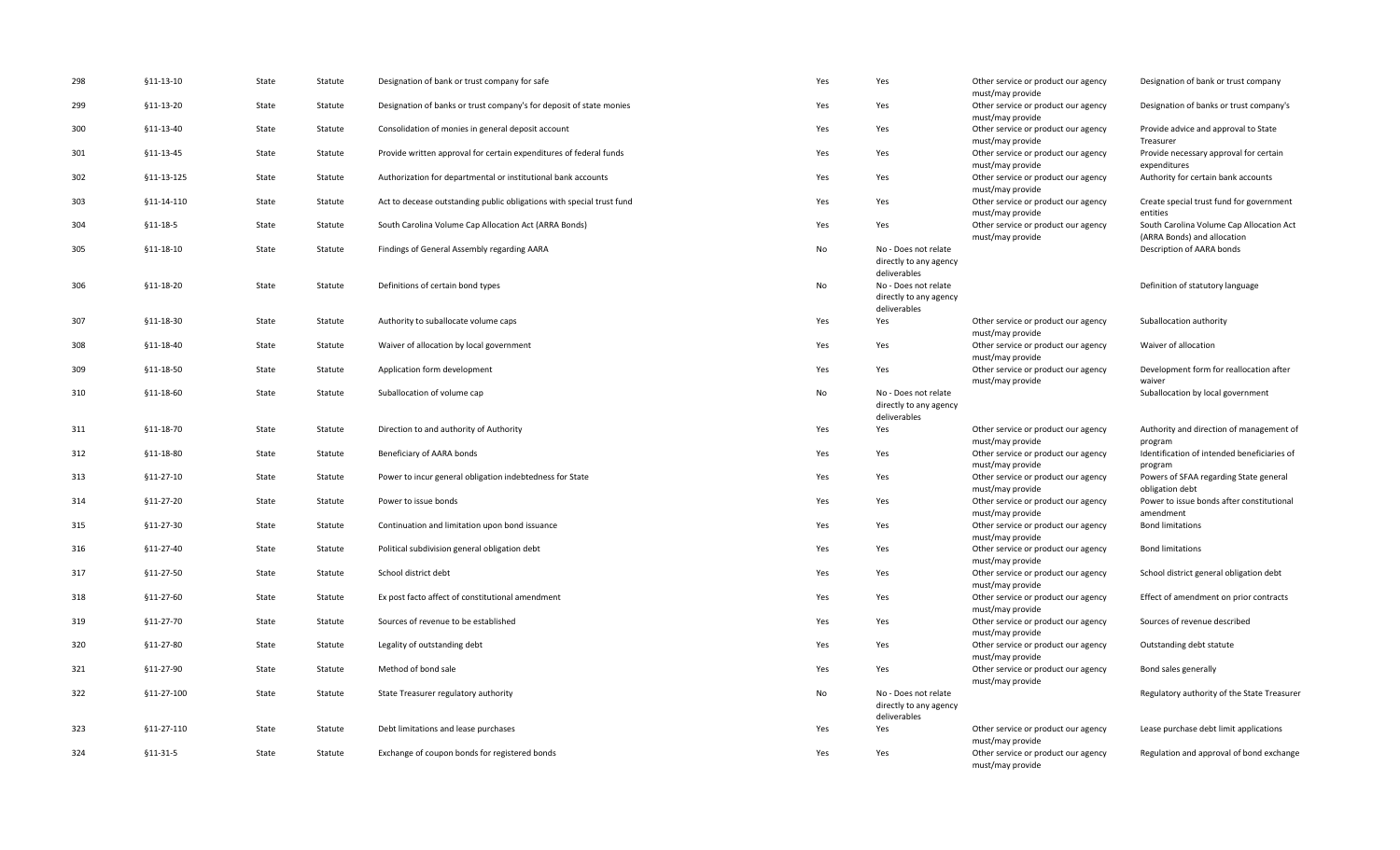| 325 | §11-31-10    | State | Statute | Authority to exchange bonds                                                      | Yes | Yes | Other service or product our agency<br>must/may provide | Exchange of certain bonds authorized                                                |
|-----|--------------|-------|---------|----------------------------------------------------------------------------------|-----|-----|---------------------------------------------------------|-------------------------------------------------------------------------------------|
| 326 | \$11-31-20   | State | Statute | Coupon bonds and charges                                                         | Yes | Yes | Other service or product our agency<br>must/may provide | Charges and bonds exchanged                                                         |
| 327 | §11-31-30    | State | Statute | Authority to determine bond form                                                 | Yes | Yes | Other service or product our agency<br>must/may provide | Form of bond                                                                        |
| 328 | \$11-31-40   | State | Statute | Duties of Board and Treasurer                                                    | Yes | Yes | Other service or product our agency<br>must/may provide | Duties of Board and Treasurer                                                       |
| 329 | \$11-31-50   | State | Statute | Authority of Board to issue regulations                                          | Yes | Yes | Other service or product our agency<br>must/may provide | Authority of board.                                                                 |
| 330 | §11-35-10    | State | Statute | South Carolina Procurement Code                                                  | Yes | Yes | Other service or product our agency<br>must/may provide | Administration and regulation of the South<br>Carolina Procurement Code             |
| 331 | §11-35-20    | State | Statute | Purposes of the procurement code                                                 | Yes | Yes | Other service or product our agency                     | Purposes and policies of the procurement<br>code                                    |
| 332 | \$11-35-25   | State | Statute | Supersession of contrary laws                                                    | Yes | Yes | must/may provide<br>Other service or product our agency | Procurement Code is paramount if applicable                                         |
| 333 | §11-35-30    | State | Statute | Interpretation of applicable contracts                                           | Yes | Yes | must/may provide<br>Other service or product our agency | Good faith honesty applied to all covered                                           |
| 334 | \$11-35-35   | State | Statute | Partiality of contract surety forbidden                                          | Yes | Yes | must/may provide<br>Other service or product our agency | contracts<br>Partiality in section of surety by government                          |
| 335 | \$11-35-40   | State | Statute | Application of procurement code                                                  | Yes | Yes | must/may provide<br>Other service or product our agency | forbidden<br>Principles of application of code                                      |
| 336 | \$11-35-45   | State | Statute | Procedures for procurement code related payments                                 | Yes | Yes | must/may provide<br>Other service or product our agency | Payment procedures by Comptroller General                                           |
| 337 | \$11-35-50   | State | Statute | Authority to draft model ordinances, regulations and manuals                     | Yes | Yes | must/may provide<br>Other service or product our agency | Requirement to adopt procurement codes                                              |
| 338 | \$11-35-55   | State | Statute | Certain purchases prohibited                                                     | Yes | Yes | must/may provide<br>Other service or product our agency | Certain inmate product purchases prohibited                                         |
| 339 | \$11-35-60   | State | Statute | Regulation dissemination                                                         | Yes | Yes | must/may provide<br>Other service or product our agency | Method of regulation dissemination                                                  |
| 340 | §11-35-70    | State | Statute | Certain school districts subject to code                                         | Yes | Yes | must/may provide<br>Other service or product our agency | Required school district participation                                              |
| 341 | \$11-35-210  | State | Statute | Written documentation required                                                   | Yes | Yes | must/may provide<br>Other service or product our agency | Substantiation of processes and                                                     |
| 342 | §11-35-310   | State | Statute | Definitions of terms                                                             | Yes | Yes | must/may provide<br>Other service or product our agency | determinations<br>Definitions of terms used in code                                 |
| 343 | \$11-35-410  | State | Statute | Public Access to certain information                                             | Yes | Yes | must/may provide<br>Other service or product our agency | Public information and exceptions                                                   |
| 344 | \$11-35-450  | State | Statute | Purchases exceptions requiring governing body approval and amounts involved      | Yes | Yes | must/may provide<br>Other service or product our agency | Procedures and limitations on certain                                               |
| 345 | \$11-35-710  | State | Statute | Exemptions from procurement code requirements                                    | Yes | Yes | must/may provide<br>Other service or product our agency | purchases<br>Authorization for exemptions from code                                 |
| 346 | §11-35-1230  | State | Statute | Development of auditing plans and audits                                         | Yes | Yes | must/may provide<br>Other service or product our agency | Auditing of procurements                                                            |
| 347 | \$11-35-1560 | State | Statute | Sole source procurements and penalty                                             | Yes | Yes | must/may provide<br>Other service or product our agency | Contract award restrictions                                                         |
| 348 | \$11-35-5320 | State | Statute | Adoption of procurement codes and ordinances                                     | Yes | Yes | must/may provide<br>Other service or product our agency | Creation of task force                                                              |
|     |              |       |         |                                                                                  |     |     | must/may provide                                        |                                                                                     |
| 349 | \$11-35-5340 | State | Statute | Certain school districts subject to procurement code                             | Yes | Yes | Other service or product our agency<br>must/may provide | Review of expenditures                                                              |
| 350 | \$11-37-30   | State | Statute | Creation of South Carolina Resources Authority                                   | Yes | Yes | Other service or product our agency<br>must/may provide | SFAA manages as Resources Authority                                                 |
| 351 | \$11-38-20   | State | Statute | Authorization for issuance of capital improvement bonds                          | Yes | Yes | Other service or product our agency<br>must/may provide | Provide for issuance of capital improvement<br>bonds                                |
| 352 | \$11-40-20   | State | Statute | SC Infrastructure Facilities Authority and SC Infrastructure Revolving Loan Fund | Yes | Yes | Other service or product our agency<br>must/may provide | SC Infrastructure Facilities Authority and SC<br>Infrastructure Revolving Loan Fund |
| 353 | \$11-40-30   | State | Statute | Definitions used in Infrastructure Facilities Authority Act                      | Yes | Yes | Other service or product our agency<br>must/may provide | Definitions for IFAA                                                                |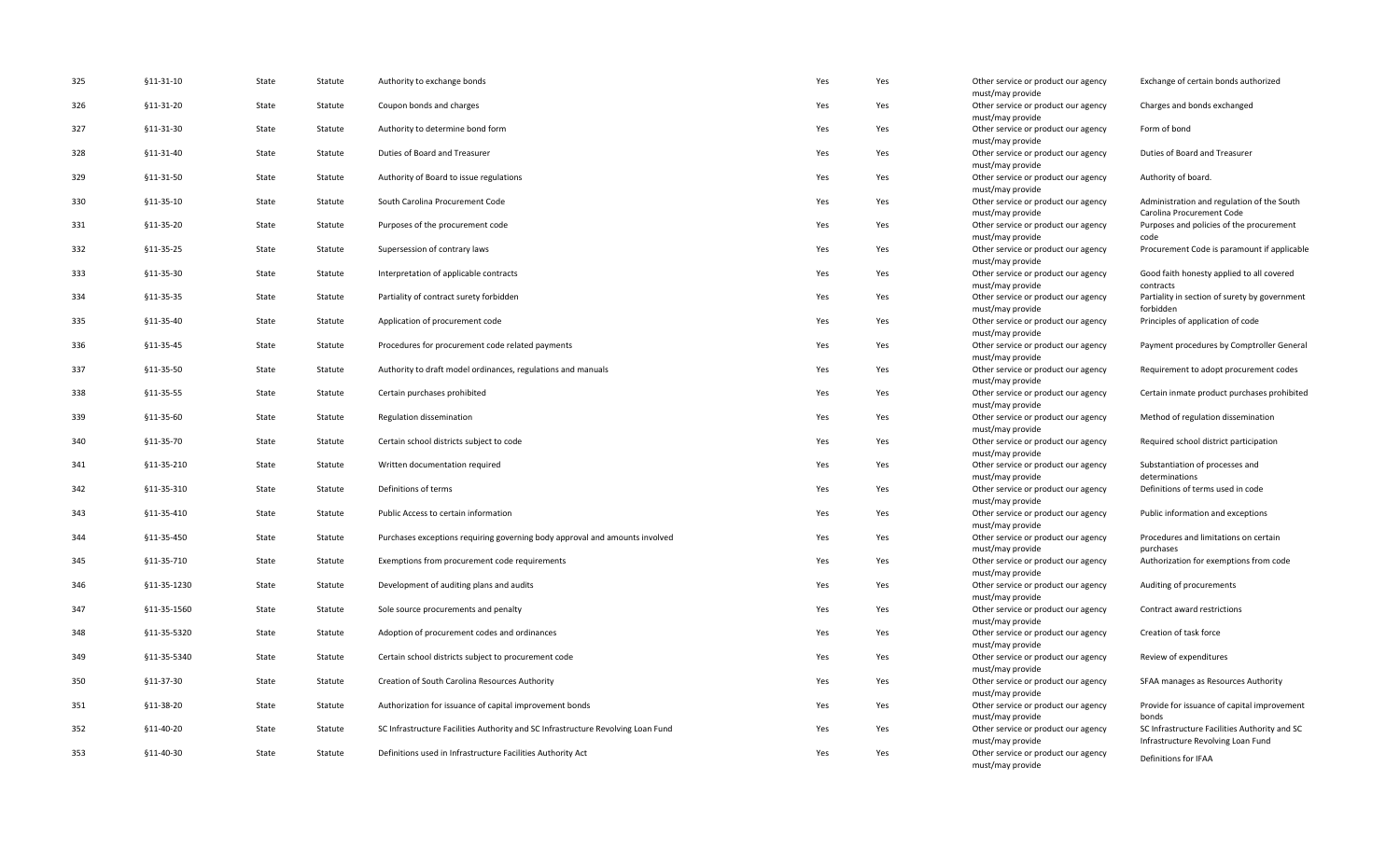| 354 | §11-40-40   | State | Statute | Powers of Infrastructure Facilities Authority                             | Yes       | Yes                                                            | Other service or product our agency<br>must/may provide | Description of powers of authority (25)                    |
|-----|-------------|-------|---------|---------------------------------------------------------------------------|-----------|----------------------------------------------------------------|---------------------------------------------------------|------------------------------------------------------------|
| 355 | \$11-40-50  | State | Statute | Purpose of authority and establish of fund                                | Yes       | Yes                                                            | Other service or product our agency<br>must/may provide | Authorized deposits in established fund                    |
| 356 | \$11-40-60  | State | Statute | Authority to make loans to local government                               | Yes       | Yes                                                            | Other service or product our agency<br>must/may provide | Authority loans and conditions                             |
| 357 | §11-40-70   | State | Statute | Receipt of funds by Authority                                             | Yes       | Yes                                                            | Other service or product our agency<br>must/may provide | Holding and disbursement                                   |
| 358 | §11-40-80   | State | Statute | Local government participation by borrowing                               | Yes       | Yes                                                            | Other service or product our agency<br>must/may provide | Authority for local governments to borrow                  |
| 359 | §11-40-90   | State | Statute | Authorization to issue bonds                                              | Yes       | Yes                                                            | Other service or product our agency<br>must/may provide | Policies and purposes of bond issuance                     |
| 360 | §11-40-100  | State | Statute | Authority to pledge revenues                                              | Yes       | Yes                                                            | Other service or product our agency<br>must/may provide | Pledging of revenues and loan obligations                  |
| 361 | §11-40-110  | State | Statute | Bonds not a debt of state or political subdivision                        | Yes       | Yes                                                            | Other service or product our agency<br>must/may provide | Bonds solely payable from revenue                          |
| 362 | §11-40-120  | State | Statute | Bond requirements and resolution authorization                            | Yes       | Yes                                                            | Other service or product our agency<br>must/may provide | Authority provides resolution and interest<br>terms        |
| 363 | §11-40-130  | State | Statute | Trust indenture permitted                                                 | Yes       | Yes                                                            | Other service or product our agency<br>must/may provide | Authority may utilize trust indenture and<br>terms thereof |
| 364 | §11-40-140  | State | Statute | Authority authorized to issue pledge                                      | Yes       | Yes                                                            | Other service or product our agency<br>must/may provide | Liens and recording of pledges                             |
| 365 | §11-40-150  | State | Statute | Negotiability of bonds                                                    | No        | No - Does not relate<br>directly to any agency<br>deliverables |                                                         | Negotiability of bonds                                     |
| 366 | §11-40-160  | State | Statute | Exemptions from state taxation                                            | No        | No - Does not relate<br>directly to any agency                 |                                                         | Taxation exemption                                         |
| 367 | §11-40-170  | State | Statute | Bond status as securities                                                 | No        | deliverables<br>No - Does not relate<br>directly to any agency |                                                         | Status of bonds                                            |
| 368 | §11-40-180  | State | Statute | Authority not subject to certain regulations                              | Yes       | deliverables<br>Yes                                            | Other service or product our agency<br>must/may provide | Regulation exemption                                       |
| 369 | §11-40-190  | State | Statute | State pledge of non-interference                                          | No        | No - Does not relate<br>directly to any agency<br>deliverables |                                                         | State pledge                                               |
| 370 | §11-40-200  | State | Statute | Authority notification of default                                         | Yes       | Yes                                                            | Other service or product our agency<br>must/may provide | Notification of Treasurer                                  |
| 371 | §11-40-210  | State | Statute | Non-liability of Authority members                                        | No        | No - Does not relate<br>directly to any agency<br>deliverables |                                                         | Non-liability of authority                                 |
| 372 | §11-40-220  | State | Statute | Only certain notices required                                             | Yes       | Yes                                                            | Other service or product our agency<br>must/may provide | Limitation of notices                                      |
| 373 | §11-40-230  | State | Statute | Deposit of Funds with Treasurer                                           | Yes       | Yes                                                            | Other service or product our agency<br>must/may provide | Authorized deposits                                        |
| 374 | §11-40-240  | State | Statute | Mandatory annual reports                                                  | Yes       | Yes                                                            | Other service or product our agency<br>must/may provide | Provision of reports                                       |
| 375 | §11-40-250  | State | Statute | Duty to assist Authority                                                  | Yes       | Yes                                                            | Other service or product our agency<br>must/may provide | Duty of Division of Local Government                       |
| 376 | §11-40-260  | State | Statute | Conflict with other laws and construction                                 | <b>No</b> | No - Does not relate<br>directly to any agency<br>deliverables |                                                         | Construction of chapter                                    |
| 377 | \$11-40-270 | State | Statute | Severability provision                                                    | No        | No - Does not relate<br>directly to any agency<br>deliverables |                                                         | Severability provisions                                    |
| 378 | \$11-41-70  | State | Statute | Required actions and approvals for issuance of economic development bonds | Yes       | Yes                                                            | Other service or product our agency<br>must/may provide | Review and supervision of bond issuance                    |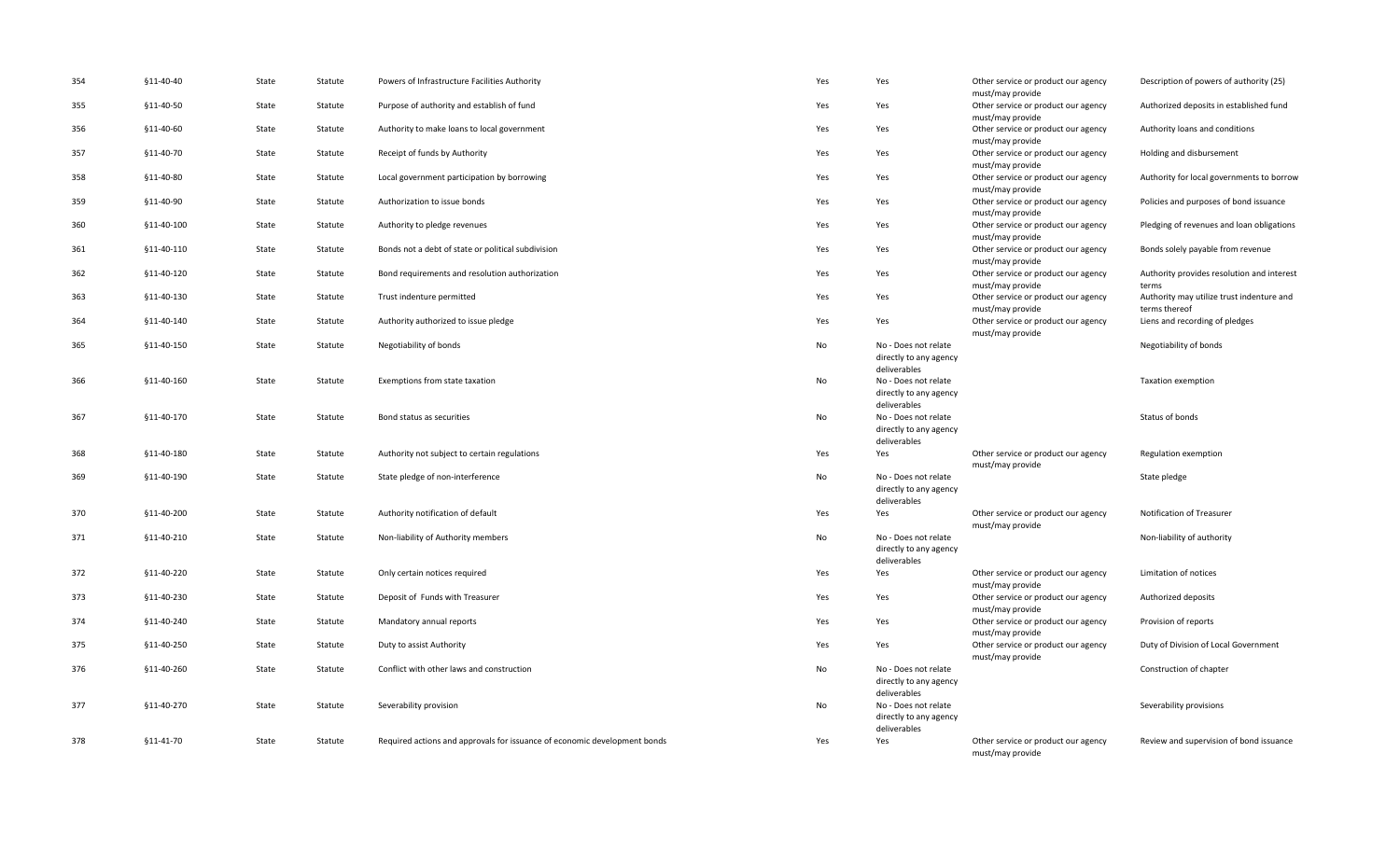| 379 | \$11-41-75  | State | Statute | Exemptions regarding reimbursement                                           | Yes | Yes                                  | Other service or product our agency<br>must/may provide | Limitations upon reimbursement            |
|-----|-------------|-------|---------|------------------------------------------------------------------------------|-----|--------------------------------------|---------------------------------------------------------|-------------------------------------------|
| 380 | §11-41-80   | State | Statute | Adoption of bond issue resolution                                            | Yes | Yes                                  | Other service or product our agency<br>must/may provide | Approval of notification                  |
| 381 | \$11-41-90  | State | Statute | Content of approving resolution                                              | Yes | Yes                                  | Other service or product our agency<br>must/may provide | Mandatory resolution content              |
| 382 | §11-41-100  | State | Statute | Bond maturity, interest and rates                                            | Yes | Yes                                  | Other service or product our agency<br>must/may provide | Term of issued bonds                      |
| 383 | §11-41-110  | State | Statute | Exemptions from taxation                                                     | No  | No - Does not relate                 |                                                         | Tax exemptions                            |
|     |             |       |         |                                                                              |     | directly to any agency               |                                                         |                                           |
|     |             |       |         |                                                                              |     | deliverables                         |                                                         |                                           |
| 384 | \$11-41-120 | State | Statute | Signature requirements                                                       | No  | No - Does not relate                 |                                                         | Signature and seal requirements           |
|     |             |       |         |                                                                              |     | directly to any agency               |                                                         |                                           |
|     |             |       |         |                                                                              |     | deliverables                         |                                                         |                                           |
| 385 | §11-41-130  | State | Statute | Pledge of full faith and credit                                              | No  | No - Does not relate                 |                                                         | Pledge of note                            |
|     |             |       |         |                                                                              |     | directly to any agency               |                                                         |                                           |
| 386 | \$11-41-140 | State | Statute | Method of bond sale                                                          | No  | deliverables<br>No - Does not relate |                                                         | Sale of bonds                             |
|     |             |       |         |                                                                              |     | directly to any agency               |                                                         |                                           |
|     |             |       |         |                                                                              |     | deliverables                         |                                                         |                                           |
| 387 | \$11-41-150 | State | Statute | Application of bond proceeds                                                 | No  | No - Does not relate                 |                                                         | Bond proceeds use                         |
|     |             |       |         |                                                                              |     | directly to any agency               |                                                         |                                           |
|     |             |       |         |                                                                              |     | deliverables                         |                                                         |                                           |
| 388 | \$11-41-160 | State | Statute | Bonds lawful for fiduciaries                                                 | No  | No - Does not relate                 |                                                         | Bond investment status                    |
|     |             |       |         |                                                                              |     | directly to any agency               |                                                         |                                           |
|     |             |       |         |                                                                              |     | deliverables                         |                                                         |                                           |
| 389 | \$11-41-170 | State | Statute | Limitation of expenditures                                                   | No  | No - Does not relate                 |                                                         | Spending limitations                      |
|     |             |       |         |                                                                              |     | directly to any agency               |                                                         |                                           |
| 390 | §11-41-180  | State | Statute |                                                                              | Yes | deliverables<br>Yes                  | Other service or product our agency                     | Review and approval of expenditures       |
|     |             |       |         | Use by research universities                                                 |     |                                      | must/may provide                                        |                                           |
| 391 | \$11-43-510 | State | Statute | Review and approval of issuance of state transportation infrastructure bonds | Yes | Yes                                  | Other service or product our agency                     | Review and approval of bond issuance      |
|     |             |       |         |                                                                              |     |                                      | must/may provide                                        |                                           |
| 392 | §11-43-520  | State | Statute | Transportation Infrastructure Bank Bonds                                     | Yes | Yes                                  | Other service or product our agency                     | Transportation bonds                      |
|     |             |       |         |                                                                              |     |                                      | must/may provide                                        |                                           |
| 393 | \$11-43-530 | State | Statute | Approval of requested issue                                                  | Yes | Yes                                  | Other service or product our agency                     | Approval of bond issue                    |
|     |             |       |         |                                                                              |     |                                      | must/may provide                                        |                                           |
| 394 | \$11-43-540 | State | Statute | Review and approval by Joint Bond Review Committee                           | Yes | Yes                                  | Other service or product our agency                     | JBRC approval                             |
|     |             |       |         |                                                                              |     |                                      | must/may provide                                        |                                           |
| 395 | \$11-43-550 | State | Statute | State pledge of full faith and credit                                        | Yes | Yes                                  | Other service or product our agency<br>must/may provide | State pledge of credit                    |
| 396 | §11-43-560  | State | Statute | Requirements for request to issue bonds                                      | Yes | Yes                                  | Other service or product our agency                     | Bond issue requirements                   |
|     |             |       |         |                                                                              |     |                                      | must/may provide                                        |                                           |
| 397 | \$11-43-570 | State | Statute | Issuance of bonds                                                            | Yes | Yes                                  | Other service or product our agency                     | Bond issuance authority for Department of |
|     |             |       |         |                                                                              |     |                                      | must/may provide                                        | Agriculture                               |
| 398 | §11-43-580  | State | Statute | Form, denomination of bonds                                                  | Yes | Yes                                  | Other service or product our agency                     | Denomination of bonds                     |
|     |             |       |         |                                                                              |     |                                      | must/may provide                                        |                                           |
| 399 | \$11-43-590 | State | Statute | Registration requirement                                                     | Yes | Yes                                  | Other service or product our agency                     | Registration requirement                  |
|     |             |       |         |                                                                              |     |                                      | must/may provide                                        |                                           |
| 400 | \$11-43-600 | State | Statute | Interest rate and bond redemption                                            | Yes | Yes                                  | Other service or product our agency                     | Interest rate of bonds                    |
| 401 | \$11-43-610 | State | Statute |                                                                              | Yes | Yes                                  | must/may provide                                        |                                           |
|     |             |       |         | Bonds state tax exemption                                                    |     |                                      | Other service or product our agency<br>must/may provide | Tax exemption                             |
| 402 | \$11-43-620 | State | Statute | Bond sale requirements                                                       | Yes | Yes                                  | Other service or product our agency                     | Bond sale requirements                    |
|     |             |       |         |                                                                              |     |                                      | must/may provide                                        |                                           |
| 403 | \$11-43-630 | State | Statute | Restriction on bond proceeds                                                 | Yes | Yes                                  | Other service or product our agency                     | Bond proceed restriction                  |
|     |             |       |         |                                                                              |     |                                      | must/may provide                                        |                                           |
|     |             |       |         |                                                                              |     |                                      |                                                         |                                           |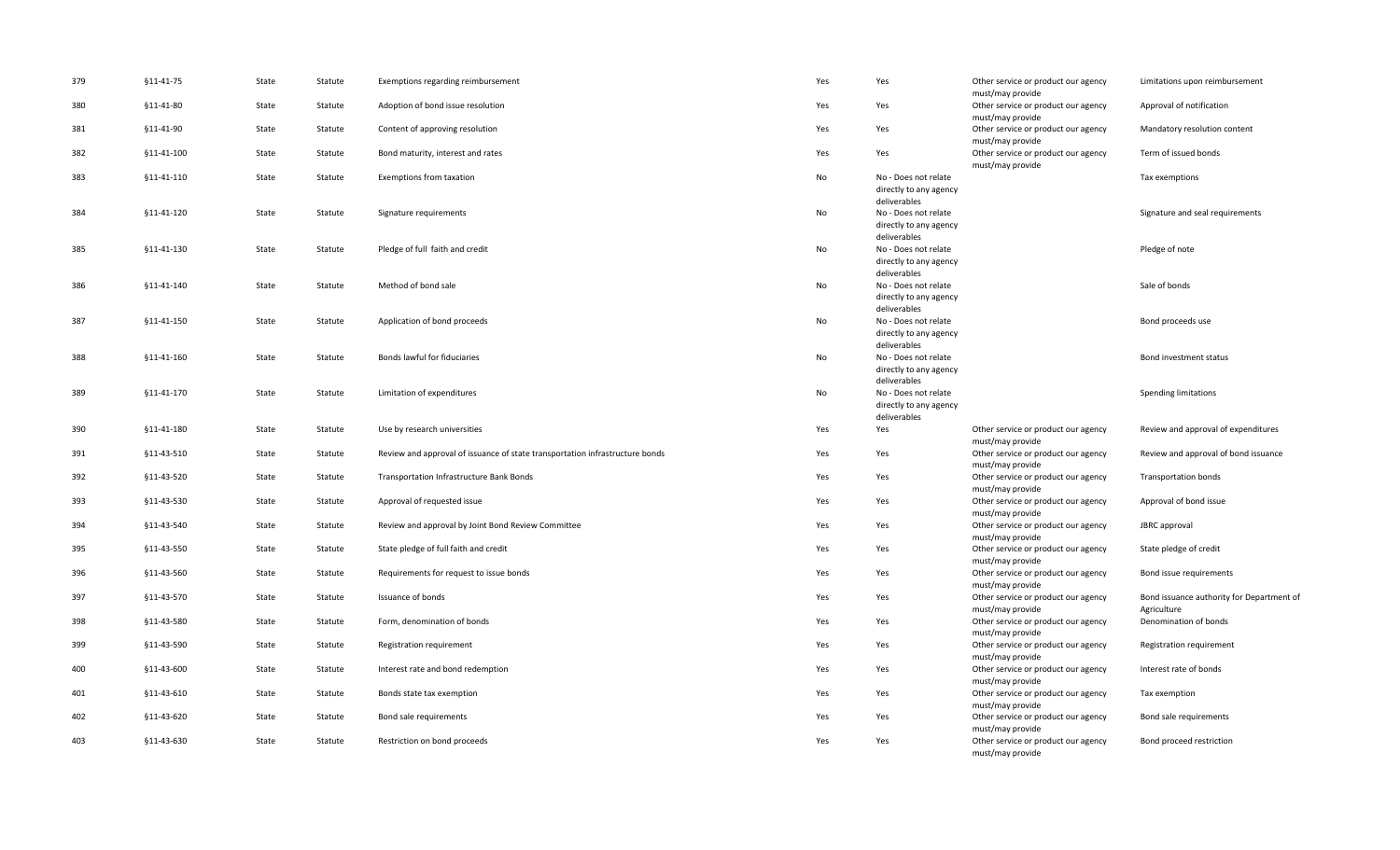| 404 | \$11-45-30 | State | Statute | Creation of Venture Capital Investment Act of South Carolina | Yes | Yes | Other service or product our agency<br>must/may provide | Approval of guidelines, tax credit certificate<br>and lenders                |
|-----|------------|-------|---------|--------------------------------------------------------------|-----|-----|---------------------------------------------------------|------------------------------------------------------------------------------|
| 405 | §11-45-40  | State | Statute | Appointment of authority                                     | Yes | Yes | Other service or product our agency<br>must/may provide | Authority appointment                                                        |
| 406 | §11-45-50  | State | Statute | Solicitation of investment plans                             | Yes | Yes | Other service or product our agency<br>must/may provide | Solicitations                                                                |
| 407 | §11-45-55  | State | Statute | Tax credit certificates                                      | Yes | Yes | Other service or product our agency<br>must/may provide | Borrowing of funds                                                           |
| 408 | \$11-45-60 | State | Statute | Selection of plans                                           | Yes | Yes | Other service or product our agency<br>must/may provide | Investment selection                                                         |
| 409 | §11-45-70  | State | Statute | Requirements for investors                                   | Yes | Yes | Other service or product our agency<br>must/may provide | Investor requirements                                                        |
| 410 | §11-45-80  | State | Statute | Technology Innovation Fund                                   | Yes | Yes | Other service or product our agency<br>must/may provide | Fund established                                                             |
| 411 | \$11-45-90 | State | Statute | Investor group reports                                       | Yes | Yes | Other service or product our agency<br>must/may provide | Reports of group                                                             |
| 412 | \$11-45-95 | State | Statute | Authority reports                                            | Yes | Yes | Other service or product our agency<br>must/may provide | Authority reports                                                            |
| 413 | §11-45-100 | State | Statute | Power of authority                                           | Yes | Yes | Other service or product our agency<br>must/may provide | Power of authority                                                           |
| 414 | §11-45-105 | State | Statute | Approval of guidelines                                       | Yes | Yes | Other service or product our agency<br>must/may provide | Guidelines approval                                                          |
| 415 | §11-49-10  | State | Statute | Tobacco Settlement Revenue Management Authority Act          | Yes | Yes | Other service or product our agency<br>must/may provide | Administration of the Tobacco Settlement<br>Revenue Management Authority Act |
| 416 | \$11-49-20 | State | Statute | Definitions in chapter                                       | Yes | Yes | Other service or product our agency<br>must/may provide | Definitions                                                                  |
| 417 | §11-49-30  | State | Statute | Authority for tobacco receipts                               | Yes | Yes | Other service or product our agency<br>must/may provide | Responsibility for receipts                                                  |
| 418 | §11-49-40  | State | Statute | Members of the Authority Board                               | Yes | Yes | Other service or product our agency<br>must/may provide | Board members                                                                |
| 419 | \$11-49-50 | State | Statute | Ownership of receipts                                        | Yes | Yes | Other service or product our agency<br>must/may provide | Ownership of assets                                                          |
| 420 | \$11-49-55 | State | Statute | Tax receipt form approval                                    | Yes | Yes | Other service or product our agency<br>must/may provide | Form approval                                                                |
| 421 | §11-49-60  | State | Statute | Powers of board                                              | Yes | Yes | Other service or product our agency<br>must/may provide | Board powers (17)                                                            |
| 422 | §11-49-70  | State | Statute | Issuance of bonds                                            | Yes | Yes | Other service or product our agency<br>must/may provide | Issuance requirements                                                        |
| 423 | \$11-49-80 | State | Statute | Limitation of authority and board                            | Yes | Yes | Other service or product our agency<br>must/may provide | Limitation of authority                                                      |
| 424 | §11-49-90  | State | Statute | Power to incur debt                                          | Yes | Yes | Other service or product our agency<br>must/may provide | General power to incur debt                                                  |
| 425 | §11-49-100 | State | Statute | Maintenance of accounts                                      | Yes | Yes | Other service or product our agency<br>must/may provide | Separate account maintenance                                                 |
| 426 | §11-49-120 | State | Statute | <b>Exemption from taxes</b>                                  | Yes | Yes | Other service or product our agency<br>must/may provide | Bond state taxation exempt                                                   |
| 427 | §11-49-130 | State | Statute | Transfer of excess funds                                     | Yes | Yes | Other service or product our agency<br>must/may provide | Excess fund transfer                                                         |
| 428 | §11-49-140 | State | Statute | <b>Statutory Exemption</b>                                   | Yes | Yes | Other service or product our agency<br>must/may provide | Statutory exemption                                                          |
| 429 | §11-49-150 | State | Statute | General Assembly settlement approval                         | Yes | Yes | Other service or product our agency<br>must/may provide | Settlement approval                                                          |
| 430 | §11-49-160 | State | Statute | Protection of bond holders                                   | Yes | Yes | Other service or product our agency<br>must/may provide | Bond holder protection                                                       |
| 431 | §11-49-170 | State | Statute | Liberal construction                                         | Yes | Yes | other service or product our agency<br>must/may provide | Statutory interpretation                                                     |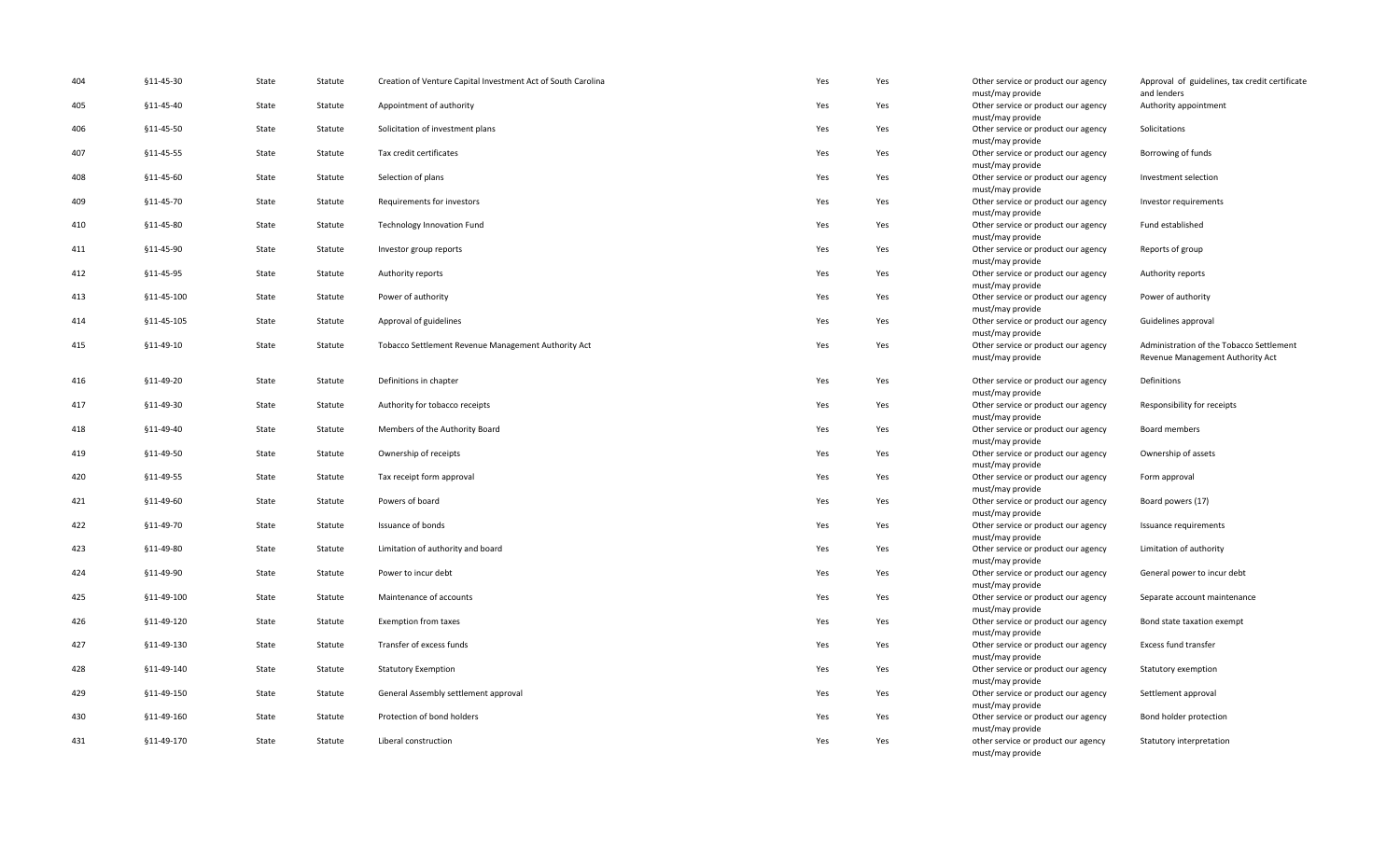| 432 | $$11-51-10$ | State | Statute | Research University Infrastructure Act; review projects and issue debt              | Yes | Yes | Other service or product our agency<br>must/may provide | Oversight (limited) of Research University<br>Infrastructure Act; review projects and issue<br>debt |
|-----|-------------|-------|---------|-------------------------------------------------------------------------------------|-----|-----|---------------------------------------------------------|-----------------------------------------------------------------------------------------------------|
| 433 | \$11-51-20  | State | Statute | Legislative findings and purpose                                                    | Yes | Yes | Other service or product our agency<br>must/may provide | Legislative findings                                                                                |
| 434 | \$11-51-30  | State | Statute | Definitions                                                                         | Yes | Yes | Other service or product our agency<br>must/may provide | Definitions                                                                                         |
| 435 | \$11-51-40  | State | Statute | Issuance of debt authorized                                                         | Yes | Yes | Other service or product our agency<br>must/may provide | Issuance of debt                                                                                    |
| 436 | §11-51-50   | State | Statute | Maximum annual debt service                                                         | Yes | Yes | Other service or product our agency<br>must/may provide | Debt service limitations                                                                            |
| 437 | \$11-51-60  | State | Statute | Reimbursement repayment                                                             | Yes | Yes | Other service or product our agency<br>must/may provide | Repayment for unauthorized use                                                                      |
| 438 | \$11-51-70  | State | Statute | Certification of costs to board                                                     | Yes | Yes | Other service or product our agency<br>must/may provide | Certification of costs                                                                              |
| 439 | §11-51-80   | State | Statute | Required information to be provided                                                 | Yes | Yes | Other service or product our agency<br>must/may provide | Provided information                                                                                |
| 440 | \$11-51-90  | State | Statute | Allocation of debt limits                                                           | Yes | Yes | Other service or product our agency<br>must/may provide | Debt allocation limits                                                                              |
| 441 | §11-51-100  | State | Statute | Issuance of anticipation notes                                                      | Yes | Yes | Other service or product our agency<br>must/may provide | Bond anticipation notes                                                                             |
| 442 | §11-51-110  | State | Statute | Resolution authorizing issuance debt                                                | Yes | Yes | Other service or product our agency<br>must/may provide | General obligation debt approval                                                                    |
| 443 | §11-51-120  | State | Statute | Term of debt approval                                                               | Yes | Yes | Other service or product our agency<br>must/may provide | Approval of debt terms                                                                              |
| 444 | §11-51-125  | State | Statute | Approvals required for issuance                                                     | Yes | Yes | Other service or product our agency<br>must/may provide | Required other approvals                                                                            |
| 445 | \$11-51-130 | State | Statute | Exemption from taxation                                                             | Yes | Yes | Other service or product our agency<br>must/may provide | State tax exemption                                                                                 |
| 446 | §11-51-140  | State | Statute | Attestation requirements                                                            | Yes | Yes | Other service or product our agency<br>must/may provide | Required attestation                                                                                |
| 447 | \$11-51-150 | State | Statute | Obligation pledged                                                                  | Yes | Yes | Other service or product our agency<br>must/may provide | Pledged obligation                                                                                  |
| 448 | §11-51-160  | State | Statute | Sale requirements                                                                   | Yes | Yes | Other service or product our agency<br>must/may provide | Sale requirements for bonds                                                                         |
| 449 | §11-51-170  | State | Statute | Disposition of sale proceeds                                                        | Yes | Yes | Other service or product our agency<br>must/may provide | Use of sale proceeds                                                                                |
| 450 | §11-51-180  | State | Statute | Use as investments                                                                  | Yes | Yes | Other service or product our agency<br>must/may provide | Investment use authorized                                                                           |
| 451 | §11-51-190  | State | Statute | Procurement procedures required                                                     | Yes | Yes | Other service or product our agency<br>must/may provide | Procurement process                                                                                 |
| 452 | §11-51-200  | State | Statute | Liberal construction of chapter                                                     | Yes | Yes | Other service or product our agency<br>must/may provide | Statutory interpretation                                                                            |
| 453 | \$11-55-10  | State | Statute | <b>Establishment of SFAA</b>                                                        | Yes | Yes | Other service or product our agency<br>must/may provide | Establishment of the Authority                                                                      |
| 454 | \$11-55-30  | State | Statute | Practices and Precedents of Budget & Control Board (B&CB) applicable to SFAA        | Yes | Yes | Other service or product our agency<br>must/may provide | Practices and Precedents of Budget & Control<br>Board (B&CB) applicable to SFAA                     |
| 455 | §11-55-40   | State | Statute | Powers, Duties and Responsibility of SFAA                                           | Yes | Yes | Other service or product our agency<br>must/may provide | Powers, Duties and Responsibility of SFAA                                                           |
| 456 | \$11-55-50  | State | Statute | B&CB responsibility for permanent improvement projects and Bonds devolved upon SFAA | Yes | Yes | Other service or product our agency<br>must/may provide | B&CB responsibility for permanent<br>improvement projects and Bonds devolved<br>upon SFAA           |
| 457 | §11-57-310  | State | Statute | Iran Divestment Act - Iran investment list                                          | Yes | Yes | Other service or product our agency<br>must/may provide | Administration of program                                                                           |
| 458 | §11-57-730  | State | Statute | Iran Divestment Act indemnification                                                 | Yes | Yes | Other service or product our agency<br>must/may provide | Indemnification                                                                                     |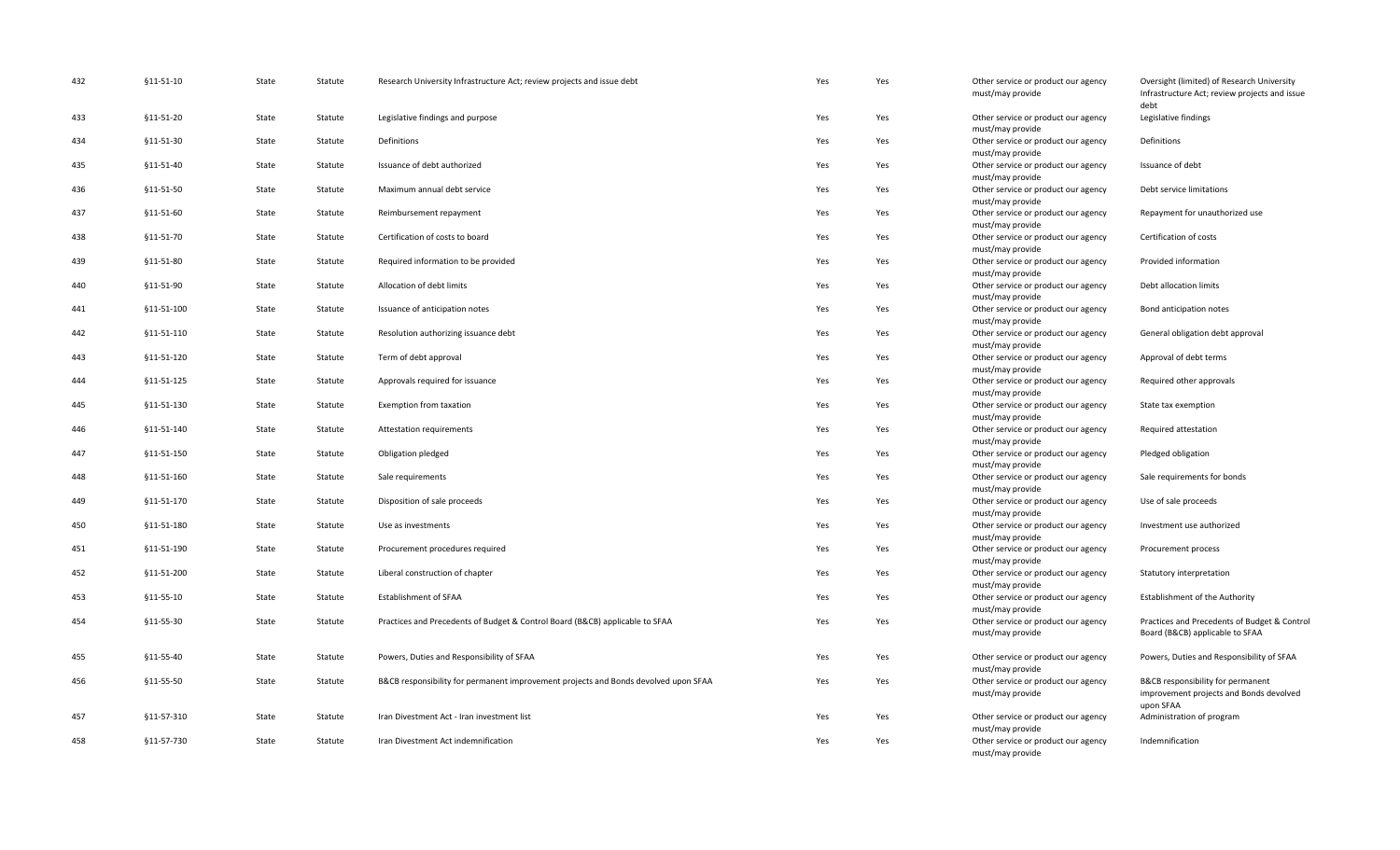| 459 | \$12-6-5570    | State | Statute | Authority for additional expenditures by Department of Revenue for enforcement of tax laws | Yes | Yes                                                            | Other service or product our agency<br>must/may provide | Authority for additional expenditures by<br>Department of Revenue for enforcement of<br>tax laws               |
|-----|----------------|-------|---------|--------------------------------------------------------------------------------------------|-----|----------------------------------------------------------------|---------------------------------------------------------|----------------------------------------------------------------------------------------------------------------|
| 460 | §12-10-100     | State | Statute | Enterprise Zone Report                                                                     | Yes | Yes                                                            | Other service or product our agency<br>must/may provide | Receive annual Enterprise Zone Report                                                                          |
| 461 | \$12-23-30     | State | Statute | Suspension of electric generating and sales tax                                            | Yes | Yes                                                            | Other service or product our agency<br>must/may provide | Suspension of electric generating and sales<br>tax                                                             |
| 462 | \$12-28-2740   | State | Statute | Bond procedure for completion of certain projects                                          | Yes | Yes                                                            | Other service or product our agency<br>must/may provide | Bond procedure for completion of certain<br>projects                                                           |
| 463 | \$12-59-320    | State | Statute | Hearing for taxpayer relief from taxes described in Section 12-59-310                      | Yes | Yes                                                            | Other service or product our agency<br>must/may provide | Grant of relief after hearing on certain taxes                                                                 |
| 464 | \$12-59-330    | State | Statute | Enforcement and compensation                                                               | Yes | Yes                                                            | Other service or product our agency<br>must/may provide | Enforcement and collection                                                                                     |
| 465 | $$13-1-25$     | State | Statute | Cross reference to procurement exemption authority                                         | Yes | Yes                                                            | Other service or product our agency<br>must/may provide | Cross reference to procurement exemption<br>authority                                                          |
| 466 | $§13 - 1 - 45$ | State | Statute | Water/Wastewater Infrastructure Fund Reports                                               | Yes | Yes                                                            | Other service or product our agency<br>must/may provide | Assisting, financing of Water/Wastewater<br>Infrastructure Fund projects and reports                           |
| 467 | \$13-1-340     | State | Statute | Authority for grants, gifts, funds and property for State Development Division             | Yes | Yes                                                            | Other service or product our agency<br>must/may provide | Authority for grants, gifts, funds and property<br>for State Development Division and<br>disbursement approval |
| 468 | §13-1-620      | State | Statute | Procurement - Savannah Valley Development                                                  | Yes | Yes                                                            | Other service or product our agency<br>must/may provide | Approval of procurement procedures and<br>regulations - Savannah Valley Development                            |
| 469 | \$13-1-660     | State | Statute | Bond approval for Savannah Valley Development                                              | Yes | Yes                                                            | Other service or product our agency<br>must/may provide | Approval of bond issuance by Savannah<br>Valley Development                                                    |
| 470 | \$13-1-670     | State | Statute | Bonds exempt from taxation                                                                 | No  | No - Does not relate<br>directly to any agency<br>deliverables |                                                         | Statute regarding taxation                                                                                     |
| 471 | §13-1-680      | State | Statute | Investigation and approval of bond issue                                                   | Yes | Yes                                                            | Other service or product our agency<br>must/may provide | Investigate and approve                                                                                        |
| 472 | \$13-1-690     | State | Statute | Signature on bond                                                                          | No  | No - Does not relate<br>directly to any agency<br>deliverables |                                                         | Signing of bonds                                                                                               |
| 473 | §13-1-700      | State | Statute | Approval of terms of sale                                                                  | Yes | Yes                                                            | Other service or product our agency<br>must/may provide | Approval of bond terms                                                                                         |
| 474 | §13-1-1000     | State | Statute | Aeronautics Commission definitions and creation                                            | Yes | Yes                                                            | Other service or product our agency<br>must/may provide | Administrative support for Aeronautics<br>Commission                                                           |
| 475 | \$13-1-1010    | State | Statute | <b>Creation of Aeronautics Commission</b>                                                  | Yes | Yes                                                            | Other service or product our agency<br>must/may provide | Creation of commission                                                                                         |
| 476 | §13-1-1020     | State | Statute | Election and appointment of commission                                                     | Yes | Yes                                                            | Other service or product our agency<br>must/may provide | <b>Election of Commission</b>                                                                                  |
| 477 | \$13-1-1030    | State | Statute | Divided districts                                                                          | Yes | Yes                                                            | Other service or product our agency<br>must/may provide | Divided districts                                                                                              |
| 478 | \$13-1-1040    | State | Statute | Delegation election                                                                        | Yes | Yes                                                            | Other service or product our agency<br>must/may provide | Election by delegations                                                                                        |
| 479 | §13-1-1050     | State | Statute | Commission member terms                                                                    | Yes | Yes                                                            | Other service or product our agency<br>must/may provide | Member terms                                                                                                   |
| 480 | §13-1-1060     | State | Statute | Oath of office                                                                             | Yes | Yes                                                            | Other service or product our agency<br>must/may provide | Oath of office                                                                                                 |
| 481 | \$13-1-1070    | State | Statute | Official seal and rules                                                                    | Yes | Yes                                                            | Other service or product our agency<br>must/may provide | Rules and procedures                                                                                           |
| 482 | \$13-1-1080    | State | Statute | Appointment of Executive Director                                                          | Yes | Yes                                                            | other service or product our agency<br>must/may provide | Executive director                                                                                             |
| 483 | §13-1-1090     | State | Statute | Qualifications of chairman and members                                                     | Yes | Yes                                                            | Other service or product our agency<br>must/may provide | Qualifications                                                                                                 |
| 484 | \$13-1-1350    | State | Statute | Authority for extension of Public Railways' operation                                      | Yes | Yes                                                            | Other service or product our agency<br>must/may provide | Approval for extension of Public Railways'<br>operation                                                        |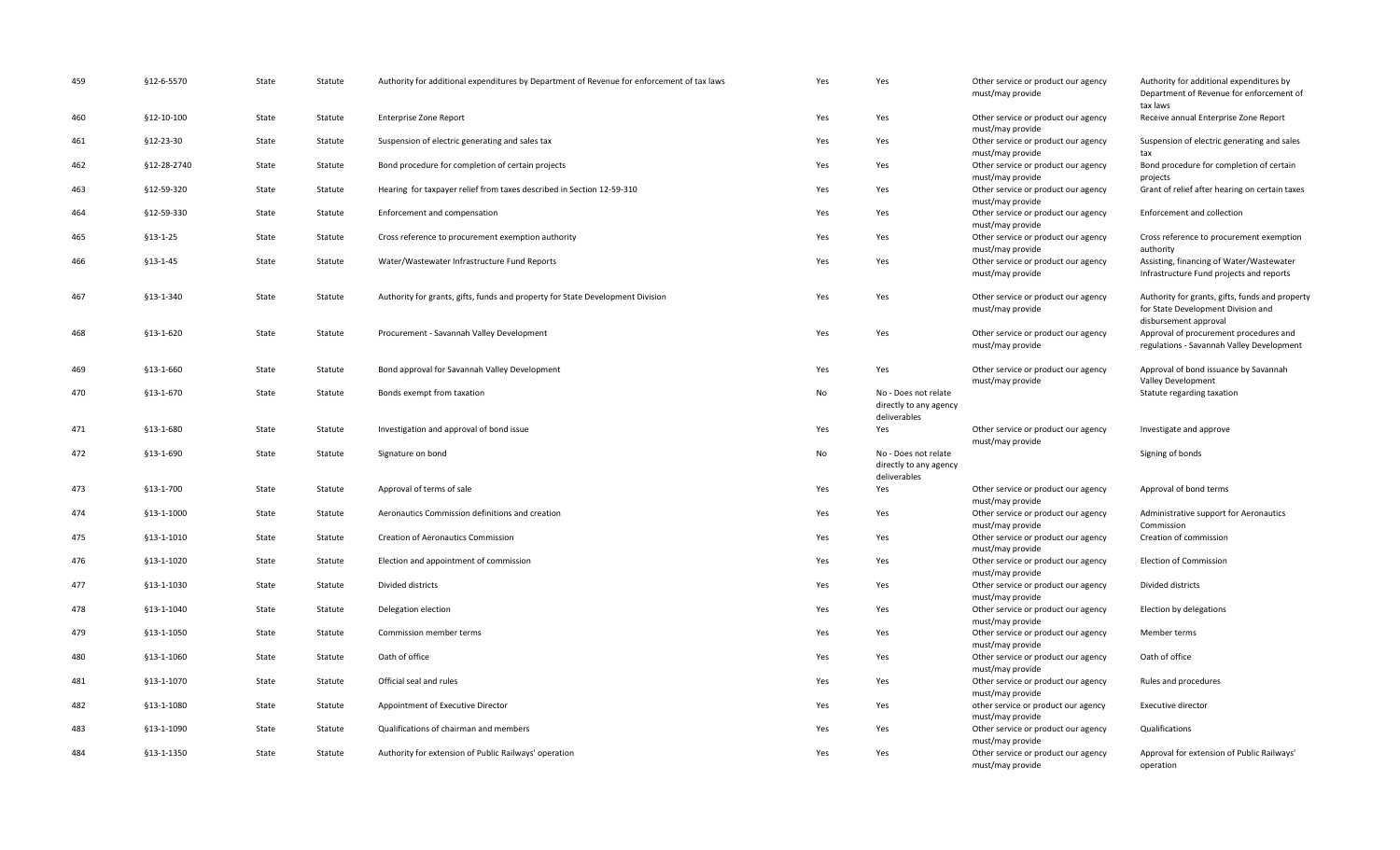| 485 | §13-1-1355     | State | Statute | Authority for transfer of equipment by Public Railways                              | Yes | Yes | Other service or product our agency<br>must/may provide                     | Approval for transfer of equipment by Public<br>Railways                                          |
|-----|----------------|-------|---------|-------------------------------------------------------------------------------------|-----|-----|-----------------------------------------------------------------------------|---------------------------------------------------------------------------------------------------|
| 486 | §13-1-1390     | State | Statute | Acquisition of railroads and equipment                                              | Yes | Yes | Other service or product our agency<br>must/may provide                     | Approval of acquisition of railroads and<br>equipment by public railways                          |
| 487 | §13-1-1430     | State | Statute | Authority for the refunding of bonds                                                | Yes | Yes | Other service or product our agency<br>must/may provide                     | Approval authority for the refunding of bonds                                                     |
| 488 | \$13-1-1460    | State | Statute | Authority for bond issuance by public railways                                      | Yes | Yes | Other service or product our agency<br>must/may provide                     | Approval authority for bond issuance by<br>public railways                                        |
| 489 | \$13-1-1720    | State | Statute | Cross reference to procurement exemption authority                                  | Yes | Yes | Other service or product our agency<br>must/may provide                     | Approval of procurement exemption                                                                 |
| 490 | §13-1-1740     | State | Statute | Recommendations by Coordinating Council for Economic Development                    | Yes | Yes | Other service or product our agency<br>must/may provide                     | Receive recommendations by Coordinating<br>Council for Economic Development                       |
| 491 | $§13 - 7 - 10$ | State | Statute | Barnwell Decommissioning Trust Fund: SFAA is Grantor of 3/4/1981 Trust Agreement    | Yes | Yes | Other service or product our agency<br>must/may provide                     | Administer Barnwell Decommissioning Trust<br>Fund: SFAA is Grantor of 3/4/1981 Trust<br>Agreement |
| 492 | \$13-7-30      | State | Statute | Powers and duties of SFAA regarding nuclear-use state property                      | Yes | Yes | Other service or product our agency<br>must/may provide                     | Powers and duties of SFAA regarding nuclear-<br>use state property                                |
| 493 | \$13-19-30     | State | Statute | Midlands Authority - authority for alternate procurement code with approval by SFAA | Yes | Yes | Other service or product our agency<br>must/may provide                     | Midlands Authority - authority for alternate<br>procurement code with approval by SFAA            |
| 494 | \$13-19-60     | State | Statute | Midlands Authority's bond interest rates                                            | Yes | Yes | Other service or product our agency<br>must/may provide                     | Approval of Midlands Authority's bond<br>interest rates                                           |
| 495 | §13-19-80      | State | Statute | Bond issuance authority                                                             | Yes | Yes | Other service or product our agency<br>must/may provide                     | Approval of bond issuance authority of<br><b>Midlands Authority</b>                               |
| 496 | §13-19-100     | State | Statute | Bond sale authority                                                                 | Yes | Yes | Other service or product our agency<br>must/may provide                     | Approval of bond sale authority of Midlands<br>Authority                                          |
| 497 | \$13-21-30     | State | Statute | Authority for alternate procurement code by Edisto Development Authority            | Yes | Yes | Other service or product our agency<br>must/may provide                     | Authority for alternate procurement code by<br><b>Edisto Development Authority</b>                |
| 498 | §13-21-70      | State | Statute | Edisto Development Authority bond terms approval                                    | Yes | Yes | Other service or product our agency<br>must/may provide                     | Edisto Development Authority bond terms<br>approval                                               |
| 499 | §13-21-90      | State | Statute | Edisto Development Authority bond issuance approval                                 | Yes | Yes | Other service or product our agency<br>must/may provide                     | Edisto Development Authority bond issuance<br>approval                                            |
| 500 | \$13-21-110    | State | Statute | Edisto Development Authority bond sale approval                                     | Yes | Yes | Other service or product our agency<br>must/may provide                     | Edisto Development Authority bond sale<br>approval                                                |
| 501 | §15-77-330     | State | Statute | Determination of availability of funds for attorney fees                            | Yes | Yes | Other service or product our agency<br>must/may provide                     | Determination of availability of funds for<br>attorney fees                                       |
| 502 | \$15-78-10     | State | Statute | Tort Claims, Act Insurance Policy, Procedures, Limitations and Related Provisions   | Yes | Yes | Other service or product our agency<br>must/may provide                     | Tort insurance coverage and related services                                                      |
| 503 | \$15-78-20     | State | Statute | Legislative findings for Tort Claims Act                                            | Yes | Yes | Other service or product our agency<br>must/may provide                     | Legislative findings                                                                              |
| 504 | \$15-78-30     | State | Statute | Definitions of words in Act                                                         | Yes | Yes | Other service or product our agency<br>must/may provide                     | Definitions                                                                                       |
| 505 | §15-78-40      | State | Statute | State liable for torts                                                              | Yes | Yes | Other service or product our agency<br>must/may provide                     | State tort liability                                                                              |
| 506 | §15-78-50      | State | Statute | Right to file claim                                                                 | Yes | Yes | Other service or product our agency<br>must/may provide                     | Right to claim                                                                                    |
| 507 | §15-78-60      | State | Statute | Exceptions to waiver of immunity                                                    | Yes | Yes | Other service or product our agency<br>must/may provide                     | Exceptions to immunity                                                                            |
| 508 | \$15-78-70     | State | Statute | Government employee liability                                                       | Yes | Yes | Other service or product our agency<br>must/may provide                     | Employee liability                                                                                |
| 509 | \$15-78-80     | State | Statute | Filing of claims and cooperation                                                    | Yes | Yes | Other service or product our agency                                         | Claim filing                                                                                      |
| 510 | \$15-78-90     | State | Statute | Institution of actions                                                              | Yes | Yes | must/may provide<br>Other service or product our agency                     | Filing actions                                                                                    |
| 511 | \$15-78-100    | State | Statute | Where and when to file action                                                       | Yes | Yes | must/may provide<br>Other service or product our agency<br>must/may provide | Jurisdiction of action                                                                            |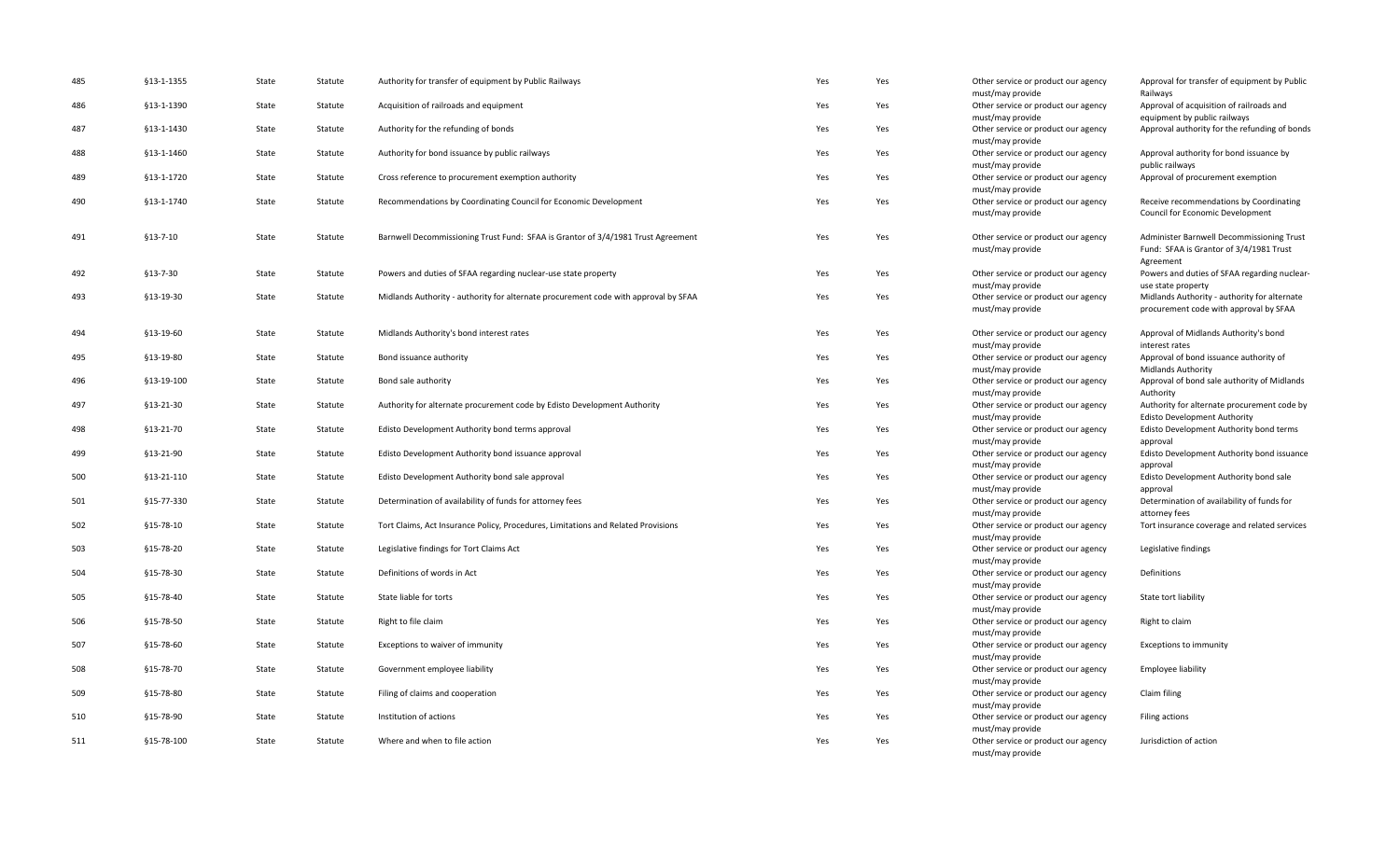| 512 | §15-78-110  | State | Statute | <b>Statute of limitations</b>                                         | Yes | Yes | Other service or product our agency<br>must/may provide | Limitations of actions                                                          |
|-----|-------------|-------|---------|-----------------------------------------------------------------------|-----|-----|---------------------------------------------------------|---------------------------------------------------------------------------------|
| 513 | §15-78-120  | State | Statute | Limitations on liability                                              | Yes | Yes | Other service or product our agency<br>must/may provide | Limitation on liability                                                         |
| 514 | §15-78-130  | State | Statute | Defense of certain actions against political subdivisions             | Yes | Yes | Other service or product our agency<br>must/may provide | Defense of certain actions                                                      |
| 515 | §15-78-140  | State | Statute | Procurement of certain insurance                                      | Yes | Yes | Other service or product our agency<br>must/may provide | Insurance procurement                                                           |
| 516 | \$15-78-150 | State | Statute | Authority of purchase liability insurance                             | Yes | Yes | Other service or product our agency<br>must/may provide | Authority to purchase insurance                                                 |
| 517 | §15-78-160  | State | Statute | Non-liability for failure to pay premiums                             | Yes | Yes | Other service or product our agency<br>must/may provide | Non-liability for nonpayment                                                    |
| 518 | §15-78-170  | State | Statute | Actions for wrongful death                                            | Yes | Yes | Other service or product our agency<br>must/may provide | Actions for death                                                               |
| 519 | §15-78-180  | State | Statute | Effective date of act                                                 | Yes | Yes | Other service or product our agency<br>must/may provide | Effective date                                                                  |
| 520 | §15-78-190  | State | Statute | Applicability of other coverage                                       | Yes | Yes | Other service or product our agency<br>must/may provide | Uninsured and underinsured coverage                                             |
| 521 | §15-78-200  | State | Statute | Sole remedy for torts                                                 | Yes | Yes | Other service or product our agency<br>must/may provide | Sole remedy for torts                                                           |
| 522 | §15-78-210  | State | Statute | Charitable funds preserved                                            | Yes | Yes | Other service or product our agency<br>must/may provide | Charitable funds preserved                                                      |
| 523 | §15-78-220  | State | Statute | Charitable funds not affected                                         | Yes | Yes | Other service or product our agency<br>must/may provide | Charitable funds not affected                                                   |
| 524 | \$23-9-470  | State | Statute | Prohibition regarding firemen's insurance and inspection fund         | Yes | Yes | Other service or product our agency<br>must/may provide | Prohibition                                                                     |
| 525 | §24-3-400   | State | Statute | Authority for certain funds and Prison Industries Account             | Yes | Yes | Other service or product our agency<br>must/may provide | Approval of authority for certain funds and<br>Prison Industries Account        |
| 526 | §25-1-460   | State | Statute | Authority for emergency loans                                         | Yes | Yes | Other service or product our agency<br>must/may provide | Approval of authority for emergency loans                                       |
| 527 | §25-1-1660  | State | Statute | Authority to transfer National Guard Armory to political subdivisions | Yes | Yes | Other service or product our agency<br>must/may provide | Approval to transfer certain National Guard<br>Armory to political subdivisions |
| 528 | §27-8-120   | State | Statute | SFAA as successor to South Carolina Conservation Bank                 | Yes | Yes | Other service or product our agency<br>must/may provide | Authority for SFAA to act as successor to<br>South Carolina Conservation Bank   |
| 529 | §31-3-1690  | State | Statute | Housing Authority relationship with SFAA                              | Yes | Yes | Other service or product our agency<br>must/may provide | Housing Authority relationship with SFAA                                        |
| 530 | §31-12-120  | State | Statute | Compliance by Housing with Consolidated Procurement Code              | Yes | Yes | Other service or product our agency<br>must/may provide | Compliance by Housing Authority with<br>Consolidated Procurement Code           |
| 531 | §31-13-90   | State | Statute | Authority to issue notes or bonds and submission of information       | Yes | Yes | Other service or product our agency<br>must/may provide | Approval to issue notes or bonds and<br>submission of information               |
| 532 | §31-13-170  | State | Statute | Bonds and loan authority - Housing and Redevelopment                  | Yes | Yes | Other service or product our agency<br>must/may provide | Bonds and loan authority - Housing and<br>Redevelopment                         |
| 533 | §31-13-180  | State | Statute | Legislative findings                                                  | Yes | Yes | other service or product our agency<br>must/may provide | Legislative findings                                                            |
| 534 | §31-13-190  | State | Statute | Powers of Housing Authority                                           | Yes | Yes | Other service or product our agency<br>must/may provide | Housing Authority powers                                                        |
| 535 | §31-13-200  | State | Statute | Authority to issue notes and bonds                                    | Yes | Yes | Other service or product our agency<br>must/may provide | Authority issuance powers                                                       |
| 536 | §31-13-210  | State | Statute | Maximum interest rate                                                 | Yes | Yes | Other service or product our agency<br>must/may provide | Interest rates                                                                  |
| 537 | §31-13-220  | State | Statute | Information to be provided to board                                   | Yes | Yes | Other service or product our agency<br>must/may provide | Required information                                                            |
| 538 | §31-13-230  | State | Statute | Maximum amount of bonds                                               | Yes | Yes | Other service or product our agency<br>must/may provide | Maximum amounts allowed                                                         |
| 539 | §31-13-240  | State | Statute | Information also to Bond Committee                                    | Yes | Yes | Other service or product our agency<br>must/may provide | Bond Committee information                                                      |
| 540 | §31-13-250  | State | Statute | Authority to provide rental projects                                  | Yes | Yes | Other service or product our agency<br>must/may provide | Rental projects allowed                                                         |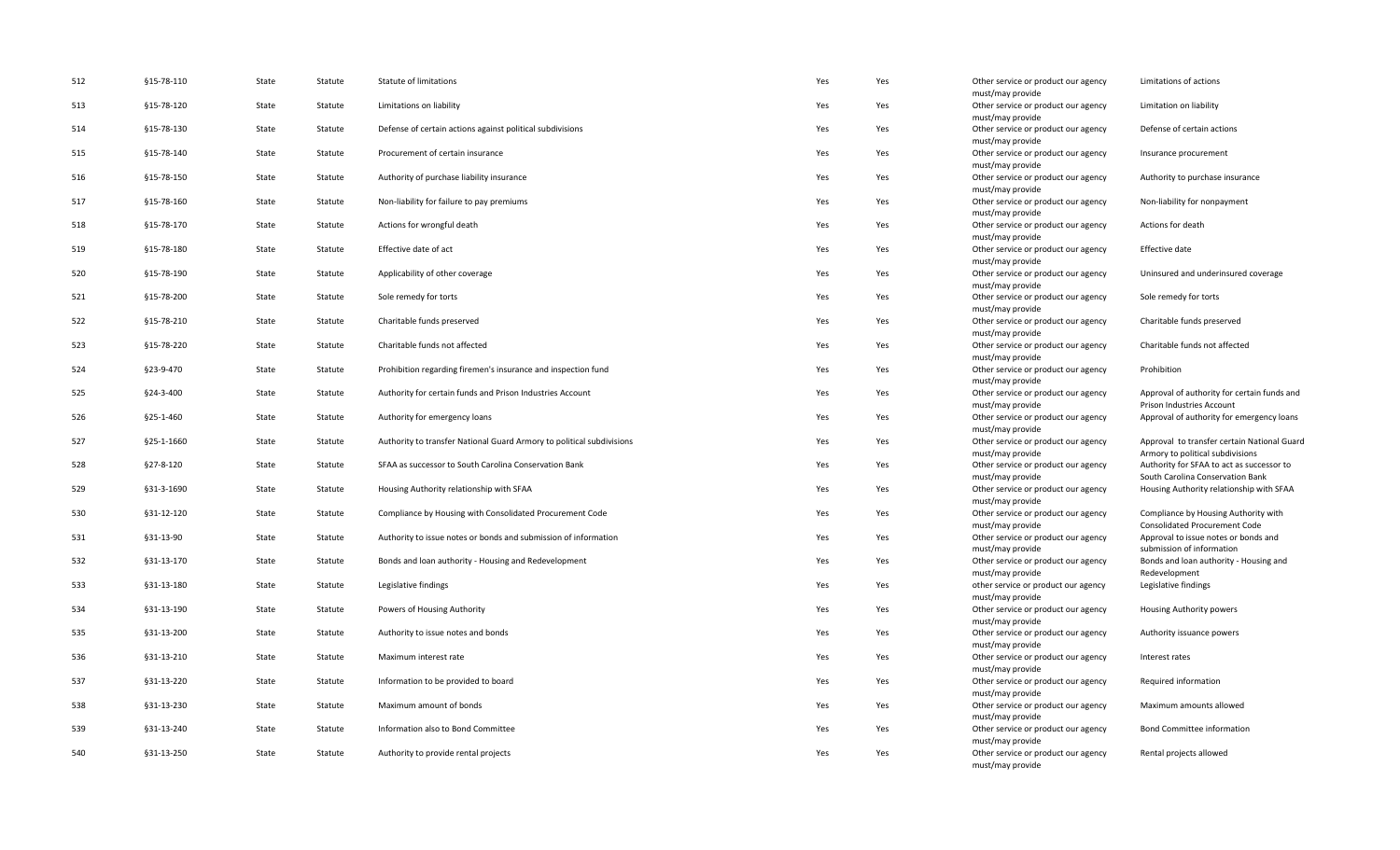| 541 | \$38-5-190  | State | Statute | Authorization to Substitute Copies for Original Insurance Documents                                  | Yes | No - But relates to<br>manner in which one or<br>more agency<br>deliverables is provided |                                                         |                                                                                                            |
|-----|-------------|-------|---------|------------------------------------------------------------------------------------------------------|-----|------------------------------------------------------------------------------------------|---------------------------------------------------------|------------------------------------------------------------------------------------------------------------|
| 542 | §38-13-180  | State | Statute | Department of Insurance examination of the IRF                                                       | Yes | Yes                                                                                      | Other service or product our agency<br>must/may provide | Department of Insurance examination of the<br><b>IRF</b>                                                   |
| 543 | §38-13-190  | State | Statute | Receive report form Insurance Commission                                                             | Yes | Yes                                                                                      | Other service or product our agency<br>must/may provide | Receipt of report                                                                                          |
| 544 | §38-13-200  | State | Statute | Penalty for refusal to be examined                                                                   | No  | No - Does not relate<br>directly to any agency<br>deliverables                           |                                                         | Penalty statute                                                                                            |
| 545 | §38-57-45   | State | Statute | Approval of use of state seal by insurance providers                                                 | Yes | Yes                                                                                      | Other service or product our agency<br>must/may provide | Approval of use of state seal by insurance<br>providers                                                    |
| 546 | §38-79-470  | State | Statute | Patients Compensation Fund audit available to SFAA                                                   | Yes | Yes                                                                                      | Other service or product our agency<br>must/may provide | Patients Compensation Fund audit available<br>to SFAA                                                      |
| 547 | \$41-31-820 | State | Statute | Unemployment compensation experience rating; quarterly certification of state liability              | Yes | Yes                                                                                      | Other service or product our agency<br>must/may provide | Unemployment compensation experience<br>rating; quarterly certification of state liability                 |
| 548 | §41-33-470  | State | Statute | Reports to SFAA by Employment & Workforce                                                            | Yes | Yes                                                                                      | Other service or product our agency<br>must/may provide | Reports to SFAA by Employment & Workforce                                                                  |
| 549 | §41-43-90   | State | Statute | South Carolina Jobs--Economic Development Authority procurement procedures                           | Yes | Yes                                                                                      | Other service or product our agency<br>must/may provide | Approval of South Carolina Jobs--Economic<br>Development Authority procurement<br>procedures               |
| 550 | \$41-43-260 | State | Statute | South Carolina Jobs--Economic Development Authority audit review and accountability                  | Yes | Yes                                                                                      | Other service or product our agency<br>must/may provide | Receipt of South Carolina Jobs--Economic<br>Development Authority audit, review and<br>accountability      |
| 551 | §42-7-75    | State | Statute | Quarterly certification of state liability for State Accident Fund                                   | Yes | Yes                                                                                      | Other service or product our agency<br>must/may provide | Quarterly certification of state liability for<br>State Accident Fund                                      |
| 552 | §42-7-90    | State | Statute | Authorization of certain expenditures from State Accident Fund                                       | Yes | Yes                                                                                      | Other service or product our agency<br>must/may provide | Authorization of certain expenditures from<br>State Accident Fund                                          |
| 553 | §42-7-100   | State | Statute | Approval of insurance for State Accident Fund                                                        | Yes | Yes                                                                                      | Other service or product our agency<br>must/may provide | Approval of insurance for State Accident Fund                                                              |
| 554 | §42-7-210   | State | Statute | Quarterly certification of state liability for State Accident Fund                                   | Yes | Yes                                                                                      | Other service or product our agency<br>must/may provide | Quarterly certification of state payments for<br>liability of State Accident Fund                          |
| 555 | §42-7-320   | State | Statute | Termination of Second Injury Fund                                                                    | Yes | Yes                                                                                      | Other service or product our agency<br>must/may provide | Administration of termination of Second<br>Injury Fund                                                     |
| 556 | §43-1-70    | State | Statute | Approval of Department of Social Services salaries                                                   | Yes | Yes                                                                                      | Other service or product our agency<br>must/may provide | Approval of certain Department of Social<br>Services salaries                                              |
| 557 | §44-1-40    | State | Statute | Salary approval for the director of the Department of Health and Environmental Control               | Yes | Yes                                                                                      | Other service or product our agency<br>must/may provide | Salary approval for the director of the<br>Department of Health and Environmental<br>Control               |
| 558 | §44-1-210   | State | Statute | Annual Report of monies collected by the Department of Health and Environmental Control              | Yes | Yes                                                                                      | Other service or product our agency<br>must/may provide | Receipt of Annual Report of monies collected                                                               |
| 559 | \$44-6-80   | State | Statute | Submission by Department of Health and Environmental Control of annual work and effectiveness report | Yes | Yes                                                                                      | Other service or product our agency<br>must/may provide | Submission by Department of Health and<br>Environmental Control of annual work and<br>effectiveness report |
| 560 | §44-7-1420  | State | Statute | Hospital Revenue Bond Act - role of providing guidance                                               | Yes | Yes                                                                                      | Other service or product our agency<br>must/may provide | Hospital Revenue Bond Act - role of providing<br>guidance                                                  |
| 561 | §44-7-1430  | State | Statute | Definitions for Hospital Revenue Bond Act                                                            | Yes | Yes                                                                                      | Other service or product our agency<br>must/may provide | Definitions of Act                                                                                         |
| 562 | §44-7-1440  | State | Statute | Hospital Revenue Bond Act reference                                                                  | Yes | Yes                                                                                      | Other service or product our agency<br>must/may provide | Hospital Revenue Bond Act - providing<br>guidance                                                          |
| 563 | §44-7-1560  | State | Statute | Hospital Revenue Bond Act -authority to refund                                                       | Yes | Yes                                                                                      | Other service or product our agency<br>must/may provide | Hospital Revenue Bond Act -approval to<br>refund                                                           |
| 564 | §44-7-1590  | State | Statute | Authority under Hospital Revenue Bond Act to issue bonds                                             | Yes | Yes                                                                                      | Other service or product our agency<br>must/may provide | Approval under Hospital Revenue Bond Act to<br>issue bonds                                                 |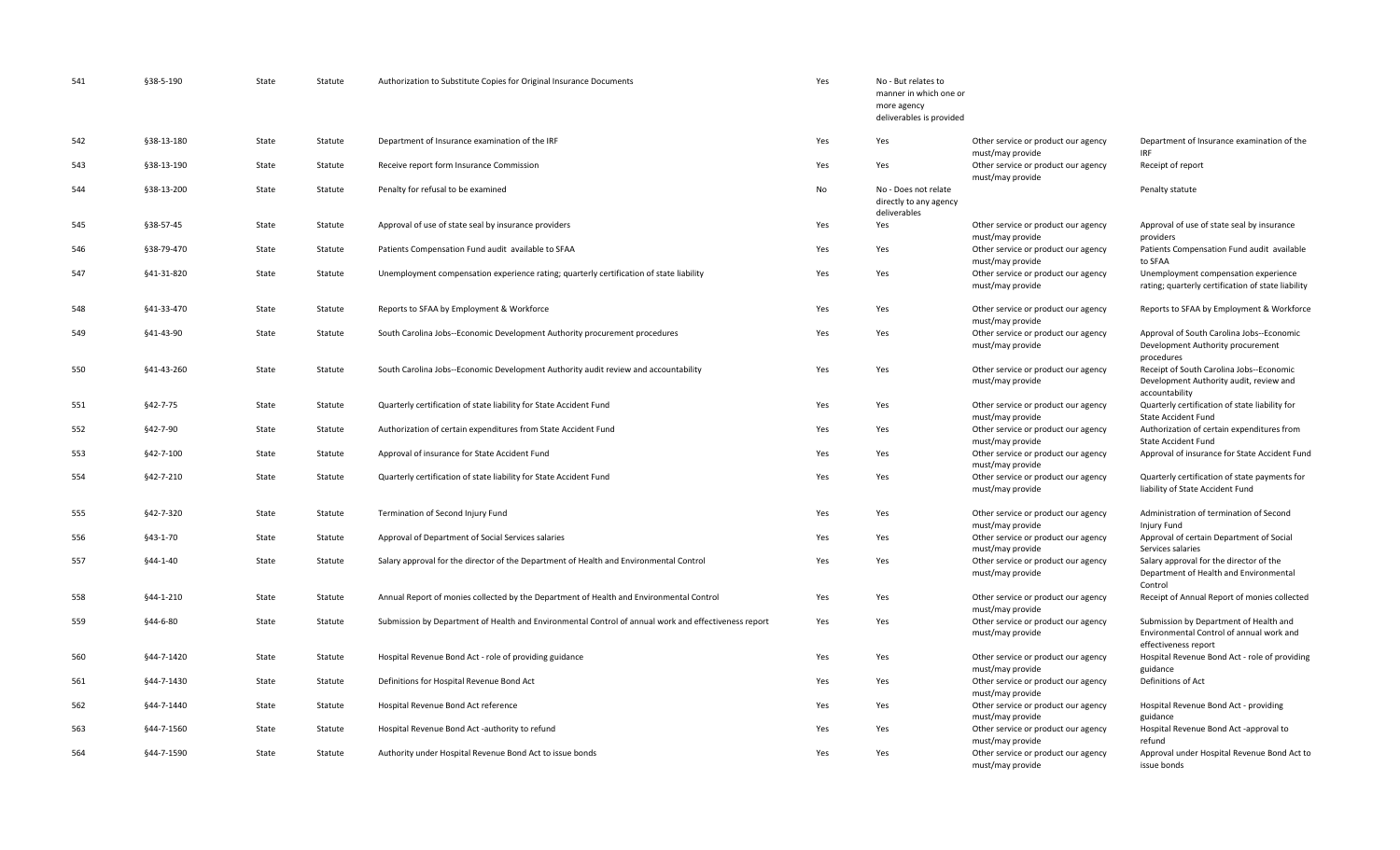| 565 | §44-7-3110  | State | Statute | Approval of Medical University of South Carolina to transfer management & operations to private entity       | Yes | Yes                                                            | Other service or product our agency<br>must/may provide | Approval of Medical University of South<br>Carolina to transfer management &<br>operations to private entity                               |
|-----|-------------|-------|---------|--------------------------------------------------------------------------------------------------------------|-----|----------------------------------------------------------------|---------------------------------------------------------|--------------------------------------------------------------------------------------------------------------------------------------------|
| 566 | §44-7-3150  | State | Statute | Consultation with South Carolina Commission on Higher Education required prior to approval of transaction    | Yes | Yes                                                            | Other service or product our agency<br>must/may provide | Consultation with South Carolina Commission<br>on Higher Education required prior to<br>approval of transaction                            |
| 567 | §44-20-30   | State | Statute | Department of Disabilities and Special Needs Capital Improvement Bonds                                       | Yes | Yes                                                            | Other service or product our agency<br>must/may provide | Approval of Department of Disabilities and<br>Special Needs Capital Improvement Bonds<br>issuance                                          |
| 568 | §44-20-1140 | State | Statute | Department of Disabilities and Special Needs residential regional - permanent improvement projects and Bonds | Yes | Yes                                                            | Other service or product our agency<br>must/may provide | Approval of Department of Disabilities and<br>Special Needs residential regional -<br>permanent improvement projects and Bonds<br>issuance |
| 569 | §44-20-1150 | State | Statute | Approve or amend application for improvements                                                                | Yes | Yes                                                            | Other service or product our agency<br>must/may provide | Approve improvements                                                                                                                       |
| 570 | §44-20-1160 | State | Statute | Use or application of funds                                                                                  | No  | No - Does not relate<br>directly to any agency<br>deliverables |                                                         | Use of funds by Department of Disabilities<br>and Special Needs                                                                            |
| 571 | §44-20-1170 | State | Statute | Approval of use of excess funds                                                                              | Yes | Yes                                                            | Other service or product our agency<br>must/may provide | Approval of use of excess funds                                                                                                            |
| 572 | §44-25-60   | State | Statute | Interstate Compact Mental Health payments authority                                                          | Yes | Yes                                                            | Other service or product our agency<br>must/may provide | Interstate Compact Mental Health payments<br>approval authority                                                                            |
| 573 | \$46-15-20  | State | Statute | Bond issuance authority for Department of Agriculture                                                        | Yes | Yes                                                            | Other service or product our agency<br>must/may provide | Bond issuance authority for Department of<br>Agriculture                                                                                   |
| 574 | §46-27-880  | State | Statute | Procedures for payment of fines and monies related to stock or poultry preparations                          | Yes | Yes                                                            | Other service or product our agency<br>must/may provide | Supervision of procedures for payment of<br>fines and monies related to stock or poultry<br>preparations                                   |
| 575 | §46-40-50   | State | Statute | IRF authorized to loan monies to Grain Dealers Guaranty Fund                                                 | Yes | Yes                                                            | Other service or product our agency<br>must/may provide | Provide authorized loan                                                                                                                    |
| 576 | §48-3-10    | State | Statute | Authority for pollution control facility bonds                                                               | Yes | Yes                                                            | Other service or product our agency<br>must/may provide | Authority for pollution control facility bonds                                                                                             |
| 577 | §48-3-20    | State | Statute | Pollution control agreements, loans and bonds                                                                | Yes | Yes                                                            | Other service or product our agency<br>must/may provide | Approvals for pollution control activities and<br>agreements                                                                               |
| 578 | §48-3-100   | State | Statute | Pollution control facilities - authority for refunding bonds                                                 | Yes | Yes                                                            | Other service or product our agency<br>must/may provide | Pollution control facilities - approval authority<br>for refunding bonds                                                                   |
| 579 | §48-3-140   | State | Statute | Pollution control facilities - authority for bonds                                                           | Yes | Yes                                                            | Other service or product our agency<br>must/may provide | Pollution control facilities - approval authority<br>for bonds                                                                             |
| 580 | §48-5-30    | State | Statute | SFAA Authority members serve as the SC Water Quality Revolving Fund Authority                                | Yes | Yes                                                            | Other service or product our agency<br>must/may provide | SFAA Authority members serve as the SC<br>Water Quality Revolving Fund Authority                                                           |
| 581 | §48-18-70   | State | Statute | Erosion and sediment controls - regulation input and enforcement                                             | Yes | Yes                                                            | Other service or product our agency<br>must/may provide | Erosion and sediment controls - regulation<br>input and enforcement                                                                        |
| 582 | §48-23-110  | State | Statute | Authority to Convey Property to Forestry Commission                                                          | Yes | Yes                                                            | Other service or product our agency<br>must/may provide | Authority to Convey Property to Forestry<br>Commission                                                                                     |
| 583 | §48-23-135  | State | Statute | Authority for borrowing by Forestry Commission                                                               | Yes | Yes                                                            | Other service or product our agency<br>must/may provide | Approval authority for borrowing by Forestry<br>Commission                                                                                 |
| 584 | §48-23-280  | State | Statute | Approval for certain contracts by Forestry Commission                                                        | Yes | Yes                                                            | Other service or product our agency<br>must/may provide | Approval for certain contracts by Forestry<br>Commission                                                                                   |
| 585 | §48-23-290  | State | Statute | Approval of use of certain income by Forestry Commission                                                     | Yes | Yes                                                            | Other service or product our agency<br>must/may provide | Approval of use of certain income by Forestry<br>Commission                                                                                |
| 586 | §48-39-220  | State | Statute | Required service of process for any claimed interest in tidelands                                            | Yes | Yes                                                            | Other service or product our agency<br>must/may provide | Accept service of process in all tidelands<br>disputes                                                                                     |
| 587 | §48-43-390  | State | Statute | Lease of state lands for drilling for and producing oil and gas                                              | Yes | Yes                                                            | Other service or product our agency<br>must/may provide | Approval of lease of state lands for drilling for<br>and producing oil and gas                                                             |
| 588 | §48-46-30   | State | Statute | Trustee of nuclear waste funds for decommissioning and maintenance                                           | Yes | Yes                                                            | Other service or product our agency<br>must/may provide | Trustee of nuclear waste funds for<br>decommissioning and maintenance and<br>accountability                                                |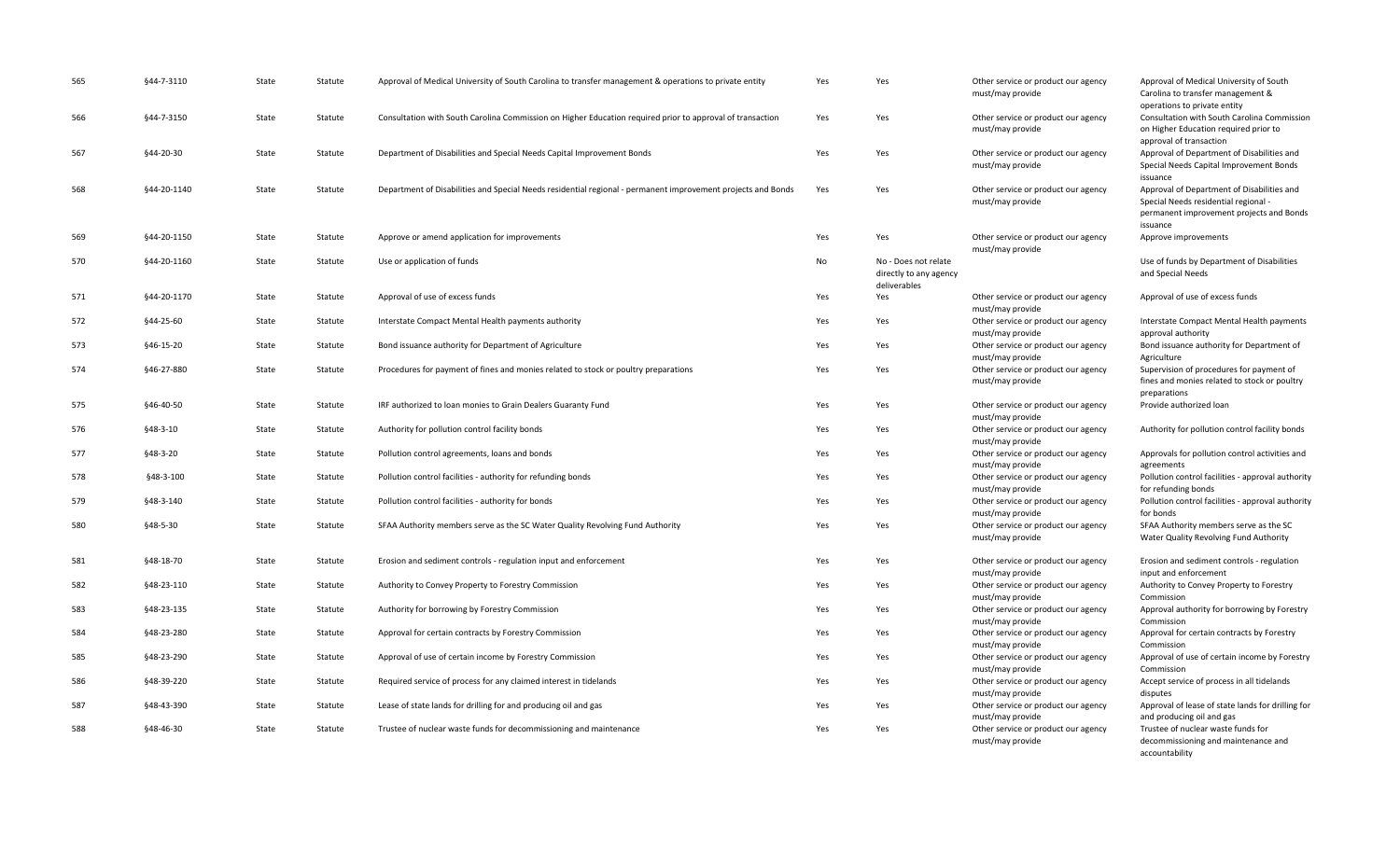| 589 | §48-46-40   | State | Statute | Fees for regional waste disposal                                                                            | No  | No - Does not relate<br>directly to any agency |                                                         | Rates and fees for disposal                         |
|-----|-------------|-------|---------|-------------------------------------------------------------------------------------------------------------|-----|------------------------------------------------|---------------------------------------------------------|-----------------------------------------------------|
|     |             |       |         |                                                                                                             |     | deliverables                                   |                                                         |                                                     |
| 590 | \$48-46-50  | State | Statute | Appointment of Atlantic Compact Commission                                                                  | No  | No - Does not relate                           |                                                         | Commission appointments                             |
|     |             |       |         |                                                                                                             |     | directly to any agency                         |                                                         |                                                     |
|     |             |       |         |                                                                                                             |     | deliverables                                   |                                                         |                                                     |
| 591 | §48-46-60   | State | Statute | Authority to join compact                                                                                   | No  | No - Does not relate                           |                                                         | Authority for Governor and Regulatory Staff         |
|     |             |       |         |                                                                                                             |     | directly to any agency                         |                                                         |                                                     |
|     |             |       |         |                                                                                                             |     | deliverables                                   |                                                         |                                                     |
| 592 | §48-46-70   | State | Statute | Indemnification for Compact Commission                                                                      | No  | No - Does not relate                           |                                                         | Indemnification for Commission                      |
|     |             |       |         |                                                                                                             |     | directly to any agency                         |                                                         |                                                     |
|     |             |       |         |                                                                                                             |     | deliverables                                   |                                                         |                                                     |
| 593 | §48-46-80   | State | Statute | Department of Health and Environmental Control license fee adjustment                                       | No  | No - Does not relate                           |                                                         | License fee adjustment                              |
|     |             |       |         |                                                                                                             |     | directly to any agency                         |                                                         |                                                     |
|     |             |       |         |                                                                                                             |     | deliverables                                   |                                                         |                                                     |
| 594 | §48-46-90   | State | Statute | Department of Health and Environmental Control responsibility after closure                                 | No  | No - Does not relate                           |                                                         | Department of Health and Environmental              |
|     |             |       |         |                                                                                                             |     | directly to any agency                         |                                                         | responsibilities                                    |
|     |             |       |         |                                                                                                             |     | deliverables                                   |                                                         |                                                     |
| 595 | §48-52-680  | State | Statute | State Energy Office to assist Materials Management Office                                                   | Yes | Yes                                            | Other service or product our agency                     | Identification of goods and energy                  |
|     |             |       |         |                                                                                                             |     |                                                | must/may provide                                        | conservation standards                              |
| 596 | §48-52-810  | State | Statute | SFAA is the governing board for energy independence                                                         | Yes | Yes                                            | Other service or product our agency                     | Governing board for energy independence             |
|     |             |       |         |                                                                                                             |     |                                                | must/may provide                                        |                                                     |
| 597 | §48-52-860  | State | Statute | SFAA to submit annual report to General Assembly                                                            | Yes | Yes                                            | Report our agency must/may provide                      | SFAA to submit annual report to General<br>Assembly |
| 598 | \$48-59-80  | State | Statute | Authority for certain uses of trust fund land                                                               | Yes | Yes                                            | Other service or product our agency                     | Approval for certain uses of trust fund land by     |
|     |             |       |         |                                                                                                             |     |                                                | must/may provide                                        | majority vote of SFAA                               |
| 599 | §49-29-110  | State | Statute | Creation of Scenic Rivers Trust Fund and expenditures                                                       | Yes | Yes                                            | Other service or product our agency                     | Approval for expenditure of certain fund            |
|     |             |       |         |                                                                                                             |     |                                                | must/may provide                                        | monies                                              |
| 600 | §50-5-2720  | State | Statute | Fiscal Accountability of Atlantic Fisheries Compact Commission                                              | Yes | Yes                                            | Other service or product our agency                     | Fiscal Accountability of Atlantic Fisheries         |
|     |             |       |         |                                                                                                             |     |                                                | must/may provide                                        | <b>Compact Commission</b>                           |
| 601 | \$51-1-60   | State | Statute | Submission of annual report to SFAA and General Assembly and regulatory provisions of Parks, Recreation and | Yes | Yes                                            | Other service or product our agency                     | Submission of annual report to SFAA and             |
|     |             |       |         | Tourism                                                                                                     |     |                                                | must/may provide                                        | General Assembly and property purchase and          |
|     |             |       |         |                                                                                                             |     |                                                |                                                         | sale approvals                                      |
| 602 | §51-1-70    | State | Statute | Transfer of all related funds to Parks, Recreation and Tourism                                              | Yes | Yes                                            | Other service or product our agency                     | Transfer of certain funds from other                |
|     |             |       |         |                                                                                                             |     |                                                | must/may provide                                        | departments to PRT                                  |
| 603 | §51-11-20   | State | Statute | SFAA or Department of Administration approval required to acquire property by Recreation Land Trust Fund    | Yes | Yes                                            | Other service or product our agency                     | SFAA or Department of Administration                |
|     |             |       |         |                                                                                                             |     |                                                | must/may provide                                        | approval required to acquire property by            |
|     |             |       |         |                                                                                                             |     |                                                |                                                         | Recreation Land Trust Fund                          |
| 604 | §51-11-50   | State | Statute | Approval of expenditures for Recreation Land Trust Fund                                                     | Yes | Yes                                            | Other service or product our agency                     | Approval of expenditures                            |
|     |             |       |         |                                                                                                             |     |                                                | must/may provide                                        |                                                     |
| 605 | §51-13-810  | State | Statute | Authority for of Patriots Point Authority to borrow                                                         | Yes | Yes                                            | Other service or product our agency                     | Approval for Patriots Point Authority to            |
|     |             |       |         |                                                                                                             |     |                                                | must/may provide                                        | borrow                                              |
| 606 | §51-13-860  | State | Statute | Loans to Patriots Point by SFAA                                                                             | Yes | Yes                                            | Other service or product our agency                     | Approval for loans to Patriots Point by SFAA        |
| 607 | §51-13-1310 |       |         | Report list of certain properties to Authority                                                              | Yes | Yes                                            | must/may provide                                        |                                                     |
|     |             | State | Statute |                                                                                                             |     |                                                | Other service or product our agency<br>must/may provide | Receive report                                      |
| 608 | §51-17-115  | State | Statute | Authority for expenditure of funds by Heritage Land Trust Fund                                              | Yes | Yes                                            | Other service or product our agency                     | Approval for expenditure of funds by Heritage       |
|     |             |       |         |                                                                                                             |     |                                                | must/may provide                                        | Land Trust Fund                                     |
| 609 | §51-17-320  | State | Statute | Heritage Trust Revenue Bond authority                                                                       | Yes | Yes                                            | Other service or product our agency                     | Heritage Trust Revenue Bond authority               |
|     |             |       |         |                                                                                                             |     |                                                | must/may provide                                        |                                                     |
| 610 | §51-17-350  | State | Statute | Required report to SFAA from Heritage Trust                                                                 | Yes | Yes                                            | Other service or product our agency                     | Receipt of required report to SFAA from             |
|     |             |       |         |                                                                                                             |     |                                                | must/may provide                                        | <b>Heritage Trust</b>                               |
| 611 | §51-22-30   | State | Statute | Required Report to SFAA by Legacy Trust Fund                                                                | Yes | Yes                                            | Other service or product our agency                     | Receipt of required Report to SFAA by Legacy        |
|     |             |       |         |                                                                                                             |     |                                                | must/may provide                                        | <b>Trust Fund</b>                                   |
| 612 | §52-5-110   | State | Statute | Required report of Springdale Fund to SFAA                                                                  | Yes | Yes                                            | Other service or product our agency                     | Receipt of required report of Springdale Fund       |
|     |             |       |         |                                                                                                             |     |                                                | must/may provide                                        | to SFAA                                             |
| 613 | §54-3-119   | State | Statute | Authority for Sale of property on Daniel Island and Thomas Island                                           | Yes | Yes                                            | Other service or product our agency                     | Authority for sale of property in fiduciary         |
|     |             |       |         |                                                                                                             |     |                                                | must/may provide                                        | capacity                                            |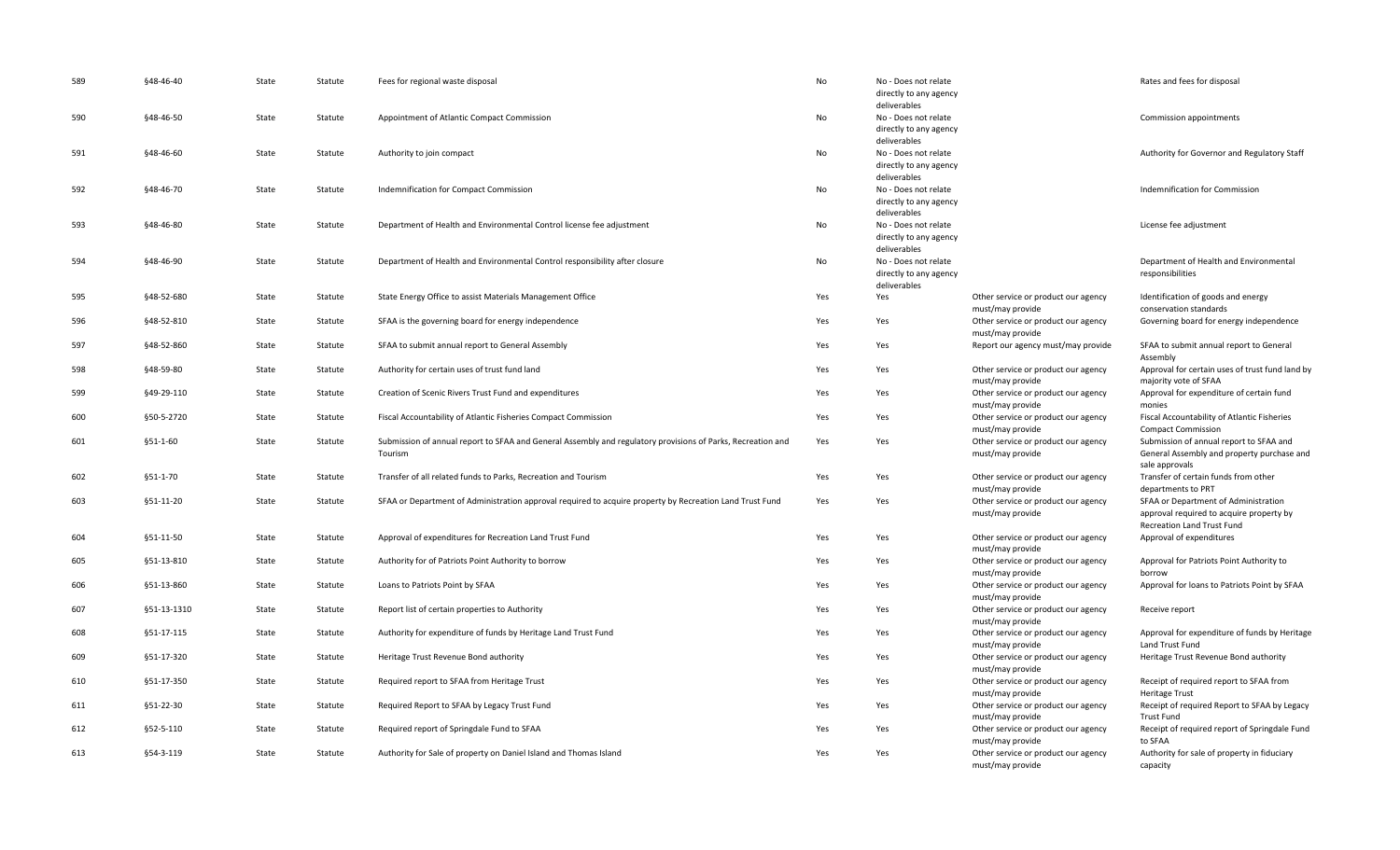| 614 | \$54-3-155    | State | Statute | Sale of Port Royal property                                                                                | Yes | Yes | Other service or product our agency<br>must/may provide | Sale of Port Royal property                                                             |
|-----|---------------|-------|---------|------------------------------------------------------------------------------------------------------------|-----|-----|---------------------------------------------------------|-----------------------------------------------------------------------------------------|
| 615 | §54-3-700     | State | Statute | Approval of interest in sale funds to Port Royal                                                           | Yes | Yes | Other service or product our agency<br>must/may provide | Approval of payments                                                                    |
| 616 | $$55-1-1$     | State | Statute | Division of Aeronautics of SFAA                                                                            | Yes | Yes | Other service or product our agency                     | Administration of Division of Aeronautics of                                            |
| 617 | $§55 - 1 - 5$ | State | Statute | Defines Aeronautics as division of authority                                                               | Yes | Yes | must/may provide<br>Other service or product our agency | SFAA<br>Authority must incorporate Aeronautics                                          |
| 618 | §54-3-1310    | State | Statute | Review and Oversight Commission on Ports Authority to recommend to SFAA whether to approve sale of certain | Yes | Yes | must/may provide<br>Other service or product our agency | Commission<br>Approve or sell certain properties pursuant to                            |
|     |               |       |         | Daniel Island and other properties                                                                         |     |     | must/may provide                                        | Section 54-3-119                                                                        |
| 619 | \$55-11-10    | State | Statute | Clemson and Aeronautics and designation                                                                    | Yes | Yes | Other service or product our agency<br>must/may provide | Clemson designation of Division of<br>Aeronautics of SFAA as agent                      |
| 620 | §55-11-500    | State | Statute | SFAA is authority for air carrier hub terminals                                                            | Yes | Yes | Other service or product our agency<br>must/may provide | SFAA is authority for air carrier hub terminals                                         |
| 621 | §55-11-510    | State | Statute | Assistance to Special Purpose District or Political Subdivision for air carrier hub                        | Yes | Yes | Other service or product our agency<br>must/may provide | Assistance to Special Purpose District or<br>Political Subdivision for air carrier hubs |
| 622 | \$55-11-520   | State | Statute | Issuance of general obligation bonds for air carrier hub terminal facilities                               | Yes | Yes | Other service or product our agency                     | Approval of air carrier terminal general<br>obligation bonds                            |
| 623 | \$55-11-650   |       |         | Airport Bond approval                                                                                      | Yes |     | must/may provide<br>Other service or product our agency | Approval of Airport Bonds                                                               |
|     |               | State | Statute |                                                                                                            |     | Yes | must/may provide                                        |                                                                                         |
| 624 | §55-15-10(f)  | State | Statute | Division of Aeronautics as public authority                                                                | Yes | Yes | Other service or product our agency<br>must/may provide | Division of Aeronautics of SFAA defined as<br>public authority                          |
| 625 | §56-3-840     | State | Statute | Use of funds collected for certain misdemeanors                                                            | Yes | Yes | Other service or product our agency                     | Use of collected funds by DPS for lease or                                              |
|     |               |       |         |                                                                                                            |     |     | must/may provide                                        | purchase of new headquarters building                                                   |
| 626 | §57-1-360     | State | Statute | Transfer of Transportation audit function to State Auditor                                                 | Yes | Yes | Other service or product our agency                     | Completion of internal audits of Department                                             |
|     |               |       |         |                                                                                                            |     |     | must/may provide                                        | of Transportation                                                                       |
| 627 | §57-1-490     | State | Statute | Annual audit of Department of Transportation by Materials Management Office                                | Yes | Yes | Other service or product our agency<br>must/may provide | Annual audit of Department of Transportation<br>by Materials Management Office          |
| 628 | §57-5-13620   | State | Statute | Definitions of terms for turnpike projects                                                                 | Yes | Yes | Other service or product our agency                     | Definitions                                                                             |
| 629 | §57-5-13650   | State | Statute | Request of Authority to issue turnpike bonds                                                               | Yes | Yes | must/may provide<br>Other service or product our agency | Approval for bond issuance                                                              |
|     |               |       |         |                                                                                                            |     |     | must/may provide                                        |                                                                                         |
| 630 | §57-5-1360    | State | Statute | Power and Duty of SFAA upon request for issuance of turnpike bonds                                         | Yes | Yes | Other service or product our agency<br>must/may provide | Duties and approval of request for bond<br>issuance                                     |
| 631 | §57-5-1370    | State | Statute | Issuance of turnpike bonds                                                                                 | Yes | Yes | Other service or product our agency<br>must/may provide | Turnpike bonds permitted                                                                |
| 632 | \$57-5-1380   | State | Statute | Revenue of turnpike to pay bonds                                                                           | Yes | Yes | Other service or product our agency                     | Application of bond revenue                                                             |
|     |               |       |         |                                                                                                            |     |     | must/may provide                                        |                                                                                         |
| 633 | §57-5-1390    | State | Statute | SFAA to set interest, maturity of bonds                                                                    | Yes | Yes | Other service or product our agency<br>must/may provide | Bond rates established                                                                  |
| 634 | §57-5-1400    | State | Statute | expenses of bond sales                                                                                     | Yes | Yes | Other service or product our agency                     | Bond sale expenses                                                                      |
|     |               |       |         |                                                                                                            |     |     | must/may provide                                        |                                                                                         |
| 635 | §57-5-1410    | State | Statute | Authentication of bonds                                                                                    | Yes | Yes | Other service or product our agency<br>must/may provide | Indicia on bonds                                                                        |
| 636 | \$57-5-1420   | State | Statute | Proceeds from bonds                                                                                        | Yes | Yes | Other service or product our agency<br>must/may provide | Revenues from bond sales                                                                |
| 637 | §57-5-1430    | State | Statute | Denomination of turnpike bonds                                                                             | Yes | Yes | Other service or product our agency                     | Denominations of bonds                                                                  |
| 638 | §57-5-1440    | State | Statute | Form of bonds and approval                                                                                 | Yes | Yes | must/may provide<br>Other service or product our agency | Approval of form of bonds                                                               |
|     |               |       |         |                                                                                                            |     |     | must/may provide                                        |                                                                                         |
| 639 | §57-5-1450    | State | Statute | Resolution to issue bonds                                                                                  | Yes | Yes | Other service or product our agency<br>must/may provide | SFAA resolution to issue bonds                                                          |
| 640 | §57-5-1480    | State | Statute | Authorizes SFAA to invest in turnpike bonds                                                                | Yes | Yes | Other service or product our agency                     | Authorizes SFAA to invest in turnpike bonds                                             |
| 641 | §57-5-1610    | State | Statute | Department of Transportation contract approval                                                             | Yes | Yes | must/may provide<br>Other service or product our agency | Department of Transportation contract                                                   |
|     |               |       |         |                                                                                                            |     |     | must/may provide                                        | approval                                                                                |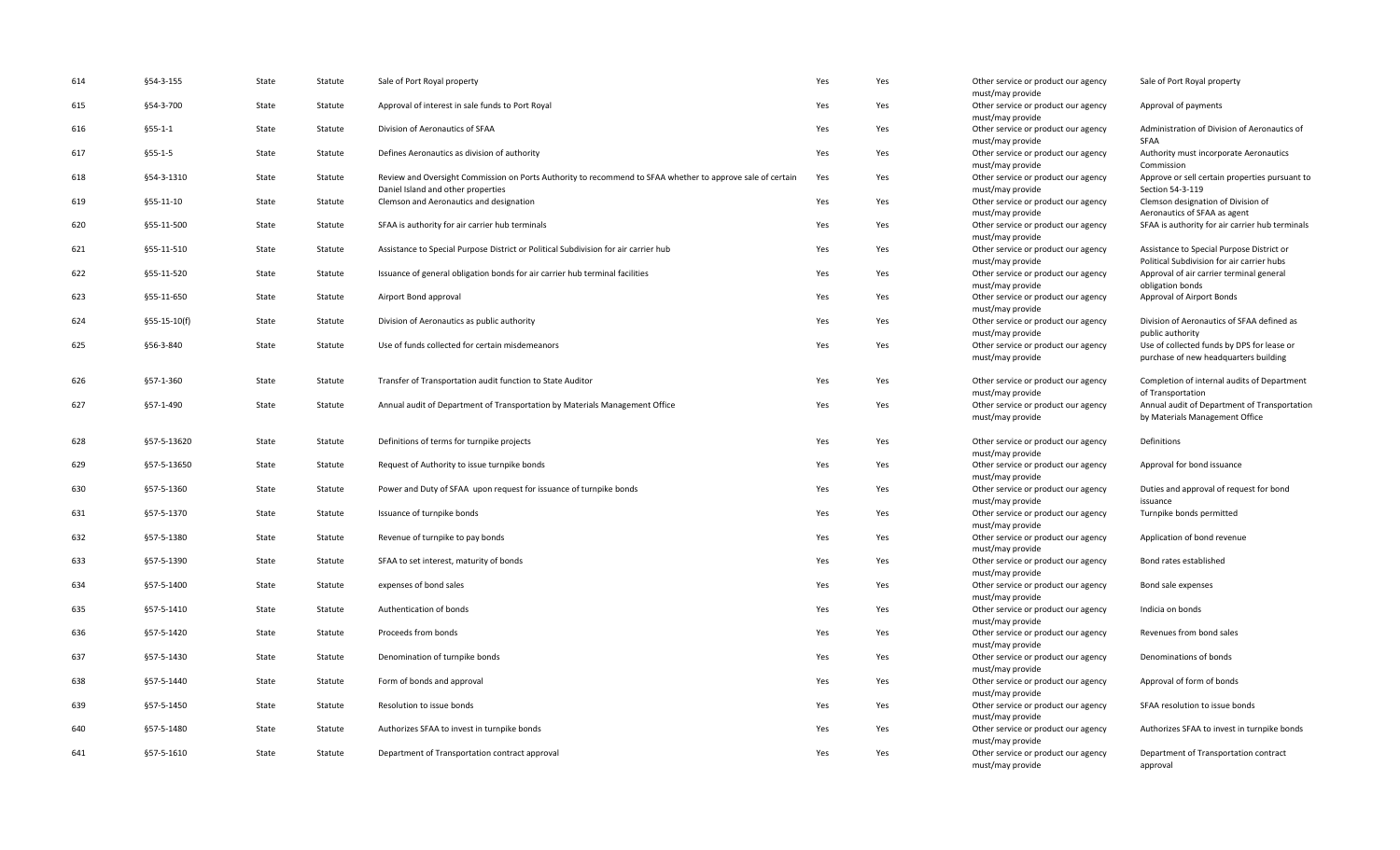| 642 | §57-11-210  | State | Statute | Issuance and terms of State Highway Bonds                                            | Yes | Yes | Other service or product our agency<br>must/may provide | Terms, conditions and approval for State<br><b>Highway Bonds</b>                     |
|-----|-------------|-------|---------|--------------------------------------------------------------------------------------|-----|-----|---------------------------------------------------------|--------------------------------------------------------------------------------------|
| 643 | §57-11-220  | State | Statute | Request for issuance of highway bonds                                                | Yes | Yes | Other service or product our agency                     | Request for issuance of bonds                                                        |
| 644 | \$57-11-235 | State | Statute | Review of requested bond issue                                                       | Yes | Yes | must/may provide<br>Other service or product our agency | Review of requested issue                                                            |
|     |             |       |         |                                                                                      |     |     | must/may provide                                        |                                                                                      |
| 645 | §57-11-240  | State | Statute | Debt service limit for issued bonds                                                  | Yes | Yes | Other service or product our agency                     | Limitations on bond issues                                                           |
| 646 | \$57-11-250 | State | Statute | Pledge of taxing power for payment                                                   | Yes | Yes | must/may provide<br>Other service or product our agency | Obligation of state to pay                                                           |
|     |             |       |         |                                                                                      |     |     | must/may provide                                        |                                                                                      |
| 647 | §57-11-270  | State | Statute | Issued bonds do not preclude taxation                                                | Yes | Yes | Other service or product our agency                     | Taxation of revenues                                                                 |
| 648 | §57-11-280  | State | Statute | Resolution must contain sole terms                                                   | Yes | Yes | must/may provide<br>Other service or product our agency | Resolution regarding sale of bonds                                                   |
|     |             |       |         |                                                                                      |     |     | must/may provide                                        |                                                                                      |
| 649 | §57-11-290  | State | Statute | Governor and Treasurer to issue bonds                                                | Yes | Yes | Other service or product our agency<br>must/may provide | Issuance of bonds                                                                    |
| 650 | §57-11-300  | State | Statute | Form of bonds and payment                                                            | Yes | Yes | Other service or product our agency                     | Bond form and payment                                                                |
|     | §57-11-320  | State | Statute |                                                                                      | Yes | Yes | must/may provide                                        | Payment and transfer of bonds                                                        |
| 651 |             |       |         | Payable only to registered owner                                                     |     |     | Other service or product our agency<br>must/may provide |                                                                                      |
| 652 | §57-11-330  | State | Statute | Interest on bonds and payment                                                        | Yes | Yes | Other service or product our agency                     | Bond payment terms and interest                                                      |
| 653 | §57-11-340  | State | Statute | Bonds Exempt from taxation                                                           | Yes | Yes | must/may provide<br>Other service or product our agency | Exemption from taxation                                                              |
|     |             |       |         |                                                                                      |     |     | must/may provide                                        |                                                                                      |
| 654 | \$57-11-360 | State | Statute | Bonds to be sold by Governor and Treasurer                                           | Yes | Yes | Other service or product our agency                     | Price and sale of bonds                                                              |
| 655 | §57-11-370  | State | Statute | Highway bonds as legal investments                                                   | Yes | Yes | must/may provide<br>Other service or product our agency | Highway bonds as legal investments                                                   |
|     |             |       |         |                                                                                      |     |     | must/may provide                                        |                                                                                      |
| 656 | §57-11-390  | State | Statute | Limitation on use of bond funds                                                      | Yes | Yes | Other service or product our agency                     | Approval of uses of funds                                                            |
| 657 | \$58-9-2550 | State | Statute | Selection of administrator to purchase, store and maintain equipment                 | Yes | Yes | must/may provide<br>Other service or product our agency | Provide procurement process                                                          |
|     |             |       |         |                                                                                      |     |     | must/may provide                                        |                                                                                      |
| 658 | \$59-7-50   | State | Statute | Acceptance and use of contributions to Educational Television subject to approval    | Yes | Yes | Other service or product our agency<br>must/may provide | Acceptance and use of contributions to<br>Educational Television subject to approval |
|     |             |       |         |                                                                                      |     |     |                                                         |                                                                                      |
| 659 | §59-17-155  | State | Statute | Department of Administration to establish state contract for external defibrillators | Yes | Yes | Other service or product our agency                     | Directive to Department of Administration to                                         |
|     |             |       |         |                                                                                      |     |     | must/may provide                                        | establish state contract for external<br>defibrillators                              |
| 660 | \$59-19-93  | State | Statute | Filing of school district procurement codes with the Department of Administration    | Yes | Yes | Other service or product our agency                     | Filing school district procurement codes with                                        |
| 661 | §59-21-140  | State | Statute | SFAA may borrow in anticipation of revenue                                           | Yes | Yes | must/may provide<br>Other service or product our agency | Department of Administration<br>SFAA may borrow in anticipation of revenue           |
|     |             |       |         |                                                                                      |     |     | must/may provide                                        |                                                                                      |
| 662 | §59-31-60   | State | Statute | Authority for borrowing by Education                                                 | Yes | Yes | Other service or product our agency                     | Authority for borrowing by Education                                                 |
| 663 | \$59-53-30  | State | Statute | State Tech open admissions policy and SFAA approvals                                 | Yes | Yes | must/may provide<br>Other service or product our agency | State Tech open admissions policy and SFAA                                           |
|     |             |       |         |                                                                                      |     |     | must/may provide                                        | approvals                                                                            |
| 664 | §59-53-51   | State | Statute | Right to appeal certain financial decisions (State Tech System)                      | Yes | Yes | Other service or product our agency                     | Right to appeal certain financial decisions of                                       |
| 665 | \$59-53-53  | State | Statute | Authority for disposal of surplus real property                                      | Yes | Yes | must/may provide<br>Other service or product our agency | State Tech System to SFAA<br>Approval for disposal of surplus real property          |
|     |             |       |         |                                                                                      |     |     | must/may provide                                        |                                                                                      |
| 666 | \$59-53-151 | State | Statute | Authority for Tech bond issues                                                       | Yes | Yes | Other service or product our agency<br>must/may provide | Authority for Tech bond issues                                                       |
| 667 | \$59-53-152 | State | Statute | Construction or acquisition of technical and Vocational plant Improvements           | Yes | Yes | Other service or product our agency                     | Approval for construction or acquisition                                             |
|     |             |       |         |                                                                                      |     |     | must/may provide                                        |                                                                                      |
| 668 | \$59-53-153 | State | Statute | Issuance of Technical and Vocational Education bond issues                           | Yes |     | Other service or product our agency<br>must/may provide | Determination of manner of sale of bonds                                             |
| 669 | \$59-53-161 | State | Statute | Prohibition of certain private sales of bonds without SFAA approval                  | Yes | Yes | Other service or product our agency                     | Approval of private sale of bonds                                                    |
|     |             |       |         |                                                                                      |     |     | must/may provide                                        |                                                                                      |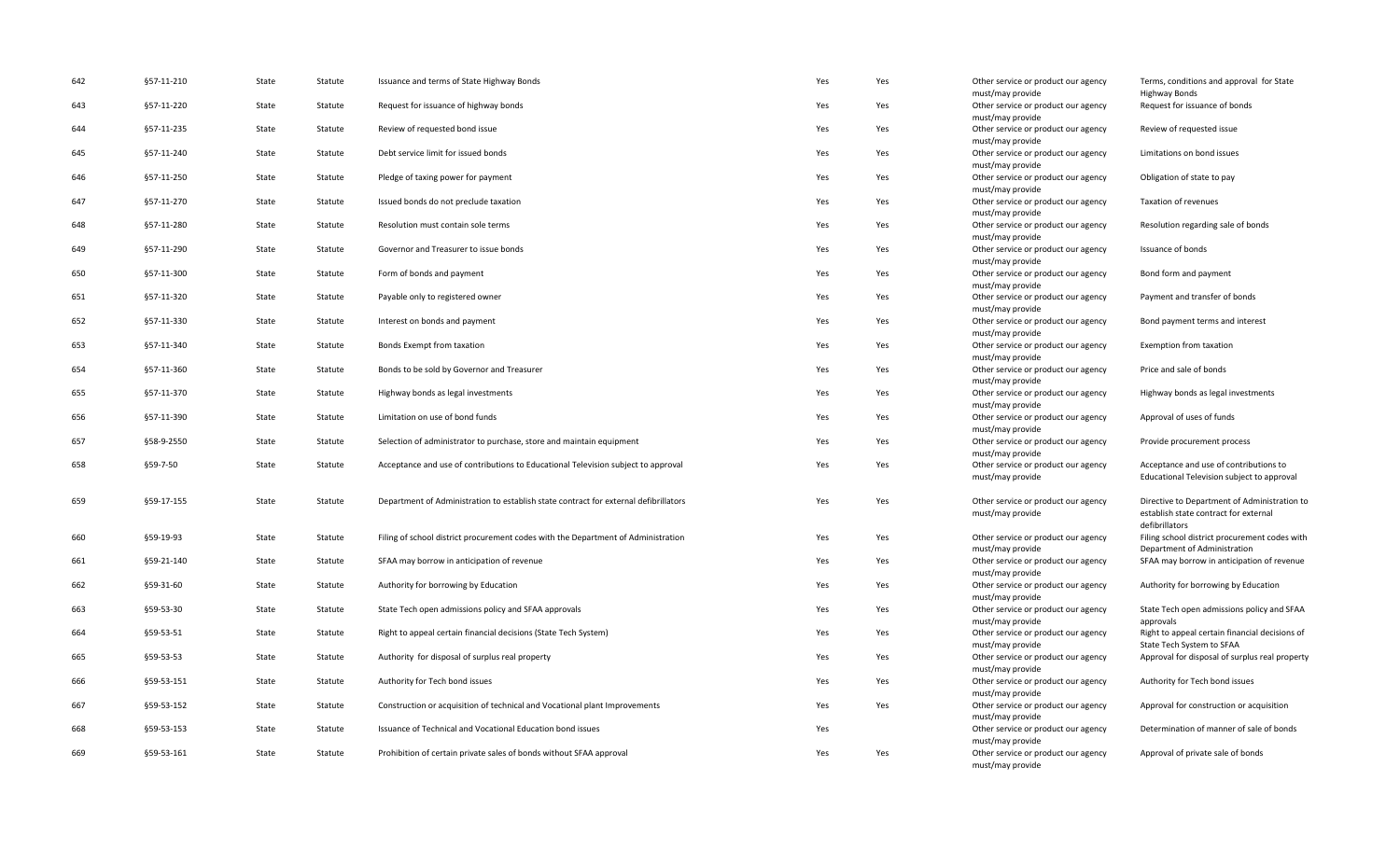|     | §59-53-164   | State | Statute | Authorized use of excess funds from bond issuance                             | Yes | Yes                                                                                      | Other service or product our agency                                         | Authority for additional use of funds                                                        |
|-----|--------------|-------|---------|-------------------------------------------------------------------------------|-----|------------------------------------------------------------------------------------------|-----------------------------------------------------------------------------|----------------------------------------------------------------------------------------------|
| 671 | §59-53-290   | State | Statute | Authority for certain leases (Tri County Tech)                                | Yes | Yes                                                                                      | must/may provide<br>Other service or product our agency<br>must/may provide | Authority for certain leases (Tri County Tech)                                               |
| 672 | §59-53-480   | State | Statute | Procurement procedure approval for Trident Tech                               | Yes | Yes                                                                                      | Other service or product our agency<br>must/may provide                     | Procurement procedure approval for Trident<br>Tech                                           |
| 673 | \$59-53-485  | State | Statute | Authority for bond issues (Trident Tech)                                      | Yes | Yes                                                                                      | Other service or product our agency<br>must/may provide                     | Authority for bond issues (Trident Tech)                                                     |
| 674 | §59-53-490   | State | Statute | Annual Report requirement (Trident Tech)                                      | Yes | Yes                                                                                      | Other service or product our agency<br>must/may provide                     | Annual Report requirement (Trident Tech)                                                     |
| 675 | \$59-53-630  | State | Statute | Ground lease authority for Denmark Tech                                       | Yes | Yes                                                                                      | Other service or product our agency<br>must/may provide                     | Ground lease authority for Denmark Tech                                                      |
| 676 | \$59-53-740  | State | Statute | Ground lease authority for Florence-Darlington Tech                           | Yes | Yes                                                                                      | Other service or product our agency<br>must/may provide                     | Ground lease authority for Florence-<br>Darlington Tech                                      |
| 677 | §59-53-1784  | State | Statute | Midlands Tech requirements for lease approval                                 | Yes | Yes                                                                                      | Other service or product our agency<br>must/may provide                     | Midlands Tech requirements for lease<br>approval                                             |
| 678 | \$59-53-1785 | State | Statute | Approval for issuance+E681 of bonds                                           | Yes | Yes                                                                                      | Other service or product our agency<br>must/may provide                     | Approval for bond issuance                                                                   |
| 679 | §59-53-1786  | State | Statute | Requirement of annual report on development (Midlands Tech)                   | Yes | No - But relates to<br>manner in which one or<br>more agency<br>deliverables is provided |                                                                             |                                                                                              |
| 680 | §59-53-2430  | State | Statute | Tech Enterprise lease authority                                               | Yes | Yes                                                                                      | Other service or product our agency<br>must/may provide                     | Tech Enterprise lease authority                                                              |
| 681 | §59-53-2440  | State | Statute | Tech Enterprise bond authority                                                | Yes | Yes                                                                                      | Other service or product our agency<br>must/may provide                     | Tech Enterprise bond authority                                                               |
| 682 | \$59-53-2450 | State | Statute | Annual Report of development and use (Enterprise Campus)                      | Yes | No - But relates to<br>manner in which one or<br>more agency<br>deliverables is provided |                                                                             |                                                                                              |
| 683 | §59-63-770   | State | Statute | Distribution of commodities funding                                           | Yes | Yes                                                                                      | Other service or product our agency                                         | Distribution of commodities funding                                                          |
|     |              |       |         |                                                                               |     |                                                                                          |                                                                             |                                                                                              |
| 684 | \$59-67-450  | State | Statute | Borrowing authority from Sinking Funds                                        | Yes | Yes                                                                                      | must/may provide<br>Other service or product our agency                     | Borrowing authority from Sinking Funds                                                       |
| 685 | §59-67-710   | State | Statute | School bus insurance                                                          | Yes | Yes                                                                                      | must/may provide<br>Other service or product our agency                     | Provision of school bus insurance                                                            |
| 686 | §59-67-790   | State | Statute | Pupil Injury Insurance Fund                                                   | Yes | Yes                                                                                      | must/may provide<br>Other service or product our agency<br>must/may provide | Provision of pupil Injury Insurance Fund                                                     |
| 687 | \$59-71-530  | State | Statute | Authority for school bus bonds                                                | Yes | Yes                                                                                      | Other service or product our agency                                         | Approval authority for school bus bonds                                                      |
| 688 | §59-101-180  | State | Statute | Disposal of excess real property by state-supported colleges and universities | Yes | Yes                                                                                      | must/may provide<br>Other service or product our agency<br>must/may provide | Approval to dispose of property                                                              |
| 689 | §59-101-650  | State | Statute | Authority for the exercise of eminent domain by higher education institutions | Yes | Yes                                                                                      | Other service or product our agency<br>must/may provide                     | Approval authority for the exercise of<br>eminent domain by higher education<br>institutions |
| 690 | \$59-107-20  | State | Statute | Approval of tuition fees for all State Institutions                           | Yes | Yes                                                                                      | Other service or product our agency                                         | Approval of tuition fees                                                                     |
| 691 | \$59-107-40  | State | Statute | State Institution Bonds for technical and comprehensive education             | Yes | Yes                                                                                      | must/may provide<br>Other service or product our agency                     | Approval for issuance and use                                                                |
| 692 | \$59-107-50  | State | Statute | Authority of SFAA and required findings for bond issuance                     | Yes | Yes                                                                                      | must/may provide<br>Other service or product our agency                     | Review of bond applications                                                                  |
| 693 | §59-107-60   | State | Statute | Request to issue institution bonds                                            | Yes | Yes                                                                                      | must/may provide<br>Other service or product our agency<br>must/may provide | Contents required in request issue                                                           |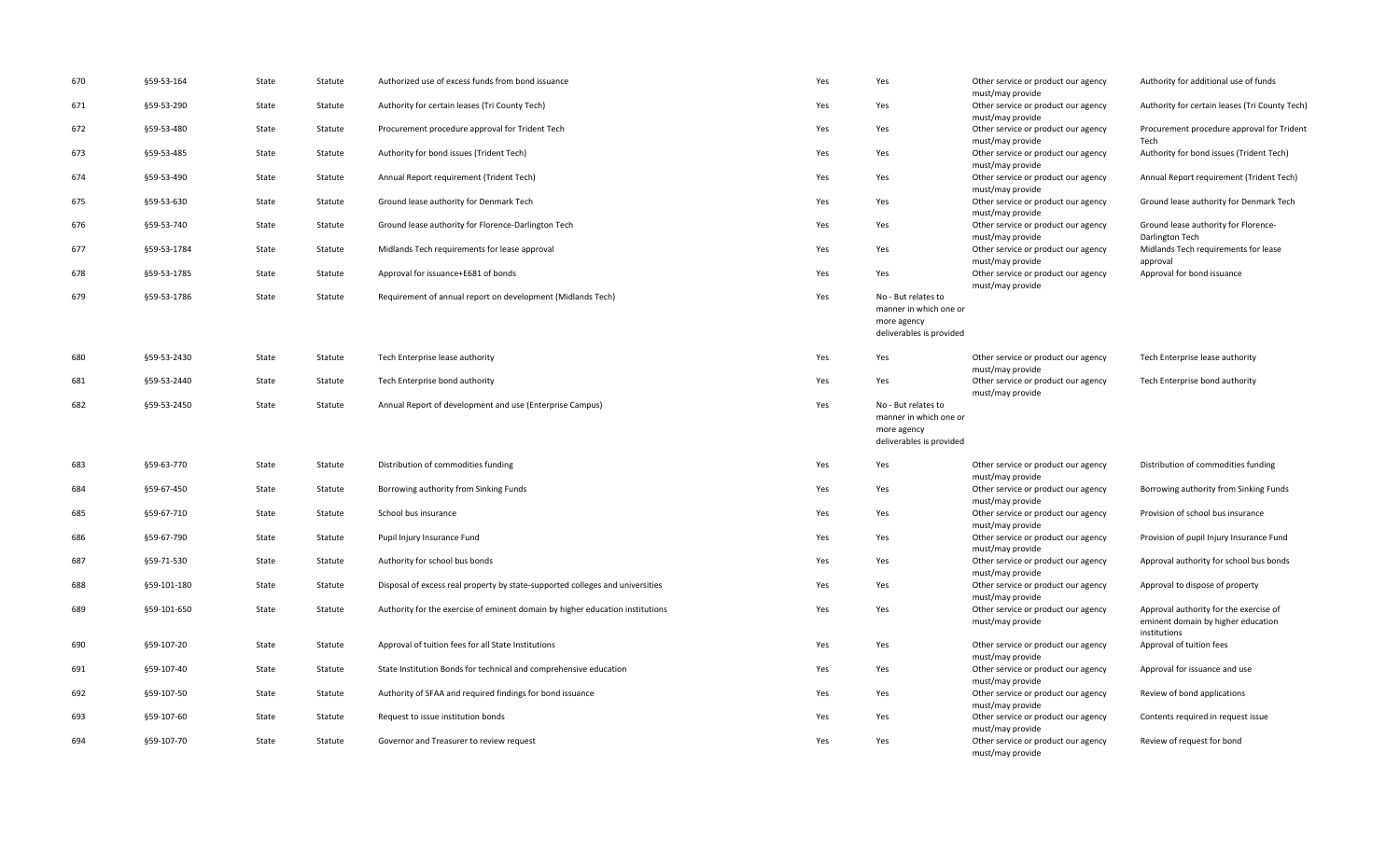| 695 | §59-107-80  | State | Statute | Single issue for multiple applications                                                                    | Yes | Yes | Other service or product our agency<br>must/may provide | Multiple reverted to single                                                                    |
|-----|-------------|-------|---------|-----------------------------------------------------------------------------------------------------------|-----|-----|---------------------------------------------------------|------------------------------------------------------------------------------------------------|
| 696 | §59-107-90  | State | Statute | <b>Bond limitations</b>                                                                                   | Yes | Yes | Other service or product our agency<br>must/may provide | limitations for issued bonds                                                                   |
| 697 | §59-107-100 | State | Statute | Full, faith and credit of state to pay bonds                                                              | Yes | Yes | Other service or product our agency<br>must/may provide | State is obligated to pay                                                                      |
| 698 | §59-107-110 | State | Statute | Types of bonds issued may be negotiable                                                                   | Yes | Yes | Other service or product our agency<br>must/may provide | Form of bonds issued                                                                           |
| 699 | §59-107-120 | State | Statute | Bond denominations in thousands                                                                           | Yes | Yes | Other service or product our agency<br>must/may provide | Bond denominations                                                                             |
| 700 | §59-107-140 | State | Statute | Bonds exempt from state taxes                                                                             | Yes | Yes | Other service or product our agency<br>must/may provide | <b>Exemption form taxes</b>                                                                    |
| 701 | §59-107-150 | State | Statute | Bonds are legal investments                                                                               | Yes | Yes | Other service or product our agency<br>must/may provide | Legal investments                                                                              |
| 702 | §59-107-160 | State | Statute | Private sale of bonds may be approved                                                                     | Yes | Yes | Other service or product our agency<br>must/may provide | Sales of bonds                                                                                 |
| 703 | §59-107-170 | State | Statute | Proceeds deposited to credit of E809SFAA                                                                  | Yes | Yes | Other service or product our agency<br>must/may provide | Deposit of bond sale proceeds                                                                  |
| 704 | §59-107-180 | State | Statute | Tuition fees applied to bonds                                                                             | Yes | Yes | Other service or product our agency<br>must/may provide | Tuition fee payment contribution                                                               |
| 705 | §59-107-190 | State | Statute | Declaration of sufficient tuition fees                                                                    | Yes | Yes | Other service or product our agency<br>must/may provide | Sufficiency of tuition fees                                                                    |
| 706 | §59-107-200 | State | Statute | Defeasance of bonds and trust fund application                                                            | Yes | Yes | Other service or product our agency<br>must/may provide | Bond defeasance                                                                                |
| 707 | \$59-109-20 | State | Statute | Creation of Educational Facilities Authority for Private Nonprofit Institutions of Higher Learning        | Yes | Yes | Other service or product our agency<br>must/may provide | Authority consists of members of SFAA                                                          |
| 708 | §59-109-30  | State | Statute | Definition of Educational Facilities Authority Act for Private Non-profit Institutions of Higher Learning | Yes | Yes | Other service or product our agency<br>must/may provide | Definitions                                                                                    |
| 709 | §59-109-40  | State | Statute | Creation of Educational Authority                                                                         | Yes | Yes | Other service or product our agency<br>must/may provide | Creation of authority                                                                          |
| 710 | §59-111-30  | State | Statute | Administration of the South Carolina Defense Scholarship Fund                                             | Yes | Yes | Other service or product our agency<br>must/may provide | Administration of the South Carolina Defense<br>Scholarship Fund                               |
| 711 | §59-112-60  | State | Statute | Promulgation of guidelines for certain persons to attend institutions of higher learning                  | Yes | Yes | Other service or product our agency<br>must/may provide | Promulgation of guidelines for certain<br>persons to attend institutions of higher<br>learning |
| 712 | §59-112-70  | State | Statute | Coordination with Higher education regarding abatement of tuition for certain students                    | Yes | Yes | Other service or product our agency<br>must/may provide | Coordination with Higher education regarding<br>abatement of tuition for certain students      |
| 713 | §59-115-20  | State | Statute | Creation of the State Education Assistance Authority                                                      | Yes | Yes | Other service or product our agency<br>must/may provide | Authority consists of members of SFAA                                                          |
| 714 | §59-115-40  | State | Statute | Creation of Educational Assistance Authority                                                              | Yes | Yes | Other service or product our agency<br>must/may provide | Authority creation                                                                             |
| 715 | §59-117-65  | State | Statute | Authority for University of South Carolina to enter ground leases                                         | Yes | Yes | Other service or product our agency<br>must/may provide | Approval authority for University of South<br>Carolina to enter ground leases                  |
| 716 | §59-117-80  | State | Statute | Authority for University of South Carolina to sell donated property                                       | Yes | Yes | Other service or product our agency<br>must/may provide | Approval authority for University of South<br>Carolina to sell donated property                |
| 717 | §59-117-220 | State | Statute | University of South Carolina Auxiliary Facilities Revenue Bonds                                           | Yes | Yes | Other service or product our agency<br>must/may provide | Approval authority for University of South<br>Carolina Auxiliary Facilities Revenue Bonds      |
| 718 | §59-117-240 | State | Statute | Approval for issuance of Revenue Bonds                                                                    | Yes | Yes | Other service or product our agency<br>must/may provide | Approval for issuance of bonds                                                                 |
| 719 | §59-117-290 | State | Statute | Investment and sales of facilities bonds                                                                  | Yes | Yes | Other service or product our agency<br>must/may provide | Approval for investment and sales of bonds                                                     |
| 720 | §59-117-310 | State | Statute | Approval for private negotiated bond sales                                                                | Yes | Yes | Other service or product our agency<br>must/may provide | Bond sale approval                                                                             |
| 721 | §59-119-165 | State | Statute | Transfer of certain agricultural funds to Clemson Public Service Activities                               | Yes | Yes | Other service or product our agency<br>must/may provide | Transfer of certain agricultural funds to<br><b>Clemson Public Service Activities</b>          |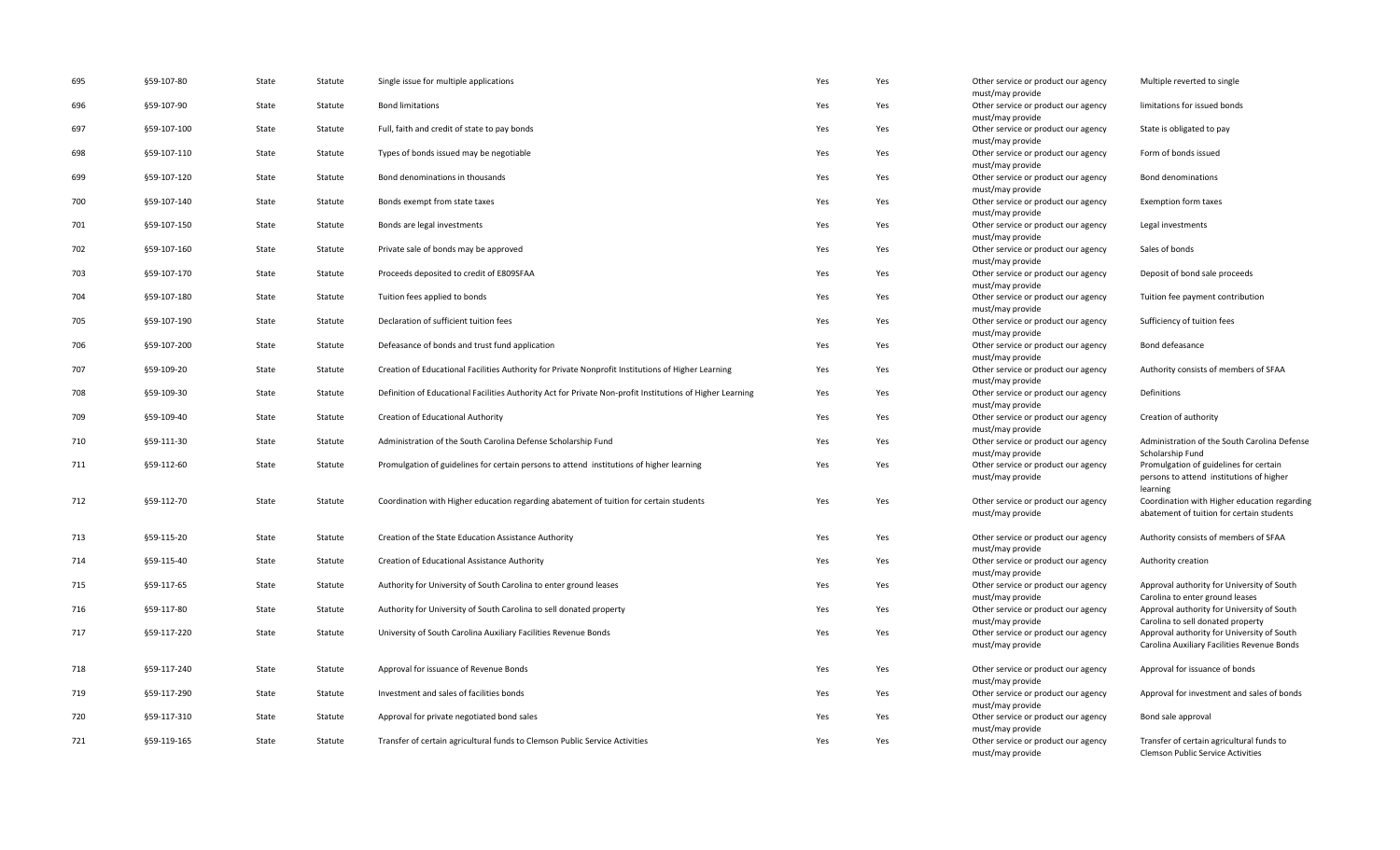| 722 | §59-119-720  | State | Statute | Authority for Clemson University to issue Auxiliary Facilities Revenue Bonds | Yes | Yes | Other service or product our agency<br>must/may provide | Approval authority for Clemson University to<br>issue Auxiliary Facilities Revenue Bonds |
|-----|--------------|-------|---------|------------------------------------------------------------------------------|-----|-----|---------------------------------------------------------|------------------------------------------------------------------------------------------|
| 723 | §59-119-730  | State | Statute | Bonds to acquire facilities and renovate                                     | Yes | Yes | Other service or product our agency<br>must/may provide | Bond purposes for facilities                                                             |
| 724 | §59-119-740  | State | Statute | Authority to borrow after approval                                           | Yes | Yes | Other service or product our agency<br>must/may provide | Authority to borrow                                                                      |
| 725 | §59-119-750  | State | Statute | Bond funding and bonds security payable from revenue                         | Yes | Yes | Other service or product our agency<br>must/may provide | Bond funding                                                                             |
| 726 | §59-119-760  | State | Statute | Bonds not guaranteed by the state and effect                                 | Yes | Yes | Other service or product our agency<br>must/may provide | Limitations on payment                                                                   |
| 727 | §59-119-770  | State | Statute | Bond resolution and issuing resolutions                                      | Yes | Yes | Other service or product our agency<br>must/may provide | Resolutions adopted                                                                      |
| 728 | §59-119-780  | State | Statute | Bonds are state tax exempt                                                   | Yes | Yes | Other service or product our agency<br>must/may provide | Bonds tax exempt                                                                         |
| 729 | §59-119-790  | State | Statute | Bonds are legal investments                                                  | Yes | Yes | Other service or product our agency<br>must/may provide | Bonds legal investment                                                                   |
| 730 | §59-119-800  | State | Statute | Manner of bond execution                                                     | Yes | Yes | Other service or product our agency<br>must/may provide | <b>Execution of bonds</b>                                                                |
| 731 | §59-119-810  | State | Statute | Manner and type of sale of bonds                                             | Yes | Yes | Other service or product our agency<br>must/may provide | Sale of bonds                                                                            |
| 732 | §59-119-820  | State | Statute | Authorization to Clemson trustees (20)                                       | Yes | Yes | Other service or product our agency<br>must/may provide | Authority to trustees                                                                    |
| 733 | §59-119-830  | State | Statute | No time limits are set for bond issuance                                     | Yes | Yes | Other service or product our agency<br>must/may provide | No time limit for issuance                                                               |
| 734 | §59-119-920  | State | Statute | Authority for Clemson University to issue Athletic Facilities Revenue Bonds  | Yes | Yes | Other service or product our agency<br>must/may provide | Approval authority for Clemson University to<br>issue Athletic Facilities Revenue Bonds  |
| 735 | §59-119-930  | State | Statute | Athletic facility bonds for renovation and construction                      | Yes | Yes | Other service or product our agency<br>must/may provide | Athletic facility bonds                                                                  |
| 736 | §59-119-940  | State | Statute | Borrowings and financial limitations                                         | Yes | Yes | Other service or product our agency<br>must/may provide | Limitations on borrowing                                                                 |
| 737 | §59-119-950  | State | Statute | Bonds payable from revenues                                                  | Yes | Yes | Other service or product our agency<br>must/may provide | Revenues to pay bonds                                                                    |
| 738 | §59-119-960  | State | Statute | Credit of state not permitted                                                | Yes | Yes | Other service or product our agency<br>must/may provide | No credit of the state utilized                                                          |
| 739 | §59-119-970  | State | Statute | Resolutions by trustees required for bonds                                   | Yes | Yes | Other service or product our agency<br>must/may provide | Resolution required                                                                      |
| 740 | §59-119-980  | State | Statute | Bonds are tax exempt                                                         | Yes | Yes | Other service or product our agency<br>must/may provide | State tax exempt bonds                                                                   |
| 741 | §59-119-990  | State | Statute | Bonds are lawful investments                                                 | Yes | Yes | Other service or product our agency<br>must/may provide | Lawful investment                                                                        |
| 742 | §59-119-1000 | State | Statute | Manner of bond execution                                                     | Yes | Yes | Other service or product our agency<br>must/may provide | Execution of bond required                                                               |
| 743 | §59-119-1010 | State | Statute | Sale of bonds and approvals                                                  | Yes | Yes | Other service or product our agency<br>must/may provide | Manner of sale of bonds                                                                  |
| 744 | §59-119-1020 | State | Statute | Bond proceeds and specific funds                                             | Yes | Yes | Other service or product our agency<br>must/may provide | Funds for proceeds                                                                       |
| 745 | §59-119-1030 | State | Statute | Provisions for bond payments                                                 | Yes | Yes | Other service or product our agency<br>must/may provide | Bond payments                                                                            |
| 746 | §59-119-1040 | State | Statute | Security for bond payments                                                   | Yes | Yes | Other service or product our agency<br>must/may provide | Security provisions required                                                             |
| 747 | §59-119-1050 | State | Statute | No time limits established for issuance                                      | Yes | Yes | Other service or product our agency<br>must/may provide | No time limits on issuance                                                               |
| 748 | §59-121-320  | State | Statute | Authority for the Citadel to issue Athletic Facility Bonds                   | Yes | Yes | Other service or product our agency<br>must/may provide | Approval authority for the Citadel to issue<br><b>Athletic Facility Bonds</b>            |
| 749 | §59-121-330  | State | Statute | Visitors authorized to acquire, renovate                                     | Yes | Yes | Other service or product our agency<br>must/may provide | Authority of visitors                                                                    |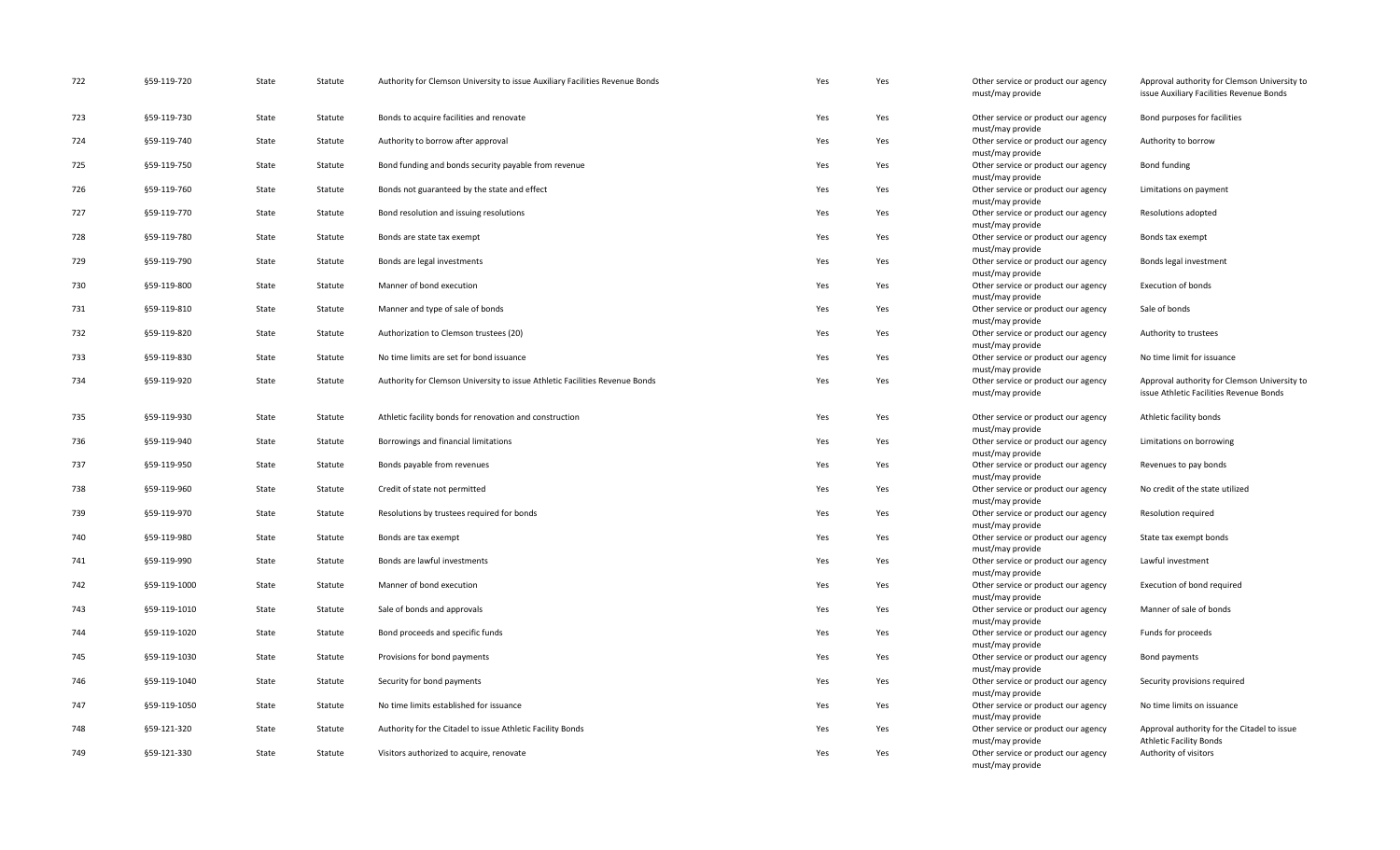| 750 | §59-121-340  | State | Statute | Approval of state and JBRC required to borrow                                                                                    | Yes | Yes | Other service or product our agency<br>must/may provide | Approvals required                                                                                                             |
|-----|--------------|-------|---------|----------------------------------------------------------------------------------------------------------------------------------|-----|-----|---------------------------------------------------------|--------------------------------------------------------------------------------------------------------------------------------|
| 751 | \$59-121-350 | State | Statute | Fund sources for payment are form revenues                                                                                       | Yes | Yes | Other service or product our agency<br>must/may provide | Funding source                                                                                                                 |
| 752 | \$59-121-360 | State | Statute | No liability by state or visitors for bond payments                                                                              | Yes | Yes | Other service or product our agency<br>must/may provide | Liability for bond payments                                                                                                    |
| 753 | §59-121-370  | State | Statute | Resolution by visitors necessary for approval                                                                                    | Yes | Yes | Other service or product our agency                     | Content of resolution                                                                                                          |
| 754 | §59-121-380  | State | Statute | Bonds are tax exempt                                                                                                             | Yes | Yes | must/may provide<br>Other service or product our agency | Tax exempt bonds                                                                                                               |
| 755 | §59-121-390  | State | Statute | Bonds are authorized investments                                                                                                 | Yes | Yes | must/may provide<br>Other service or product our agency | Authorized investments                                                                                                         |
| 756 | §59-121-400  | State | Statute | Manner of execution of bonds                                                                                                     | Yes | Yes | must/may provide<br>Other service or product our agency | <b>Execution of bonds</b>                                                                                                      |
| 757 | §59-121-410  | State | Statute | Disposal of bonds and type of sale                                                                                               | Yes | Yes | must/may provide<br>Other service or product our agency | Disposal of bonds                                                                                                              |
| 758 | §59-121-420  | State | Statute | Delivery of bond proceeds                                                                                                        | Yes | Yes | must/may provide<br>Other service or product our agency | Bond proceeds use                                                                                                              |
| 759 | \$59-121-430 | State | Statute | Provision for payment of the bonds                                                                                               | Yes | Yes | must/may provide<br>Other service or product our agency | Payment for bonds                                                                                                              |
| 760 | §59-121-440  | State | Statute | General Authority of visitors to issue                                                                                           | Yes | Yes | must/may provide<br>Other service or product our agency | Discretionary power of visitors                                                                                                |
| 761 | §59-121-450  | State | Statute | Validity absent rescission                                                                                                       | Yes | Yes | must/may provide<br>Other service or product our agency | Validity of authority                                                                                                          |
| 762 | §59-122-10   | State | Statute | Authority for the Citadel to issue Housing Revenue Bonds to obtain housing                                                       | Yes | Yes | must/may provide<br>Other service or product our agency | Approval for the Citadel to issue Housing                                                                                      |
| 763 | \$59-122-20  | State | Statute | Approval of Citadel Housing Authority bonds                                                                                      | Yes | Yes | must/may provide<br>Other service or product our agency | Revenue Bonds<br>Bond sale approval                                                                                            |
| 764 | \$59-122-40  | State | Statute | Requirements for the Citadel to issue housing bonds                                                                              | Yes | Yes | must/may provide<br>Other service or product our agency | Requirements for the Citadel to issue housing                                                                                  |
| 765 | \$59-122-100 | State | Statute | Permitted investments by fiduciaries                                                                                             | Yes | Yes | must/may provide<br>Other service or product our agency | bonds<br>Permitted investments                                                                                                 |
|     |              |       |         |                                                                                                                                  |     |     | must/may provide                                        |                                                                                                                                |
| 766 | §59-122-110  | State | Statute | Requirements for notice of Citadel Housing Revenue Bonds                                                                         | Yes | Yes | Other service or product our agency<br>must/may provide | Approval for private sale without public<br>notice                                                                             |
| 767 | \$59-123-60  | State | Statute | Authority for Medical University of South Carolina to issue bonds, lease, audits and procurement and submit annual Yes<br>budget |     | Yes | Other service or product our agency<br>must/may provide | Approval for Medical University of South<br>Carolina to issue bonds, lease, audits and<br>procurement and submit annual budget |
| 768 | §59-123-95   | State | Statute | Authority for Medical University of South Carolina to borrow to purchase diagnostic and therapeutic equipment                    | Yes | Yes | Other service or product our agency<br>must/may provide | Approval for Medical University of South<br>Carolina to borrow to purchase diagnostic and<br>therapeutic equipment             |
| 769 | §59-123-220  | State | Statute | Authority for Medical University of South Carolina to issue revenue bonds                                                        | Yes | Yes | Other service or product our agency<br>must/may provide | Approval for Medical University of South<br>Carolina to issue revenue bonds                                                    |
| 770 | §59-123-230  | State | Statute | Authority for Medical University of South Carolina to sell or abandon use of facilities and application of rental<br>revenues    | Yes | Yes | Other service or product our agency<br>must/may provide | Approval for Medical University of South<br>Carolina to abandon or sell certain facilities                                     |
|     |              |       |         |                                                                                                                                  |     |     |                                                         |                                                                                                                                |
| 771 | §59-123-280  | State | Statute | Authorization to make certain investments                                                                                        | Yes | Yes | Other service or product our agency<br>must/may provide | Permitted investments                                                                                                          |
| 772 | §59-123-300  | State | Statute | Authority for Medical University of South Carolina to sell bonds                                                                 | Yes | Yes | Other service or product our agency<br>must/may provide | Approval for Medical University of South<br>Carolina to sell bonds                                                             |
| 773 | §59-125-130  | State | Statute | Authority for Winthrop University Leasing program                                                                                | Yes | Yes | Other service or product our agency<br>must/may provide | Approval for Winthrop University Leasing<br>program                                                                            |
| 774 | \$59-125-320 | State | Statute | Authority for Winthrop University Facilities Revenue Bonds                                                                       | Yes | Yes | Other service or product our agency<br>must/may provide | Approval for Winthrop University Facilities<br>Revenue Bonds                                                                   |
| 775 | \$59-125-340 | State | Statute | Authority for Winthrop University to borrow by bond issuance                                                                     | Yes | Yes | Other service or product our agency<br>must/may provide | Approval for Winthrop to borrow                                                                                                |
| 776 | §59-125-390  | State | Statute | Authorization to make certain investments                                                                                        | Yes | Yes | Other service or product our agency<br>must/may provide | Permitted investments                                                                                                          |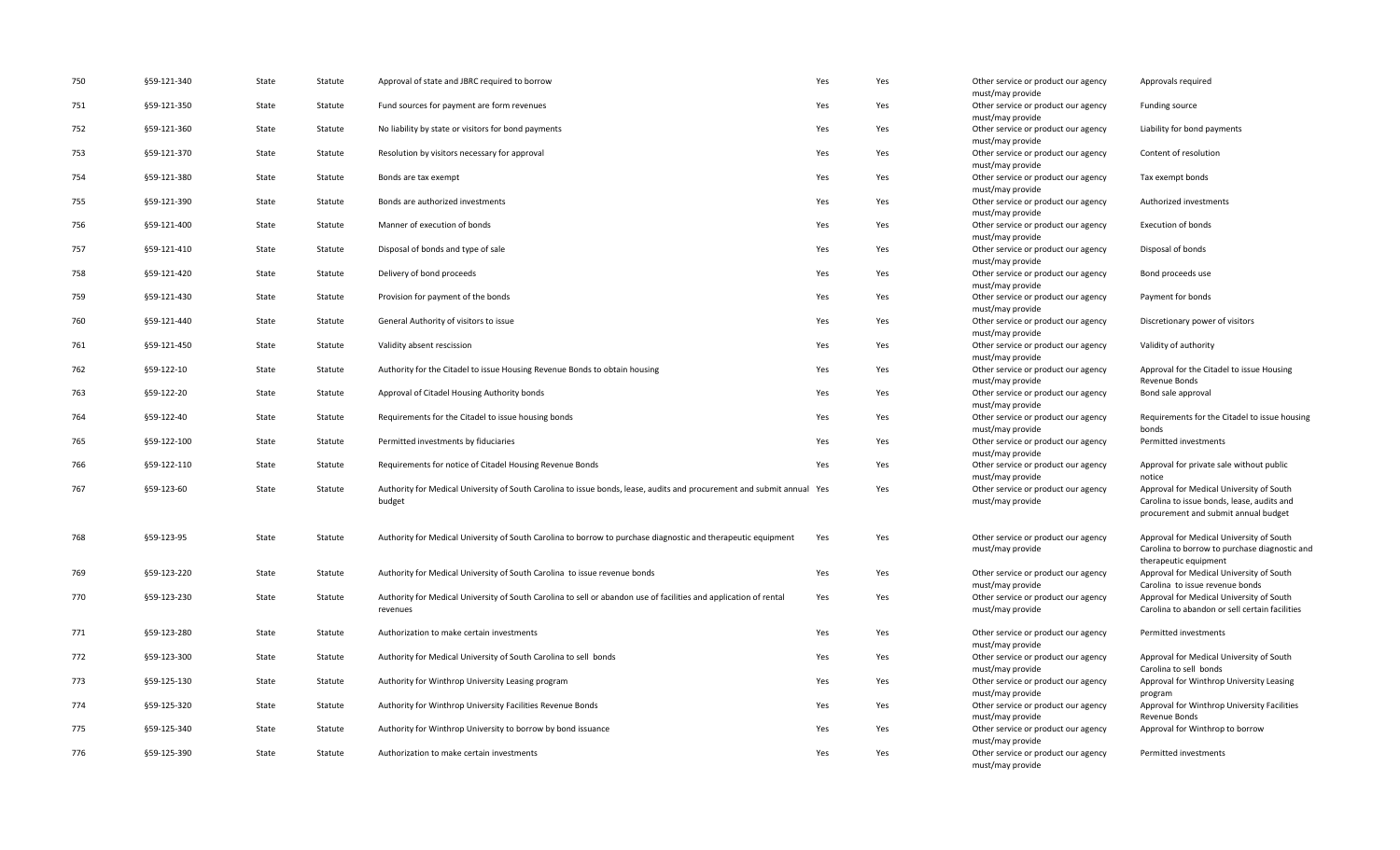| 777 | §59-125-410 | State | Statute | Limitations on disposal of bonds                                                     | Yes | Yes | Other service or product our agency<br>must/may provide | Approval for certain disposal of bonds                                                 |
|-----|-------------|-------|---------|--------------------------------------------------------------------------------------|-----|-----|---------------------------------------------------------|----------------------------------------------------------------------------------------|
| 778 | §59-125-520 | State | Statute | Authority for Winthrop University to issue Athletic Facilities Bonds                 | Yes | Yes | Other service or product our agency<br>must/may provide | Approval for Winthrop University to issue<br><b>Athletic Facilities Bonds</b>          |
| 779 | §59-125-540 | State | Statute | Authority to borrow funds                                                            | Yes | Yes | Other service or product our agency<br>must/may provide | Approval to issue bonds and borrow                                                     |
| 780 | §59-125-590 | State | Statute | Authorization to make certain investments                                            | Yes | Yes | Other service or product our agency<br>must/may provide | Permitted investments                                                                  |
| 781 | §59-125-610 | State | Statute | Authorization to dispose of bonds                                                    | Yes | Yes | Other service or product our agency<br>must/may provide | Approval for disposal of surplus real property                                         |
| 782 | \$59-127-85 | State | Statute | Approval for South Carolina State University Leasing Program                         | Yes | Yes | Other service or product our agency<br>must/may provide | Approval for South Carolina State University<br>Leasing Program                        |
| 783 | §59-127-310 | State | Statute | South Carolina State University Special Obligation Bonds                             | Yes | Yes | Other service or product our agency<br>must/may provide | Approval for South Carolina State University<br><b>Special Obligation Bonds</b>        |
| 784 | §59-127-320 | State | Statute | Construction of \$20,000,000+ for athletic facilities                                | Yes | Yes | Other service or product our agency<br>must/may provide | Approval of expenditures                                                               |
| 785 | §59-127-400 | State | Statute | Private sale of bonds prohibited unless approved                                     | Yes | Yes | Other service or product our agency<br>must/may provide | Approval of private sale                                                               |
| 786 | §59-127-500 | State | Statute | Authority for South Carolina State University Facilities Improvement Bonds           | Yes | Yes | Other service or product our agency<br>must/may provide | Approval for South Carolina State University<br>Facilities Improvement Bonds           |
| 787 | §59-129-30  | State | Statute | Authority for SFAA to issue regulations for Palmer College                           | Yes | Yes | Other service or product our agency<br>must/may provide | Issue regulations                                                                      |
| 788 | §59-130-30  | State | Statute | Authority for certain real property transactions for College of Charleston           | Yes | Yes | Other service or product our agency<br>must/may provide | Approval for certain real property<br>transactions for College of Charleston           |
| 789 | §59-130-50  | State | Statute | Authority to lease or sell real property donated to College of Charleston            | Yes | Yes | Other service or product our agency<br>must/may provide | Approval to lease or sell real property<br>donated to College of Charleston            |
| 790 | §59-130-60  | State | Statute | College of Charleston Leasing Program                                                | Yes | Yes | Other service or product our agency<br>must/may provide | Approval for the College of Charleston Leasing<br>Program                              |
| 791 | §59-130-430 | State | Statute | College of Charleston authority to issue bonds                                       | Yes | Yes | Other service or product our agency<br>must/may provide | Approval for the College of Charleston to<br>issue bonds                               |
| 792 | §59-131-20  | State | Statute | College of Charleston authority to issue bonds for parking facilities                | Yes | Yes | Other service or product our agency<br>must/may provide | Approval for the College of Charleston to<br>issue bonds for parking facilities        |
| 793 | §59-133-30  | State | Statute | Authority for Francis Marion University Board to sell or dispose of property limited | Yes | Yes | Other service or product our agency<br>must/may provide | Approval for Francis Marion University Board<br>to sell or dispose of property limited |
| 794 | §59-133-50  | State | Statute | Authority to sell or lease real property donated to Francis Marion University        | Yes | Yes | Other service or product our agency<br>must/may provide | Approval to sell or lease real property<br>donated to Francis Marion University        |
| 795 | §59-133-60  | State | Statute | Authority for Francis Marion University ground leasing with private entities         | Yes | Yes | Other service or product our agency<br>must/may provide | Approval for Francis Marion University<br>ground leasing                               |
| 796 | §59-133-220 | State | Statute | Authority for Francis Marion University to issue Athletic Facilities Revenue Bonds   | Yes | Yes | Other service or product our agency<br>must/may provide | Approval for Francis Marion University to<br>issue Athletic Facilities Revenue Bonds   |
| 797 | §59-133-240 | State | Statute | Bond limit and authority to issue bonds                                              | Yes | Yes | Other service or product our agency<br>must/may provide | Approval of bond issue                                                                 |
| 798 | §59-133-310 | State | Statute | Authority to invest in bonds                                                         | Yes | Yes | Other service or product our agency<br>must/may provide | Approval to invest                                                                     |
| 799 | §59-133-220 | State | Statute | Authority to dispose of bonds                                                        | Yes | Yes | Other service or product our agency<br>must/may provide | Approval to dispose of bonds                                                           |
| 800 | \$59-135-30 | State | Statute | Authority for Lander University to dispose of surplus real property                  | Yes | Yes | Other service or product our agency<br>must/may provide | Approval for Lander University to dispose of<br>surplus real property                  |
| 801 | §59-135-50  | State | Statute | Authority to lease or sell real property donated to Lander University                | Yes | Yes | Other service or product our agency<br>must/may provide | Approval to lease or sell real property<br>donated to Lander University                |
| 802 | §59-136-130 | State | Statute | Authority for Coastal Carolina University to sell unassigned surplus real property   | Yes | Yes | Other service or product our agency<br>must/may provide | Approval for Coastal Carolina University to<br>sell unassigned surplus real property   |
| 803 | §59-136-150 | State | Statute | Approval to lease or sell real property donated to Coastal Carolina University       | Yes | Yes | Other service or product our agency<br>must/may provide | Approval to lease or sell real property<br>donated to Coastal Carolina University      |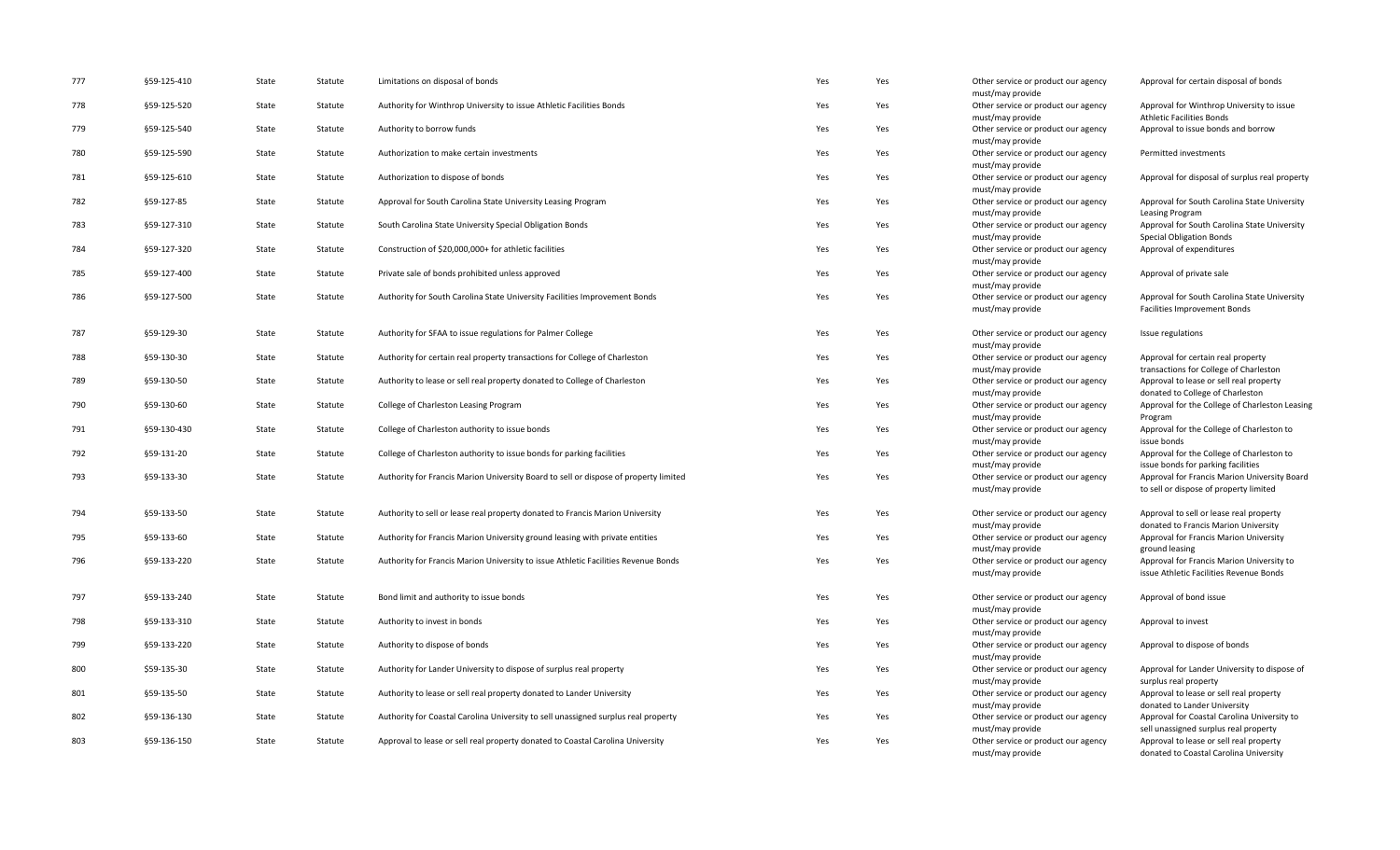| 804 | §59-146-60   | State | Statute    | State Board of Education notification to SFAA                                               | Yes | No - But relates to<br>manner in which one or<br>more agency<br>deliverables is provided |                                                         |                                                                                            |
|-----|--------------|-------|------------|---------------------------------------------------------------------------------------------|-----|------------------------------------------------------------------------------------------|---------------------------------------------------------|--------------------------------------------------------------------------------------------|
| 805 | §59-146-70   | State | Statute    | Issuance of state school facilities bonds by SFAA                                           | Yes | Yes                                                                                      | Other service or product our agency<br>must/may provide | Approval for the issuance of state school<br>facilities bonds by SFAA                      |
| 806 | §59-146-80   | State | Statute    | Resolution by SFAA for issuance of state school facilities bonds and required report        | Yes | Yes                                                                                      | Other service or product our agency<br>must/may provide | Resolution by SFAA for issuance of state<br>school facilities bonds and required report    |
| 807 | §59-146-90   | State | Statute    | SFAA to set terms of state school facilities bonds                                          | Yes | Yes                                                                                      | Other service or product our agency<br>must/may provide | SFAA to set terms of state school facilities<br>bonds                                      |
| 808 | §59-146-130  | State | Statute    | Sale of state school facilities bonds                                                       | Yes | Yes                                                                                      | Other service or product our agency<br>must/may provide | Sale of state school facilities bonds                                                      |
| 809 | §59-147-30   | State | Statute    | Higher Education authority for the issuance of revenue bonds                                | Yes | Yes                                                                                      | Other service or product our agency<br>must/may provide | Approval for Higher Education for the<br>issuance of revenue bonds                         |
| 810 | §59-150-60   | State | Statute    | SC Lottery start-up funds borrowing from IRF                                                | Yes | Yes                                                                                      | Other service or product our agency<br>must/may provide | Approval to borrow start-up funds                                                          |
| 811 | \$61-4-510   | State | Statute    | Special account for certain alcohol revenue                                                 | Yes | Yes                                                                                      | Other service or product our agency<br>must/may provide | Special account for certain alcohol revenue                                                |
| 812 | §63-11-1710  | State | Statute    | Establishment of SC First Steps to Readiness corporation and required annual report to SFAA | Yes | Yes                                                                                      | Other service or product our agency<br>must/may provide | Receipt of annual report                                                                   |
| 813 | §63-19-360   | State | Statute    | Report regarding status of pre-adjudicatory detention of juveniles                          | Yes | No - Does not relate<br>directly to any agency<br>deliverables                           |                                                         |                                                                                            |
| 814 | §63-19-420   | State | Statute    | Authority for natural resources sales                                                       | Yes | Yes                                                                                      | Other service or product our agency<br>must/may provide | Approval for natural resources sales                                                       |
| 815 | R12 - 720    | State | Regulation | Insurance policy record retention                                                           | Yes | Yes                                                                                      | Other service or product our agency<br>must/may provide | Record Retention                                                                           |
| 816 | R12 - 728    | State | Regulation | <b>Emergency Procurement File</b>                                                           | Yes | Yes                                                                                      | Other service or product our agency<br>must/may provide | Maintenance of information                                                                 |
| 817 | R12 - 737    | State | Regulation | Vendor information                                                                          | Yes | Yes                                                                                      | Other service or product our agency<br>must/may provide | Record handling procedures                                                                 |
| 818 | R12 - 804.29 | State | Regulation | Permanent retention of records of construction and permanent improvements                   | Yes | Yes                                                                                      | Other service or product our agency<br>must/may provide | Retention of certain records by State Engineer                                             |
| 819 | R12 - 806.20 | State | Regulation | Record of Disposition of surplus property                                                   | Yes | Yes                                                                                      | Other service or product our agency<br>must/may provide | Retention of disposition records                                                           |
| 820 | R19 - 102.01 | State | Regulation | Approval procedure for Industrial Revenue, Pollution Control and Hospital Revenue bonds     | Yes | Yes                                                                                      | Other service or product our agency<br>must/may provide | Approval procedure for Industrial Revenue,<br>Pollution Control and Hospital Revenue bonds |
| 821 | R19 - 102.02 | State | Regulation | Documents required for agenda items                                                         | Yes | Yes                                                                                      | Other service or product our agency<br>must/may provide | Agenda item documents                                                                      |
| 822 | R19 - 102.03 | State | Regulation | Review by Attorney General                                                                  | Yes | Yes                                                                                      | Other service or product our agency<br>must/may provide | <b>Attorney General review</b>                                                             |
| 823 | R19 - 102.04 | State | Regulation | Notice of approval by Board Secretary                                                       | Yes | Yes                                                                                      | Other service or product our agency<br>must/may provide | Notice of approval                                                                         |
| 824 | R19 - 102.05 | State | Regulation | Publication of notice of approval                                                           | Yes | Yes                                                                                      | Other service or product our agency<br>must/may provide | Notice of publication                                                                      |
| 825 | R19-103.01   | State | Regulation | Calculation, certification and allocation of State Ceiling for Private Activity Bonds       | Yes | Yes                                                                                      | Other service or product our agency<br>must/may provide | Calculation, allocation and certification of<br>State Ceiling for Private Activity Bonds   |
| 826 | R19 - 103.02 | State | Regulation | Allocations made according to regulations                                                   | Yes | Yes                                                                                      | Other service or product our agency<br>must/may provide | Grant of allocations                                                                       |
| 827 | R19 - 103.03 | State | Regulation | Private activity bond limit criteria                                                        | Yes | Yes                                                                                      | Other service or product our agency<br>must/may provide | Private activity criteria                                                                  |
| 828 | R19 - 103.04 | State | Regulation | Authorized requests for allocations                                                         | Yes | Yes                                                                                      | Other service or product our agency<br>must/may provide | Authorized request                                                                         |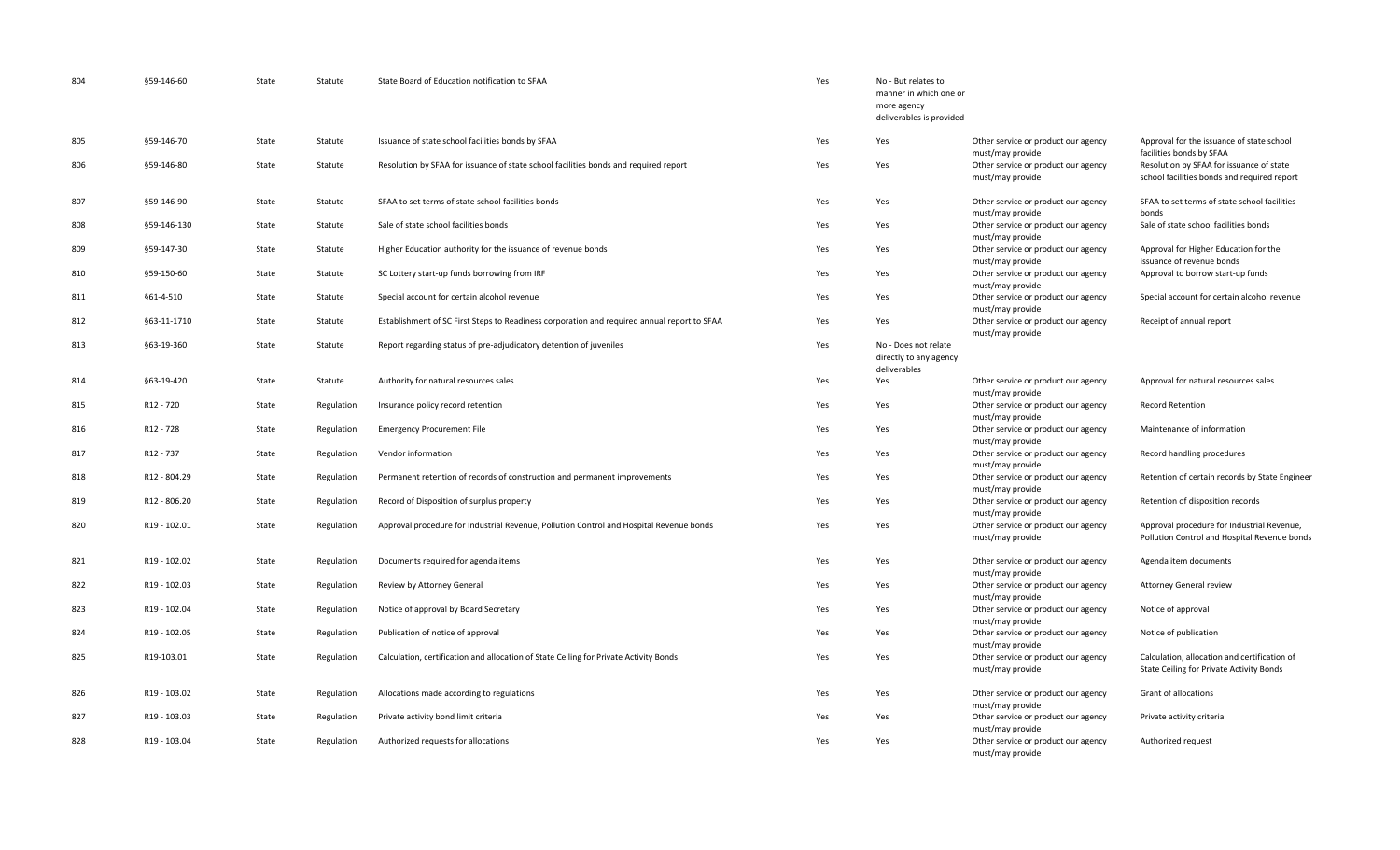| 829 | R19 - 103.05 | State | Regulation | Board allocation limitations                           | Yes | Yes | Other service or product our agency<br>must/may provide | <b>Allocation limitations</b>   |
|-----|--------------|-------|------------|--------------------------------------------------------|-----|-----|---------------------------------------------------------|---------------------------------|
| 830 | R19 - 103.06 | State | Regulation | Certification to Secretary for allocation              | Yes | Yes | Other service or product our agency<br>must/may provide | Certification of eligibility    |
| 831 | R19 - 103.07 | State | Regulation | Lapse of filing preceding date of issue                | Yes | Yes | Other service or product our agency<br>must/may provide | New filings required            |
| 832 | R19 - 103.08 | State | Regulation | Time limits of allocations granted                     | Yes | Yes | Other service or product our agency<br>must/may provide | Allocation time limits          |
| 833 | R19 - 103.09 | State | Regulation | Termination of applicable regulations                  | Yes | Yes | Other service or product our agency<br>must/may provide | Regulation termination          |
| 834 | R19 - 103.10 | State | Regulation | Evaluation of regulations                              | Yes | Yes | Other service or product our agency<br>must/may provide | Regulation evaluation           |
| 835 | R19 - 104.02 | State | Regulation | Reviews required prior to approval of bonds            | Yes | Yes | Other service or product our agency<br>must/may provide | Approvals required              |
| 836 | R19 - 104.03 | State | Regulation | Notice to Secretary of requested approval              | Yes | Yes | Other service or product our agency<br>must/may provide | Notice to secretary             |
| 837 | R19 - 104.04 | State | Regulation | Periodic reports to board required                     | Yes | Yes | Other service or product our agency<br>must/may provide | Reports of projects approved    |
| 838 | R19 - 410.01 | State | Regulation | State Surplus Property regulations                     | Yes | Yes | Other service or product our agency<br>must/may provide | Promulgate regulations          |
| 839 | R19 - 410.02 | State | Regulation | Responsibility for (federal) state plan administration | Yes | Yes | Other service or product our agency<br>must/may provide | State plan administration       |
| 840 | R19 - 410.03 | State | Regulation | Inventory and accounting systems                       | Yes | Yes | Other service or product our agency<br>must/may provide | Inventory and accounting        |
| 841 | R19 - 410.04 | State | Regulation | Return of donated property                             | Yes | Yes | Other service or product our agency<br>must/may provide | Donated property                |
| 842 | R19 - 410.05 | State | Regulation | Financing and service charges                          | Yes | Yes | Other service or product our agency<br>must/may provide | Charges for services            |
| 843 | R19 - 410.06 | State | Regulation | Donable property terms and conditions                  | Yes | Yes | Other service or product our agency<br>must/may provide | Donable property                |
| 844 | R19 - 410.07 | State | Regulation | Non-utilized donable property                          | Yes | Yes | Other service or product our agency<br>must/may provide | Non-utilized property           |
| 845 | R19 - 410.08 | State | Regulation | Fair and equitable distribution of property+E843       | Yes | Yes | Other service or product our agency<br>must/may provide | Distribution of property        |
| 846 | R19 - 410.09 | State | Regulation | Eligibility for receipt of property                    | Yes | Yes | Other service or product our agency<br>must/may provide | Eligibility                     |
| 847 | R19 - 410.10 | State | Regulation | Compliance and utilization of property                 | Yes | Yes | Other service or product our agency<br>must/may provide | Utilization of property         |
| 848 | R19 - 410.11 | State | Regulation | Program information and dissemination                  | Yes | Yes | Other service or product our agency<br>must/may provide | Program information             |
| 849 | R19 - 410.12 | State | Regulation | Audits of surplus property use                         | Yes | Yes | Other service or product our agency<br>must/may provide | Audits of property              |
| 850 | R19 - 410.13 | State | Regulation | Cooperative agreements for use of property             | Yes | Yes | Other service or product our agency<br>must/may provide | Cooperative agreements          |
| 851 | R19 - 410.14 | State | Regulation | Liquidation of the state agency                        | Yes | Yes | Other service or product our agency<br>must/may provide | Liquidation of agency           |
| 852 | R19 - 410.15 | State | Regulation | Distribution document as record form                   | Yes | Yes | Other service or product our agency<br>must/may provide | Distribution document           |
| 853 | R19 - 410.16 | State | Regulation | Maintenance of records                                 | Yes | Yes | Other service or product our agency<br>must/may provide | Records maintenance             |
| 854 | R19 - 415.01 | State | Regulation | Insurance Reserve Fund                                 | Yes | Yes | Other service or product our agency<br>must/may provide | Insurance Reserve Fund policies |
| 855 | R19 - 415.02 | State | Regulation | Nature, terms and scope of insurance policy            | Yes | Yes | Other service or product our agency<br>must/may provide | Insurance policy                |
| 856 | R19 - 415.03 | State | Regulation | General liability policy                               | Yes | Yes | Other service or product our agency<br>must/may provide | General liability policy        |
| 857 | R19 - 415.04 | State | Regulation | Medical employee professional liability insurance      | Yes | Yes | Other service or product our agency<br>must/may provide | Professional liability          |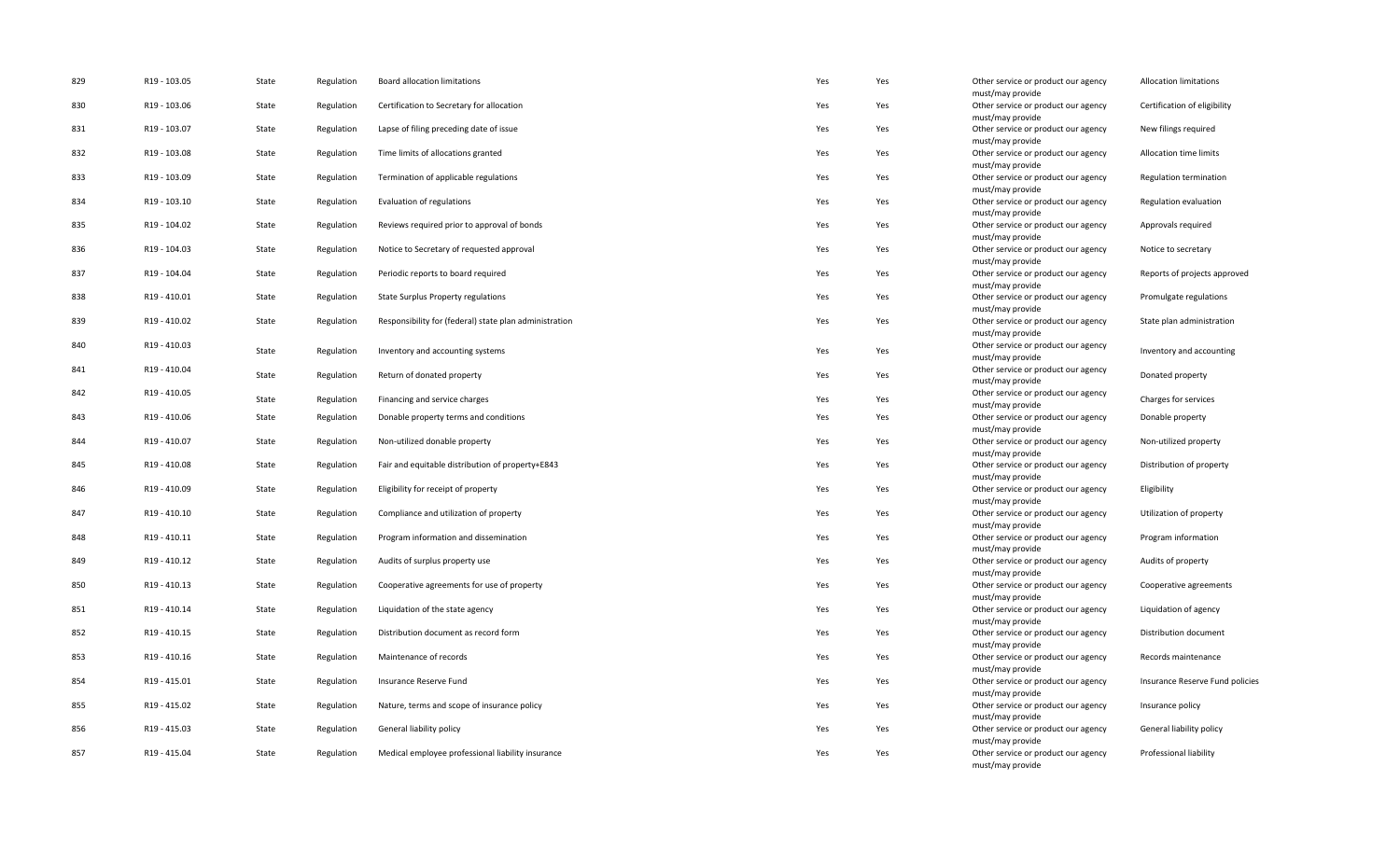| 858 | R19 - 415.05   | State | Regulation | Automobile liability certificates of insurance     | Yes | Yes | Other service or product our agency<br>must/may provide | Certificates of insurance                   |
|-----|----------------|-------|------------|----------------------------------------------------|-----|-----|---------------------------------------------------------|---------------------------------------------|
| 859 | R19 - 415.06   | State | Regulation | Hospital liability risk management                 | Yes | Yes | Other service or product our agency                     | <b>Hospital liability</b>                   |
| 860 | R19 - 445.2000 | State | Regulation | South Carolina Consolidated Procurement Code       | Yes | Yes | must/may provide<br>Other service or product our agency | Consolidated Procurement Code               |
| 861 | R19 - 445.2005 | State | Regulation | Internal procurement procedures                    | Yes | Yes | must/may provide<br>Other service or product our agency | Internal procurement                        |
| 862 | R19 - 445.2010 | State | Regulation | Disclosure of Procurement information              | Yes | Yes | must/may provide<br>Other service or product our agency | Procurement information                     |
| 863 | R19 - 445.2015 | State | Regulation | Ratification of award                              | Yes | Yes | must/may provide<br>Other service or product our agency | Ratification                                |
| 864 | R19 - 445.2020 | State | Regulation | Certification of governmental bodies               | Yes | Yes | must/may provide<br>Other service or product our agency | Certification                               |
| 865 | R19 - 445.2022 | State | Regulation | Temporary suspension of authority                  | Yes | Yes | must/may provide<br>Other service or product our agency | Suspension of electric generating and sales |
| 866 | R19 - 445.2025 | State | Regulation | Definitions and authority to contract              | Yes | Yes | must/may provide<br>Other service or product our agency | tax<br>Definitions                          |
| 867 | R19 - 445.2030 | State | Regulation | Invitations for bids - competitive sealed          | Yes | Yes | must/may provide<br>Other service or product our agency | Bids not permitted                          |
| 868 | R19 - 445.2040 | State | Regulation | Official state government publications             | Yes | Yes | must/may provide<br>Other service or product our agency | Publications                                |
| 869 | R19 - 445.2042 | State | Regulation | Pre-bid conferences                                | Yes | Yes | must/may provide<br>Other service or product our agency | Pre-bid conferences                         |
| 870 | R19 - 445.2045 | State | Regulation | Receipt and safeguarding of bids                   | Yes | Yes | must/may provide<br>Other service or product our agency | Safeguarding bids                           |
| 871 | R19 - 445.2050 | State | Regulation | <b>Bid openings</b>                                | Yes | Yes | must/may provide<br>Other service or product our agency | <b>Bid openings</b>                         |
| 872 | R19 - 445.2055 | State | Regulation | Bid acceptance and bid evaluation                  | Yes | Yes | must/may provide<br>Other service or product our agency | Evaluation of bids                          |
| 873 | R19 - 445.2060 | State | Regulation | Electronic, telegraphic and mailgram of bids       | Yes | Yes | must/may provide<br>Other service or product our agency | Receipt of bids                             |
| 874 | R19 - 445.2065 | State | Regulation | Rejection of bids for compelling reason            | Yes | Yes | must/may provide<br>Other service or product our agency | Rejection of bids                           |
|     | R19 - 445.2070 |       |            |                                                    |     |     | must/may provide                                        |                                             |
| 875 |                | State | Regulation | Rejection of individual bids                       | Yes | Yes | Other service or product our agency<br>must/may provide | Basis for rejection                         |
| 876 | R19 - 445.2075 | State | Regulation | All or none bids not permitted                     | Yes | Yes | Other service or product our agency<br>must/may provide | Bids not permitted                          |
| 877 | R19 - 445.2077 | State | Regulation | Bid samples and descriptive literature definitions | Yes | Yes | Other service or product our agency<br>must/may provide | <b>Bid samples</b>                          |
| 878 | R19 - 445.2080 | State | Regulation | Clarification by bidders and decision              | Yes | Yes | Other service or product our agency<br>must/may provide | Clarification of bids                       |
| 879 | R19 - 445.2085 | State | Regulation | Cancellation and correction or withdrawal          | Yes | Yes | Other service or product our agency<br>must/may provide | Cancellation                                |
| 880 | R19 - 445.2090 | State | Regulation | Award of contract                                  | Yes | Yes | Other service or product our agency<br>must/may provide | Award                                       |
| 881 | R19 - 445.2095 | State | Regulation | Competitive sealed proposals                       | Yes | Yes | Other service or product our agency<br>must/may provide | Proposals                                   |
| 882 | R19 - 445.2097 | State | Regulation | Rejection of proposals                             | Yes | Yes | Other service or product our agency<br>must/may provide | Reason for rejection                        |
| 883 | R19 - 445.2100 | State | Regulation | Small purchases and simplified procedures          | Yes | Yes | Other service or product our agency<br>must/may provide | Small purchases                             |
| 884 | R19 - 445.2105 | State | Regulation | Sole source procurements                           | Yes | Yes | Other service or product our agency<br>must/may provide | Sole source procurements                    |
| 885 | R19 - 445.2110 | State | Regulation | <b>Emergency Procurement</b>                       | Yes | Yes | Other service or product our agency<br>must/may provide | <b>Emergency procurements</b>               |
| 886 | R19 - 445.2115 | State | Regulation | Information Technology procurements                | Yes | Yes | Other service or product our agency<br>must/may provide | IT procurements                             |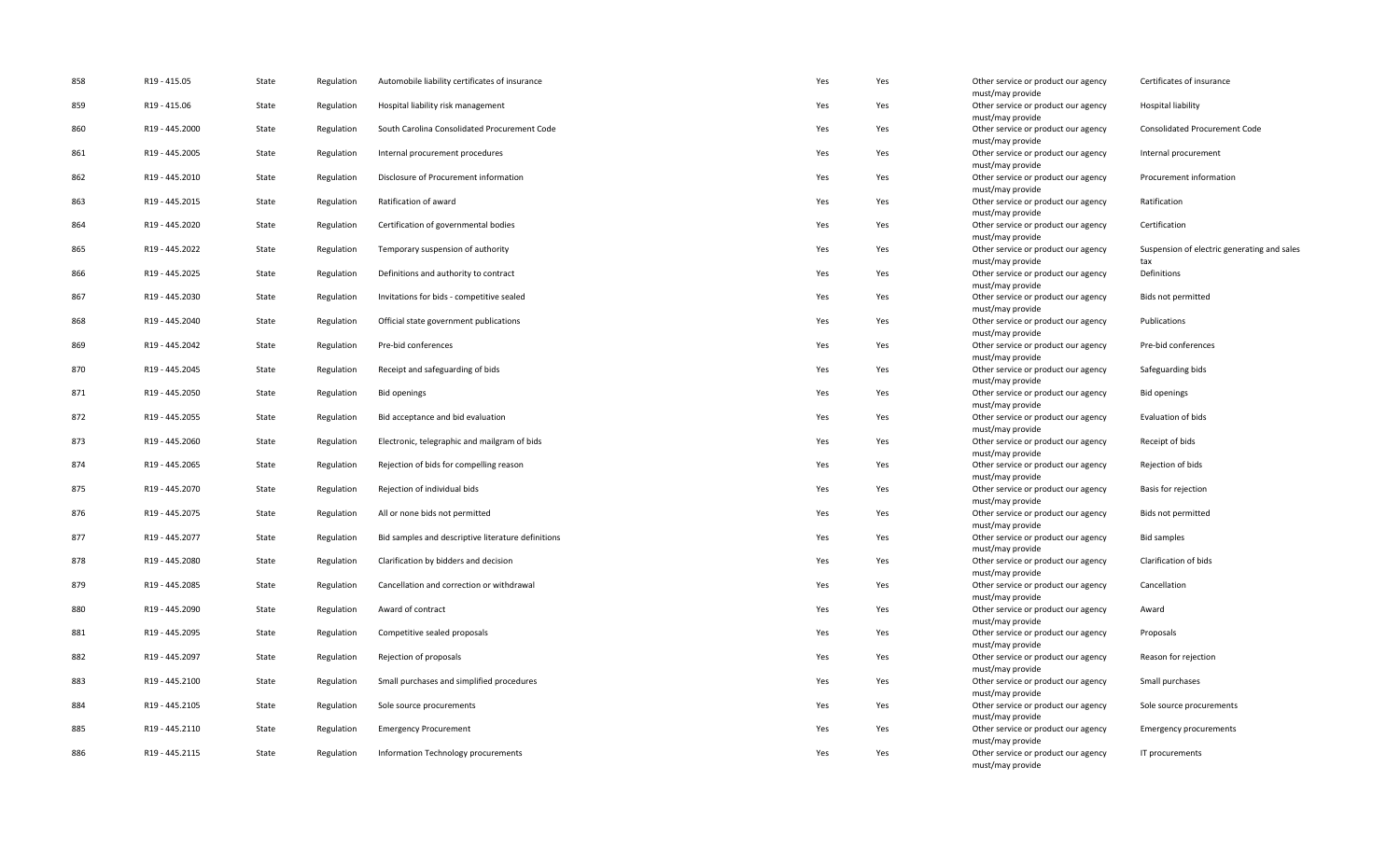| 887 | R19 - 445.2120         | State        | Regulation     | Cost or pricing data                                                        | Yes | Yes                                                                                                       | Other service or product our agency<br>must/may provide                                                                           | Cost or pricing data                                                                                         |
|-----|------------------------|--------------|----------------|-----------------------------------------------------------------------------|-----|-----------------------------------------------------------------------------------------------------------|-----------------------------------------------------------------------------------------------------------------------------------|--------------------------------------------------------------------------------------------------------------|
| 888 | R19 - 445.2125         | State        | Regulation     | Responsibility of bidders or offers                                         | Yes | Yes                                                                                                       | Other service or product our agency<br>must/may provide                                                                           | Responsibility for receipts                                                                                  |
| 889 | R19 - 445.2130         | State        | Regulation     | Prequalification of supplies and suppliers                                  | Yes | Yes                                                                                                       | Other service or product our agency<br>must/may provide                                                                           | Prequalification                                                                                             |
| 890 | R19 - 445.2132         | State        | Regulation     | Prequalification for single solicitation                                    | Yes | Yes                                                                                                       | Other service or product our agency<br>must/may provide                                                                           | Single solicitation prequalification                                                                         |
| 891 | R19 - 445.2135         | State        | Regulation     | Conditions for use of multi-term contracts                                  | Yes | Yes                                                                                                       | Other service or product our agency<br>must/may provide                                                                           | Multi-term contracts                                                                                         |
| 892 | R19 - 445.2137         | State        | Regulation     | Food service contracts                                                      | Yes | Yes                                                                                                       | Other service or product our agency<br>must/may provide                                                                           | Food Service                                                                                                 |
| 893 | R19 - 445.2140         | State        | Regulation     | Specification definitions                                                   | Yes | Yes                                                                                                       | Other service or product our agency<br>must/may provide                                                                           | Definitions                                                                                                  |
| 894 | R19 - 445.2145         | State        | Regulation     | Construction and related services                                           | Yes | Yes                                                                                                       | Other service or product our agency<br>must/may provide                                                                           | Construction                                                                                                 |
| 895 | R19 - 445.2150         | State        | Regulation     | Surplus property management                                                 | Yes | Yes                                                                                                       | Other service or product our agency<br>must/may provide                                                                           | Surplus property                                                                                             |
| 896 | R19 - 445.2152         | State        | Regulation     | Leases, installment purchases and rental                                    | Yes | Yes                                                                                                       | Other service or product our agency<br>must/may provide                                                                           | Personal property leases                                                                                     |
| 897 | R19 - 445.2155         | State        | Regulation     | Intergovernmental relations                                                 | Yes | Yes                                                                                                       | Other service or product our agency<br>must/may provide                                                                           | Intergovernmental relations                                                                                  |
| 898 | R19 - 445.2160         | State        | Regulation     | Assistance to minority business                                             | Yes | Yes                                                                                                       | Other service or product our agency<br>must/may provide                                                                           | Minority business                                                                                            |
| 899 | R19 - 445.2165         | State        | Regulation     | Gifts                                                                       | Yes | Yes                                                                                                       | Other service or product our agency<br>must/may provide                                                                           | Gifts                                                                                                        |
| 900 | R19 - 445.2180         | State        | Regulation     | Assignment, novation and name change                                        | Yes | Yes                                                                                                       | Other service or product our agency<br>must/may provide                                                                           | Name change                                                                                                  |
| 901 | R19 - 445.2200         | State        | Regulation     | Administrative review protective orders                                     | Yes | Yes                                                                                                       | Other service or product our agency<br>must/may provide                                                                           | <b>Protective Orders</b>                                                                                     |
| 902 | R19 - 445.3000         | State        | Regulation     | School districts model procurement code                                     | Yes | Yes                                                                                                       | Other service or product our agency<br>must/may provide                                                                           | School procurement code                                                                                      |
| 903 | R19 - 446              | State        | Regulation     | Appearance before Chief Procurement Officers                                | Yes | Yes                                                                                                       | Other service or product our agency<br>must/may provide                                                                           | Appearance before Chief Procurement<br>Officers                                                              |
| 904 | R19 - 705.01           | State        | Regulation     | Agency Head salary approval                                                 | Yes | Yes                                                                                                       | Other service or product our agency<br>must/may provide                                                                           | Approval of certain salaries                                                                                 |
| 905 | R19 - 705.02           | State        | Regulation     | Administrating of a pay plan                                                | Yes | Yes                                                                                                       | Other service or product our agency<br>must/may provide                                                                           | Administration                                                                                               |
| 906 | R19 - 718.11           | State        | Regulation     | Approval of Personnel Settlements                                           | Yes | Yes                                                                                                       | Other service or product our agency<br>must/may provide                                                                           | Approval of certain settlements                                                                              |
| 907 | R19 - 1215             | State        | Regulation     | Duties under Tuition Prepayment Program                                     | Yes | Yes                                                                                                       | Other service or product our agency<br>must/may provide                                                                           | Duties under Tuition Prepayment Program                                                                      |
| 908 | $R42 - 10$             | State        | Regulation     | Administration of the State Education Assistance Authority                  | Yes | Yes                                                                                                       | Other service or product our agency<br>must/may provide                                                                           | Guaranty agency for program                                                                                  |
| 909 | R42 - 20               | State        | Statute        | Definitions regarding Family Educational Loan Program                       | Yes | Yes                                                                                                       | Other service or product our agency<br>must/may provide                                                                           | <b>Educational Loan Program</b>                                                                              |
| 910 | R43-80                 | <b>State</b> | Regulation     | <b>Creating specifications for school buses</b>                             | Yes | Yes                                                                                                       | Board, commission, or committee on which Service on School Bus Specifications<br>someone from our agency must/may serve Committee |                                                                                                              |
|     |                        |              |                |                                                                             |     |                                                                                                           |                                                                                                                                   |                                                                                                              |
| 911 | 2020 Act 142 (H.5202)  | <b>State</b> | <b>Statute</b> | <b>Duties under Coronavirus Relief Fund</b>                                 | Yes | No - But relates to<br>manner in which one or must/may provide<br>more agency<br>deliverables is provided | Other service or product our agency                                                                                               | <b>Duties under Coronavirus Relief Fund</b>                                                                  |
| 911 | 2020 Act 135 (H. 3411) | <b>State</b> | <b>Statute</b> | Duty related to grant management services linked to Coronaviurs Relief Fund | Yes | <b>Yes</b>                                                                                                | Other service or product our agency<br>must/may provide                                                                           | Serve as procuring officer for professional<br>grant management services related to the<br><b>CARES Act.</b> |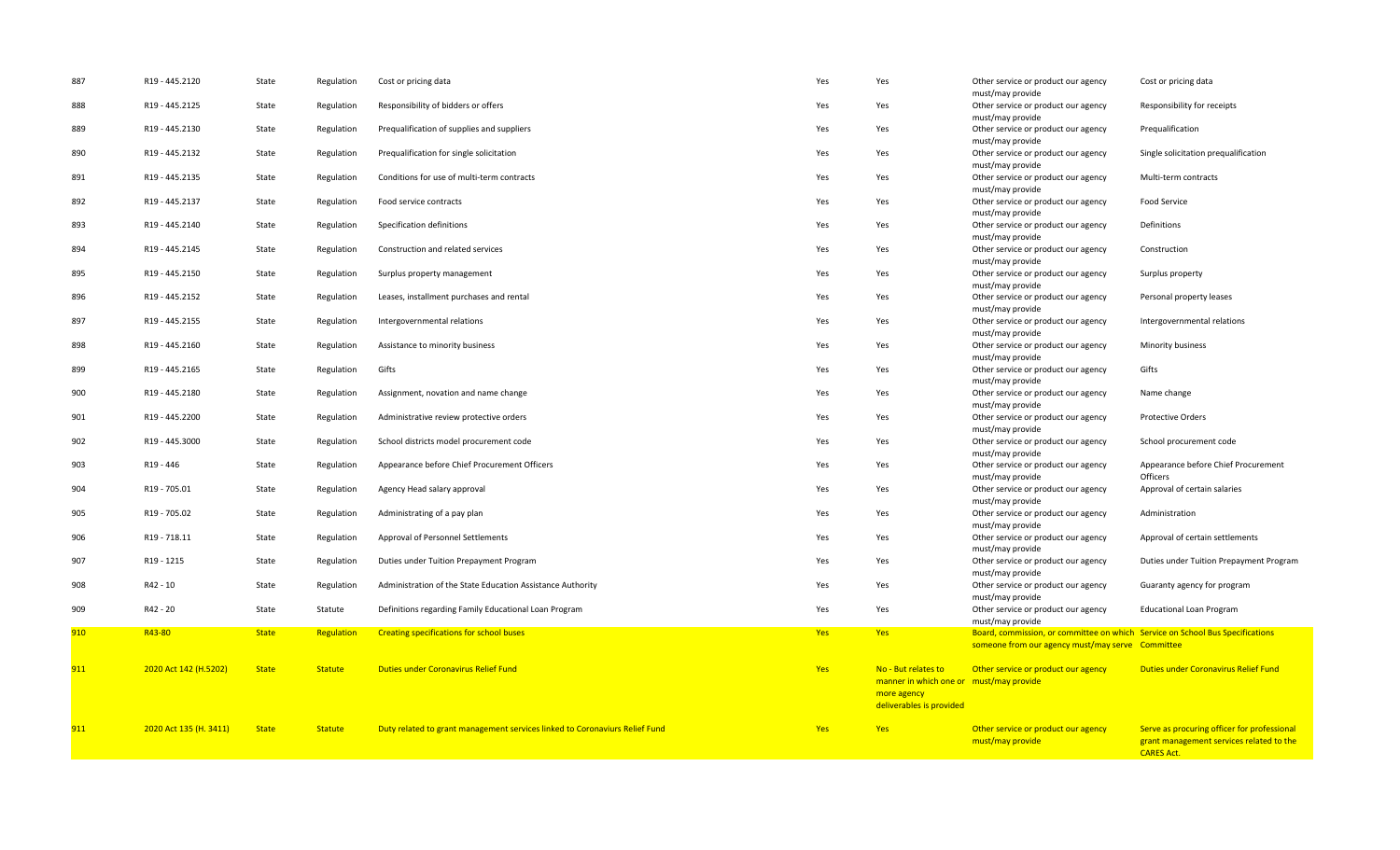| <b>Agency Name:</b>                                                                                                                                                                                                                                                      | STATE FISCAL ACCOUNTABILITY AUTHORITY  |                                                                                                                                                | <b>Fiscal Year 2019-2020</b><br><b>Accountability Report</b> |                                                                                                                                                                                                                   |  |  |
|--------------------------------------------------------------------------------------------------------------------------------------------------------------------------------------------------------------------------------------------------------------------------|----------------------------------------|------------------------------------------------------------------------------------------------------------------------------------------------|--------------------------------------------------------------|-------------------------------------------------------------------------------------------------------------------------------------------------------------------------------------------------------------------|--|--|
| <b>Agency Code and Section:</b>                                                                                                                                                                                                                                          | E550                                   | 104                                                                                                                                            |                                                              |                                                                                                                                                                                                                   |  |  |
|                                                                                                                                                                                                                                                                          |                                        |                                                                                                                                                |                                                              | <b>Customer Template</b>                                                                                                                                                                                          |  |  |
| <b>Service/Product Provided to Customers</b>                                                                                                                                                                                                                             | <b>Customer Segments</b>               | <b>Specify only for the following</b><br>Segments: (1) Industry: Name;<br>(2) Professional Organization:<br>Name; (3) Public:<br>Demographics. | <b>Divisions or Major Programs</b>                           | <b>Description</b>                                                                                                                                                                                                |  |  |
| <b>Authority Board</b>                                                                                                                                                                                                                                                   |                                        |                                                                                                                                                |                                                              |                                                                                                                                                                                                                   |  |  |
| Provide fiscal oversight and accountability through the review and approval of major, fiscal-related,<br>state agency transactions.                                                                                                                                      | <b>Executive Branch/State Agencies</b> |                                                                                                                                                | <b>Authority Board</b>                                       | Provides fiscal oversight and accountability for the State of South Carolina.                                                                                                                                     |  |  |
| Provide fiscal oversight and accountability through the review and approval of major, fiscal-related,<br>state agency transactions.                                                                                                                                      | Legislative Branch                     |                                                                                                                                                | Authority Board                                              | Provides fiscal oversight and accountability for the State of South Carolina.                                                                                                                                     |  |  |
| Provide fiscal oversight and accountability through the review and approval of major, fiscal-related,<br>state agency transactions.                                                                                                                                      | Judicial Branch                        |                                                                                                                                                | <b>Authority Board</b>                                       | Provides fiscal oversight and accountability for the State of South Carolina.                                                                                                                                     |  |  |
| <b>Insurance Reserve Fund Division</b>                                                                                                                                                                                                                                   |                                        |                                                                                                                                                |                                                              |                                                                                                                                                                                                                   |  |  |
| Insurance policies and services                                                                                                                                                                                                                                          | <b>Executive Branch/State Agencies</b> |                                                                                                                                                | Insurance Reserve Fund                                       | The Insurance Reserve Fund functions as a governmental insurance operation with the mission to provide insurance<br>specifically designed to meet the needs of governmental entities at the lowest possible cost. |  |  |
| Insurance policies and services                                                                                                                                                                                                                                          | Legislative Branch                     |                                                                                                                                                | Insurance Reserve Fund                                       | The Insurance Reserve Fund functions as a governmental insurance operation with the mission to provide insurance<br>specifically designed to meet the needs of governmental entities at the lowest possible cost. |  |  |
| Insurance policies and services                                                                                                                                                                                                                                          | Judicial Branch                        |                                                                                                                                                | Insurance Reserve Fund                                       | The Insurance Reserve Fund functions as a governmental insurance operation with the mission to provide insurance<br>specifically designed to meet the needs of governmental entities at the lowest possible cost. |  |  |
| Insurance policies and services                                                                                                                                                                                                                                          | Local Govts.                           |                                                                                                                                                | Insurance Reserve Fund                                       | The Insurance Reserve Fund functions as a governmental insurance operation with the mission to provide insurance<br>specifically designed to meet the needs of governmental entities at the lowest possible cost. |  |  |
| Insurance policies and services                                                                                                                                                                                                                                          | <b>School Districts</b>                |                                                                                                                                                | Insurance Reserve Fund                                       | The Insurance Reserve Fund functions as a governmental insurance operation with the mission to provide insurance<br>specifically designed to meet the needs of governmental entities at the lowest possible cost. |  |  |
| <b>Division of Procurement Services</b>                                                                                                                                                                                                                                  |                                        |                                                                                                                                                |                                                              |                                                                                                                                                                                                                   |  |  |
| Providing agencies with professional, centralized purchasing services to acquire all manner of supplies,<br>equipment, services, information technology, and construction.                                                                                               | <b>Executive Branch/State Agencies</b> |                                                                                                                                                | Division of Procurement Services                             | Provides the State's central procurement operation for all state agencies covered by the South Carolina Consolidated<br>Procurement Code.                                                                         |  |  |
| Establishing open-ended statewide contracts, thereby leveraging the collective needs of all state<br>agencies, political subdivisions, and school districts to gain lower prices through volume discounts.                                                               | Executive Branch/State Agencies        |                                                                                                                                                | Division of Procurement Services                             | Provides the State's central procurement operation for all state agencies covered by the South Carolina Consolidated<br>Procurement Code.                                                                         |  |  |
| Establishing open-ended statewide contracts, thereby leveraging the collective needs of all state<br>agencies, political subdivisions, and school districts to gain lower prices through volume discounts.                                                               | Local Govts.                           |                                                                                                                                                | Division of Procurement Services                             | Provides the State's central procurement operation for all state agencies covered by the South Carolina Consolidated<br>Procurement Code.                                                                         |  |  |
| Establishing open-ended statewide contracts, thereby leveraging the collective needs of all state<br>agencies, political subdivisions, and school districts to gain lower prices through volume discounts.                                                               | <b>School Districts</b>                |                                                                                                                                                | Division of Procurement Services                             | Provides the State's central procurement operation for all state agencies covered by the South Carolina Consolidated<br>Procurement Code.                                                                         |  |  |
| Chief Procurement Officers for Good and Supplies, Information Technology, and Construction resolves<br>bid protests and contract disputes for state government.                                                                                                          | <b>Executive Branch/State Agencies</b> |                                                                                                                                                | Division of Procurement Services                             | Provides the State's central procurement operation for all state agencies covered by the South Carolina Consolidated<br><b>Procurement Code</b>                                                                   |  |  |
| Provides for the protection of life and property by serving as the Building Code Official and Deputy State Executive Branch/State Agencies<br>Fire Marshal for all state buildings and by performing professional reviews of construction plans and site<br>inspections. |                                        |                                                                                                                                                | Division of Procurement Services                             | Provides the State's central procurement operation for all state agencies covered by the South Carolina Consolidated<br>Procurement Code.                                                                         |  |  |
| Oversees and approves solicitations and the posting of awards performed by agencies acting above their Executive Branch/State Agencies<br>statutory certification level for construction services.                                                                       |                                        |                                                                                                                                                | Division of Procurement Services                             | Provides the State's central procurement operation for all state agencies covered by the South Carolina Consolidated<br>Procurement Code.                                                                         |  |  |
| Facilitates uniformity in application of procurement laws among diverse procurement disciplines and<br>across state government.                                                                                                                                          | <b>Executive Branch/State Agencies</b> |                                                                                                                                                | Division of Procurement Services                             | Provides the State's central procurement operation for all state agencies covered by the South Carolina Consolidated<br>Procurement Code.                                                                         |  |  |
| Conducts periodic audits of each agency's procurement operations to ensure transparency, integrity for Executive Branch/State Agencies<br>state funds.                                                                                                                   |                                        |                                                                                                                                                | <b>Division of Procurement Services</b>                      | Provides the State's central procurement operation for all state agencies covered by the South Carolina Consolidated<br>Procurement Code.                                                                         |  |  |
| Division responsible for statewide training and certification program for public procurement<br>professionals.                                                                                                                                                           | <b>Executive Branch/State Agencies</b> |                                                                                                                                                | Division of Procurement Services                             | Provides the State's central procurement operation for all state agencies covered by the South Carolina Consolidated<br>Procurement Code.                                                                         |  |  |
| Division responsible for statewide training and certification program for public procurement<br>professionals.                                                                                                                                                           | Local Govts.                           |                                                                                                                                                | Division of Procurement Services                             | Provides the State's central procurement operation for all state agencies covered by the South Carolina Consolidated<br>Procurement Code.                                                                         |  |  |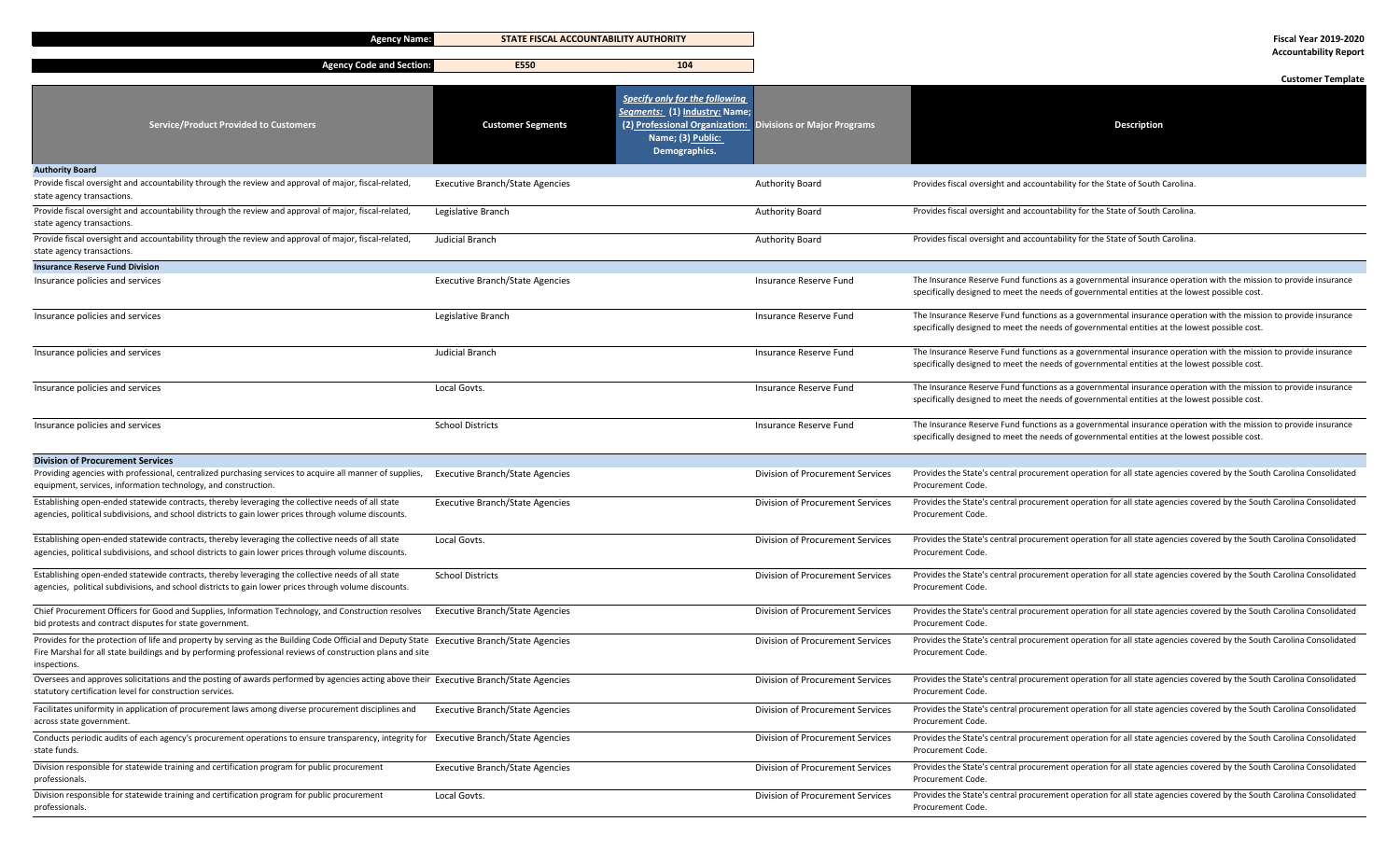| Publishing a periodical, South Carolina Business Opportunities (SCBO), provides one-stop access to<br>Provides the State's central procurement operation for all state agencies covered by the South Carolina Consolidated<br><b>Executive Branch/State Agencies</b><br>Division of Procurement Services<br>public notice of contracting opportunities for state and local government entities.<br>Procurement Code.                                         |  |
|--------------------------------------------------------------------------------------------------------------------------------------------------------------------------------------------------------------------------------------------------------------------------------------------------------------------------------------------------------------------------------------------------------------------------------------------------------------|--|
|                                                                                                                                                                                                                                                                                                                                                                                                                                                              |  |
| Publishing a periodical, South Carolina Business Opportunities (SCBO), provides one-stop access to<br>Provides the State's central procurement operation for all state agencies covered by the South Carolina Consolidated<br>Division of Procurement Services<br>Local Govts.<br>public notice of contracting opportunities for state and local government entities.<br>Procurement Code.                                                                   |  |
| Staffing emergency disaster recovery procurements (hurricanes, terrorism, etc.) for the State's<br>Provides the State's central procurement operation for all state agencies covered by the South Carolina Consolidated<br><b>Executive Branch/State Agencies</b><br>Division of Procurement Services<br>Emergency Management Division and emergency related acquisitions for supplies, services, and<br>Procurement Code.<br>facilities damage assessments. |  |
| Provides guidance to vendors and contractors for construction, related services, and goods, services and Industry<br>Architects, Engineers,<br><b>Division of Procurement Services</b><br>Provides the State's central procurement operation for all state agencies covered by the South Carolina Consolidated<br>Procurement Code.<br>IT.<br><b>Contractors and Vendors</b>                                                                                 |  |
| Provide for professional guidance on advisory committees for procurement, information technology,<br>Provides the State's central procurement operation for all state agencies covered by the South Carolina Consolidated<br><b>Executive Branch/State Agencies</b><br>Division of Procurement Services<br>and construction related activities.<br>Procurement Code.                                                                                         |  |
| Provide required reports and information to the South Carolina General Assembly as required.<br>Division of Procurement Services<br>Provides the State's central procurement operation for all state agencies covered by the South Carolina Consolidated<br>Legislative Branch<br>Procurement Code.                                                                                                                                                          |  |
|                                                                                                                                                                                                                                                                                                                                                                                                                                                              |  |
|                                                                                                                                                                                                                                                                                                                                                                                                                                                              |  |
|                                                                                                                                                                                                                                                                                                                                                                                                                                                              |  |
|                                                                                                                                                                                                                                                                                                                                                                                                                                                              |  |
|                                                                                                                                                                                                                                                                                                                                                                                                                                                              |  |
|                                                                                                                                                                                                                                                                                                                                                                                                                                                              |  |
|                                                                                                                                                                                                                                                                                                                                                                                                                                                              |  |
|                                                                                                                                                                                                                                                                                                                                                                                                                                                              |  |
|                                                                                                                                                                                                                                                                                                                                                                                                                                                              |  |
|                                                                                                                                                                                                                                                                                                                                                                                                                                                              |  |
|                                                                                                                                                                                                                                                                                                                                                                                                                                                              |  |
|                                                                                                                                                                                                                                                                                                                                                                                                                                                              |  |
|                                                                                                                                                                                                                                                                                                                                                                                                                                                              |  |
|                                                                                                                                                                                                                                                                                                                                                                                                                                                              |  |
|                                                                                                                                                                                                                                                                                                                                                                                                                                                              |  |
|                                                                                                                                                                                                                                                                                                                                                                                                                                                              |  |
|                                                                                                                                                                                                                                                                                                                                                                                                                                                              |  |
|                                                                                                                                                                                                                                                                                                                                                                                                                                                              |  |
|                                                                                                                                                                                                                                                                                                                                                                                                                                                              |  |
| the contract of the contract of the contract of the contract of the contract of                                                                                                                                                                                                                                                                                                                                                                              |  |
|                                                                                                                                                                                                                                                                                                                                                                                                                                                              |  |
|                                                                                                                                                                                                                                                                                                                                                                                                                                                              |  |
| the contract of the contract of the contract of the contract of the contract of the contract of the contract of                                                                                                                                                                                                                                                                                                                                              |  |
|                                                                                                                                                                                                                                                                                                                                                                                                                                                              |  |
|                                                                                                                                                                                                                                                                                                                                                                                                                                                              |  |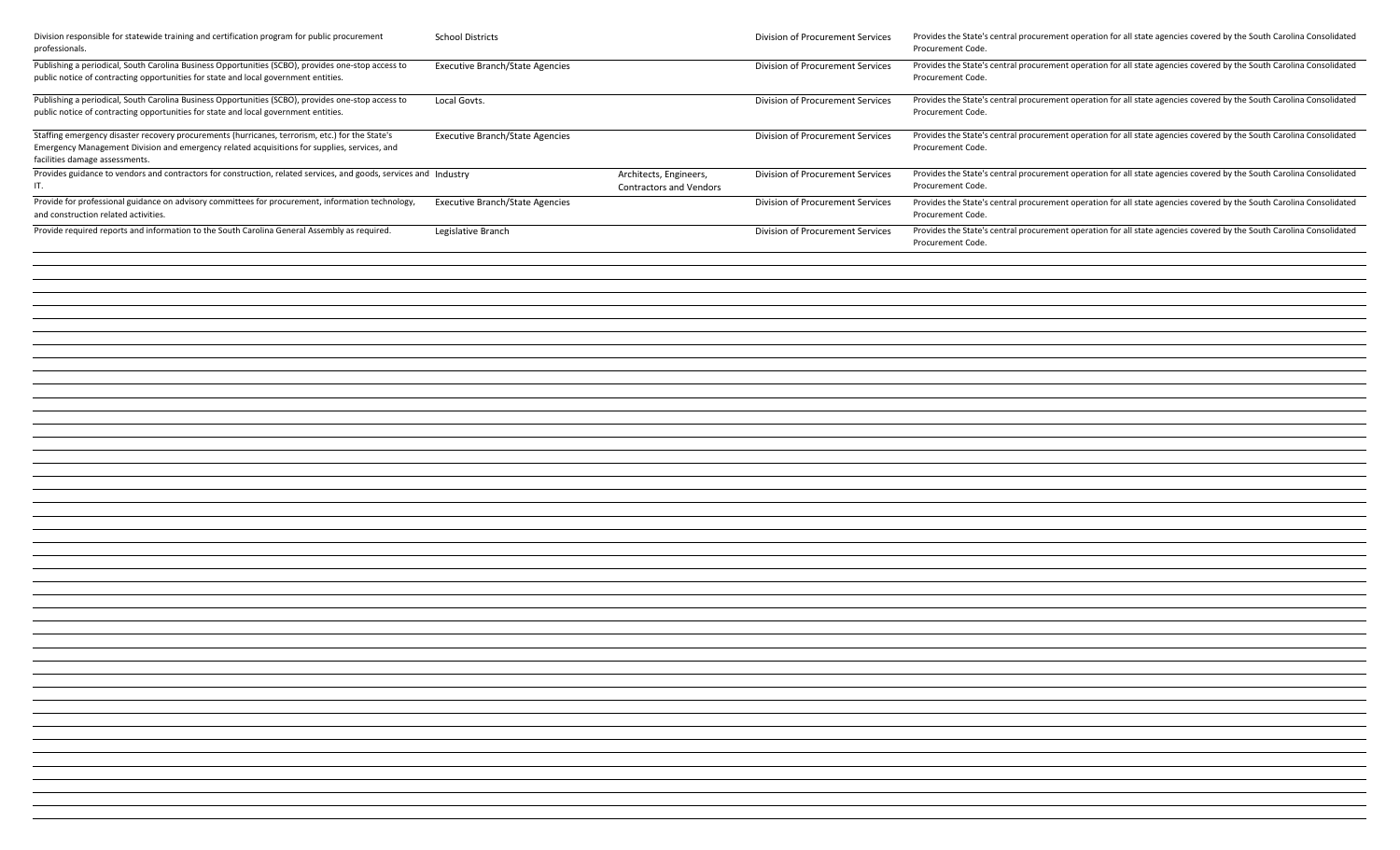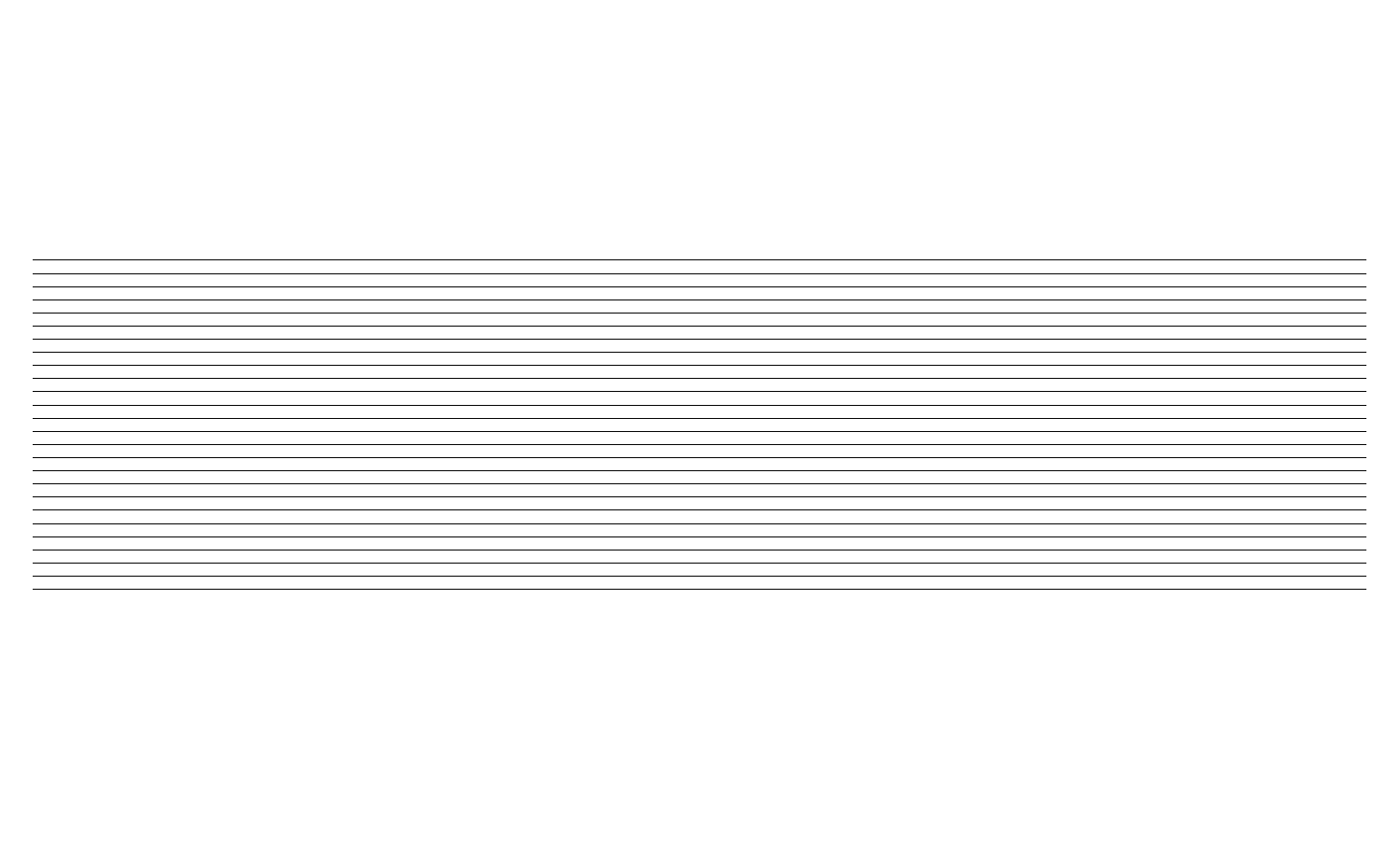| <b>Agency Name:</b>                                                |                                                           | <b>Fiscal Year 2019-2020</b>                                                                                                                                                                                                                       |                           |
|--------------------------------------------------------------------|-----------------------------------------------------------|----------------------------------------------------------------------------------------------------------------------------------------------------------------------------------------------------------------------------------------------------|---------------------------|
| <b>Agency Code and Section:</b>                                    | E550                                                      | <b>Accountability Report</b>                                                                                                                                                                                                                       |                           |
|                                                                    |                                                           | 104                                                                                                                                                                                                                                                | <b>Partner Template</b>   |
| <b>Name of Partner Entity</b>                                      | <b>Type of Partner Entity</b>                             | <b>Description of Partnership</b>                                                                                                                                                                                                                  | <b>Associated Goal(s)</b> |
| Administration                                                     |                                                           |                                                                                                                                                                                                                                                    |                           |
| Department of Administration                                       | <b>State Government</b>                                   | In conjunction with the Department of Administration, information is collected and assembled that will best assist 1<br>Authority board members for their review and approval.                                                                     |                           |
| Department of Administration                                       | <b>State Government</b>                                   | DIS and EPO provide guidance regarding the Information Security and Privacy policy implementation; DTO<br>provides Data Custodian services for SFAA information systems; SCEIS controls access to financial systems and<br>reporting authorization | $\mathbf{1}$              |
| Office of the Comptroller General                                  | <b>State Government</b>                                   | Provides guidance and oversight for compliance with state financial and accountability requirements; requires<br>special reporting for compliance with legislative mandates                                                                        | 1                         |
| Office of the State Treasurer                                      | <b>State Government</b>                                   | Provides coordination of banking services and financial reporting of cash and investments                                                                                                                                                          | $\mathbf{1}$              |
| <b>Banking Industry</b>                                            |                                                           | Private Business Organization Provides financial and investment services to account for agency funds and investments                                                                                                                               | 1                         |
| <b>Insurance Reserve Fund Division</b>                             |                                                           |                                                                                                                                                                                                                                                    |                           |
| Willis, Towers, Watson                                             | Private Business Organization Property Reinsurance Broker |                                                                                                                                                                                                                                                    | $2, 3$ and 4              |
| Willis, Towers, Watson                                             | Private Business Organization Actuarial Services          |                                                                                                                                                                                                                                                    | 2, 3 and 4                |
| KPMG                                                               | Private Business Organization Actuarial Services          |                                                                                                                                                                                                                                                    | $2,3$ , and 4             |
| Insurance Services Office                                          |                                                           | Private Business Organization Provides specific insurance information necessary to the IRF                                                                                                                                                         | 2, 3 and 4                |
| AssetWorks                                                         | Private Business Organization Building Valuation Services |                                                                                                                                                                                                                                                    | $2, 3$ and 4              |
| American Southern Insurance Co.                                    |                                                           | Private Business Organization Auto Liability Reinsurance and Claims                                                                                                                                                                                | $2, 3$ and 4              |
| Ramsey Adjustment Services                                         | Private Business Organization Claims Processing           |                                                                                                                                                                                                                                                    | $2, 3$ and 4              |
| Arthur J Gallagher Risk Management Services                        |                                                           | Private Business Organization Ocean Marine Insurance Broker                                                                                                                                                                                        | 2, 3 and 4                |
| Arthur J Gallagher Risk Management Services/Travelers<br>Insurance |                                                           | Private Business Organization Boiler and Machinery Reinsurance, Boiler Inspections                                                                                                                                                                 | $2, 3$ and 4              |
| <b>Hope Aviation</b>                                               | Private Business Organization Aviation Insurance Broker   |                                                                                                                                                                                                                                                    | 2, 3 and 4                |
| South Carolina Hospital Association                                | <b>Professional Association</b>                           | Risk Management                                                                                                                                                                                                                                    | 2, 3 and 4                |
| <b>Division of Procurement Services</b>                            |                                                           |                                                                                                                                                                                                                                                    |                           |
| Department of Administration - Division of Technology              | <b>State Government</b>                                   | Custodian for Materials Management module in SCEIS utilized for procurement activities.                                                                                                                                                            | 5                         |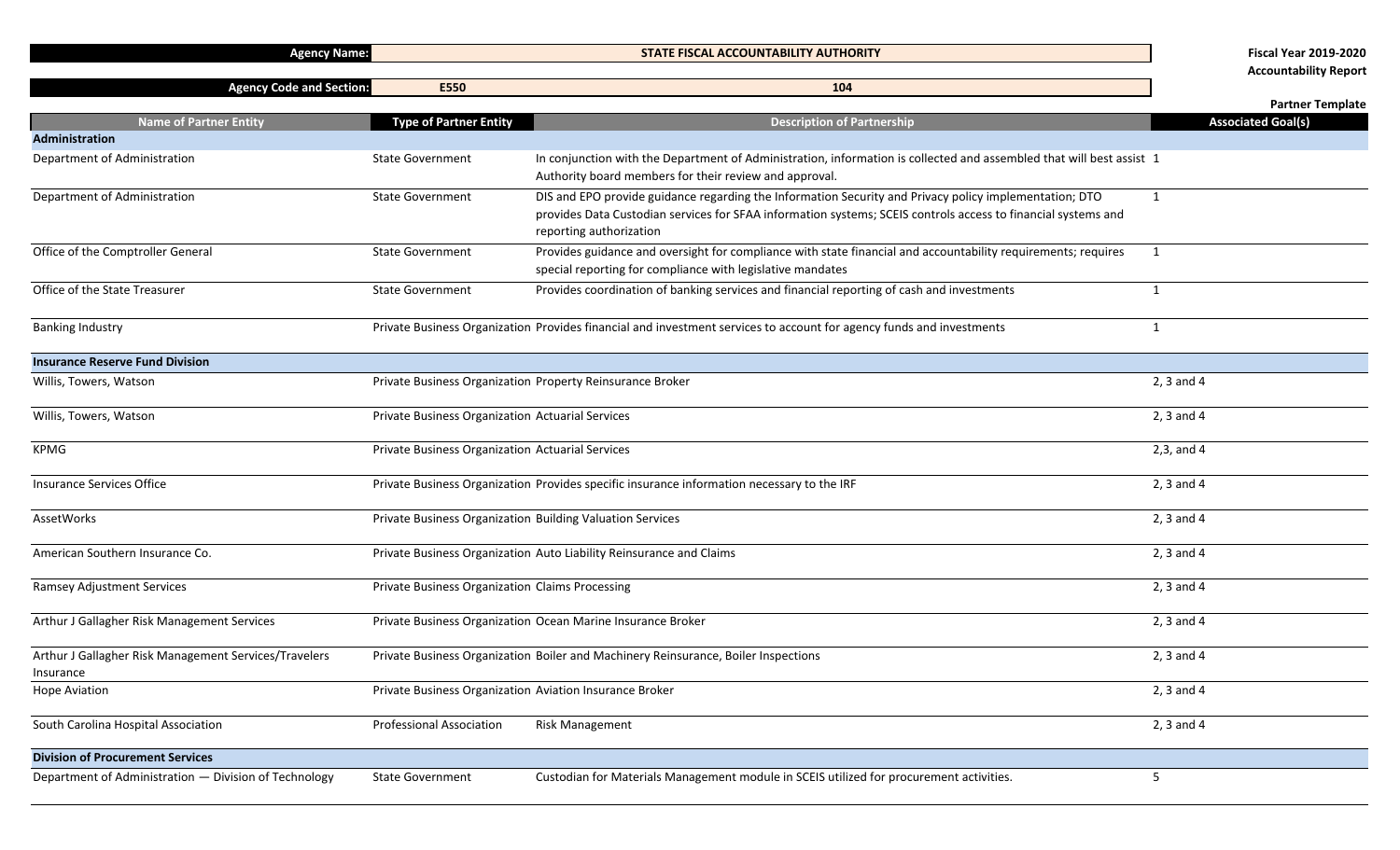| National Association of State Procurement Officials                                                 | <b>Professional Association</b> | Provides funds for the professional development of staff, conferences for networking, and promotion of best<br>practices, education, professional development, research, and innovative procurement strategies.                                                                                                        | 5  |
|-----------------------------------------------------------------------------------------------------|---------------------------------|------------------------------------------------------------------------------------------------------------------------------------------------------------------------------------------------------------------------------------------------------------------------------------------------------------------------|----|
|                                                                                                     |                                 |                                                                                                                                                                                                                                                                                                                        |    |
| South Carolina Association of Governmental Purchasing                                               | <b>Professional Association</b> | Conducts forums and conferences for networking, and promotion of best practices, education, professional                                                                                                                                                                                                               | 5  |
| <b>Officials</b>                                                                                    |                                 | development, research, and innovative procurement strategies.                                                                                                                                                                                                                                                          |    |
| National Institute for Public Procurement (NIGP)                                                    | <b>Professional Association</b> | Developing, supporting and promoting the public procurement profession through educational and research<br>programs, professional support, technical services and advocacy initiatives.                                                                                                                                | 5  |
| National Association of State Facilities Administrators                                             | <b>Professional Association</b> | Provides professional development opportunities, technical assistance, and national and regional conferences for 5<br>professional networking.                                                                                                                                                                         |    |
| South Carolina Association of State Planning and Construction Professional Association<br>Officials |                                 | Provides professional development for engineers and architects, industry and other technical updates, trends,<br>project presentation discussions, and similar forums.                                                                                                                                                 | -5 |
| National Association of Chief Information Officers                                                  | <b>Professional Association</b> | Support the role of the state CIO and or CPO for information technology, stimulate the exchange of information 5<br>and promote the adoption of IT best practices and innovations. Sponsor national conferences, peer networking,<br>research and publications, briefings and government affairs.                      |    |
| <b>State Auditors</b>                                                                               | <b>State Government</b>         | Partnered with State Auditor's office to create a special section within the Reporting website to allow select users 5<br>from within the State Auditor's office to access Procurement data reported by the various state agencies. This<br>removed the need for agencies have to report the same data more than once. |    |
|                                                                                                     |                                 |                                                                                                                                                                                                                                                                                                                        |    |
|                                                                                                     |                                 |                                                                                                                                                                                                                                                                                                                        |    |
|                                                                                                     |                                 |                                                                                                                                                                                                                                                                                                                        |    |
|                                                                                                     |                                 |                                                                                                                                                                                                                                                                                                                        |    |
|                                                                                                     |                                 |                                                                                                                                                                                                                                                                                                                        |    |
|                                                                                                     |                                 |                                                                                                                                                                                                                                                                                                                        |    |
|                                                                                                     |                                 |                                                                                                                                                                                                                                                                                                                        |    |
|                                                                                                     |                                 |                                                                                                                                                                                                                                                                                                                        |    |
|                                                                                                     |                                 |                                                                                                                                                                                                                                                                                                                        |    |
|                                                                                                     |                                 |                                                                                                                                                                                                                                                                                                                        |    |
|                                                                                                     |                                 |                                                                                                                                                                                                                                                                                                                        |    |
|                                                                                                     |                                 |                                                                                                                                                                                                                                                                                                                        |    |
|                                                                                                     |                                 |                                                                                                                                                                                                                                                                                                                        |    |
|                                                                                                     |                                 |                                                                                                                                                                                                                                                                                                                        |    |
|                                                                                                     |                                 |                                                                                                                                                                                                                                                                                                                        |    |
|                                                                                                     |                                 |                                                                                                                                                                                                                                                                                                                        |    |
|                                                                                                     |                                 |                                                                                                                                                                                                                                                                                                                        |    |
|                                                                                                     |                                 |                                                                                                                                                                                                                                                                                                                        |    |
|                                                                                                     |                                 |                                                                                                                                                                                                                                                                                                                        |    |
|                                                                                                     |                                 |                                                                                                                                                                                                                                                                                                                        |    |
|                                                                                                     |                                 |                                                                                                                                                                                                                                                                                                                        |    |
|                                                                                                     |                                 |                                                                                                                                                                                                                                                                                                                        |    |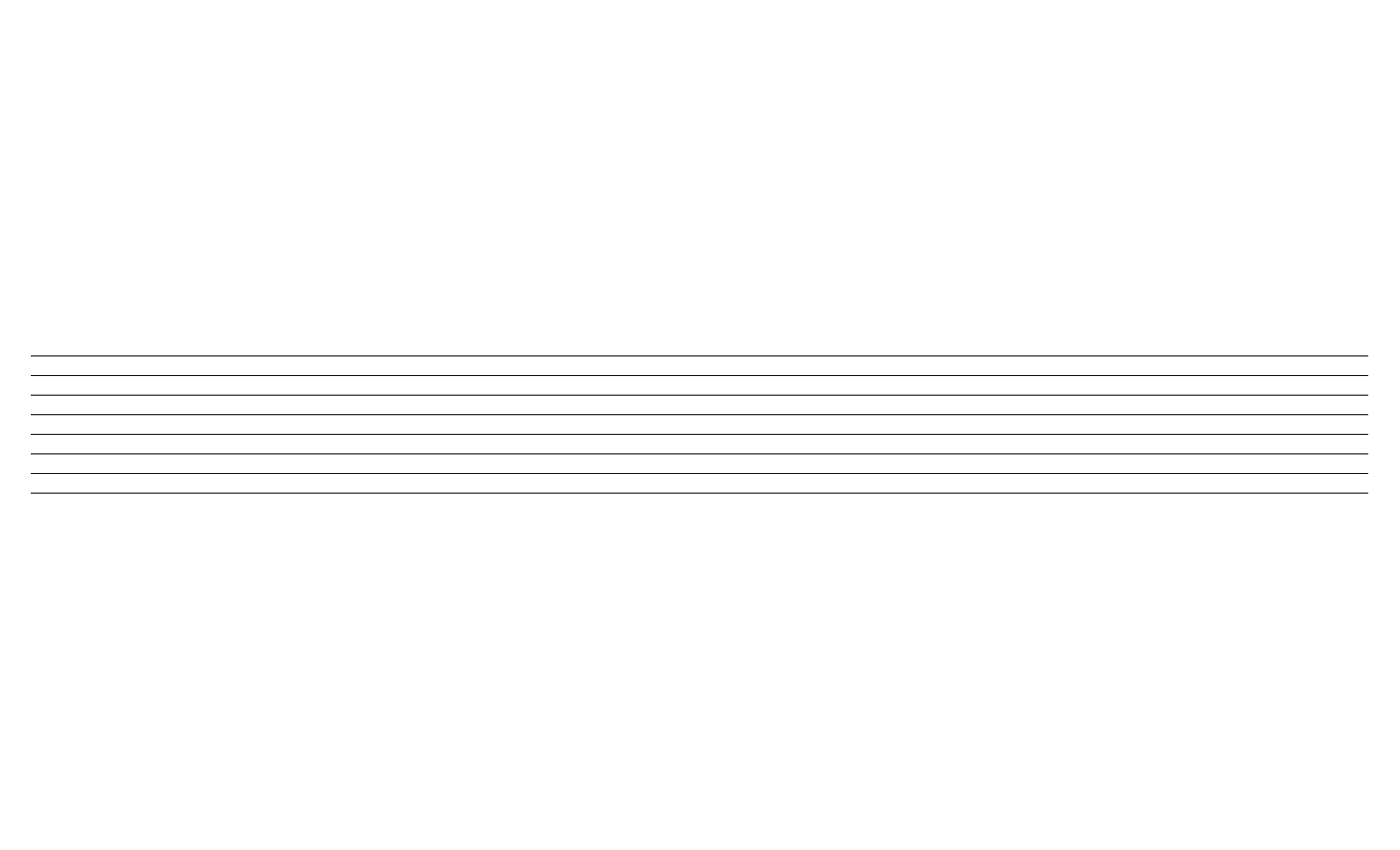| <b>Agency Name:</b> | STATE FISCAL ACCOUNTABILITY AUTHORITY            |                                                              |                                                                                      |                       |                               |                                                                                          |                                                                                                                                                                                                                                                                                                                          | <b>Fiscal Year 2019-2020</b>                                                                                                           |
|---------------------|--------------------------------------------------|--------------------------------------------------------------|--------------------------------------------------------------------------------------|-----------------------|-------------------------------|------------------------------------------------------------------------------------------|--------------------------------------------------------------------------------------------------------------------------------------------------------------------------------------------------------------------------------------------------------------------------------------------------------------------------|----------------------------------------------------------------------------------------------------------------------------------------|
| <b>Agency Code:</b> | E550<br>Section:                                 |                                                              | 104                                                                                  |                       |                               |                                                                                          |                                                                                                                                                                                                                                                                                                                          | <b>Accountability Report</b>                                                                                                           |
| Item                | Is this a Report, Review, or<br>both?            | <b>Report or Review Name</b>                                 | <b>Name of Entity Requesting</b><br>the Report or Conducting<br><b>Review</b>        | <b>Type of Entity</b> | <b>Reporting</b><br>Frequency | <b>Current Fiscal Year:</b><br><b>Submission Date or Review</b><br>Timeline (MM/DD/YYYY) | Summary of Information Requested in the Report or<br>Reviewed                                                                                                                                                                                                                                                            | <b>Report and External Review Template</b><br>Method to Access the Report or Information from the Review                               |
| 1                   | External Review and Report Accountability Report |                                                              | Department of Administration                                                         | State                 | Annually                      | September 15, 2019                                                                       | Agency's Mission, Strategic Plan, Performance<br>Measures, Program Expenditures, Legal Standards,<br>Customers, Partners, Reports, Oversight Review                                                                                                                                                                      | https://www.sfaa.sc.gov/files/rpts/SFAA_AAR_E550_FY2018-<br>2019Accountability Report.pdf                                              |
| $\overline{2}$      | <b>External Review and Report</b>                | Information Technology Security &<br><b>Privacy Security</b> | Department of Information<br>Security                                                | State                 | Annually                      | August 11, 2020                                                                          | Information Security Plan                                                                                                                                                                                                                                                                                                | Reports the Agency's Information Technology Plan and Obtain from the Division of Information Security/ Department of<br>Administration |
| $\overline{3}$      | <b>External Review and Report</b>                | Information Technology Security &<br><b>Privacy Security</b> | Department of Administration                                                         | State                 | Annually                      | August 10, 2020                                                                          | Agency's Information Technology purchases, assets and<br>staffing                                                                                                                                                                                                                                                        | Obtain from PMO                                                                                                                        |
| 4                   | External Review and Report Fines and Fees Report |                                                              | House Ways and Means<br>Committee and Senate Finance<br>Committee                    | State                 | Annually                      | September 11, 2020                                                                       | Agency                                                                                                                                                                                                                                                                                                                   | Reports all fines and fees charged and collected by the https://www.sfaa.sc.gov/files/rpts/E550_Fines_and_Fees_Report-<br>FY2020.pdf   |
| 5                   | External Review and Report Annual Budget Request |                                                              | Department of Administration                                                         | State                 | Annually                      | September 25, 2020                                                                       | Request for annual operating and capital budget needs<br>for the 2020-2021 fiscal year                                                                                                                                                                                                                                   | Obtain from the Office of the Executive Director of SFAA                                                                               |
| 6                   | External Review and Report Debt Collection       |                                                              | House Ways and Means<br>Committee and Senate Finance<br>Committee; Inspector General | State                 | Annually                      | February 27, 2021                                                                        | Report detailing the amount of outstanding debt and all<br>methods used to collect that debt                                                                                                                                                                                                                             | Obtain from the Office of the Executive Director of SFAA                                                                               |
| $\overline{7}$      | <b>External Review and Report</b>                | Status of Voluntary Separation Incentive<br>Program          | Department of Administration                                                         | State                 | Annually                      | September 15, 2020                                                                       | Status of Voluntary Separation Incentive Program                                                                                                                                                                                                                                                                         | Obtain from the Human Resources Office of SFAA                                                                                         |
| 8                   | <b>External Review and Report</b>                | <b>Employee Bonuses</b>                                      | Department of Administration                                                         | State                 | Annually                      | August 24, 2020                                                                          | <b>Reports Employee Bonuses</b>                                                                                                                                                                                                                                                                                          | Obtain from the Human Resources Office of SFAA                                                                                         |
| 9                   | <b>External Review and Report</b>                | Agency Organizational Chart                                  | Department of Administration                                                         | State                 | Annually                      | September 1, 2020                                                                        | Agency Organizational Chart                                                                                                                                                                                                                                                                                              | Obtain from the Human Resources Office of SFAA                                                                                         |
| 10                  | <b>External Review and Report</b>                | <b>Applicant Data</b>                                        | <b>State Human Affairs</b><br>Commission                                             | State                 | Annually                      | November 1, 2019                                                                         | <b>Applicant Data</b>                                                                                                                                                                                                                                                                                                    | Obtain from the State Human Affairs Commission                                                                                         |
| 11                  | External Review and Report Reporting Packages    |                                                              | Office of Comptroller General                                                        | State                 | Annually                      | Specific dates identified by<br>package during July - October                            | Financial and reporting data for inclusion in the<br>Comprehensive Annual Financial Report (CAFR) of the<br>State of South Carolina                                                                                                                                                                                      | Obtain from the Office of the Comptroller General                                                                                      |
| 12                  | Internal Review and Report                       | Sole Source and Emergency<br>Procurements                    | SFAA-Division of Procurement<br>Services                                             | State                 | Quarterly                     | End of each calendar quarter                                                             | Each contractor's name; the amount and type of each<br>contract; a listing of supplies, services, information<br>technology, or construction procured under each<br>contract - Section 11-35-2440.                                                                                                                       | Obtain from DPS of SFAA                                                                                                                |
| 13                  | Internal Review and Report                       | <b>Resident Vendor Procurement</b><br>Preferences            | SFAA-Division of Procurement<br>Services                                             | State                 | Quarterly                     | End of each calendar quarter                                                             | The sum of all preferences allowed when applied to the<br>price of a line item of work, may not exceed six percent<br>unless the bidder maintains an office in this State. The  Obtain from DPS of SFAA<br>cumulative preferences applied to the price of a line<br>item cannot exceed ten percent - Section 11-35-1524. |                                                                                                                                        |
| 14                  | Internal Review and Report Ten Percent Rule      |                                                              | SFAA-Division of Procurement<br>Services                                             | State                 | Quarterly                     | End of each calendar quarter                                                             | Determine entities required to utilize term contracts<br>but find a lower price by at least ten percent allow<br>vendor of term contract to match price or acquire from Obtain from DPS of SFAA<br>vendor offering the lowest price at least ten percent<br>lower than term contract price - Section 11-35-1220.         |                                                                                                                                        |
| 15                  | Internal Review and Report Trade-in Sales        |                                                              | SFAA-Division of Procurement<br>Services                                             | State                 | Quarterly                     | End of each calendar quarter                                                             | Record of all trade-in sales reflecting values and<br>approval - Section 11-35-3830.                                                                                                                                                                                                                                     | Obtain from DPS of SFAA                                                                                                                |
| 16                  |                                                  | Internal Review and Report Unauthorized Procurements         | SFAA-Division of Procurement<br>Services                                             | State                 | Quarterly                     | End of each calendar quarter                                                             | Unauthorized procurements from finding, after award,<br>that a State employee has made an unauthorized award<br>that a State employee has made an unauthorized award<br>Obtain from DPS of SFAA<br>of a contract or that a contract award is otherwise in<br>violation of law - Regulation 19-445.2015 (B).              |                                                                                                                                        |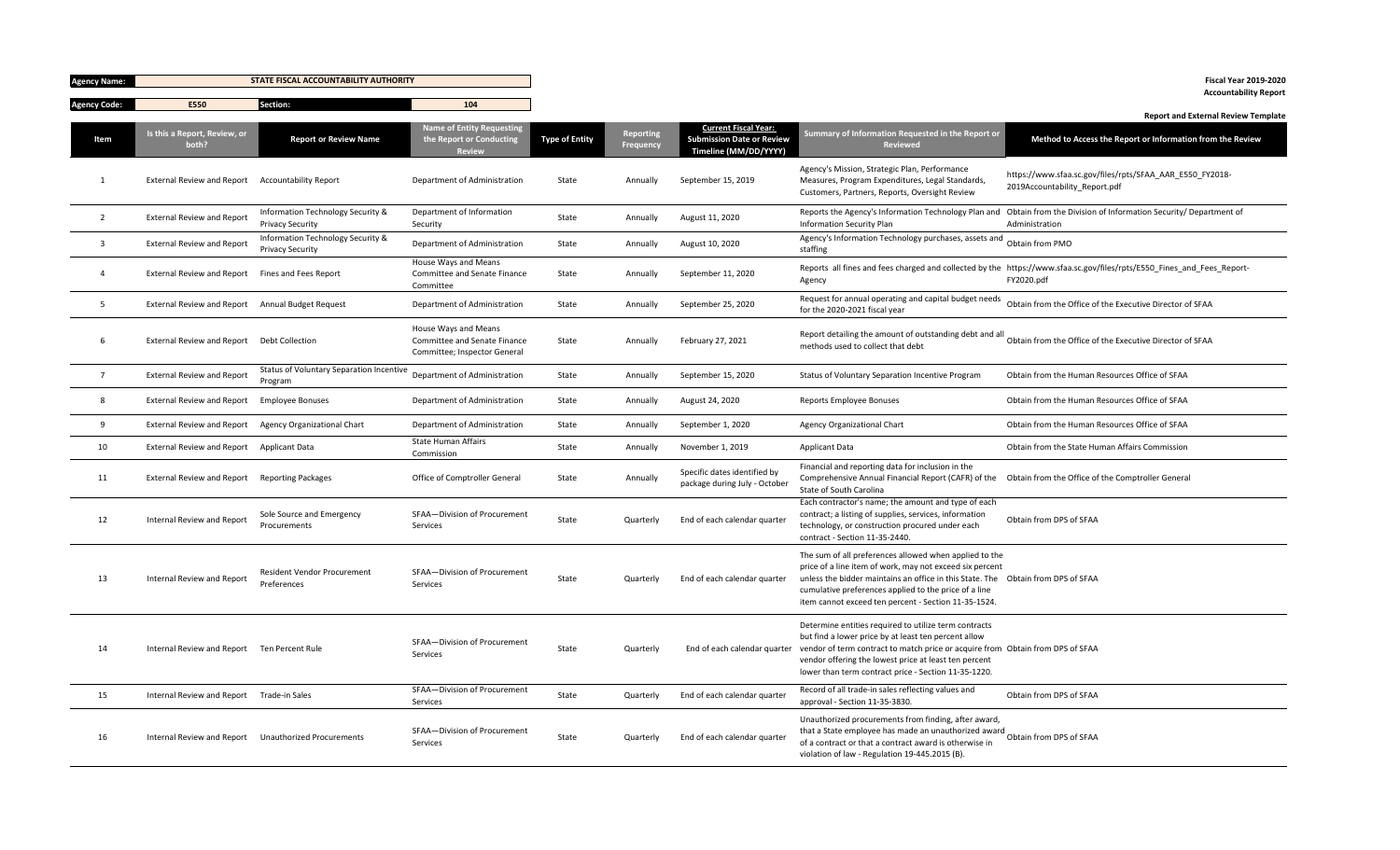| 17 | External Review and Report Proviso 104.5 Report |                                                                                                                       | SC Senate, SC House of<br>Representatives                                                                                                               | State   | Annually  | October 15, 2019                                    | Report on prior fiscal year utilization of the Insurance<br>Reserve Fund to include for each transaction the<br>amount, the recipient of the funds, the date of the<br>transfer or payment, and the action or reason that<br>necessitated the transfer.                                                  | Obtain from Delivered to President Pro Tempore of the Senate, Chairman of<br>the Senate Finance Committee, Speaker of the House of Representatives,<br>Chairman of the House Ways and Means Committee |
|----|-------------------------------------------------|-----------------------------------------------------------------------------------------------------------------------|---------------------------------------------------------------------------------------------------------------------------------------------------------|---------|-----------|-----------------------------------------------------|----------------------------------------------------------------------------------------------------------------------------------------------------------------------------------------------------------------------------------------------------------------------------------------------------------|-------------------------------------------------------------------------------------------------------------------------------------------------------------------------------------------------------|
| 18 | <b>External Review and Report</b>               | Annual Statement of the Insurance<br>Reserve Fund to the Insurance<br>Department of the State of South<br>Carolina    | SC Department of Insurance                                                                                                                              | State   | Annually  | September 30, 2020                                  | Statement of income, assets, liabilities, policyholder<br>equity and cash flow                                                                                                                                                                                                                           | Obtain from South Carolina Department of Insurance                                                                                                                                                    |
| 19 | <b>External Review and Report</b>               | MMSEA Section 111-Medicare<br>Secondary Payer Mandatory Reporting                                                     | Centers for Medicare and<br><b>Medicade Services</b>                                                                                                    | Federal | Quarterly | 3rd week of each February,<br>May, August, November |                                                                                                                                                                                                                                                                                                          | Insurance settlements awarded to Medicare recipients  Obtain from the Centers for Medicare and Medicaid Services                                                                                      |
| 20 | <b>External Review and Report</b>               | Annual Financial Audit of the Insurance<br>Reserve Fund by the Office of the State<br>Auditor                         | Requested by SC Office of the<br>Comptroller General, review<br>conducted by The Hobbs Group<br>as contractor for the SC Office<br>of the State Auditor | State   | Annually  | October 15, 2020                                    | Opinion on financial statements and their fair<br>representation regarding the financial position of the  Office of the State Auditor website<br>Insurance Reserve Fund                                                                                                                                  |                                                                                                                                                                                                       |
| 21 | <b>External Review and Report</b>               | Statutory Examination Report of the<br>Insurance Reserve Fund (SC Code Ann. SC Department of Insurance<br>§38-13-190) |                                                                                                                                                         | State   | Other     | Next report due after close of<br>fiscal year 2020  | Examination of IRF operations from July 1, 2017 through South Carolina Department of Insurance<br>June 30, 2020                                                                                                                                                                                          |                                                                                                                                                                                                       |
| 22 | <b>External Review only</b>                     | Sole Source and Emergency<br>Procurements                                                                             | <b>State Fiscal Accountability</b><br>Authority (Authority)                                                                                             | State   | Annually  | October 16, 2019                                    | Each contractor's name; the amount and type of each<br>contract; a listing of supplies, services, information<br>technology, or construction procured under each<br>contract - Section 11-35-2440.                                                                                                       | Obtain from DPS of SFAA                                                                                                                                                                               |
| 23 | <b>External Review only</b>                     | Unauthorized Procurements                                                                                             | <b>State Fiscal Accountability</b><br>Authority (Authority)                                                                                             | State   | Annually  | October 16, 2019                                    | Unauthorized procurements from finding, after award,<br>that a State employee has made an unauthorized award<br>that a State employee has made an unauthorized award Obtain from DPS of SFAA<br>of a contract or that a contract award is otherwise in<br>violation of law - Regulation 19-445.2015 (B). |                                                                                                                                                                                                       |
| 24 | External Review and Report Recovery Audits      |                                                                                                                       | Governor, House Ways and<br>Means Chairman, Senate<br>Finance Chairman, State<br>Auditor, and General Assembly                                          | State   | Annually  | December 31, 2019                                   | Validates vendors under contract with the State are<br>charging the correct prices agreed to under the terms<br>and conditions of the contract - 2015-2016<br>Appropriations Act, Proviso 117.89.                                                                                                        | Obtain from DPS of SFAA                                                                                                                                                                               |
| 25 | External Review and Report Minority Spending    |                                                                                                                       | Dept. of Administration-South<br>Carolina Office of Small and<br><b>Minority Business Contracting</b><br>and Certification                              | State   | Quarterly | End of each calendar quarter                        | Number and dollar value of contracts awarded to<br>certified Minority Businesses - Section 11-35-5240                                                                                                                                                                                                    | Obtain from DPS of SFAA                                                                                                                                                                               |
|    |                                                 |                                                                                                                       |                                                                                                                                                         |         |           |                                                     |                                                                                                                                                                                                                                                                                                          |                                                                                                                                                                                                       |
|    |                                                 |                                                                                                                       |                                                                                                                                                         |         |           |                                                     |                                                                                                                                                                                                                                                                                                          |                                                                                                                                                                                                       |
|    |                                                 |                                                                                                                       |                                                                                                                                                         |         |           |                                                     |                                                                                                                                                                                                                                                                                                          |                                                                                                                                                                                                       |
|    |                                                 |                                                                                                                       |                                                                                                                                                         |         |           |                                                     |                                                                                                                                                                                                                                                                                                          |                                                                                                                                                                                                       |
|    |                                                 |                                                                                                                       |                                                                                                                                                         |         |           |                                                     |                                                                                                                                                                                                                                                                                                          |                                                                                                                                                                                                       |
|    |                                                 |                                                                                                                       |                                                                                                                                                         |         |           |                                                     |                                                                                                                                                                                                                                                                                                          |                                                                                                                                                                                                       |
|    |                                                 |                                                                                                                       |                                                                                                                                                         |         |           |                                                     |                                                                                                                                                                                                                                                                                                          |                                                                                                                                                                                                       |
|    |                                                 |                                                                                                                       |                                                                                                                                                         |         |           |                                                     |                                                                                                                                                                                                                                                                                                          |                                                                                                                                                                                                       |
|    |                                                 |                                                                                                                       |                                                                                                                                                         |         |           |                                                     |                                                                                                                                                                                                                                                                                                          |                                                                                                                                                                                                       |
|    |                                                 |                                                                                                                       |                                                                                                                                                         |         |           |                                                     |                                                                                                                                                                                                                                                                                                          |                                                                                                                                                                                                       |
|    |                                                 |                                                                                                                       |                                                                                                                                                         |         |           |                                                     |                                                                                                                                                                                                                                                                                                          |                                                                                                                                                                                                       |
|    |                                                 |                                                                                                                       |                                                                                                                                                         |         |           |                                                     |                                                                                                                                                                                                                                                                                                          |                                                                                                                                                                                                       |